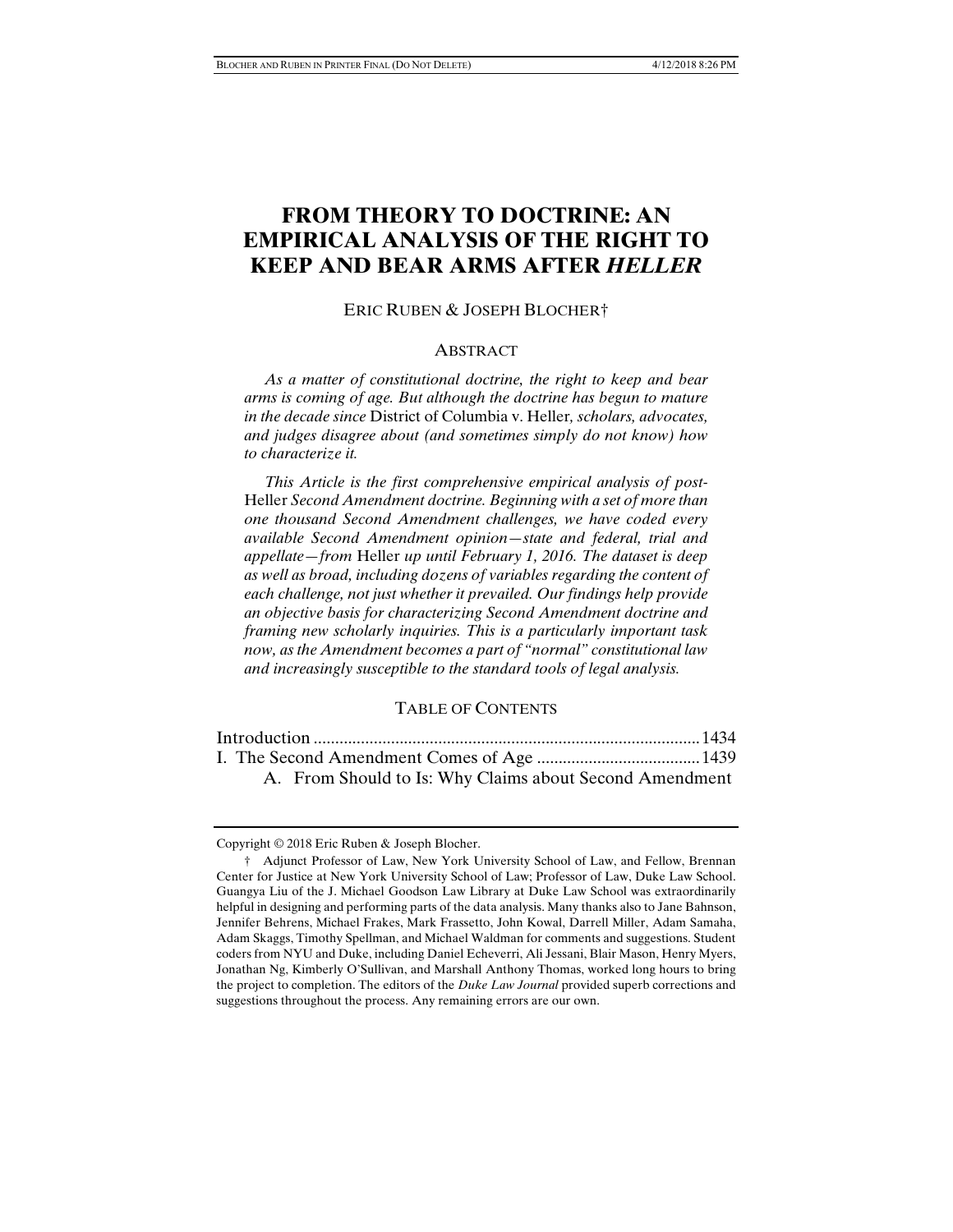|                                                                  | B. Characterizing Second Amendment Doctrine 1445    |  |  |
|------------------------------------------------------------------|-----------------------------------------------------|--|--|
|                                                                  |                                                     |  |  |
|                                                                  | 2. Claims About the Content of the Law  1451        |  |  |
|                                                                  |                                                     |  |  |
|                                                                  |                                                     |  |  |
|                                                                  |                                                     |  |  |
| <b>B.</b>                                                        |                                                     |  |  |
|                                                                  |                                                     |  |  |
|                                                                  |                                                     |  |  |
|                                                                  |                                                     |  |  |
| III. The State of the Second Amendment: Empirical Findings  1471 |                                                     |  |  |
|                                                                  | A. Characterizing Second Amendment Challenges 1472  |  |  |
|                                                                  | 1. Where Is the Second Amendment Action?1472        |  |  |
|                                                                  | 2. Who Is Bringing Second Amendment Challenges?1477 |  |  |
|                                                                  | 3. What Types of Laws Are Being Challenged?  1480   |  |  |
|                                                                  | B. Trends in the Evolving Second Amendment 1486     |  |  |
| IV. What Makes for a Successful Second Amendment                 |                                                     |  |  |
|                                                                  |                                                     |  |  |
|                                                                  |                                                     |  |  |
|                                                                  |                                                     |  |  |
|                                                                  |                                                     |  |  |
|                                                                  |                                                     |  |  |

#### **INTRODUCTION**

For at least a generation, the predominant—nearly sole—question for Second Amendment law and scholarship was whether the right to keep and bear arms extends beyond the organized militia. In *District*  of Columbia v. Heller,<sup>1</sup> the Supreme Court resolved that question: As a matter of constitutional doctrine, the right protects keeping and bearing arms for private purposes like self-defense against crime.<sup>2</sup>

In the decade since *Heller*, Second Amendment law, scholarship, and advocacy have moved on to new battlefields.<sup>3</sup> Disputes about the underlying purposes and themes of the Second Amendment remain important and, in significant ways, unresolved.4 But most of the

 <sup>1.</sup> District of Columbia v. Heller, 554 U.S. 570 (2008).

 <sup>2.</sup> *Id.* at 636.

 <sup>3.</sup> Eric M. Ruben & Darrell A. H. Miller, *Preface: The Second Generation of Second Amendment Law & Policy*, 80 LAW & CONTEMP. PROBS. 1, 4–9 (2017).

 <sup>4.</sup> *See, e.g.*, Joseph Blocher & Darrell A.H. Miller, *What Is Gun Control? Direct Burdens,*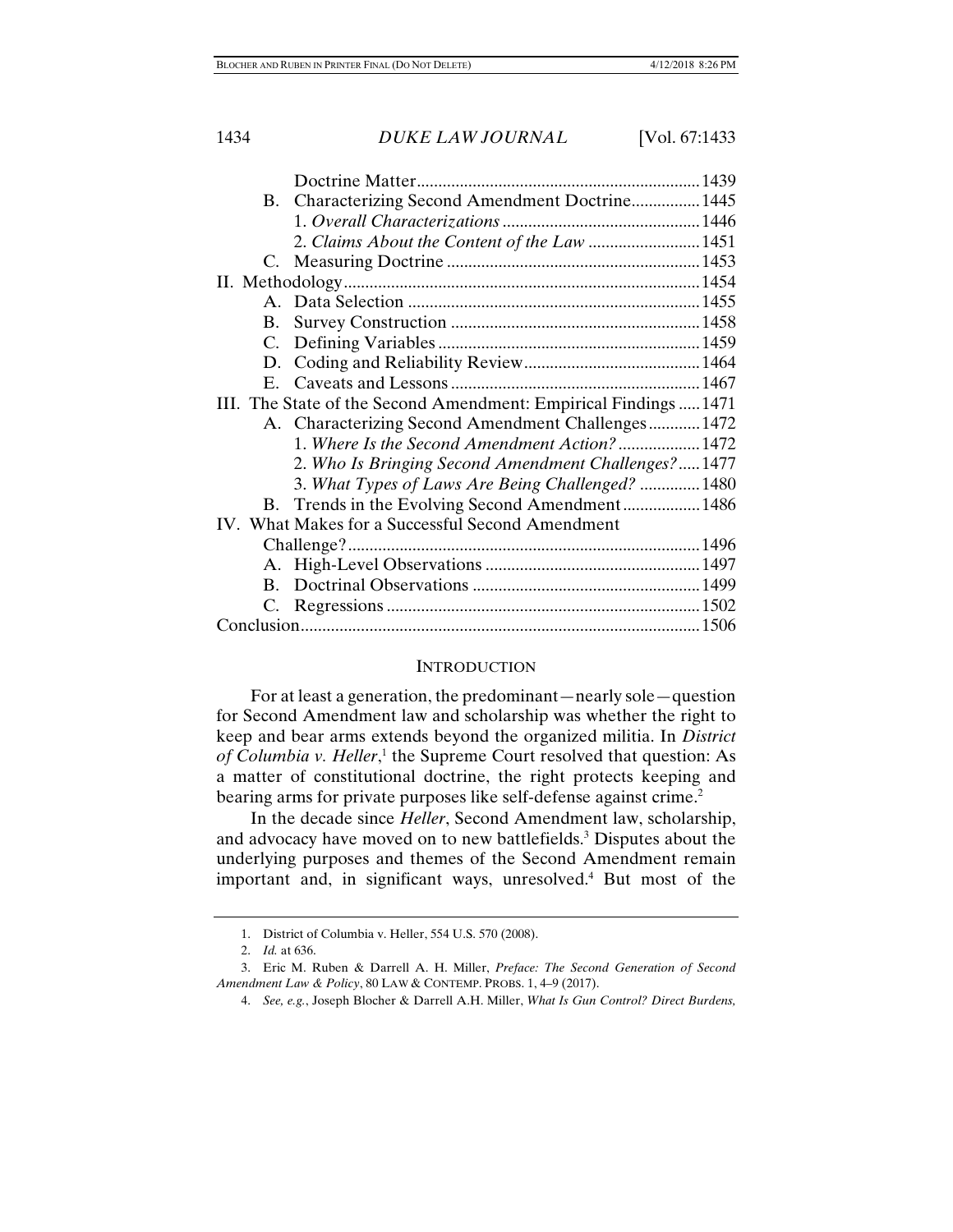important, timely, and difficult questions involve determining what kinds of regulations are consistent with the individual right to keep and bear arms. An entire field of constitutional doctrine is being built from the ground up—a rare challenge and opportunity for judges, lawyers, and scholars.

The maturation of the Second Amendment debate has simultaneously required and generated a new set of legal tools. Throughout the first generation of the Second Amendment debate, many scholars and advocates argued that the right to keep and bear arms must be taken seriously as an individual constitutional right.<sup>5</sup> The underlying materials supporting this argument were not drawn primarily from case law—indeed, with the exception of a district court opinion that was later overturned, no federal court prior to *Heller* had ever struck down a gun regulation on Second Amendment grounds.<sup>6</sup> Instead, the argument was essentially one from constitutional first principles, and it correspondingly made heavy use of constitutional text, history, and the like.<sup>7</sup>

Those tools are still useful and important. But now that the individual right to keep and bear arms is regularly invoked in court generating more than one thousand Second Amendment opinions since *Heller*—those involved in the gun debate must also account for

*Incidental Burdens, and the Boundaries of the Second Amendment*, 83 U. CHI. L. REV. 295, 301– 02 (2016) (investigating whether incidental burdens do or should trigger Second Amendment scrutiny); *see also* Michael C. Dorf, *Incidental Burdens and the Nature of Judicial Review*, 83 U. CHI. L. REV. ONLINE 97, 103–07 (2016) (discussing whether the Second Amendment is distinct from other rights in that it does not have an equality component).

 <sup>5.</sup> *See, e.g.*, STEPHEN P. HALBROOK, THAT EVERY MAN BE ARMED: THE EVOLUTION OF A CONSTITUTIONAL RIGHT, at xi–xii, 3–6, 197 (1984); Sanford Levinson, *The Embarrassing Second Amendment*, 99 YALE L.J. 637, 658–59 (1989).

 <sup>6.</sup> Clark Neily, District of Columbia v. Heller*: The Second Amendment Is Back, Baby*, 2007–2008 CATO SUP. CT. REV. 127, 140. In *United States v. Emerson*, 46 F. Supp. 2d 598 (N.D. Tex. 1999), *rev'd and remanded*, 270 F.3d 203 (5th Cir. 2001), the district court declared 18 U.S.C. § 922(g)(8) (2012) (criminalizing possession of a firearm while under a restraining order) unconstitutional on its face and held that the Second Amendment guarantees an individual right to bear arms. *Id.* at 614. The Fifth Circuit agreed with the district court that the Second Amendment guarantees an individual right to bear arms, but reversed on the basis that the statute did not violate that right. *Emerson*, 270 F.3d at 264–65.

 <sup>7.</sup> Treatises, books, collections, law review articles, online articles, and newspaper articles account for ninety-four of the 175 sources cited by the majority in *Heller*. Dictionaries account for another six. The remainder includes federal and state cases, state and federal statutes, state constitutions, and legislative history. Those ninety-four sources make up 136 of the 270 citations in the opinion (150 if one counts dictionaries). We are grateful to Alyssa Rutsch, Duke Law Class of 2015, for reviewing the citations.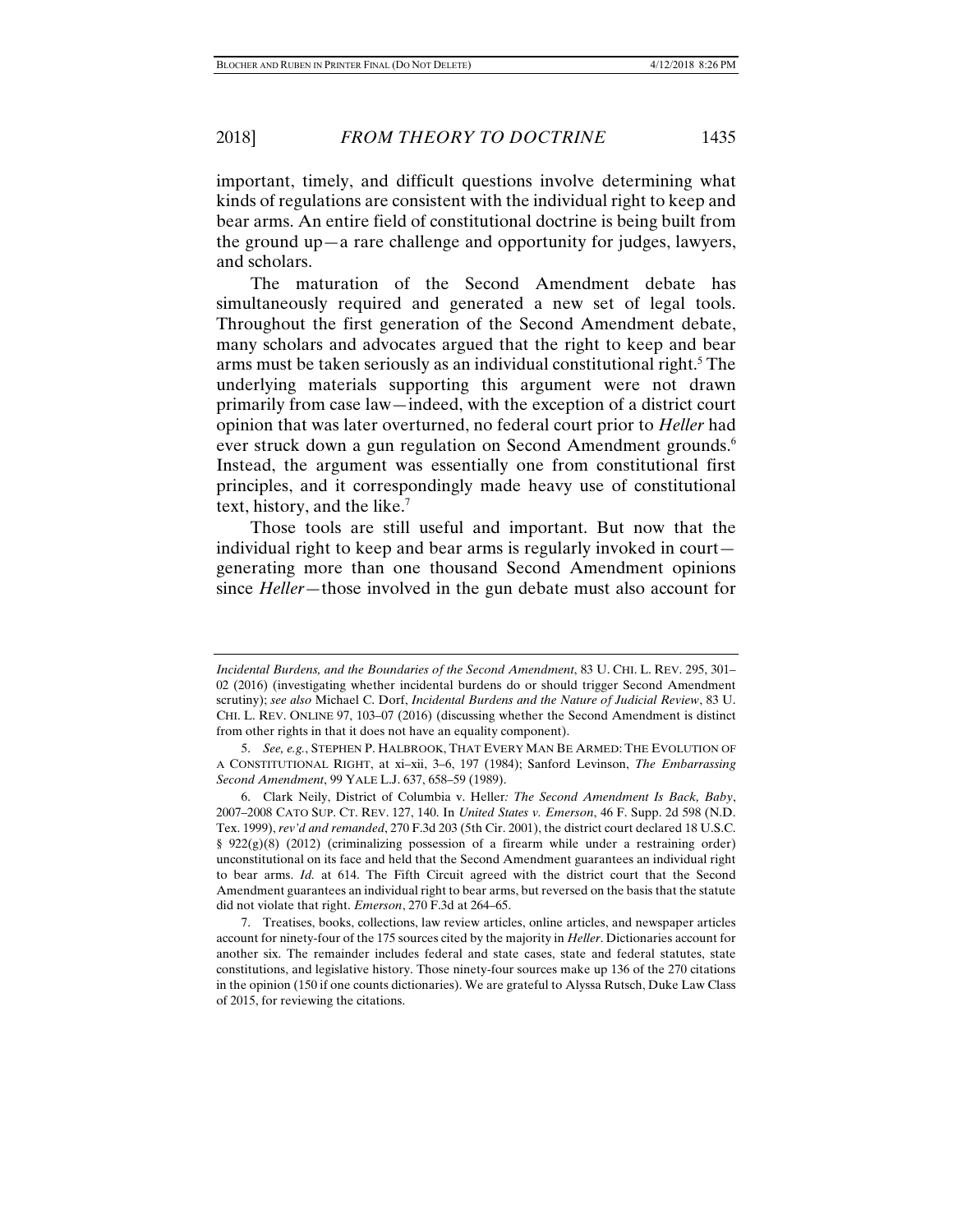evolving precedent.<sup>8</sup> In the first generation of the gun debate, legal doctrine was the desired output; now it must be an input as well. If the first question was *whether* to treat the Second Amendment right as unconnected to militia service, the second question is *how* to do so. Put simply, the debate has shifted not only in substance, but in methodology—generally, from interpretation to construction;<sup>9</sup> meaning to implementation;<sup>10</sup> first principles to doctrine. And those involved in that debate must therefore work not only to shape doctrine but, increasingly, to respect it.

This does not mean that the kinds of textual, historical, and structural inquiries on display in *Heller* are no longer relevant. Second Amendment doctrine can and sometimes does direct decisionmakers back to first principles, $11$  as when determining whether concealed carrying falls outside the scope of the Second Amendment because it has historically been prohibited.<sup>12</sup> But the scope and propriety of these inquiries are increasingly circumscribed by precedent, which, as Justice Benjamin Cardozo put it, "fix[es] the point of departure from which the labor of the judge begins."13 Precedent has a tendency to crowd out other modalities of argument, such as those based on history.14 A

 11. Darrell A.H. Miller, *Text, History, and Tradition: What the Seventh Amendment Can Teach Us About the Second*, 122 YALE L.J. 852, 861–63 (2013).

 <sup>8.</sup> PHILIP BOBBITT, CONSTITUTIONAL FATE: THEORY OF THE CONSTITUTION 7, 93 (1982); PHILIP BOBBITT, CONSTITUTIONAL INTERPRETATION 12–13 (1991) (identifying text, history, structure, precedent, consequences, and ethos as the "modalities" with which constitutional argument is conducted).

 <sup>9.</sup> *See* Lawrence B. Solum, *The Interpretation-Construction Distinction*, 27 CONST. COMMENT. 95, 100 (2010) ("In general, interpretation recognizes or discovers the linguistic meaning of an authoritative legal text."); *id.* at 103 ("Conceptually, construction gives legal effect to the semantic content of a legal text.").

 <sup>10.</sup> *See* RICHARD H. FALLON, JR., IMPLEMENTING THE CONSTITUTION 5 (2001) (observing how judicial "design of implementing strategies" follows "the identification of constitutional meaning").

 <sup>12.</sup> *See, e.g.*, District of Columbia v. Heller, 554 U.S. 570, 626 (2008) ("[T]he majority of the 19th-century courts to consider the question held that prohibitions on carrying concealed weapons were lawful under the Second Amendment or state analogues."); Peruta v. Cty. of San Diego, 824 F.3d 919, 927 (9th Cir. 2016) (en banc) ("Based on the overwhelming consensus of historical sources, we conclude that the protection of the Second Amendment—whatever the scope of that protection may be—simply does not extend to the carrying of concealed firearms in public by members of the general public."); United States v. Chester, 628 F.3d 673, 680 (4th Cir. 2010) ("This historical inquiry seeks to determine whether the conduct at issue was understood to be within the scope of the right  $\dots$ .").

 <sup>13.</sup> BENJAMIN N. CARDOZO, THE NATURE OF THE JUDICIAL PROCESS 20 (1921).

 <sup>14.</sup> *See, e.g.*, Joseph Blocher & Margaret Lemos, *Practice and Precedent in Historical Gloss Games*, 106 GEO.L.J. ONLINE 1, 5–8 (2017) (arguing that precedent generally displaces arguments based on historical practice).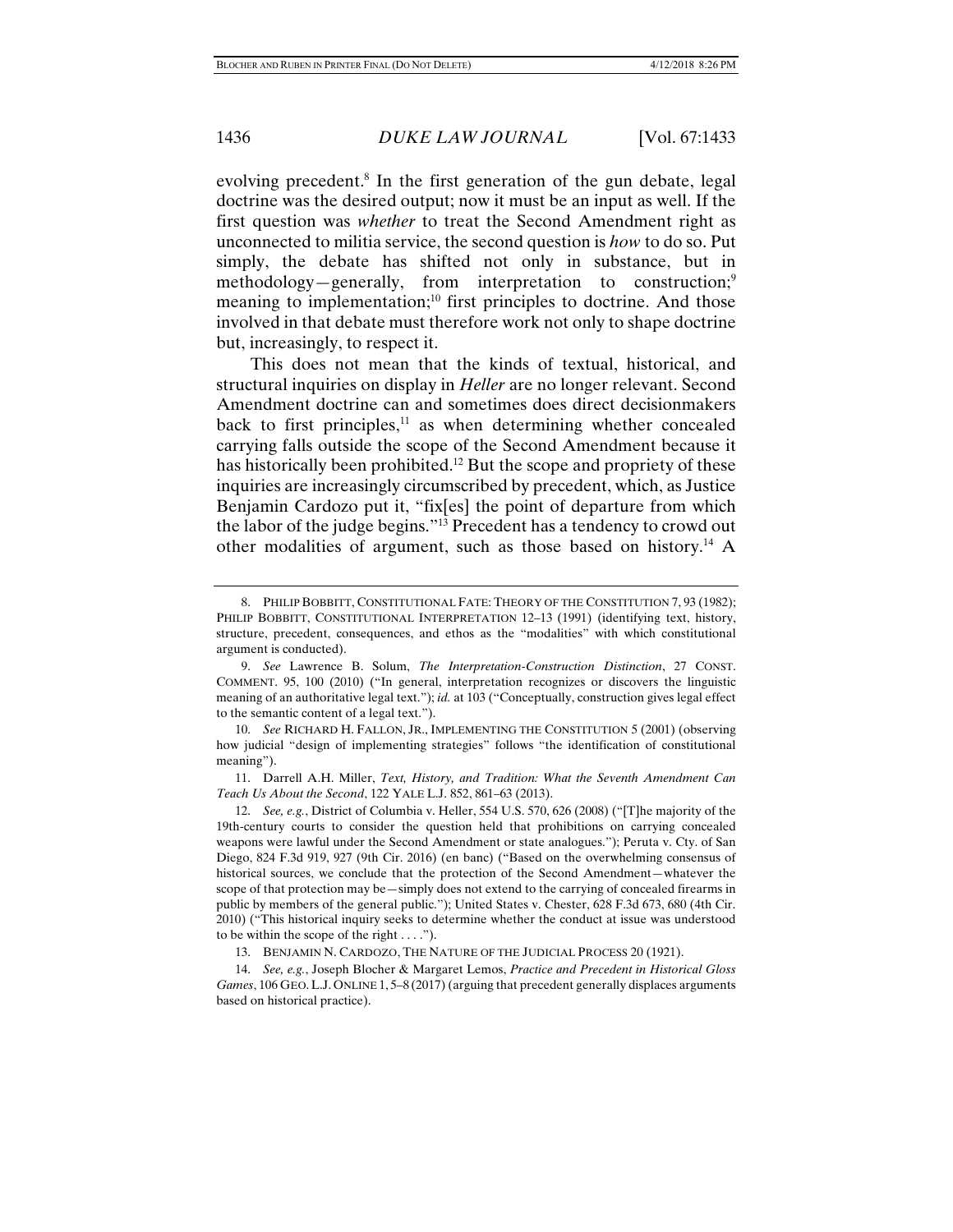federal court of appeals facing a novel Second Amendment question might, for example, decline to follow the two-part test that "has emerged as the prevailing approach."15 But doing so would, at the very least, call for an explanation.<sup>16</sup>

Understanding what Second Amendment doctrine *is* has therefore never been more important.17 The project of this Article is to facilitate such an understanding—one that includes not only the result of every available Second Amendment opinion (state and federal, trial and appellate) from the day *Heller* was decided until February 1,  $2016<sup>18</sup>$  but also aspects of the judicial reasoning employed to justify those results. In other words, we go beyond the results in Second Amendment cases, considering their *content* as well.<sup>19</sup> By analyzing reasoning as well as outcomes, we can provide a more complete account of the doctrine's substance and development, while avoiding some of the most central objections to case coding projects.<sup>20</sup>

 16. *See, e.g.*, Friedman v. City of Highland Park, Ill., 784 F.3d 406, 410 (7th Cir. 2015) (acknowledging Second Amendment doctrine applied by other circuits in challenges to assault rifle bans and explaining deviation from it).

 17. Mark A. Hall and Ronald F. Wright note that empirical content analysis of judicial opinions "may not eliminate all disagreement, but at least it sharpens the issues," and point as an illustration to the use of content analysis "to challenge the emerging scholarly consensus that promissory estoppel was overtaking consideration as the basis for enforcing contracts." Mark A. Hall & Ronald F. Wright, *Systematic Content Analysis of Judicial Opinions*, 96 CALIF. L. REV. 63, 85 (2008) (first citing Robert A. Hillman, *Questioning the "New Consensus" on Promissory Estoppel: An Empirical and Theoretical Study*, 98 COLUM. L. REV. 580 (1998); then citing Juliet P. Kostritsky, *The Rise and Fall of Promissory Estoppel or Is Promissory Estoppel Really as Unsuccessful as Scholars Say It Is: A New Look at the Data*, 37 WAKE FOREST L. REV. 531 (2002)).

 18. As noted below, *see infra* note 114, we coded state trial court opinions, but omitted them from the analysis because most state trial courts do not regularly publish opinions on Westlaw.

 19. By content analysis, we simply mean the method by which "a scholar collects a set of documents, such as judicial opinions on a particular subject, and systematically reads them, recording consistent features of each and drawing inferences about their use and meaning." Hall & Wright, *supra* note 17, at 64.

 <sup>15.</sup> Nat'l Rifle Ass'n of Am. v. Bureau of Alcohol, Tobacco, Firearms, & Explosives, 700 F.3d 185, 194 (5th Cir. 2012); *see, e.g*., United States v. Chovan, 735 F.3d 1127, 1136 (9th Cir. 2013); United States v. Greeno, 679 F.3d 510, 518 (6th Cir. 2012); Heller v. District of Columbia (*Heller II*), 670 F.3d 1244, 1252 (D.C. Cir. 2011); Ezell v. City of Chicago, 651 F.3d 684, 701–04 (7th Cir. 2011); *Chester*, 628 F.3d at 680; United States v. Reese, 627 F.3d 792, 800–01 (10th Cir. 2010); United States v. Marzzarella, 614 F.3d 85, 89 (3d Cir. 2010). As we explain in more detail below, *infra* notes 86–93, this two-step inquiry first asks whether the challenged regulation implicates the Second Amendment at all, and, if so, whether it is justifiable in light of the individual burden and the government interest being served.

 <sup>20.</sup> Harry T. Edwards & Michael A. Livermore, *Pitfalls of Empirical Studies that Attempt to Understand the Factors Affecting Appellate Decisionmaking*, 58 DUKE L.J. 1895, 1926 (2009) ("A final, and perhaps the most troubling, problem with coding decisions—and one well recognized by many scholars who undertake empirical legal scholarship—is that only the outcomes of the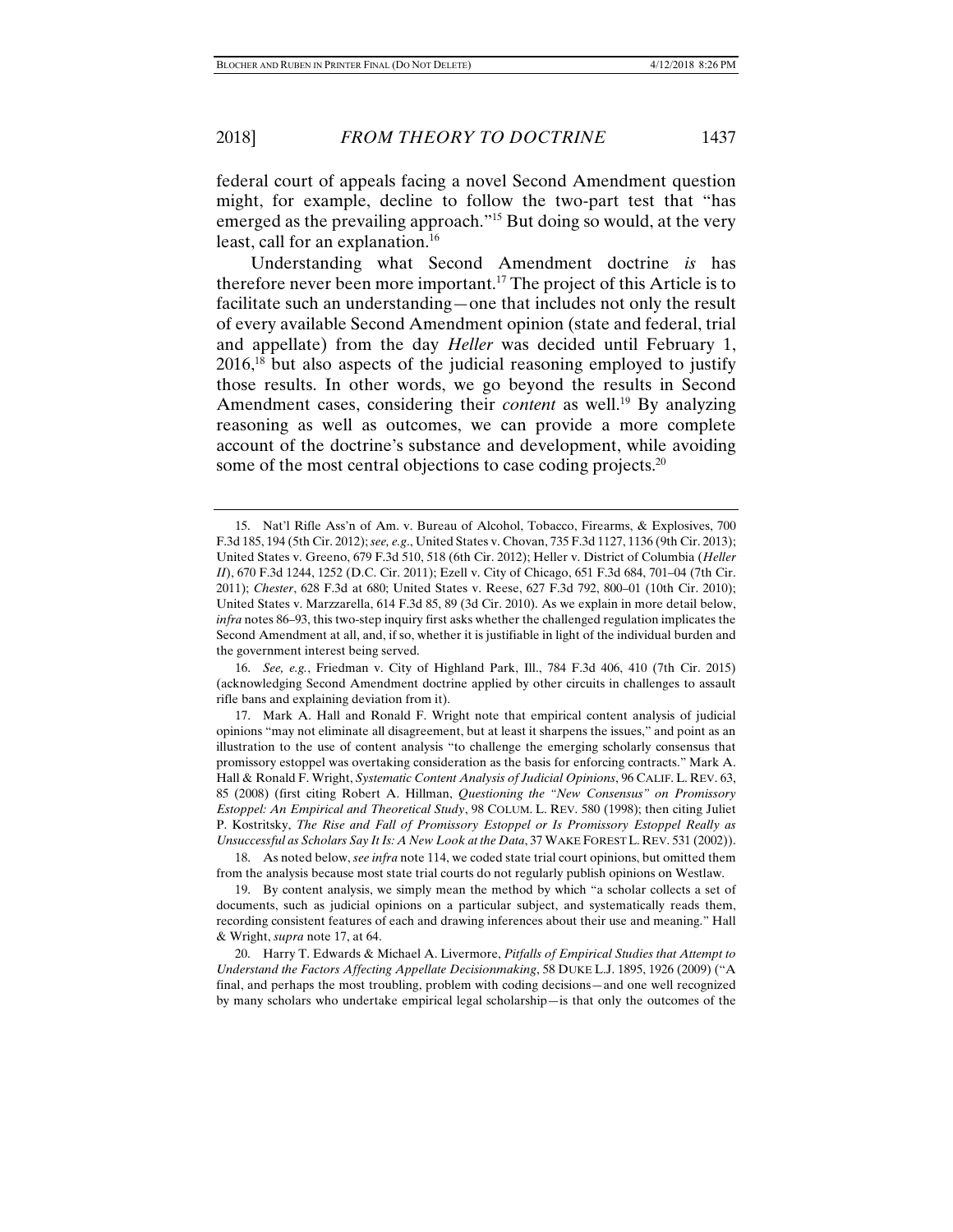Doing this meant identifying the proper set of Second Amendment opinions, asking dozens of questions about each of them, and analyzing the results. We designed questions to maximize consistency and reliability, employed survey technology, trained coders to review the cases, and conducted an independent quality review.21 Past systematic reviews and consultations with an empiricist played a central part of the process.22

Our goals are primarily descriptive and analytic.<sup>23</sup> But positive and normative analysis are unavoidably intertwined here, as in any area of constitutional law. Case outcomes reveal, influence, and are shaped by normative judgments about the Second Amendment's proper purpose and application. Second Amendment scholarship and commentary are particularly riven with fundamental disagreements, some of which are insoluble. There is no single way to interpret the twenty-seven words of the Amendment, let alone the vast historical materials relating to their meaning. That makes it all the more important to be clear about the things that are measurable and subject to proof.

The Article proceeds in four parts. Part I establishes the stakes and goals of the study. Part II describes the methodology. Parts III and IV report and analyze the results. The Conclusion identifies major takeaways and potential future avenues of research.

 23. Theodore Eisenberg, *Why Do Empirical Legal Scholarship?*, 41 SAN DIEGO L. REV. 1741, 1741 (2004) (concluding that empirical legal studies can "help[] inform litigants, policymakers, and society as a whole about how the legal system works").

decisions are coded, not the content."); Lee Epstein, Nancy Staudt & Peter Wiedenbeck, *Judging Statutes: Thoughts on Statutory Interpretation and Notes for a Project on the Internal Revenue Code*, 13 WASH. U. J.L. & POL'Y 305, 320–23 (2003) (advocating an approach that codes both outcomes and content); Gregory C. Sisk, *The Quantitative Movement and the Qualitative Opportunity: Legal Studies of Judicial Decision Making*, 93 CORNELL L. REV. 873, 885 (2008) (concluding that empirical legal scholarship must "move beyond asking which litigant prevailed in a case and now also ask how the advocates and the court framed the question presented and how the legal analysis unfolded in the opinion").

 <sup>21.</sup> *See infra* Part II.

 <sup>22.</sup> *See, e.g.*, William Baude, Adam S. Chilton & Anup Malani, *Making Doctrinal Work More Rigorous: Lessons from Systematic Reviews*, 84 U. CHI. L. REV. 37, 47–51 (2017); Hall & Wright, *supra* note 17, at 64. Although we make no pretensions to having advanced the state of the empirical art, our experience confirms the value of consulting existing scholarship for methodological guidance. Hall & Wright, *supra* note 17, at 74 (noting that more than half of legal scholars doing content analysis cited no methodological literature at all, and that "[i]n project after project, legal researchers reinvent this methodological wheel on their own"); Peter J. Hammer & William M. Sage, *Antitrust, Health Care Quality, and the Courts*, 102 COLUM. L. REV. 545, 560 (2002) (acknowledging a "tendency for each new enterprise to invent its own wheel, often in a fairly ad hoc manner"). We found it particularly useful to learn how others have approached questions of survey design, use and training of student coders, and reliability review.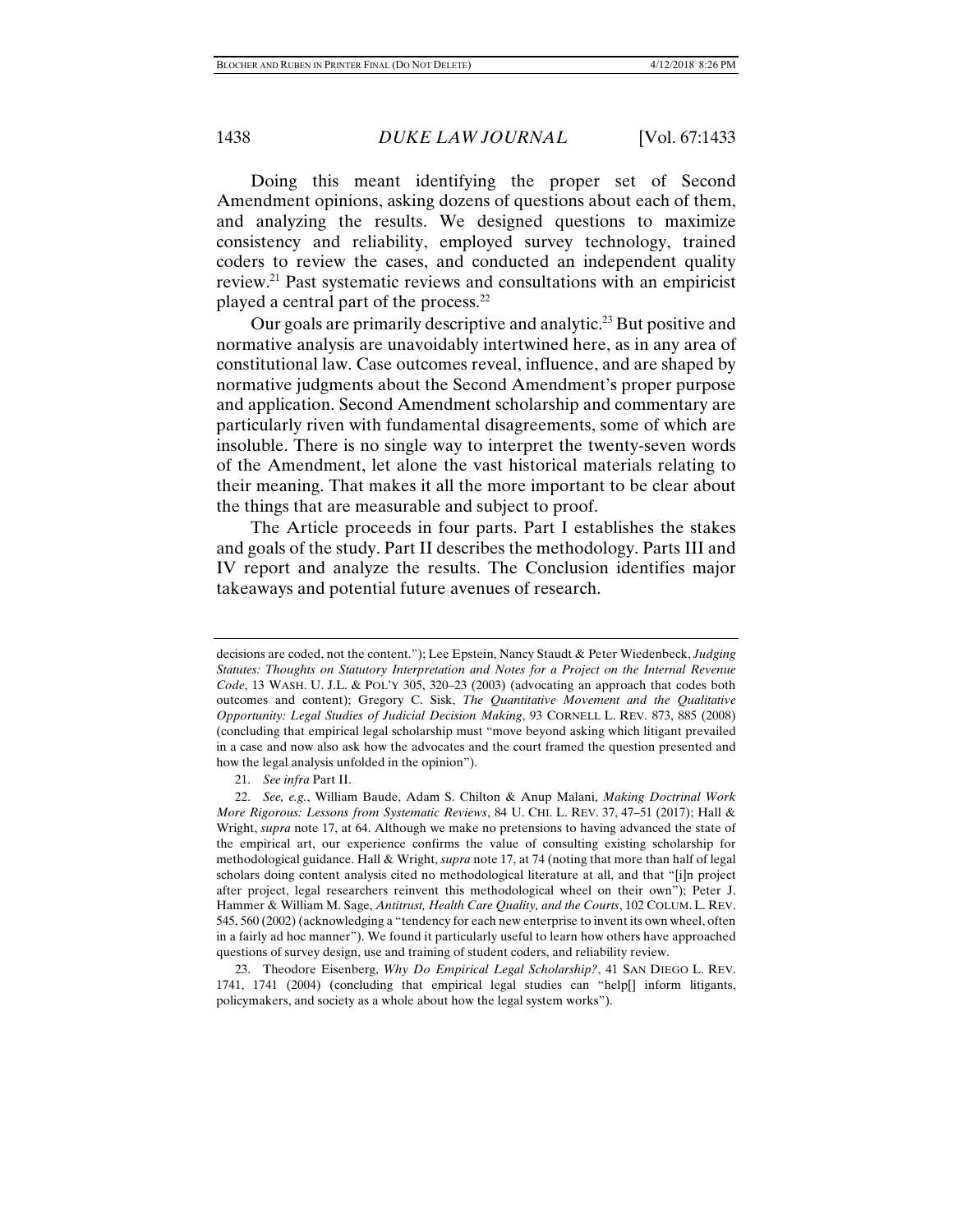#### I. THE SECOND AMENDMENT COMES OF AGE

The contemporary Second Amendment is well-suited for empirical study. For one thing, the right to keep and bear arms is beginning to take shape—the decade since *Heller* has seen more than one thousand lower court challenges testing the boundaries and strength of the right.<sup>24</sup> Moreover, the debate about gun rights and regulation is still rife with broad but unsubstantiated claims about the state of the law, often driven by rancor and partisanship. Close reading and case coding can provide the kind of objective information that might help discipline and professionalize the discussion.

# *A. From Should to Is: Why Claims about Second Amendment Doctrine Matter*

Ever since *Heller*, the debate about how the Second Amendment *should* be interpreted and applied has necessarily involved claims about how it *is* treated by the courts. Questions that were exclusively the province of scholars and advocates less than a decade ago<sup>25</sup> are now being resolved by judges. Judicial opinions now address whether a ban on "assault weapons" is constitutional, $2<sup>6</sup>$  whether the right to keep and bear arms extends outside the home, $27$  whether the Second Amendment extends to people convicted of misdemeanor crimes of domestic violence, $28$  and so on. As the doctrine comes into focus through such opinions, claims by advocates, scholars, and others about doctrinal content should become correspondingly more disciplined. As we describe in Part I.B, such claims are made frequently, but are rarely

 <sup>24.</sup> Frank B. Cross, *Decisionmaking in the U.S. Circuit Courts of Appeals*, 91 CALIF. L. REV. 1459, 1459 (2003) (arguing that circuit court decisions are "probably the decisions of greatest importance for the development of the law in the United States"). *See generally* Doni Gewirtzman, *Lower Court Constitutionalism: Circuit Court Discretion in a Complex Adaptive System*, 61 AM. U. L. REV. 457, 459–62 (2012) (describing how "lower federal court judges" are "active players in the creation of constitutional meaning").

 <sup>25.</sup> *See supra* notes 5–10.

 <sup>26.</sup> *See, e.g.*, Kolbe v. Hogan, 849 F.3d 114, 121 (4th Cir. 2017) (en banc) (finding that certain semiautomatic rifles and high capacity magazines are not covered by the Second Amendment). In keeping with common practice, we use the phrase "assault weapons," recognizing that the label is imprecise and frequently misunderstood.

 <sup>27.</sup> Some have held as much. *See, e.g.*, Moore v. Madigan, 702 F.3d 933, 935–36 (7th Cir. 2012); Wrenn v. D.C., No. 16-7025, 2017 WL 3138111, at \*3 (D.C. Cir. July 25, 2017). Others have deferred the question, while upholding the challenged laws on other grounds. *See, e.g.*, Drake v. Filko, 724 F.3d 426, 430–32 (3d Cir. 2013); Woollard v. Gallagher, 712 F.3d 865, 875–76 (4th Cir. 2013); Kachalsky v. Cty. of Westchester, 701 F.3d 81, 89 (2d Cir. 2012).

 <sup>28.</sup> *See, e.g.*, United States v. White, 593 F.3d 1199, 1205–06 (11th Cir. 2010) (upholding federal ban); United States v. Skoien, 614 F.3d 638, 639 (7th Cir. 2010) (same).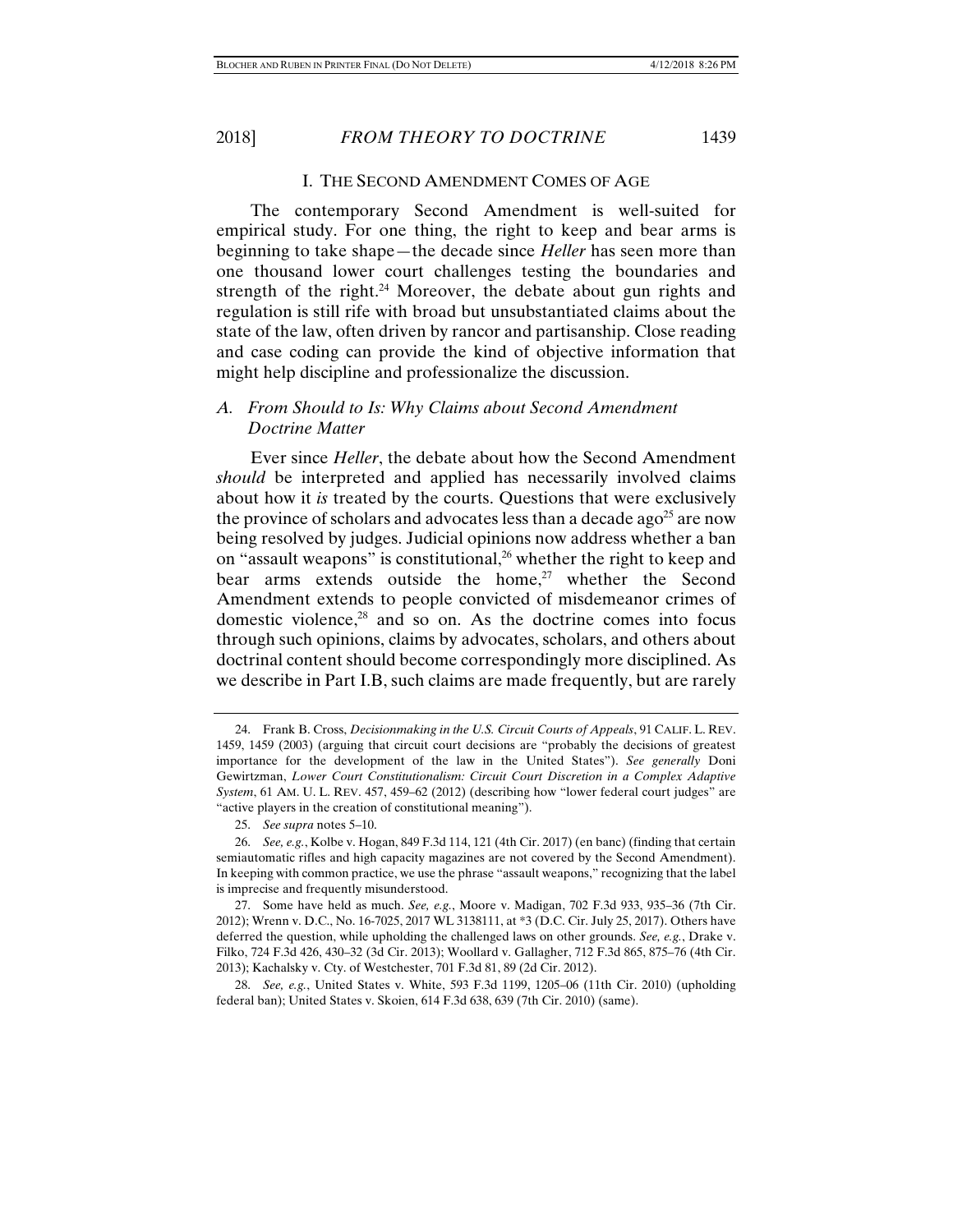backed up by more than the commentator's impressions. But they are, in important ways, empirical statements, and can be evaluated as such. Claiming that a federal Circuit is especially hostile to the Second Amendment, for example, can be tested by measuring outcomes and doctrine in that Circuit and comparing to others. But such analysis is almost never done.

In the immediate wake of *Heller*—and, later, *McDonald v. City of Chicago*29—judges, advocates, and commentators disagreed sharply about the result and implications. Some predicted (happily or not) a wave of litigation and a radical change to the nation's firearm laws.<sup>30</sup> Others suggested that the cases' impact would be minimal, given the paucity of laws as strict as those struck down in *Heller* and *McDonald*. 31

There was, however, broad agreement that the Court had left open many important and difficult questions regarding the scope and protection of the right to keep and bear arms. At the same time as it recognized the existence (and, later, fundamentality) of an individual right to keep and bear arms for private purposes like self-defense in the home, the Court also noted that this right, "[l]ike most rights, . . . is not unlimited."32 Justice Antonin Scalia's majority opinion explained:

 From Blackstone through the 19th-century cases, commentators and courts routinely explained that the right was not a right to keep and carry any weapon whatsoever in any manner whatsoever and for whatever purpose. For example, the majority of the 19th-century courts to consider the question held that prohibitions on carrying concealed weapons were lawful under the Second Amendment or state analogues. Although we do not undertake an exhaustive historical analysis today of the full scope of the Second Amendment, nothing in our opinion should be taken to cast doubt on longstanding prohibitions on the possession of firearms by felons and the mentally ill, or laws forbidding the carrying of firearms in sensitive places such as schools and government buildings, or laws imposing conditions and qualifications on the commercial sale of arms.

We also recognize another important limitation on the right to

 <sup>29.</sup> McDonald v. City of Chicago, 561 U.S. 742 (2010).

 <sup>30.</sup> *See, e.g.*, District of Columbia v. Heller, 554 U.S. 570, 680 (2008) (Stevens, J., dissenting) ("I fear that the District's policy choice [that was struck down in *Heller*] may well be just the first of an unknown number of dominoes to be knocked off the table.").

 <sup>31.</sup> *See, e.g.*, Adam Winkler, Heller*'s Catch-22*, 56 UCLA L. REV. 1551, 1577 (2009) ("A few additional extreme laws will be invalidated under the reinvigorated Second Amendment, but these, like the D.C. law in *Heller*, are likely to be outliers.").

 <sup>32.</sup> *Heller*, 554 U.S. at 626.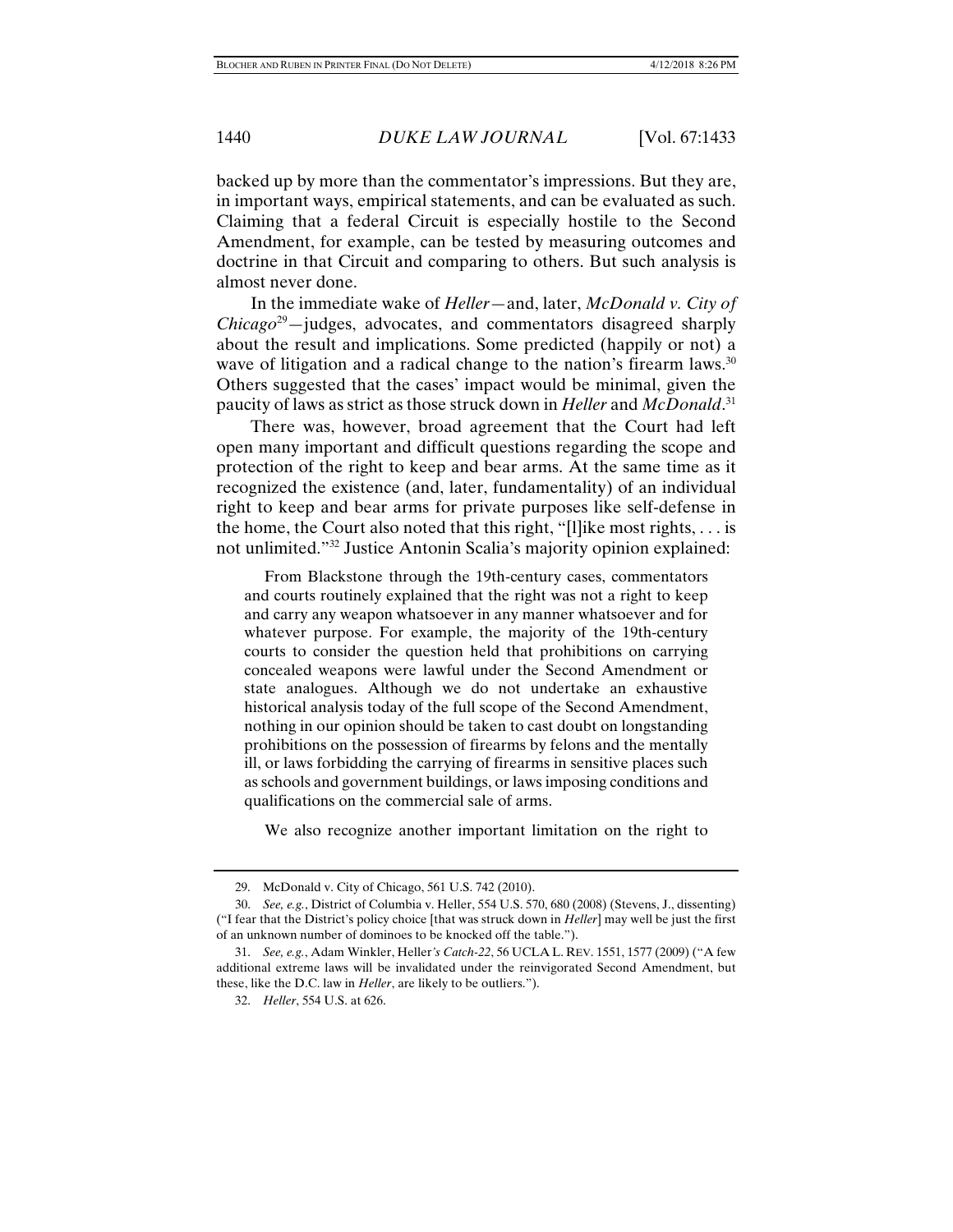keep and carry arms. *Miller* said, as we have explained, that the sorts of weapons protected were those "in common use at the time." We think that limitation is fairly supported by the historical tradition of prohibiting the carrying of "dangerous and unusual weapons."<sup>33</sup>

These paragraphs were immediately and widely recognized as a key to the constitutionality of gun regulation going forward.<sup>34</sup>

As expected, post-*Heller* litigation has focused on justifying, limiting, extending, or reasoning by analogy from the restrictions that the Court seemed to approve.<sup>35</sup> There are, of course, deep debates about where the lines should be drawn and how much of a burden the government must bear in order to justify particular restrictions. The debates are also methodological, involving questions like whether and to what degree the analysis should depend on original review of the historical record.<sup>36</sup>

But in addition to these arguments from first principles, advocates, scholars, and judges are also making claims about the state of the evolving doctrine. *Heller* essentially introduced a new constitutional right, and recognized the wide range of questions it left open to future cases.37 Subsequent decisions have answered some of those questions, and have therefore provided further guidance and rules for future cases. Just as lower courts are bound vertically by Supreme Court precedent, they are also bound horizontally by their own. So when a federal court of appeals holds that undocumented immigrants do not

 <sup>33.</sup> *Id.* at 626–27 (citations omitted).

 <sup>34.</sup> *See, e.g.*, Winkler, *supra* note 31, at 1561 ("The vast majority of gun control laws fits within these categories. So while forcefully declaring an individual right to keep and bear arms, the Court suggests that nearly all gun control laws currently on the books are constitutionally permissible.").

 <sup>35.</sup> *See infra* note 240 and accompanying text.

 <sup>36.</sup> *Compare Heller II*, 670 F.3d 1244, 1252 (D.C. Cir. 2011) (upholding gun regulation under intermediate scrutiny), *with id.* at 1271 (Kavanaugh, J., dissenting) (concluding that "*Heller* and *McDonald* leave little doubt that courts are to assess gun bans and regulations based on text, history, and tradition, not by a balancing test such as strict or intermediate scrutiny," and that the laws at issue should be struck down); *compare* Drake v. Filko, 724 F.3d 426, 431 (3d Cir. 2013) (noting that the court was "not inclined to . . . engag[e] in a round of full-blown historical analysis" regarding whether concealed carrying is covered by the Second Amendment), *with id.* at 449 (Hardiman, J., dissenting) (concluding on the basis of such an analysis that the "crux of [the] historical precedents, endorsed by the Supreme Court, is that a prohibition against both open and concealed carry without a permit is different in kind, not merely in degree, from a prohibition covering only one type of carry").

 <sup>37.</sup> *Heller*, 554 U.S. at 635 ("[S]ince this case represents this Court's first in-depth examination of the Second Amendment, one should not expect it to clarify the entire field . . . . [T]here will be time enough to expound upon the historical justifications for the exceptions we have mentioned if and when those exceptions come before us.").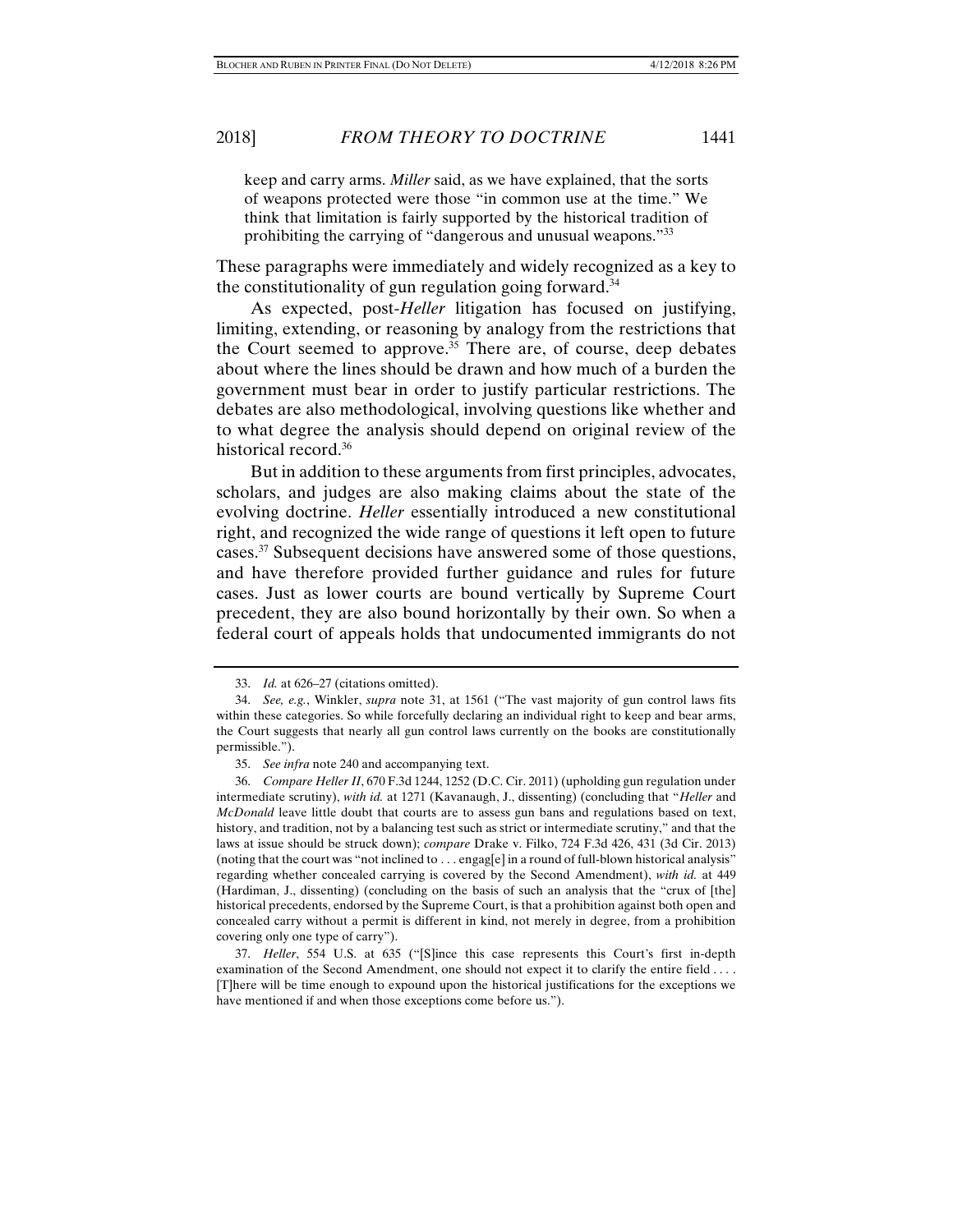fall within the Amendment's scope, or that eighteen- to twenty-oneyear-olds do, it has also effectively determined the outcome of future Second Amendment challenges in its circuit. And, considering the degree to which courts borrow from one another's tests, it has perhaps even influenced cases outside its jurisdiction.<sup>38</sup>

As Second Amendment doctrine has begun to take shape and solidify, advocates and scholars have begun to characterize it in general terms. These claims are empirical in the sense that they are not statements about what the law *should* be, but what it *is*. They are therefore subject to proof in ways that normative claims about the underlying purpose or meaning of the Amendment might not be.

These factual claims matter, as does their accuracy. Generally speaking, falsifiable claims about the content of law should be true. In this particular area of law, however, accuracy is especially important. The post-*Heller* Second Amendment is no longer in its infancy, and people are starting to form understandings of what Second Amendment doctrine is all about. Those impressions, once formed, will not be easy to shake.

And as a practical matter, such beliefs—accurate or not—can have a major impact on the future of the Amendment. For example, gun rights proponents regularly claim that lower courts are rejecting nearly all Second Amendment challenges, refusing to apply *Heller*'s reasoning, or that there is mass confusion in the lower courts.<sup>39</sup> All of these assertions are then invoked as reasons why the Court should grant cert in another Second Amendment case.<sup>40</sup>

Such arguments can also be influential in the policy realm. Politicians regularly make claims about the content of Second Amendment doctrine, $41$  often suggesting that courts cannot be trusted

40. *See infra* notes 75–78.

 <sup>38.</sup> To take just one prominent example, the Third Circuit's decision in *United States v. Marzzarella* is credited as the first to describe the two-part test that has now been adopted across the circuits:

First, we ask whether the challenged law imposes a burden on conduct falling within the scope of the Second Amendment's guarantee. If it does not, our inquiry is complete. If it does, we evaluate the law under some form of means-end scrutiny. If the law passes muster under that standard, it is constitutional. If it fails, it is invalid.

United States v. Marzzarella, 614 F.3d 85, 89 (3d Cir. 2010) (citation omitted) (citing United States v. Stevens, 533 F.3d 218, 233 (3d Cir. 2008), *aff'd*, 559 U.S. 460 (2010)); *see* N.Y. State Rifle & Pistol Ass'n v. Cuomo, 804 F.3d 242, 254 (2d Cir. 2015), *cert. denied*, 136 S. Ct. 2486 (2016) (noting that the two-part test had been largely adopted by the Third, Fourth, Fifth, Sixth, Seventh, Ninth, Tenth, Eleventh, and D.C. Circuits).

 <sup>39.</sup> *See infra* Part I.B.1.

 <sup>41.</sup> *See, e.g.*, *Senator Ted Cruz at 2017 Conservative Political Action Conference*, C-SPAN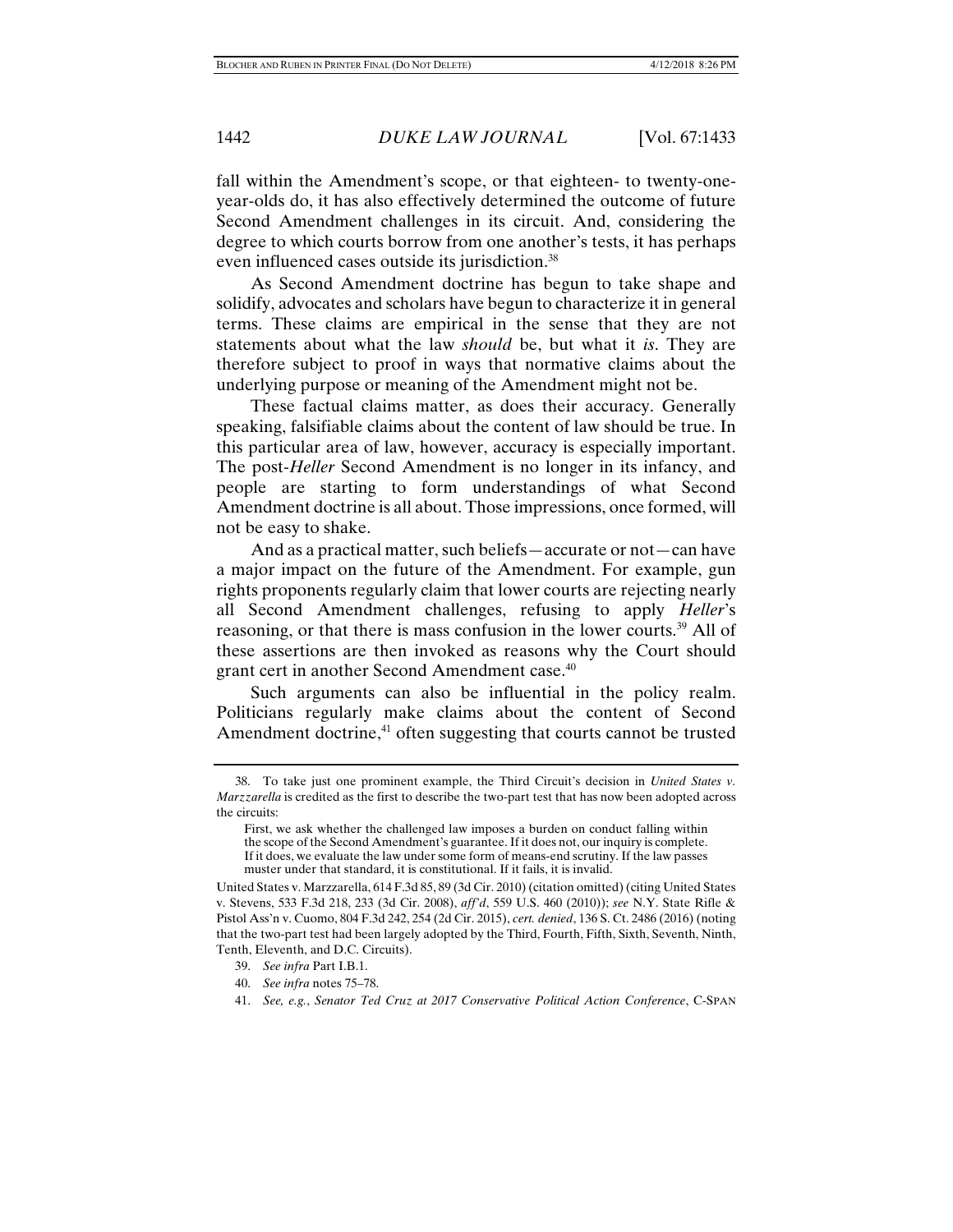to enforce the right to keep and bear arms<sup>42</sup> or supporting state constitutional amendments requiring strict scrutiny for gun rights claims.43

It is not our goal to suggest that all of these claims are falsifiable or that Second Amendment doctrine can be reduced to a single doctrinal test or soundbite. No other constitutional right can be described in such simplistic terms, and it would be too much (or too little) to expect such of the right to keep and bear arms. But we think it matters that some of these claims are subject to proof. And if Second Amendment law, scholarship, and rhetoric are to be disciplined, then they should be accurate.

We are not the first scholars to systematically review and analyze lower court cases on the Second Amendment. Three prior projects in particular demand close attention. Although none analyzes the same breadth of cases as we do, and only one is quantitative, they each represent welcome efforts to investigate Second Amendment doctrine outside the Supreme Court.

In the first, Michael P. O'Shea reviews 225 federal appellate and trial court opinions to determine "whether the right remains underenforced."<sup>44</sup> If so, he argues, a slippery slope from background check legislation to firearm confiscation is a plausible concern.45 He observes that some judges provide institutional explanations for

 42. *See, e.g.*, AWR Hawkins, *Ted Cruz: U.S. Is One Liberal Justice Away From End of Gun Rights*, BREITBART (Oct. 25, 2015), http://www.breitbart.com/big-government/2015/10/25/tedcruz-u-s-one-liberal-justice-away-end-gun-rights/ [https://perma.cc/88EM-3W3K].

 43. *See, e.g.*, ALA. POLICY INST., GUIDE TO THE ISSUES, STATEWIDE AMENDMENT 3: THE RIGHT TO BEAR ARMS AS A FUNDAMENTAL RIGHT 1 (2014) ("The driving force behind Amendment 3 [requiring courts to apply strict scrutiny to gun restrictions] is the growing concern at the federal level that courts have become more lenient and may back away from applying strict scrutiny to Second Amendment challenges.").

 44. Michael P. O'Shea, *The Steepness of the Slippery Slope: Second Amendment Litigation in the Lower Federal Courts and What It Has to Do with Background Recordkeeping Legislation*, 46 CONN. L. REV. 1381, 1410 (2014).

<sup>(</sup>Feb. 23, 2017), https://www.c-span.org/video/?424394-8/senator-ted-cruz-speaks-cpac [https:// perma.cc/KLA5-2RHU] (04:36–08:30):

The Fourth Circuit used to be the most conservative court in the country. . . . . . .The Fourth Circuit now, they invented this new test for the Second Amendment and here's what their test says: The Second Amendment doesn't protect a weapon if it would be useful in a military context. . . . This test isn't just sort of questionable. It isn't just a little bit out there. It's nuts. . . . This is lawless. And it's why after eight years of Obama, there are few if any things more important than putting principled constitutionalists on the Supreme Court.

 <sup>45.</sup> *Id.* at 1408 ("Courts that recognize and credibly enforce constitutional rights provide assurance that legislation imposing additional regulation (*A*) will not be allowed to lead to drastic or prohibitory restrictions (*B*) . . . .").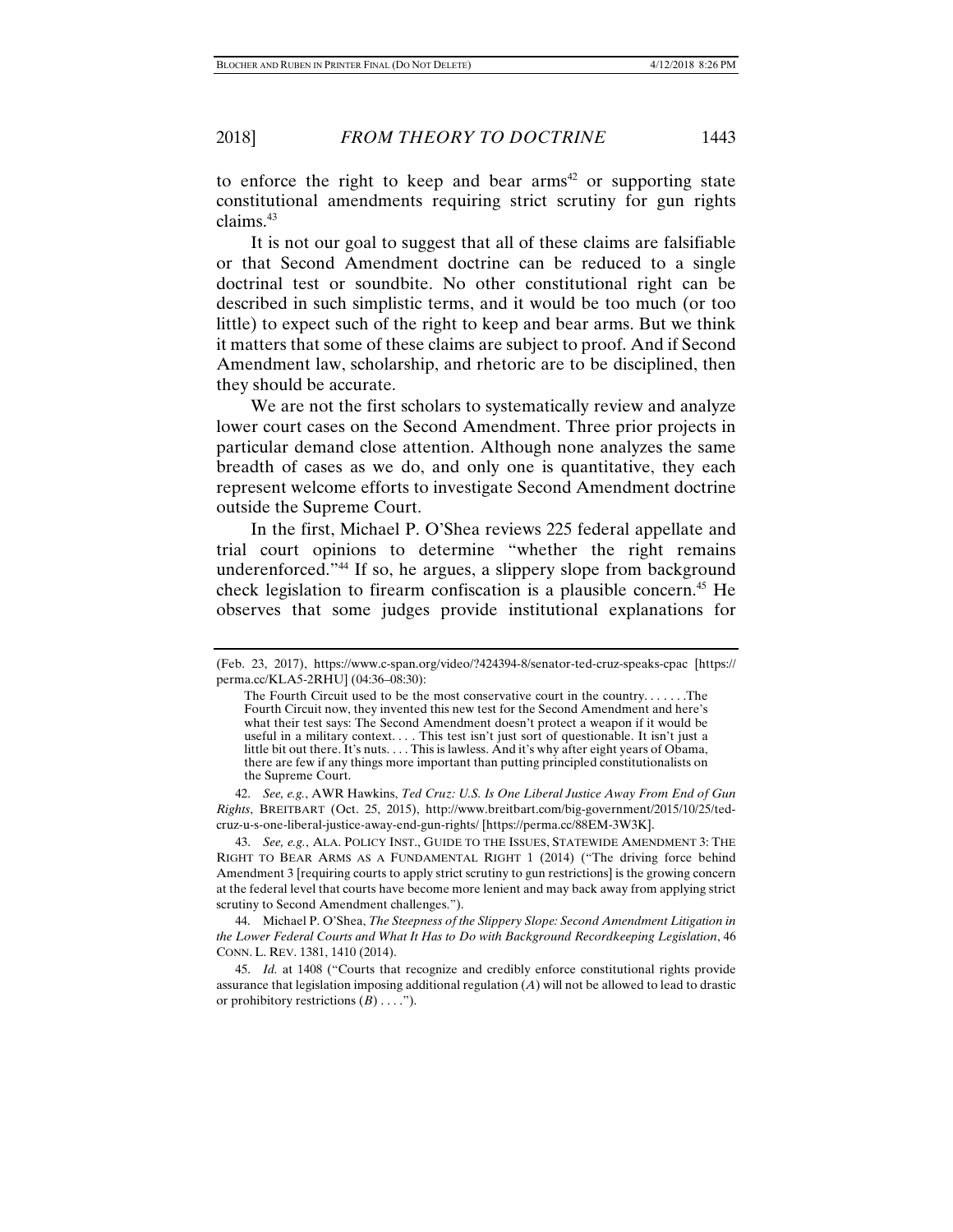deferring to legislatures about public safety—a factor that can be suggestive of underenforcement.<sup>46</sup> In addition, though judges nominated by both Republican and Democratic presidents have upheld most gun laws, only Republican-nominated judges voted to strike any down.<sup>47</sup> (This pattern ceased soon after the end of the study period.48) O'Shea concludes that the right is being underenforced, thereby buttressing fears of a slippery slope.<sup>49</sup>

In a more recent review of federal appellate cases, David B. Kopel and Joseph G.S. Greenlee describe doctrine being applied in challenges to various categories of gun laws.<sup>50</sup> Their analysis is more normative, generally critiquing decisions perceived to under-enforce the Second Amendment. Opinions upholding regulations in the face of Second Amendment challenges are characterized as "deservedly unpublished,"<sup>51</sup> "willful[ly] oblivious[] to the facts,"<sup>52</sup> "schizophrenic,"53 and applying an "eccentric and feeble version of heightened scrutiny."<sup>54</sup> Opinions espousing a broad view of the Second Amendment, most often dissents, are used to exemplify sound doctrine.<sup>55</sup>

These first two articles might best be characterized as large-n qualitative studies.56 Such qualitative analyses have the potential to

54. *Id.* at 268.

 56. *See generally* Thomas M. Keck, *Medium- and Large-N Qualitative Methods in Constitutional Law*, *in* HANDBOOK ON RESEARCH METHODS IN CONSTITUTIONAL LAW (Malcolm Langford and David Law, eds. forthcoming), https://ssrn.com/abstract=3070348

 <sup>46.</sup> *Id.* at 1413 (citing Lawrence Gene Sager, *Fair Measure: The Legal Status of Underenforced Constitutional Norms*, 91 HARV. L. REV. 1212, 1218–19 (1978)).

 <sup>47.</sup> *Id.* at 1423–24. O'Shea notes one exception that confirms the rule: a former Republican congressional staffer appointed by President Clinton as a compromise with Republicans. *Id.*

 <sup>48.</sup> *Id.* at 1426–27 (counting three opinions in the months after the study period that "deviated from the party-of-appointment pattern").

 <sup>49.</sup> *Id.* at 1425 (noting the "tenor" of decisions "is deeply skeptical, bordering on hostile, to claims that the Second Amendment limits government action").

 <sup>50.</sup> David B. Kopel & Joseph G.S. Greenlee, *The Federal Circuits' Second Amendment Doctrines*, 61 ST. LOUIS U. L.J. 193, 196 (2017) (noting that the authors "examined every post-*Heller* circuit case, including the unpublished ones").

 <sup>51.</sup> *Id.* at 254.

 <sup>52.</sup> *Id.* at 298.

 <sup>53.</sup> *Id.* at 299.

 <sup>55.</sup> *See id.* at 206 (citing Friedman v. City of Highland Park, Ill., 784 F.3d 406, 417 (7th Cir. 2015) (Manion, J., dissenting)); *id.* at 265 (citing Drake v. Filko, 724 F.3d 426, 445 (3d Cir. 2013) (Hardiman, J., dissenting)); *id.* at 280 (citing United States v. Chovan, 735 F.3d 1127, 1145, 1149 (9th Cir. 2013) (Bea, J., dissenting)); *id.* at 286 (citing Jackson v. City of San Francisco, 135 S. Ct. 2799, 2801 (2015) (Thomas, J., dissenting from denial of certiorari)); *id.* at 301 (citing *Heller II*, 670 F.3d 1244, 1285 (D.C. Cir. 2011) (Kavanaugh, J., dissenting)).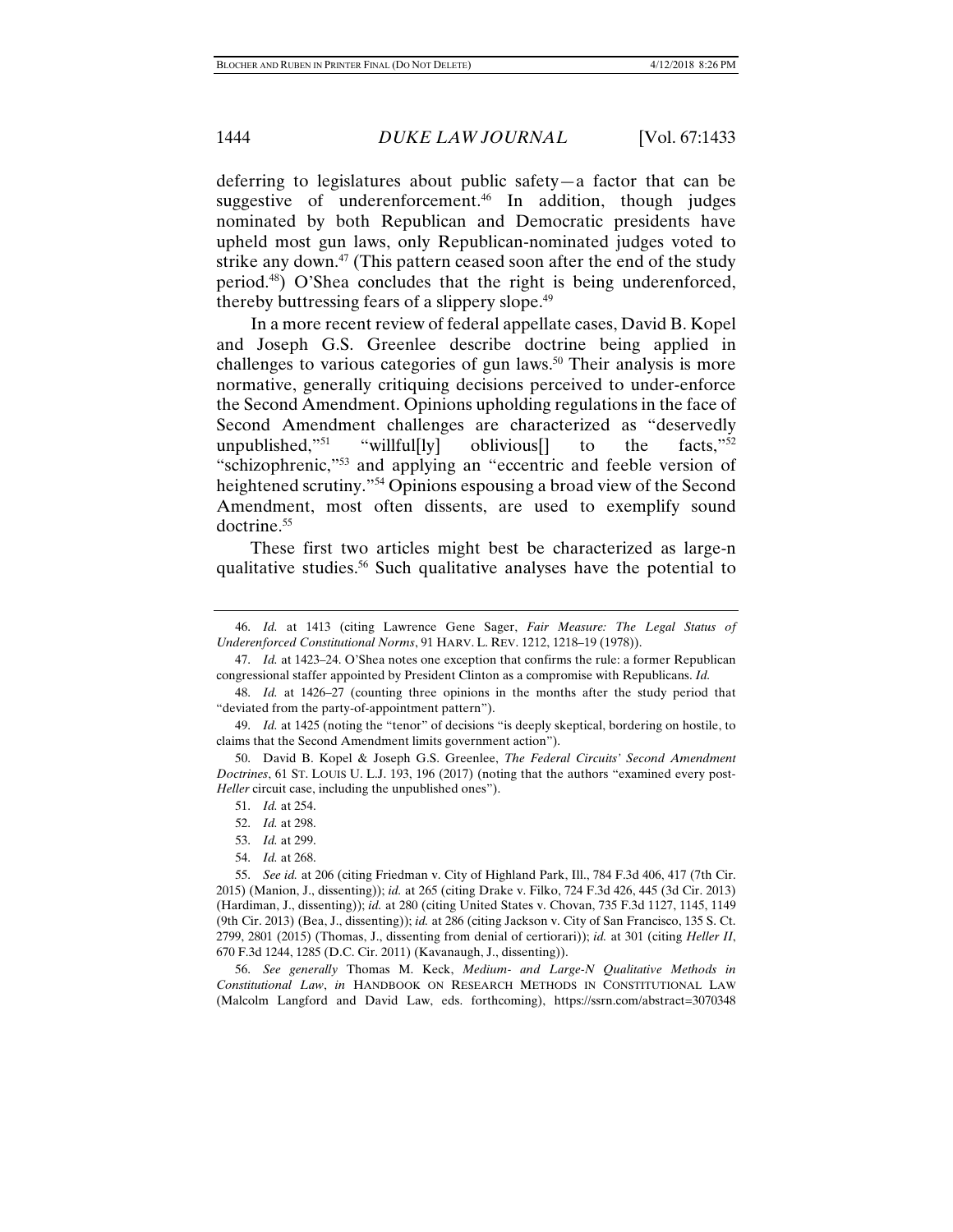capture the "normative influence of law" that is "difficult to capture in statistical research designs."57 But quantitative designs have their own advantages, such as enabling comparisons between discrete variables and limiting the subjectivity inherent in qualitative analysis.

A third review of Second Amendment case law employs quantitative analysis and thus has methodological similarities to our approach. Adam Samaha and Roy Germano compare federal appellate success rates in five areas of constitutional litigation, one of which is Second Amendment challenges.<sup>58</sup> Samaha and Germano's goal is largely attitudinalist: they ask whether three proxies for judicial ideology are predictive of outcomes.<sup>59</sup> They conclude that ideology "might play a small role" in resolving gun rights claims, but that the correlation between ideology and outcomes appears much stronger in cases involving abortion rights, the Establishment Clause, and affirmative action. $60$  Samaha and Germano's analysis also tees up interesting questions about the state of Second Amendment litigation, including how the high failure rate of Second Amendment claims can be explained.<sup>61</sup>

We seek to create a more complete picture of the state of Second Amendment case law. As described in greater detail in Part II, by comprehensively coding all available state and federal trial and appellate opinions, and counting nearly one hundred variables for each Second Amendment challenge therein, we can provide the most detailed account of Second Amendment doctrine to date. Like Samaha and Germano, our approach is quantitative. Unlike them, however, we make no effort to measure the impact of ideology.

#### *B. Characterizing Second Amendment Doctrine*

What, then, are the kinds of claims that are commonly made about the content of Second Amendment doctrine? We see two major classes of claims: broad characterizations of judicial treatment of the right to keep and bear arms and more granular characterizations about

<sup>[</sup>https://perma.cc/ZWU4-WNS8] (describing methodology).

 <sup>57.</sup> *Id.*

 <sup>58.</sup> Adam M. Samaha & Roy Germano, *Are Commercial Speech Cases Ideological? An Empirical Inquiry*, 25 WM. & MARY BILL RTS. J. 827, 829 (2017).

 <sup>59.</sup> *Id.* at 849–50 (describing the three proxies: (1) "political party of the appointing president," (2) "Judicial Common Space" scores, and (3) "Database on Ideology, Money in Politics, and Elections" scores).

 <sup>60.</sup> *Id.* at 861.

 <sup>61.</sup> *Id.*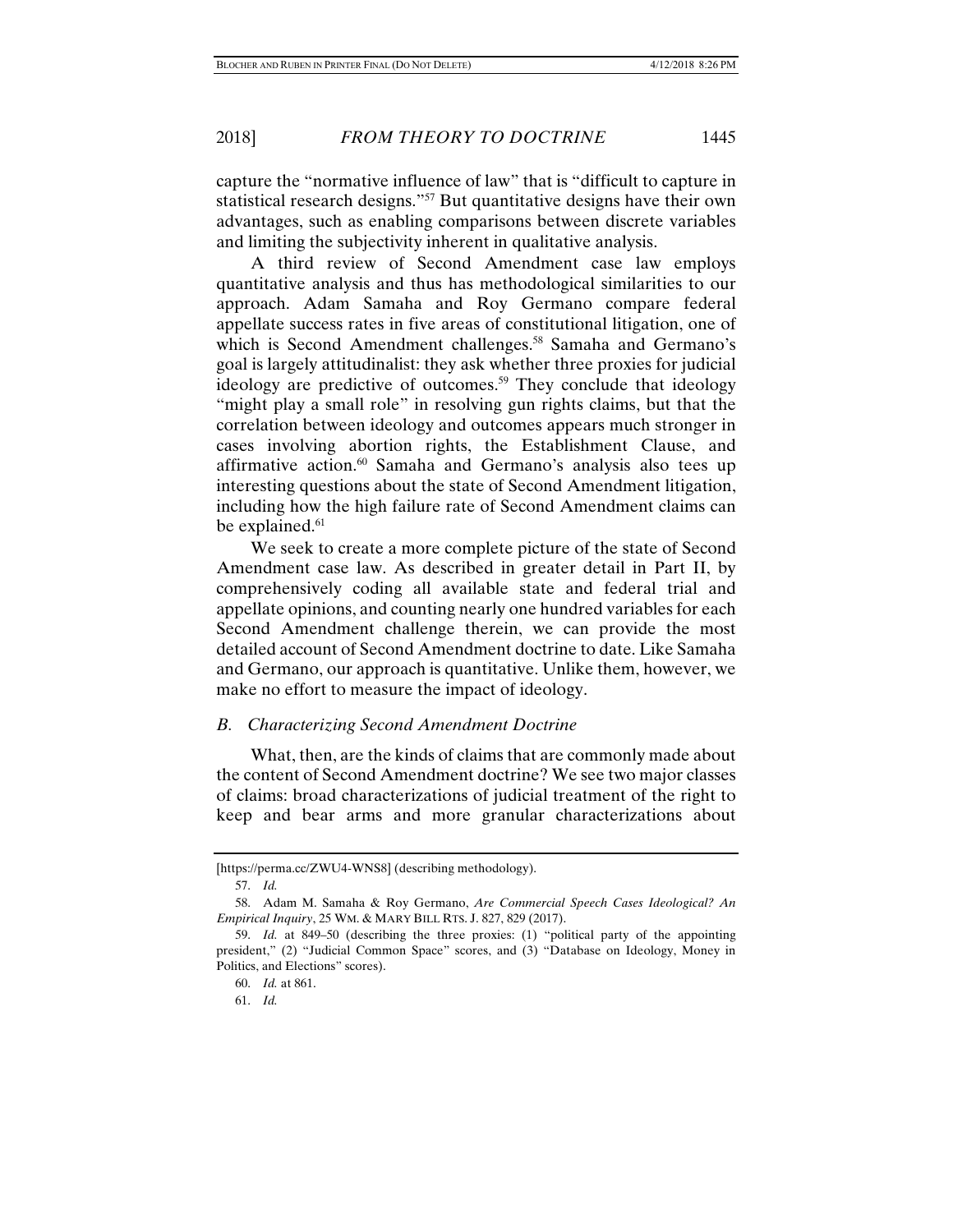doctrine.

1. *Overall Characterizations*. Perhaps the most widely accepted characterization of Second Amendment challenges as a whole is that they have been overwhelmingly rejected.<sup>62</sup> As the Law Center to Prevent Gun Violence puts it:

 Regardless of the level of scrutiny that has been applied, nearly all of these cases have one thing in common: [T]he Second Amendment challenge has been rejected and the statute at issue has been upheld. Of the more than 900 cases tracked by the Law Center, 96% have rejected the Second Amendment challenge.<sup>63</sup>

Closely related to that overall assessment are characterizations about regional variations. A common refrain has been that certain federal appellate courts—especially the Second, Fourth, and Ninth Circuits—are particularly opposed to enforcing the Second Amendment right, suggesting a higher failure rate for challenges to gun laws there than in other places.<sup>64</sup> This characterization is often accompanied by emphasis on the political makeup of the court under discussion.<sup>65</sup>

However one defines success and failure,<sup>66</sup> such claims depend in

 <sup>62.</sup> *Id.* at 860 (characterizing Second Amendment challenges as "outstanding losers").

 <sup>63.</sup> LAW CTR. TO PREVENT GUN VIOLENCE, POST-*HELLER* LITIGATION SUMMARY 6 (Mar. 31, 2015), http://smartgunlaws.org/wp-content/uploads/2014/11/Post-Heller-Litigation-Summary-March-2015-Final-Version.pdf [https://perma.cc/C5RC-ZC3E].

 <sup>64.</sup> *See, e.g.*, Petition for Writ of Certiorari at 21, Silvester v. Harris, 843 F.3d 816 (9th Cir. 2016), *petition for cert. filed sub nom.*, Silvester v. Becerra, No. 17-342 2017 WL 3948480 (U.S. Sept. 1, 2017) (No. 17-342) ("It is no secret that various lower courts, and the Ninth Circuit especially, are engaged in systematic resistance to this Court's *Heller* and *McDonald* decisions."); AWR Hawkins, *President Trump Can Free Second Amendment From Ninth Circuit's Grip*, BREITBART (Jan. 3, 2017), http://www.breitbart.com/big-government/2017/01/03/presidenttrump-can-free-2nd-amendment-ninth-circuits-grip/ [https://perma.cc/GUA7-FYG6] (singling out the Ninth Circuit as "chipping away at the Second Amendment"); Daniel Horowitz, *4th Circuit Limits Second Amendment Right to Own Common Firearms*, CONSERVATIVE REV. (Feb. 22, 2017, 6:00 AM), https://www.conservativereview.com/commentary/2017/02/fourth-circuitlimits-second-am endment-right-to-possess-common-firearms [https://perma.cc/E5GE-H9J9]; David Kopel, *The 2nd Circuit's Second-Class Second Amendment Intermediate Scrutiny*, WASH. POST (Oct. 23, 2015), https://www.washingtonpost.com/news/volokh-conspiracy/wp/2015/10/23/ the-2nd-circuits-second-class-second-amendment-intermediate-scrutiny [http://perma.cc/ZW7Z-RFD] (suggesting that the Second Circuit is applying a uniquely deferential version of scrutiny to uphold gun laws against Second Amendment challenges).

 <sup>65.</sup> *See, e.g.*, Horowitz, *supra* note 64.

 <sup>66.</sup> As explained in more detail below, *infra* notes 136–40 and accompanying text, we focus on the failure rate, counting as a "success" any challenge that is not rejected, including those that simply survive a motion for summary judgment or motion to dismiss. Such claims might ultimately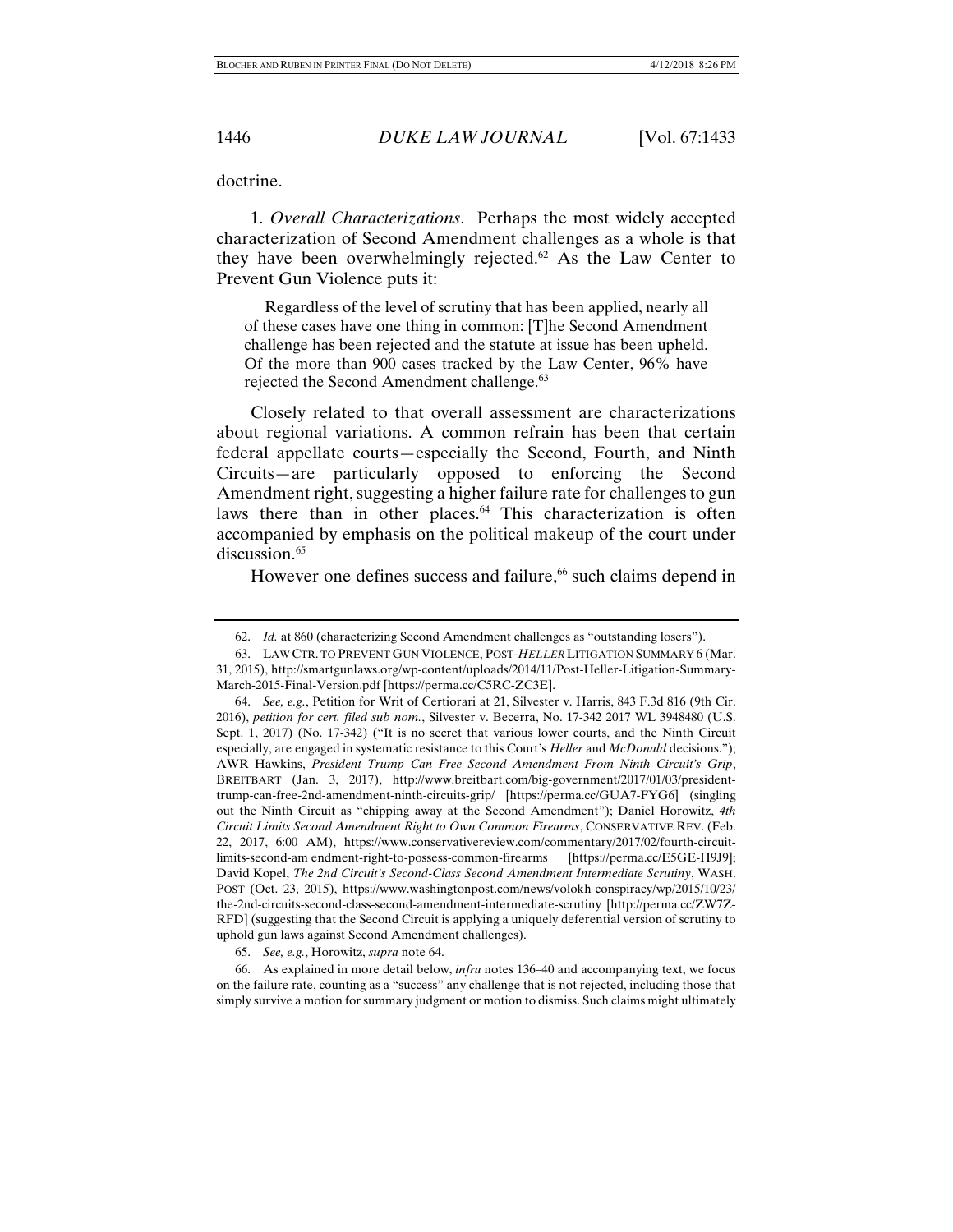part on facts. As we note below, it is true that the vast majority of Second Amendment claims fail, but it is also true that the Second, Fourth, and Ninth Circuits—those typically criticized as being hostile to gun rights—upheld Second Amendment claims at a *higher* rate than the overall average.<sup>67</sup> Moreover, the meaning and significance of failure rates, including whether Second Amendment claims are being treated fairly by courts, also depends in part on empirical facts. Is the failure rate high because so many objectively weak claims are brought—for example, by people who *Heller* carves out of Second Amendment coverage, but who have nothing to lose by raising constitutional claims, like convicted felons-in-possession? (We find the answer to be a partial yes.68) Or, in contrast, are there indicia that the failure rate is high because judges are hostile to the right to keep and bear arms?

The latter has become a central talking point for many who favor broad gun rights.69 Indeed, it is perhaps the most common argument in favor of granting cert in another Second Amendment case. In *McDonald*, the plurality opinion noted that the Second Amendment is not a "second-class right."70 Judges, advocates, and scholars frequently invoke that language in the course of suggesting that a particular court has interpreted the right to keep and bear arms too narrowly.<sup>71</sup> Perhaps

fail in a later opinion. In that case, the earlier case outcome (say, surviving a motion to dismiss) would be coded as a success and the later outcome would be coded as a failure.

 <sup>67.</sup> *See infra* Table 1 (showing overall success rate of 9 percent) and Table 2 (showing that Second, Fourth, and Ninth Circuits have higher success rates).

 <sup>68.</sup> *See infra* Part III.A.2 (finding that nearly two thirds of challenges are brought by criminal defendants, who have a success rate of only 6 percent) and Part III.A.3 and Appendix C, https://dlj.law.duke.edu/wp-content/uploads/sites/2/2018/04/Ruben-and-Blocher-App-C-1.pdf [https://perma.cc/9PQG-7WY6] (showing that out of that 273 challenges to felon-in-possession statutes—nearly a quarter of the set—just three succeeded, for a 1 percent success rate).

 <sup>69.</sup> *See, e.g.*, Robert J. Cottrol & George A. Mocsary, *Guns, Bird Feathers, and Overcriminalization: Why Courts Should Take the Second Amendment Seriously*, 14 GEO. J.L. & PUB. POL'Y 17, 33 (2016) (arguing that lower courts are "undercutting ... Supreme Court precedent" in a way that is suggestive of "something other than a desire to control crime"); O'Shea, *supra* note 44, at 1425 (characterizing the "tenor" of lower court Second Amendment decisions as "deeply skeptical, bordering on hostile, to claims that the Second Amendment limits government action"); Editorial, *Waiting for Justice Gorsuch*, WALL ST. J.(Feb. 23, 2017, 7:17 PM), https://www.wsj.com/articles/waiting-for-justice-gorsuch-1487893991 [https://perma.cc/VCU6- SBYS] (postulating a "lower-court assault on gun rights"); Charles C.W. Cooke, *The Fourth Circuit Runs Roughshod Over* Heller *and the Second Amendment*, NAT'L REV. (Feb. 22, 2017, 2:19 PM), http://www.nationalreview.com/article/445145/fourth-circuit-decision-marylandassault-weapons-ban-constitutional-travesty [https://perma.cc/349K-XLAC] (suggesting "the Fourth Circuit has taken it upon itself to rewrite *Heller*").

 <sup>70.</sup> McDonald v. City of Chicago, 561 U.S. 742, 780 (2010) (plurality).

 <sup>71.</sup> It is, for example, the first line of the en banc dissent in *Peruta v. County of San Diego*,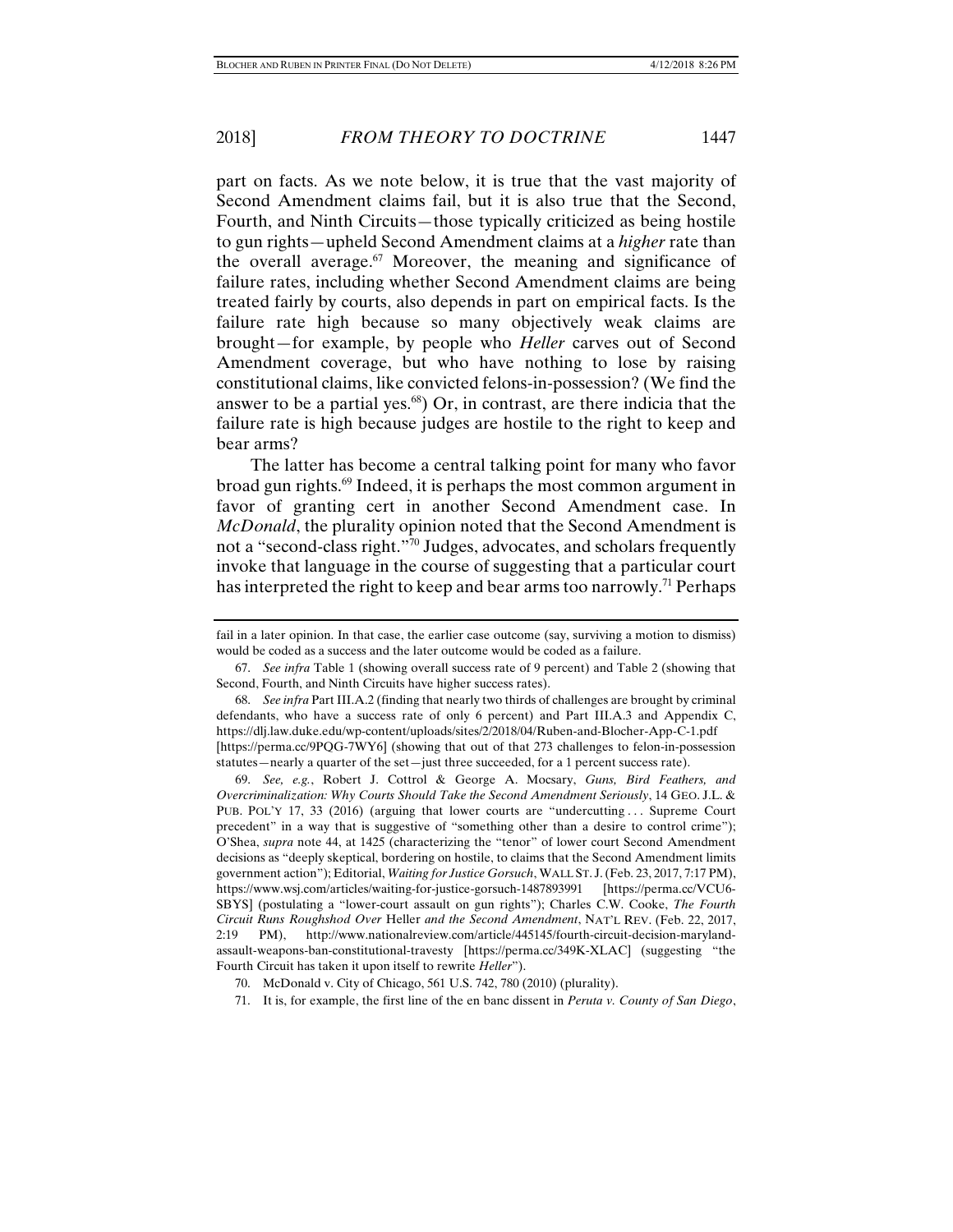most prominently, Justice Clarence Thomas has repeatedly suggested that the Second Amendment is being subject to second-class treatment: he has done so not only in opinions<sup>72</sup> and dissents from denials of certiorari,73 but in his first questions at oral argument in nearly a decade.74

Dozens of briefs have invoked the same "second class" language, often as a means of pressing the Supreme Court to grant cert.<sup>75</sup> And as one would expect with cert petitions, which typically aim to show more than simply the existence of an erroneous decision,<sup>76</sup> those briefs have often made the broader empirical claim that the error is widely replicated.77 A brief filed by dozens of members of Congress is

 73. Silvester v. Becerra, No. 17-342, 2018 WL 943032, at 8\* (U.S. Feb. 20, 2018) (Thomas, J., dissenting from denial of certiorari) ("The right to keep and bear arms is apparently this Court's constitutional orphan."); Peruta v. California, 137 S. Ct. 1995, 1999 (2017) (Thomas, J., dissenting from denial of certiorari) ("The Court's decision to deny certiorari in this case reflects a distressing trend: the treatment of the Second Amendment as a disfavored right."); *Friedman*, 136 S. Ct. at 450 (Thomas, J., dissenting from denial of certiorari) ("I would grant certiorari to prevent the Seventh Circuit from relegating the Second Amendment to a second-class right.").

 74. Transcript of Oral Argument at 35–39, *Voisine*, 136 S. Ct. 2272 (No. 14-10154); Josh Blackman, *Justice Thomas Speaks Truth To Power: Second Amendment Is Not a Second-Class Right*, JOSH BLACKMAN'S BLOG (Mar. 1, 2016), http://joshblackman.com/blog/2016/03/01/justicethomas-speaks-truth-to-power-second-amendment-is-not-a-second-class-right/

[https://perma.cc/FCC7-VVNF] (referring to a "rank double standard" and concluding that "Thomas's questions from the bench are meant to illicit [sic] the subjugation of the Second Amendment").

 75. *See, e.g.*, Brief for National Rifle Association of America as Amici Curiae Supporting Petitioner at 22, Walker v. United States, 136 S. Ct. 2387 (2016) (No. 15-1027) ("The rights secured by the Second Amendment are not second-class rights, and this Court should grant certiorari to ensure that they are not relegated to that disfavored status." (citation omitted)); Brief for the American Civil Rights Union as Amici Curiae Supporting Petitioners at 4, Kachalsky v. Cacace, 133 S. Ct. 1806 (2013) (No. 12-845) ("The court below also embraced stepchild, second class status for the Second Amendment, contrary to both *Heller* and *McDonald*.").

 76. SUP. CT. R. 10 (listing factors for certiorari, including existence of a circuit split or important question of federal law); *id.* ("A petition for a writ of certiorari is rarely granted when the asserted error consists of erroneous factual findings or the misapplication of a properly stated rule of law.").

77. *See, e.g.*, Petitioners' Reply Brief at 2, Bonidy v. U.S. Postal Serv., 136 S. Ct. 1486

 (2016) (No. 15-746) ("This Court's review is further warranted because the deferential form of intermediate scrutiny applied by the panel majority below is inconsistent with this Court's precedents regarding how infringements on fundamental rights are analyzed and demonstrates

<sup>824</sup> F.3d 919 (9th Cir. 2016) (en banc): "The Second Amendment is not a 'second-class' constitutional guarantee." *Id.* at 945 (Callahan, J., dissenting).

 <sup>72.</sup> Voisine v. United States, 136 S. Ct. 2272, 2292 (2016) (Thomas, J., dissenting) ("In construing the statute before us expansively so that causing a single minor reckless injury or offensive touching can lead someone to lose his right to bear arms forever, the Court continues to 'relegat[e] the Second Amendment to a second-class right.'" (quoting Friedman v. City of Highland Park, 136 S. Ct. 447, 450 (2015) (Thomas, J., dissenting from denial of certiorari))).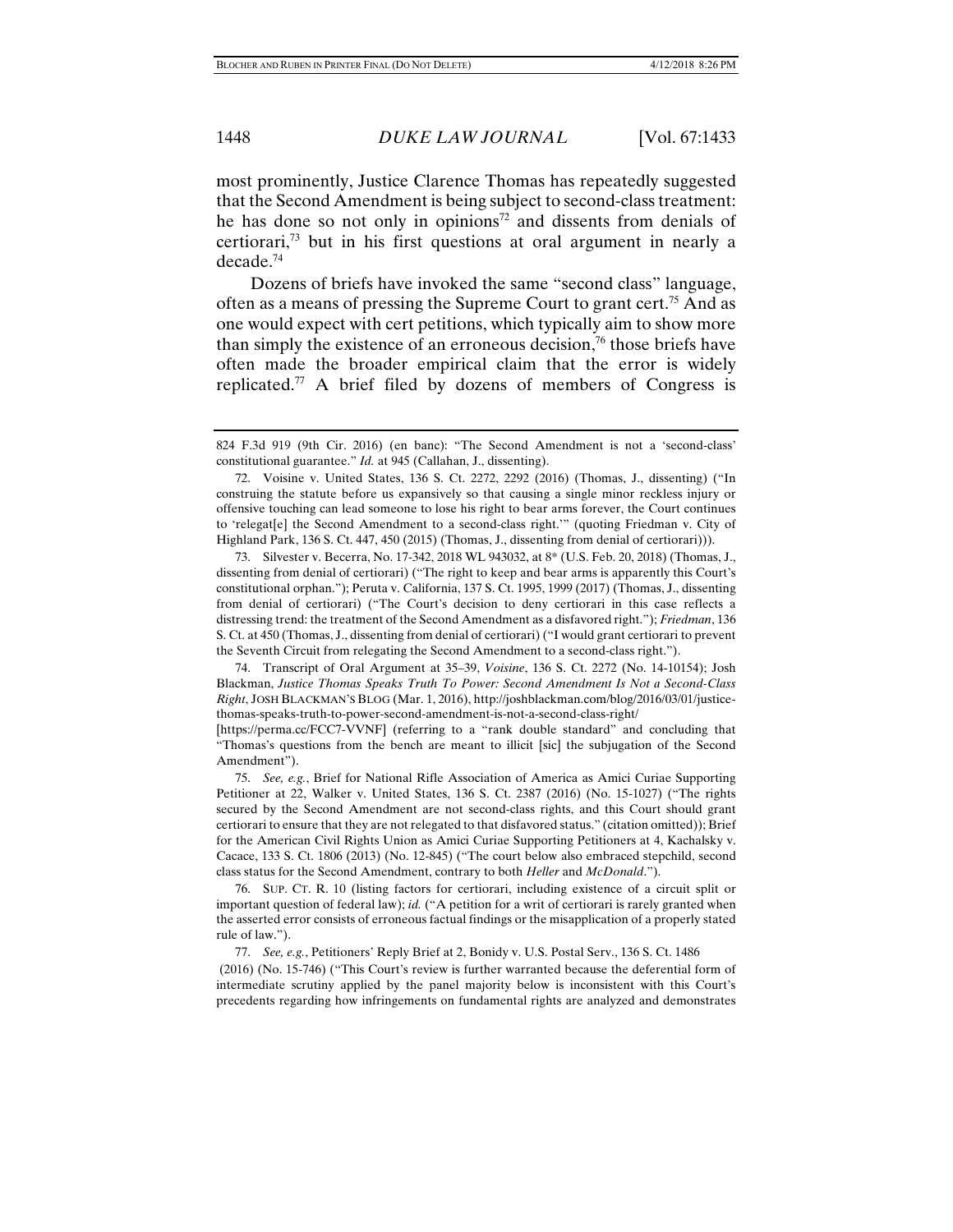representative:

 Unfortunately, such second-class treatment of the Second Amendment pervades the lower courts. Purported judicial restraint in the form of extreme deference to legislative action is flatly at odds with *Heller*, *McDonald*, and indeed all decisions involving the protection of fundamental *individual* rights against majoritarian impulses. The Court must act to ensure that citizens have a means of enforcing their individual right to keep and bear arms when legislative bodies infringe that right.78

The suggestion is that resolving the particular case on appeal could have far-reaching benefits by addressing an objectionable doctrinal trend.

To be clear, these arguments are not purely empirical. Saying that a right is systematically underenforced involves at least two steps: a conclusion about how stringently it should be enforced, and an assessment of how it actually is enforced in practice. Parties in the gun debate disagree about both of these things, but our focus in this Article is the latter. In other words, we do not purport to resolve whether upholding a federal ban on eighteen- to twenty-year-olds buying handguns equates to "second-class" treatment of the Second Amendment right.<sup>79</sup> Our goal is to help evaluate whether such a holding represents any part of a trend. Moreover, we consider other objective factors that bear on the question, including those that reflect the strength or weakness of a claim and the seriousness with which a judge considered it. The end result is a more empirically-grounded baseline with which to evaluate claims of underenforcement.

Of course, any discussion of the proper degree of enforcement will always have a normative dimension. Consider, for example, the more radical version of the "second class" argument—the suggestion that

how the lower courts are turning the Second Amendment into a second-class right."); Petition for Writ of Certiorari at 12, Jackson v. City of San Francisco, 135 S. Ct. 2799 (2014) (No. 14-704) ("[E]ven after this Court's admonishment that the Second Amendment may not 'be singled out for special—and specially unfavorable—treatment,' courts continue to do just that. Whether through summary reversal or plenary review, this Court should use this opportunity to put an end to this disturbing trend." (citation omitted) (quoting McDonald v. City of Chicago, 561 U.S. 742, 778–79 (2010))).

 <sup>78.</sup> Brief for Members of Congress as Amici Curiae Supporting the Petition for a Writ of Certiorari at 4–5, Drake v. Jerejian, 134 S. Ct. 2134 (2014) (No. 13-827).

 <sup>79.</sup> Reply Brief for Petitioner at 3, Nat'l Rifle Ass'n of Am. v. McCraw, 134 S. Ct. 1365 (2014) (No. 13-390) ("We urge this Court to grant review in this case both to reaffirm that the Second Amendment's guaranty is not a 'second-class' fundamental right and to establish that responsible, law-abiding 18-to-20-year-old adults are not second-class citizens.").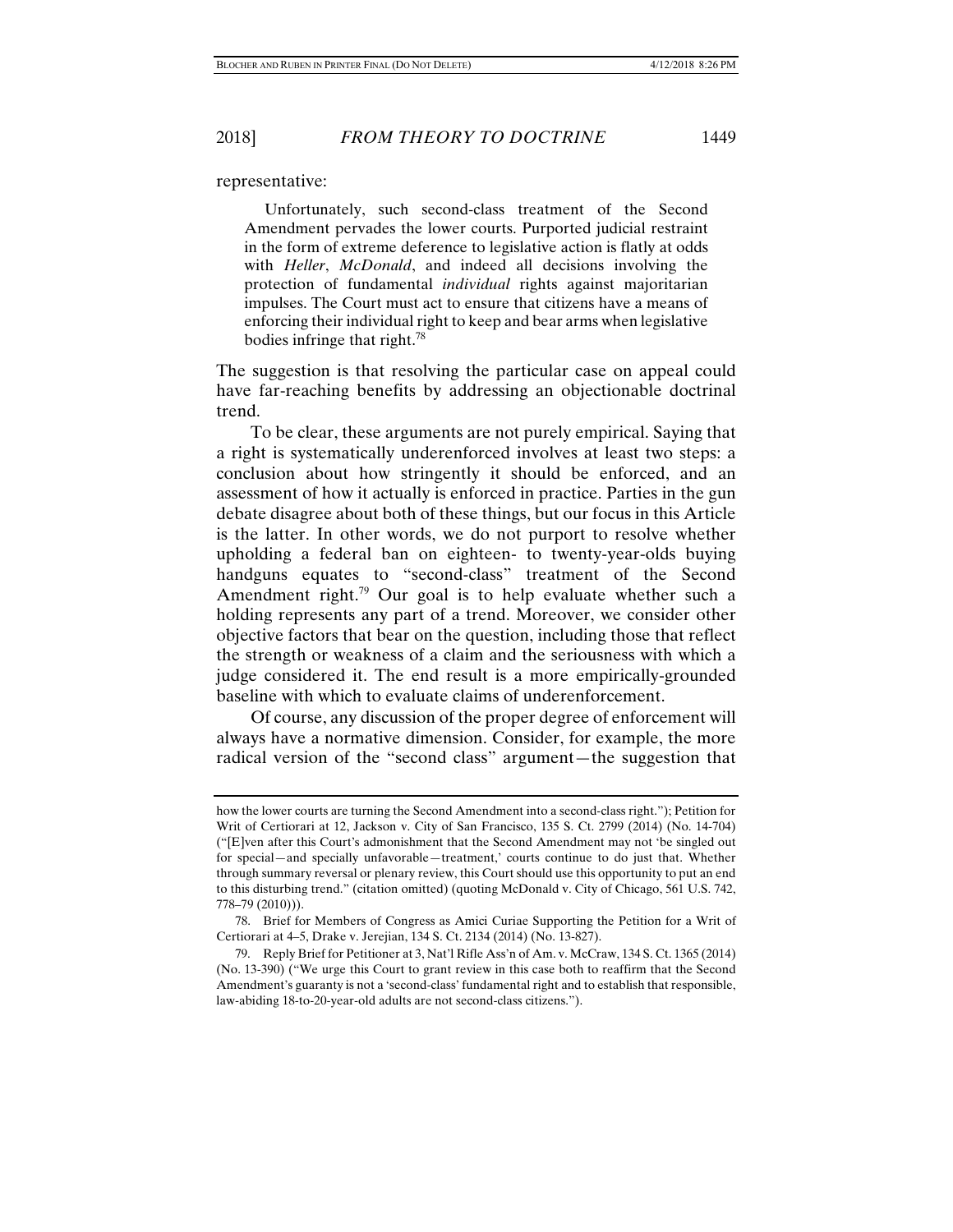lower courts are engaging in a campaign of "massive resistance" to gun rights, a phrase made famous by white segregationists opposing school integration and now frequently invoked to describe the courts' treatment of the Second Amendment.<sup>80</sup> The appropriateness of this analogy cannot be evaluated solely by empirics, but depends also on one's belief about how the Second Amendment right should be treated.<sup>81</sup>

But such characterizations gain strength and relevance from the suggestion that they represent a snapshot of broader case law, not least because the Court is far more likely to intervene to correct a common error than a narrow one. It thus matters when briefs and commentators suggest that "lower courts" are "attempting to eradicate the Second Amendment.<sup>782</sup> Eventually, those claims find their way to the Justices, as in Justices Thomas and Scalia's dissent from certiorari in *Jackson v. City of San Francisco*, which arose out of the Ninth Circuit:

 Despite the clarity with which we described the Second Amendment's core protection for the right of self-defense, lower courts, including the ones here, have failed to protect it. Because Second Amendment rights are no less protected by our Constitution

 <sup>80.</sup> This claim has been made in briefs, scholarship, and major editorials. *See, e.g.*, Petition for Writ of Certiorari at 24, Friedman v. City of Highland Park, 136 S. Ct. 447 (2015) (No. 15- 133); Petition for Writ of Certiorari at 3, *Jerejian*, 134 S. Ct. 2134 (No. 13-827) (describing "lower courts' massive resistance to *Heller*"); Alice Marie Beard, *Resistance by Inferior Courts to Supreme Court's Second Amendment Decisions*, 81 TENN. L. REV. 673, 673 (2014) ("In the wake of the Supreme Court's *District of Columbia v. Heller* ('*Heller I*') and *McDonald v. Chicago* decisions that clarify, expand, and protect Second Amendment rights, federal and state inferior courts have been engaging in massive resistance." (citations omitted)); Editorial, *Massive Gun Resistance*, WALL ST. J. (Apr. 12, 2013, 6:38 PM) https://www.wsj.com/articles/SB10001424 127887324600704578402760760473582 [https://perma.cc/YQ7N-UJ5E]. Sometimes, comparisons are explicitly made between post-*Heller* developments in gun rights and the struggle for racial equality after *Brown v. Board of Education*. *See* Alan Gura, *The Second Amendment as a Normal Right*, 127 HARV. L. REV. F. 223, 224 (2014); David B. Kopel, *Does the Second Amendment Protect Firearms Commerce?*, 127 HARV. L. REV. F. 230, 230 (2014).

 <sup>81.</sup> Joseph Blocher, *Good Cause Requirements for Carrying Guns in Public*, 127 HARV. L. REV. F. 218, 218 n.1 (2014) (pointing to the differing political power of contemporary gun owners and black schoolchildren in the 1950s).

 <sup>82.</sup> Brief for National Rifle Association of America as Amici Curiae Supporting Petitioners for Writ of Certiorari at 16, *Friedman*, 136 S. Ct. 447 (No. 15-133) ("Rather than perform their duty to enforce the Constitution, lower courts are attempting to eradicate the Second Amendment by disregarding the Bill of Rights and the precedents of this Court."); Josh Blackman, *Justice Thomas: Second Amendment Is Not a 'Second-Class Right*,*'* NAT'L REV. (Dec. 8, 2015, 4:00 AM), http://www.nationalreview.com/article/428173/justice-thomas-secondamendment-not-second-class-right-josh-blackman [https://perma.cc/DEP4-K9LA] ("By refusing to intervene when lower courts disregard the right to keep and bear arms, the Supreme Court has done exactly what Chicago wanted, and abdicated this cornerstone of the Bill of Rights.").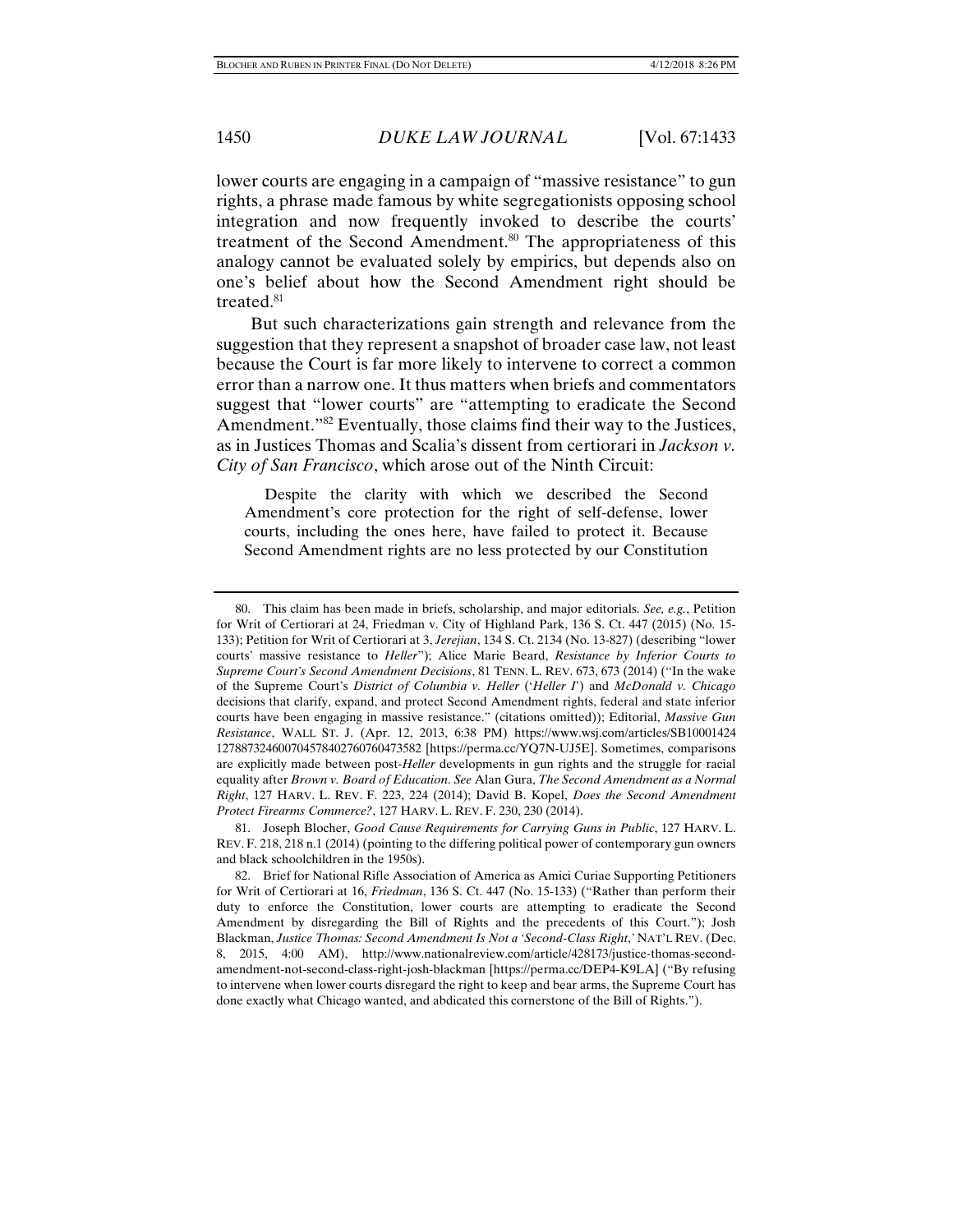than other rights enumerated in that document, I would have granted this petition. $83$ 

Whether "lower courts . . . have failed to protect" *Heller*'s right is a foundation of this argument, and empirical study can help determine whether that foundation is sound. We can measure the proportion of cases in which litigants challenge policies that *Heller* suggested fell outside the bounds of Second Amendment coverage, determine if a given court is handling categories of Second Amendment claims differently than others, compare appeal rates and success rates to those in other areas of litigation, evaluate proxies for whether judges are giving serious consideration to Second Amendment claims, and so on. Such measures, while not perfect, provide a better basis for broad Second Amendment claims than intuition or cherry-picked case law.

2. *Claims About the Content of the Law*. In addition to broad characterizations about how cases are being decided, scholars, advocates, and even judges have begun to characterize the content of the emerging law. Some advocates, taking the same basic tack as the "second class" line of argument, suggest that the lower courts are "deeply divided" over the applicable standards, $84$  or that "there is great confusion in the lower courts on the meaning of *Heller*'s 'presumptively lawful regulatory measures."<sup>85</sup>

Although it may still be true that "[t]he federal judiciary has taken only the first steps in developing Second Amendment jurisprudence,"86 there is wide agreement about what those first steps should be. Commentators have, for example, noted that "the most common framework is a two-pronged inquiry that first asks whether a challenged law imposes a burden on conduct falling within the scope of the Second Amendment, and, second, if it does, whether the law satisfies the applicable level of scrutiny."<sup>87</sup> Courts, advocates, and

 <sup>83.</sup> Jackson v. City & Cty. of San Francisco, 135 S. Ct. 2799, 2799–2800 (2015) (Thomas, J., dissenting from denial of certiorari).

 <sup>84.</sup> Petition for Writ of Certiorari at 37, *Friedman*, 136 S. Ct. 447 (No. 15-133) ("The better part of a decade after this Court's landmark decision in *Heller*, the lower courts remain deeply divided over how to assess Second-Amendment claims, and that confusion poses a serious threat to liberty.").

 <sup>85.</sup> Petitioners' Reply Brief at 3, Bonidy v. U.S. Postal Serv., 136 S. Ct. 1486 (2016) (No. 15- 746).

 <sup>86.</sup> Kenneth A. Klukowski, *Making Second Amendment Law with First Amendment Rules: The Five-Tier Free Speech Framework and Public Forum Doctrine in Second Amendment Jurisprudence*, 93 NEB. L. REV. 429, 433 (2014).

 <sup>87.</sup> LAW CTR. TO PREVENT GUN VIOLENCE, *supra* note 63, at 3.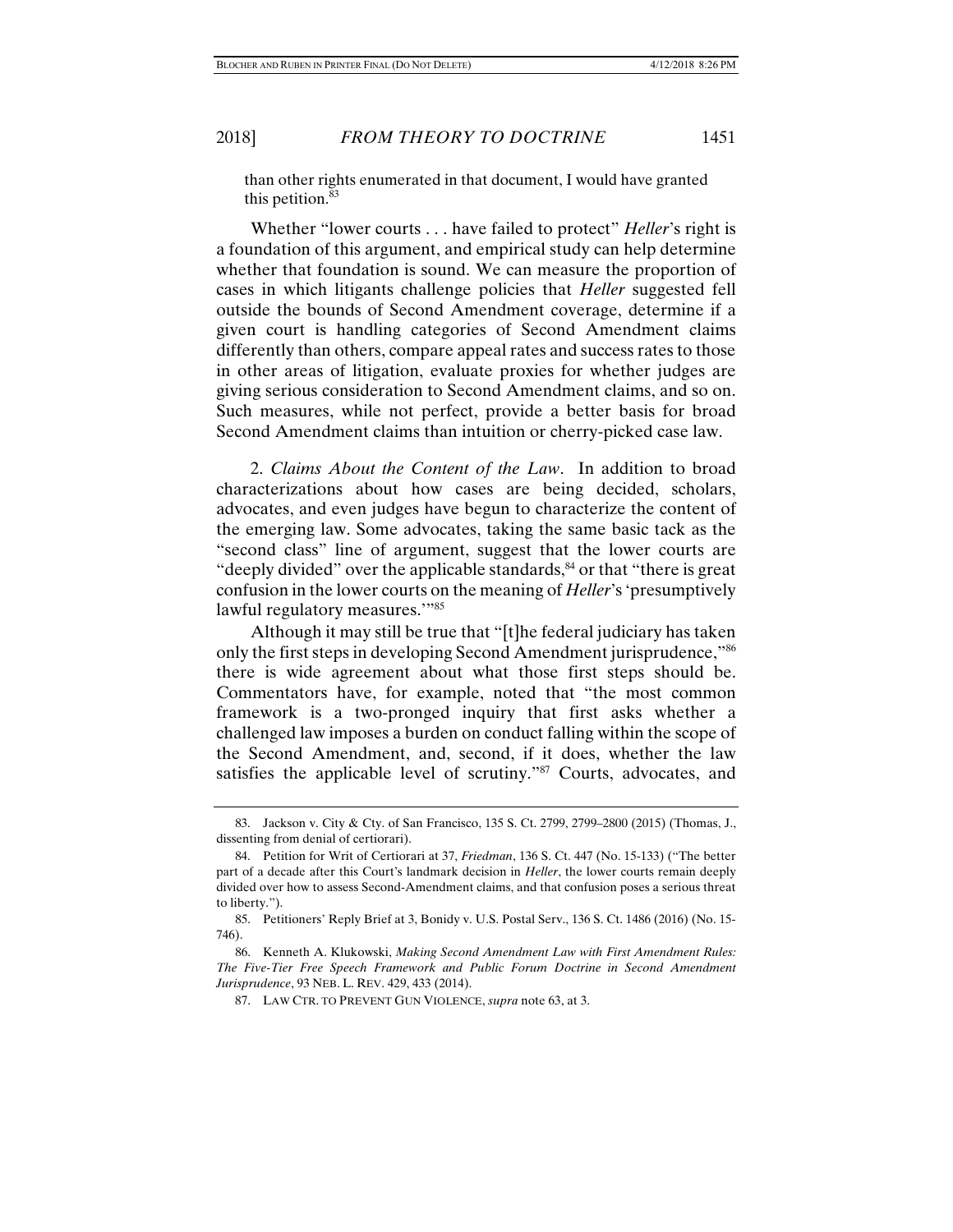scholars generally agree that some version of the two-part test predominates throughout the lower courts.<sup>88</sup>

There remains substantial disagreement about how those two steps play out in practice. In applying the first step, some courts take a deeply historical approach, looking to whether a challenged regulation is one of the "presumptively lawful" regulatory measures mentioned in Heller,<sup>89</sup> or whether "the record includes persuasive historical evidence establishing that the regulation at issue imposes prohibitions that fall outside the historical scope of the Second Amendment."90 Some commentators, however, have concluded that "originalism has had a limited role in post-*Heller* Second Amendment litigation."91

As for the second stage of the two-step test, many scholars and advocates agree (some celebrate, while others bemoan) that lower courts "have effectively embraced the sort of interest-balancing approach that Justice Scalia condemned, adopting an intermediate scrutiny test and applying it in a way that is highly deferential to legislative determinations and that leads to all but the most drastic restrictions on guns being upheld."92 The alleged permissiveness of this second step is of particular concern to litigants challenging gun laws, who argue that "[t]he very fact that a court reaches the second step all

 <sup>88.</sup> *See* Nat'l Rifle Ass'n of Am. v. Bureau of Alcohol, Tobacco, Firearms, & Explosives, 700 F.3d 185, 194 (5th Cir. 2012) ("A two-step inquiry has emerged as the prevailing approach . . . ."); *see also* N.Y. State Rifle & Pistol Ass'n v. Cuomo, 804 F.3d 242, 254 (2d Cir. 2015), *cert. denied*, 136 S. Ct. 2486 (2016) (noting that the two-part test had been largely adopted by the Third, Fourth, Fifth, Sixth, Seventh, Ninth, Tenth, Eleventh, and D.C. Circuits).

 <sup>89.</sup> Jackson v. City & Cty. of San Francisco, 746 F.3d 953, 960 (9th Cir. 2014), *cert. denied*, 135 S. Ct. 2799 (2015).

 <sup>90.</sup> *Id.* (citing, with approval, United States v. Chovan*,* 735 F.3d 1127, 1137 (9th Cir. 2013)).

 <sup>91.</sup> Lawrence Rosenthal, *The Limits of Second Amendment Originalism and the Constitutional Case for Gun Control*, 92 WASH. U.L. REV. 1187, 1200 (2015) ("The emerging consensus in the lower courts uses original meaning only as a threshold test, which screens out some claims, but contemplates that laws—even those limiting the extent to which individuals can exercise the textually recognized right to keep and bear arms—may be sustained upon sufficient justification."); Eric M. Ruben, *Justifying Perceptions in First and Second Amendment Doctrine*, 80 LAW & CONTEMP. PROBS. 149, 163 (2017) ("[O]riginalism has not been the primary means of deciding cases.").

 <sup>92.</sup> Allen Rostron, *Justice Breyer's Triumph in the Third Battle Over the Second Amendment*, 80 GEO. WASH. L. REV. 703, 706–07 (2012); *see* Brief of Firearms Policy Coalition, Inc. et al. as Amici Curiae Supporting Petitioners at 10, *Jackson*, 135 S. Ct. at 2799 (No. 14-704) ("De Facto Interest-Balancing Is Now The Prevailing Rule In The Lower Courts."); Brief of Members of Congress, *supra* note 78, at 10 (criticizing "the prevailing, nearly automatic application of 'intermediate scrutiny'"); *see also* Brief for the United States as Amicus Curiae at 20, District of Columbia v. Heller, 128 S. Ct. 2783 (2008) (No. 07-290) (arguing that, "[l]ike rights conferred by surrounding provisions of the Bill of Rights, the individual right guaranteed by the Second Amendment is subject to reasonable restrictions and important exceptions").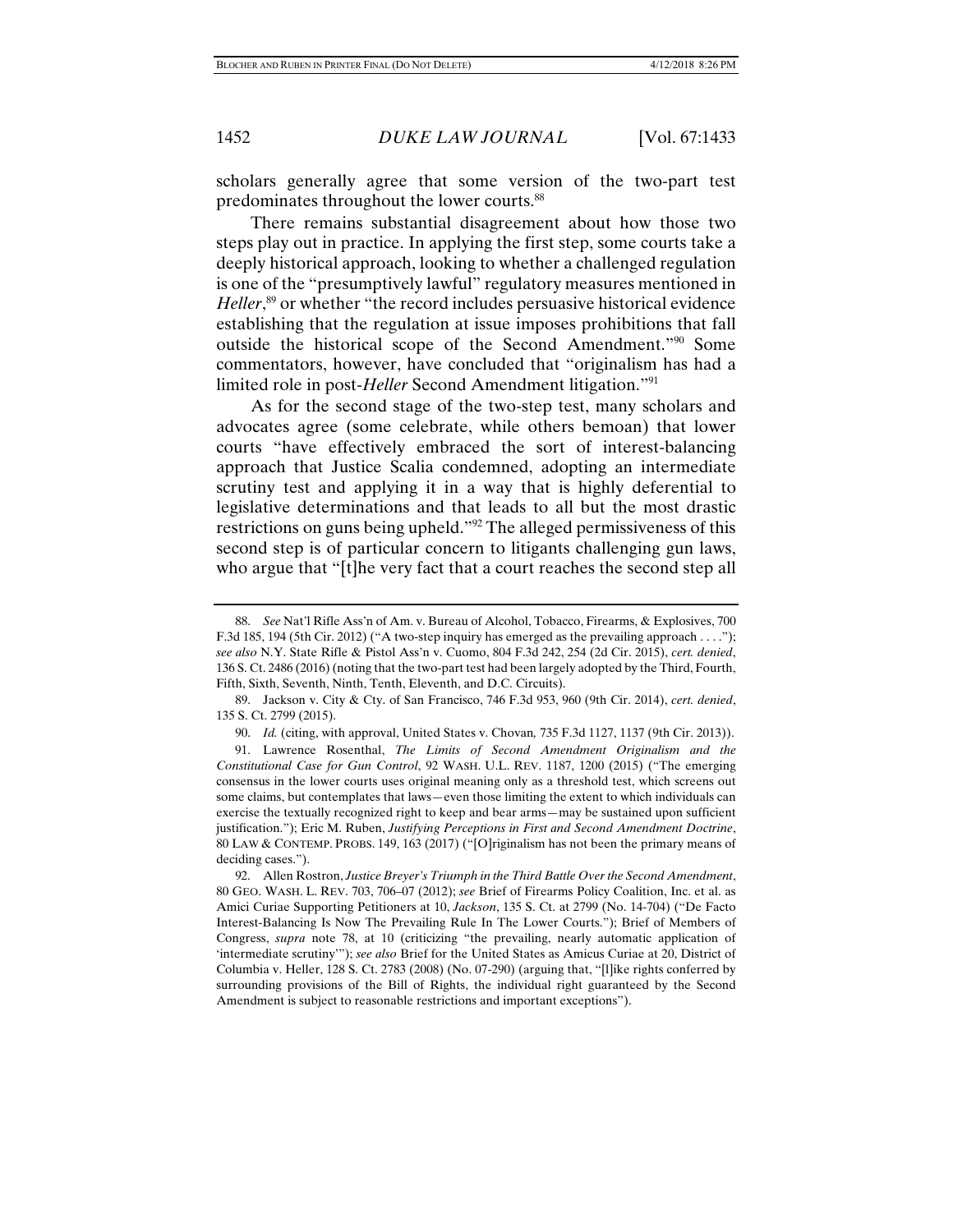but guarantees that the challenged law will survive."<sup>93</sup>

For present purposes, what interests us is not the normative valence of these claims—for example, that the Second Amendment is underprotected, or that the Supreme Court should grant cert again but rather their factual predicates: that courts are, in fact, rejecting the vast majority of Second Amendment claims, that they are applying divergent methodologies, that historical argument is or is not crucial in resolving those claims, and so on.

#### *C. Measuring Doctrine*

Doctrinally, our focus is the Second Amendment. But we hope that our efforts also reflect and contribute to broader debates about content analysis and rigor in doctrinal scholarship.

Content analysis of law is not novel. In "Systematic Content Analysis of Judicial Opinions," Mark A. Hall and Ronald F. Wright conclude that the practice—albeit not named as such—is decades old and, at its best, "brings the rigor of social science to our understanding of case law, creating a distinctively legal form of empiricism."94 Hall and Wright review 134 legal content analyses published between January 1, 1998 and June 30, 2006, in an effort to "describe past practices and to point the way to a better future."95 They find that such studies have evaluated a broad range of legal subject areas, including "administrative law, constitutional law, corporate and securities law, criminal law and procedure, contracts, employment discrimination, health law, and torts."96

And yet, despite the frequency with which scholars, lawyers, and judges make falsifiable claims about the content of legal doctrine, the state of the scholarly art rarely demands more than a "*See, e.g*.," signal followed by three case citations. As Will Baude, Adam Chilton, and Anup Malani note, nearly half of the articles published in one volume of the top ten law reviews included a claim about the state of legal doctrine in the abstract, but only 25 percent of those articles provided

 <sup>93.</sup> Petition for Writ of Certiorari at 25, *Jackson*, 135 S. Ct. 2799 (No. 14-704); *id.* at 20 ("Time and again, courts have used this open-ended inquiry to constrain the scope of the Second Amendment by deeming everything other than the precise conduct at issue in *Heller* outside its 'core.' And even if laws burden conduct within that core, anything less than a complete ban is deemed 'only a minimal burden.'").

 <sup>94.</sup> Hall & Wright, *supra* note 17, at 64.

 <sup>95.</sup> *Id.* at 66; *see also id.* at 70–71 & n.29.

 <sup>96.</sup> *Id.* at 73 (citations omitted).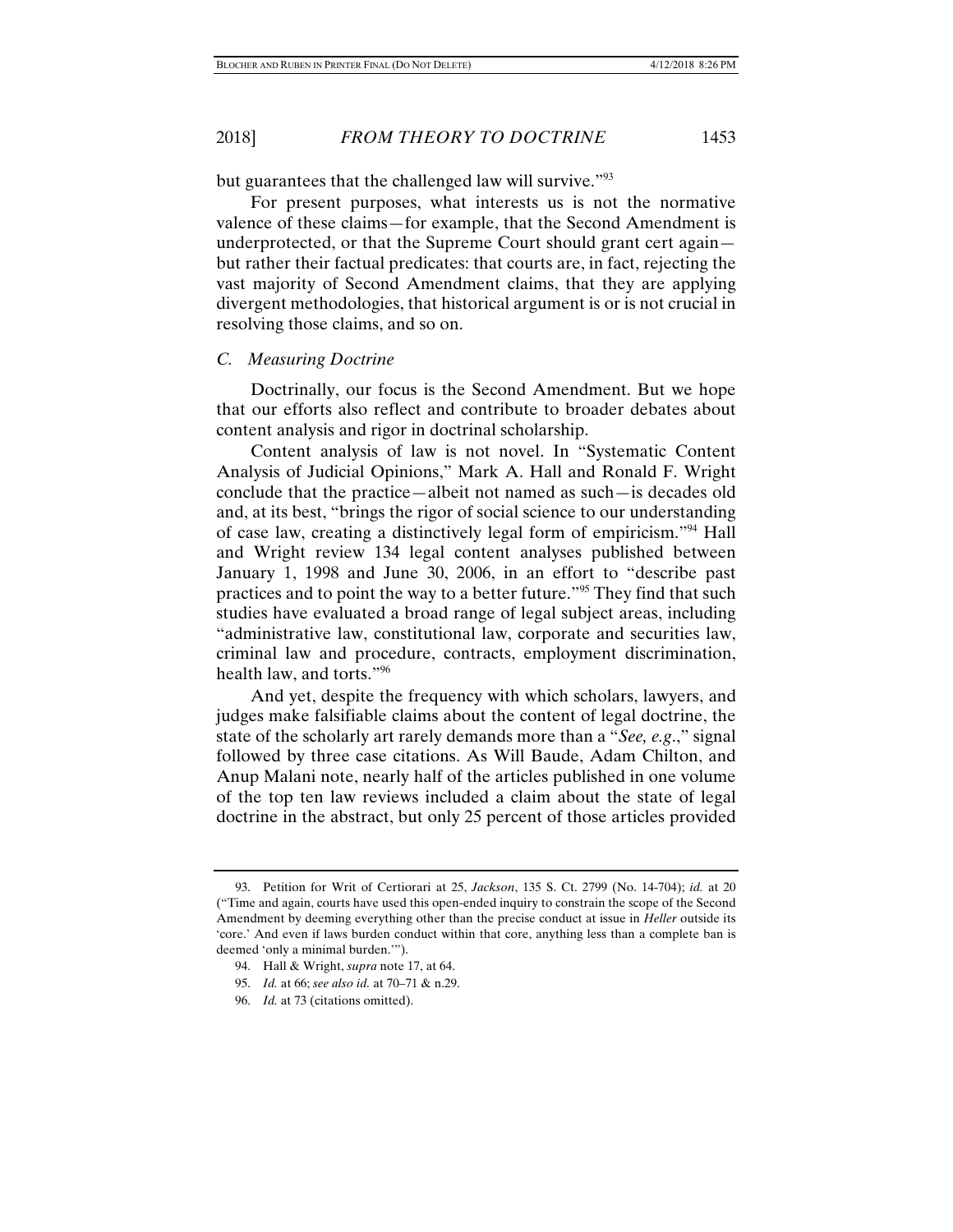any form of systematic review to support the doctrinal claim.<sup>97</sup> Even those articles that seek to employ content analysis have yet to develop anything like a set of best practices. As a result, Peter Hammer and William Sage's observation likely remains true fifteen years later: this is "a confused area of legal scholarship, with few clear norms or standards to guide researchers."98

It is not hard to imagine why content analysis has not yet played a more prominent role in legal scholarship. Case coding does not come naturally to doctrinal scholars, and it requires an unfamiliar toolkit. As we explain in detail below, even the most cautious and rigorous coding project will involve difficult judgment calls and serious caveats. Moreover, some scholarly goals are not well suited to the approach. But for those that are—including, we think, mapping the content of Second Amendment doctrine—the benefits are considerable.<sup>99</sup>

Content analysis should generally be distinguished from projects that seek to understand judicial behavior. Our focus here is on doctrine, not judges, and our goals are not attitudinalist. We therefore make no attempt to show whether, for example, judicial votes can be explained by judicial ideology.<sup>100</sup>

#### II. METHODOLOGY

Our goal was to conduct a comprehensive analysis of post-*Heller* Second Amendment cases. Getting there involved six stages: selecting the dataset, constructing the survey, defining key variables, coding the

 <sup>97.</sup> Baude, Chilton & Malani, *supra* note 22, at 40; *see also* Kay L. Levine, *The Law Is Not the Case: Incorporating Empirical Methods into the Culture of Case Analysis*, 17 U. FLA. J.L. & PUB. POL'Y 283, 284 (2006) ("Can anyone know the state of the law from reading a handful of select cases?").

 <sup>98.</sup> Hammer & Sage, *supra* note 22, at 560.

 <sup>99.</sup> Hall and Wright conclude that content analysis is a powerful way to "identify surface patterns" and "verify or refute descriptions of case law that are based on more anecdotal or subjective study." Hall & Wright, *supra* note 17, at 99–100.

 <sup>100.</sup> The attitudinalist project has spawned its own meta-literature of critique, one major fault line of which lies between the positive and normative. *See, e.g.*, Jeffrey M. Chemerinsky & Jonathan L. Williams, *Foreword: Measuring Judges and Justice*, 58 DUKE L.J. 1173, 1173–74 (2009) (introducing symposium focused on evaluating and critiquing quantitative measurements of judicial behavior). Many critics argue that empirical scholarship about judges should focus on what judges do in practice, rather than characterizing them as "political" or not. Michael Boudin, *A Response to Professor Ramseyer, Predicting Court Outcomes through Political Preferences*, 58 DUKE L.J. 1687, 1688–89 (2009) (cautioning against the use of "political"); David F. Levi, *Autocrat of the Armchair*, 58 DUKE L.J. 1791, 1795, 1795 n.15 (2009) (same); H. Jefferson Powell, *A Response to Professor Knight, Are Empiricists Asking the Right Questions About Judicial Decisionmaking?*, 58 DUKE L.J. 1725, 1725–26 (2009) (same).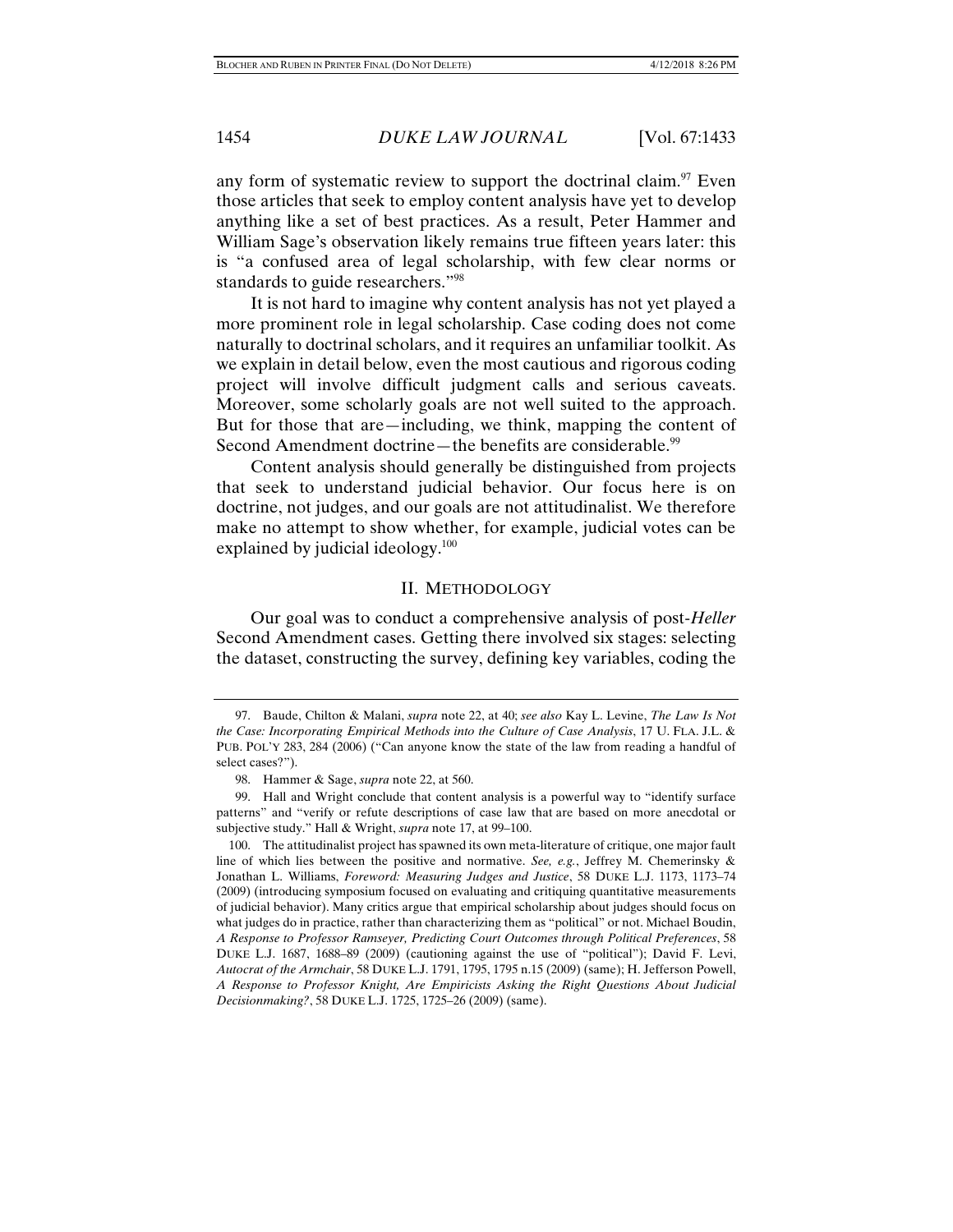opinions, reviewing for reliability, and analyzing the data.101 This Part

explains the first five stages, as well as limitations and advantages of our methodology. Readers who are primarily interested in the survey results and analysis can turn to Parts III and IV.

# *A. Data Selection*

Our final dataset includes 997 opinions issued between June 26, 2008, the date *Heller* was decided, and February 1, 2016, the date we ran our final search. Some litigants challenged more than one law or policy in a single case; $102$  as a result, the 997 opinions address 1,153 distinct Second Amendment challenges. We analyze the challenges, not the opinions as a whole.

The end date, while selected initially because it happened to be the time we were ready to begin work, turns out to correspond almost exactly with the period of Second Amendment development between *Heller* and Justice Antonin Scalia's passing on February 13, 2016. Perhaps more than any other constitutional issue, the future of the Second Amendment was a flashpoint in the debate over Justice Scalia's replacement.103 After all, *Heller* has been characterized as Scalia's "legacy," the "most important [opinion] in his 22 years on the court," and "easily the most significant opinion Scalia has written."104 But often lost in the debate is the fact that, even while Justice Scalia was on the bench, the Supreme Court refused to intervene in more than sixty post-*Heller* Second Amendment cases, leaving doctrinal development primarily to the lower courts. Those courts, in turn, might have been

 <sup>101.</sup> Substantively, these six stages are the same as the three "components" described by Hall and Wright. Hall & Wright, *supra* note 17, at 79 ("There are three distinct components of content analysis: (1) selecting cases; (2) coding cases; and (3) analyzing the case coding, often through statistical methods.").

 <sup>102.</sup> To be exact, eighty-four opinions decided more than one Second Amendment challenge.

 <sup>103.</sup> The reaction about the future of Second Amendment jurisprudence came almost immediately after Justice Scalia's passing. The very next day, Senator Ted Cruz defended delaying the confirmation of the next Justice, noting "[w]e are one justice away from the Second Amendment being written out of the constitution altogether." Matt Flegenheimer, *The Death of Justice Scalia: Reactions and Analysis*, N.Y. TIMES (Feb. 14, 2016), https://www.nytimes.com/ live/supreme-court-justice-antonin-scalia-dies-at-79/cruz-we-are-one-justice-away-from-thesecond-amendment-being-written-out-of-the-constitution/ [https://perma.cc/2S4S-SDXT]. *But see* Joseph Blocher, *Scalia's Gun Rights Legacy Is Likely to Stand, No Matter Who Replaces Him*, TRACE (Feb. 15, 2016), https://www.thetrace.org/2016/02/antonin-scalia-legacy-gun-rights/ [https: //perma.cc/Q3LJ-AYFE]. In any event, President Donald Trump's election and the confirmation of Justice Gorsuch have almost certainly rendered the point moot for the meantime.

 <sup>104.</sup> ADAM WINKLER, GUNFIGHT: THE BATTLE OVER THE RIGHT TO BEAR ARMS IN AMERICA 281 (2011) (collecting quotes) (citations omitted).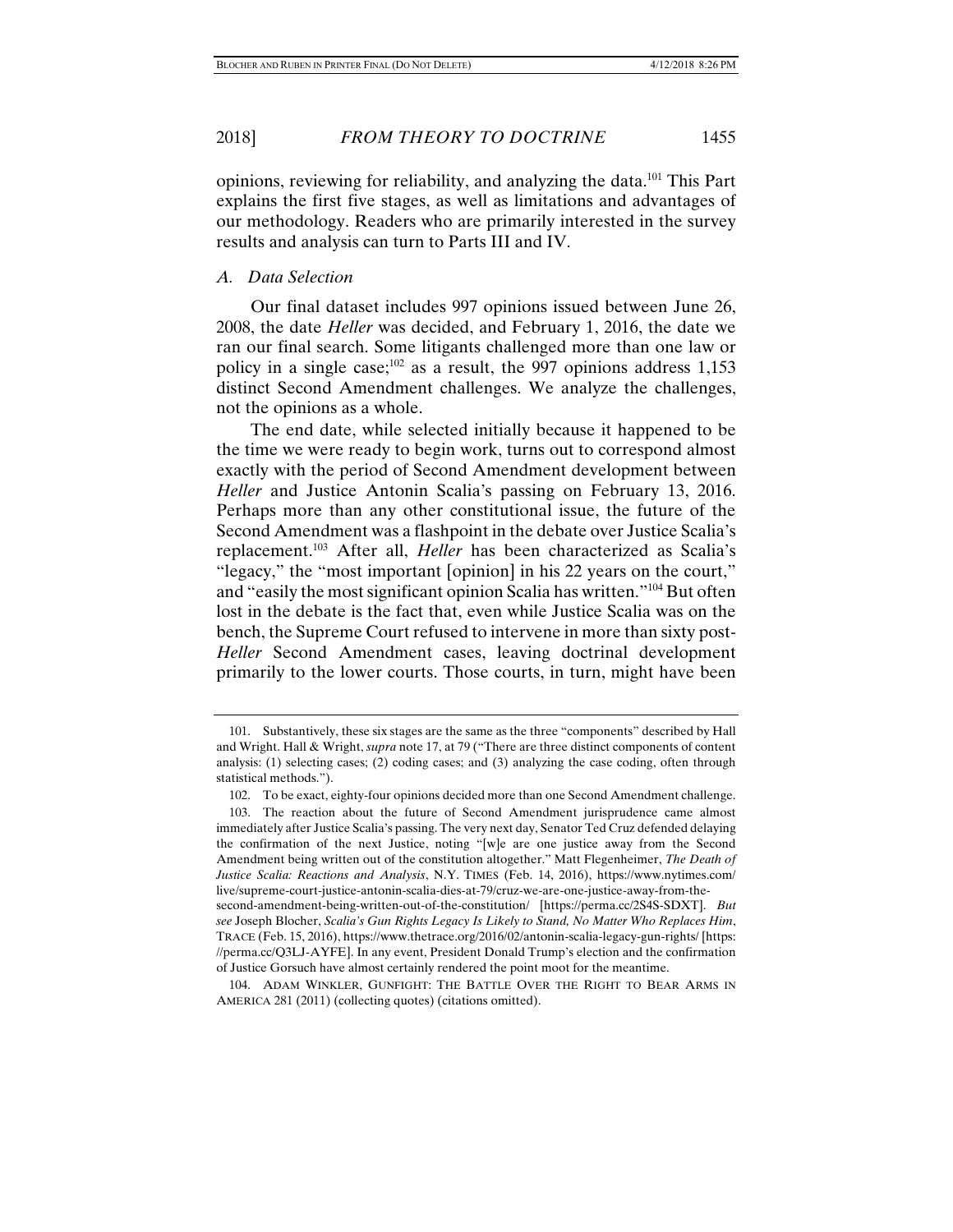responding in part to Justice Scalia's presence on the Court.105

Many empirical studies require, as a practical matter, the selection of a subset from a prohibitively large population, which opens the door to selection bias.106 Fortunately, the universe of post-*Heller* opinions was small enough to be reviewed in toto, allowing us to avoid that problem.

Nevertheless, we still needed to decide whether to target state or federal courts and trial or appellate courts. Analyzing cases from both state and federal courts—which no post-*Heller* review of Second Amendment case law has done—enables a comparison of how the two systems have handled Second Amendment claims. We thought that exercise might be instructive for at least two reasons. First, it would allow us to see if federal courts were less receptive to Second Amendment challenges than state courts. Second, state courts have had more than a century of experience deciding right-to-keep-andbear-arms cases under state constitutional amendments, but have generally applied a different standard than the two-step test ultimately adopted by most federal circuits.107

We also saw a benefit in reviewing opinions from both trial and appellate courts. If our project were solely to count final outcomes, reviewing trial court in addition to appellate court decisions would unnecessarily double-count some cases. But we also wanted to evaluate and compare judicial reasoning. How trial courts explain their Second Amendment decisions is relevant to that evaluation. We therefore decided to cast the net as broadly as possible, reviewing available Second Amendment opinions on Westlaw—both formally published in official reporters and not—from every jurisdiction and every tier of the court system.108

 <sup>105.</sup> Stuart Minor Benjamin & Georg Vanberg, *Judicial Retirements and the Staying Power of U.S. Supreme Court Decisions*, 13 J. EMPIRICAL L. STUDS. 5, 5 (2016) (finding that negative treatments of Supreme Court opinions increase when Justices who supported the opinions retire).

 <sup>106.</sup> Hall & Wright, *supra* note 17, at 102.

 <sup>107.</sup> For a description of the "reasonableness" standard used in most state cases, see generally Adam Winkler, *Scrutinizing the Second Amendment*, 105 MICH. L. REV. 683 (2007). The standard applied in post-*Heller* Second Amendment cases is described *supra* notes 86–93 and accompanying text.

 <sup>108.</sup> Westlaw's "All State Cases" database includes "all *available* cases from state jurisdictions with coverage beginning in 1658." *State Cases Scope Information*, WESTLAW https://1.next.westlaw.com/Browse/Home/Cases/StateCases?transitionType=Default&contextD ata=(sc.Default)# (emphasis added). As we explain below, *infra* note 114 and accompanying text, Westlaw contains a spotty collection of state trial court opinions. The Westlaw collection of state appellate court opinions is much more comprehensive, though we emphasize that the scope of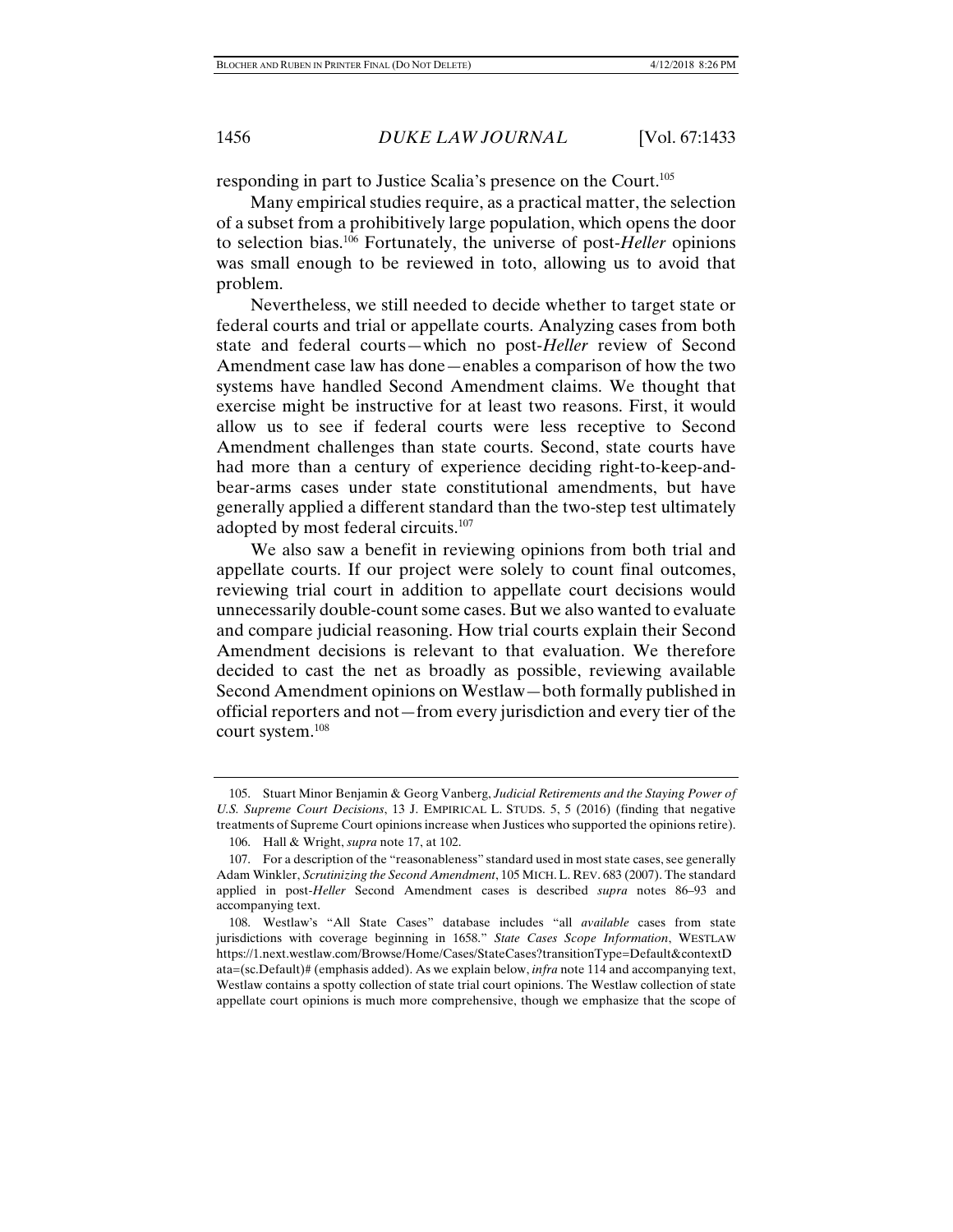advanced: "second amendment" & (arms OR "district #of columbia v. heller" OR firearm!) & DA(aft 06-25-2008 & bef 02-02-2016)<sup>110</sup>

Our search terms were the result of a process of trial and error that sought to capture all of the relevant opinions while omitting false positives. For example, the term "second amendment" returned more than four thousand opinions, but many of them had nothing to do with the Second Amendment.<sup>111</sup> Our final search terms returned more than 2,200 opinions.112 A quick review revealed overbreadth—some

 110. Initially, one required search term was "constitution," but we subsequently decided that term was unduly restrictive, so we reran the search without "constitution." Because we decided to rerun the search after coding was underway, our dataset is separated into two mutually exclusive halves: one with opinions containing "constitution!" and the other without that term.

 111. The words "second amendment" appear in various contexts, including discussions of a "second amendment" to a complaint or contract. *See, e.g.*, Oakes v. United Home Life Ins., No. 3:15cv242-MHT, 2015 WL 5234945, at \*1 (M.D. Ala. Sept. 8, 2015) (discussing a "second amendment" to complaint); Dollar Tree Stores Inc. v. Toyama Partners LLC, Nos. C 10–0325 SI, C 11–2696 SI, 2011 WL 3295420, at \*2 (N.D. Cal. Aug. 1, 2011) (mentioning a "second amendment" to contract). Thus, we sought to limit our search by adding additional required words. In addition to "second amendment," most post-*Heller* Second Amendment cases we reviewed also referenced either *Heller* or the "right to keep and bear arms," so we added a requirement that opinions include either "arms" or "district of columbia v. heller." When we conducted our initial quality review, however, we found a few Second Amendment opinions referencing neither term. *See, e.g.*, Commonwealth v. Leverone, 31 N.E.3d 1192 (Table), 2015 WL 3539763 (Mass. App. Ct. June 5, 2015), *review denied*, 36 N.E.3d 30 (Mass. App. Ct. 2015). Those few opinions did, however, include "firearm" or "firearms," so we added "firearm!" to the search. Of course, the Second Amendment is potentially implicated by other types of "arms," such as knives. Since the addition of "firearm!" only captured the odd opinion that did not mention "arms" or "district of columbia v. heller," we were content adding "firearm!" as a search term without adding terms for every other type of weapon we could imagine.

 112. This figure includes cases from two Westlaw databases: the main database of published opinions and a separate database of trial court orders. Of course, relying on Westlaw meant that we did not include opinions that were not loaded into Westlaw by the time we ran our search. We are aware of one opinion, *Baker v. Kealoha*, No. 1:11-cv-00528-ACK-KSC, 2012 WL 12886818 (D. Haw. Apr. 30, 2012), *vacated*, 679 F. App'x. 625 (9th Cir. 2017), which would have been returned by our search terms, but was added to the Westlaw database on February 21, 2017. This

our dataset is constrained by Westlaw's collection, which in turn was constrained by the universe of "available" opinions. *Id.* For more discussion of limitations of our dataset, see *infra* note 111 and Part II.F.

 <sup>109.</sup> Some organizations maintain lists of post-*Heller* Second Amendment opinions. However, we chose not to use a premade list to ensure consistency and avoid any semblance of bias. We also decided not to use Westlaw's own coding system. Westlaw tags Second Amendment opinions with a unique identifier ("U.S.C.A. Const.Amend. 2"), as it does for opinions discussing other Amendments. Westlaw also utilizes topic identifiers and "key numbers" suggestive of Second Amendment challenges. Our initial review of the cases containing Westlaw's identifiers, however, revealed significant omissions. After consulting with a Westlaw reference attorney, we opted to use our own search terms.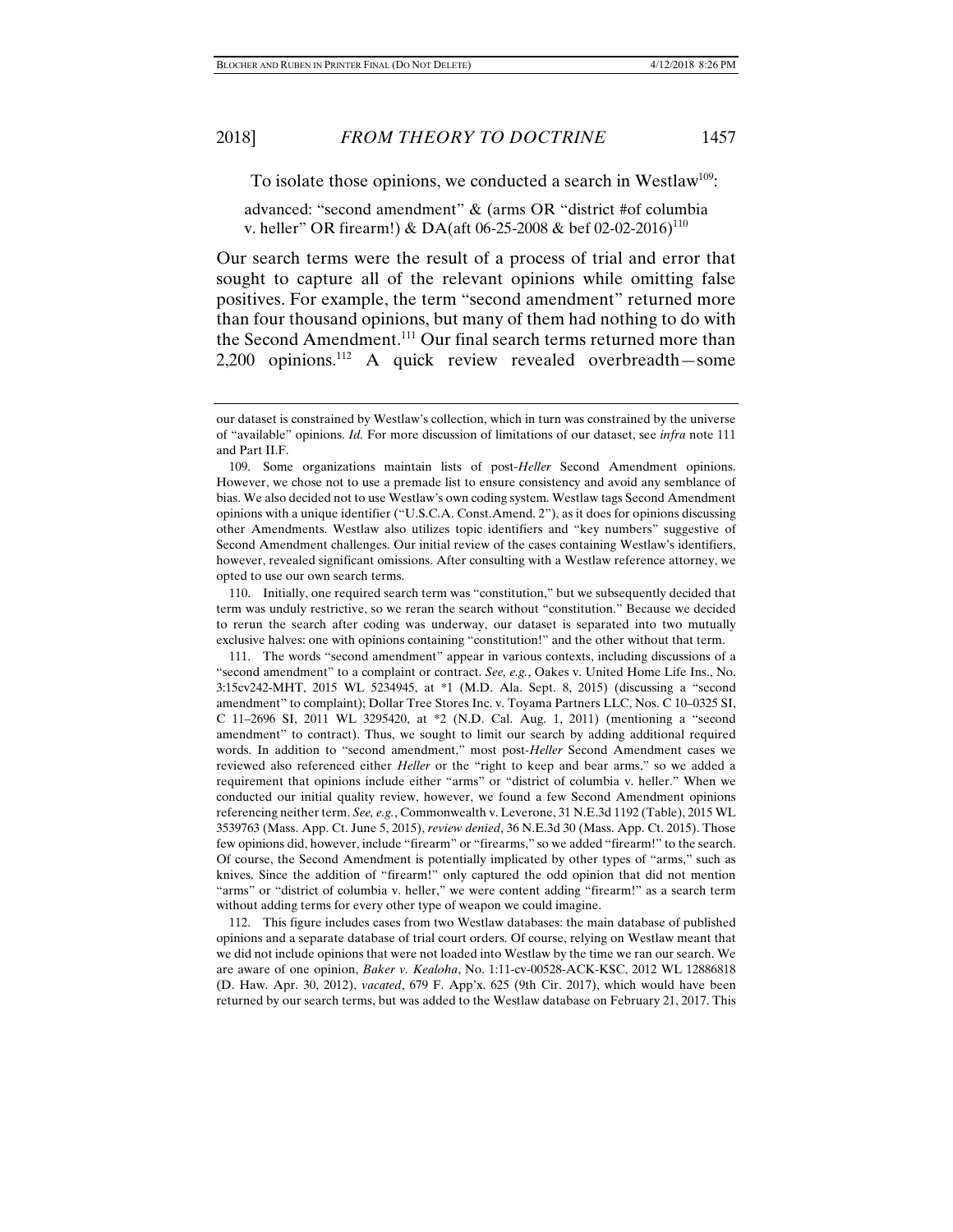opinions containing the search terms did not have a Second Amendment holding, as we defined  $it^{113}$ —but we opted to err on the side of inclusiveness rather than risk omitting Second Amendment cases. As described below, coders manually removed false positives and duplicates.

Unfortunately, the subset of state trial court opinions was woefully incomplete. Most state trial court decisions do not result in published opinions that are submitted to Westlaw. As a result, the dataset included 441 state appellate court challenges, but just forty-two state trial court challenges.114 We therefore decided to omit state trial court opinions, resulting in a final dataset of 997 opinions that included 1,153 Second Amendment challenges.

### *B. Survey Construction*

Once we had a dataset, we needed a mechanism to consistently code it. To do this, we created a survey that would capture the variables we hoped to test.<sup>115</sup> Those variables included case caption information (for example, judge names, jurisdiction, identity of plaintiff or defendant), procedural posture (that is, motion to dismiss, summary judgment, and so on), factual information (for example, law being challenged), outcome (whether the Second Amendment claim failed), $^{116}$  and aspects of the judicial reasoning justifying the outcome (as in reliance on historical analysis or tiered scrutiny). The survey contained ninety questions for each challenge in each Second Amendment opinion, though some questions are conditioned on answers to previous questions. For example, each category of gun restriction at issue would prompt certain subquestions. The broad range of questions allowed us to gather granular information for each case. Moreover, by measuring reliability, we could draw conclusions about survey design that hopefully will assist future systematic reviews.

Some of the questions are designed to be objective proxies for potentially subjective concepts. For example, we asked whether the

opinion was not coded and is not part of our analysis. It is possible that other responsive opinions were similarly backfilled.

 <sup>113.</sup> *See infra* Part II.C.

 <sup>114.</sup> The only state that seems to regularly submit trial court opinions to Westlaw is New York, which accounts for twenty-three of the forty-one state trial court opinions we collected.

 <sup>115.</sup> A copy of our survey is included as Appendix A, https://dlj.law.duke.edu/wpcontent/uploads/sites/2/2018/04/Ruben-and-Blocher-App.-A.pdf [https://perma.cc/A6DW-29YL].

 <sup>116.</sup> *See infra* Part II.C.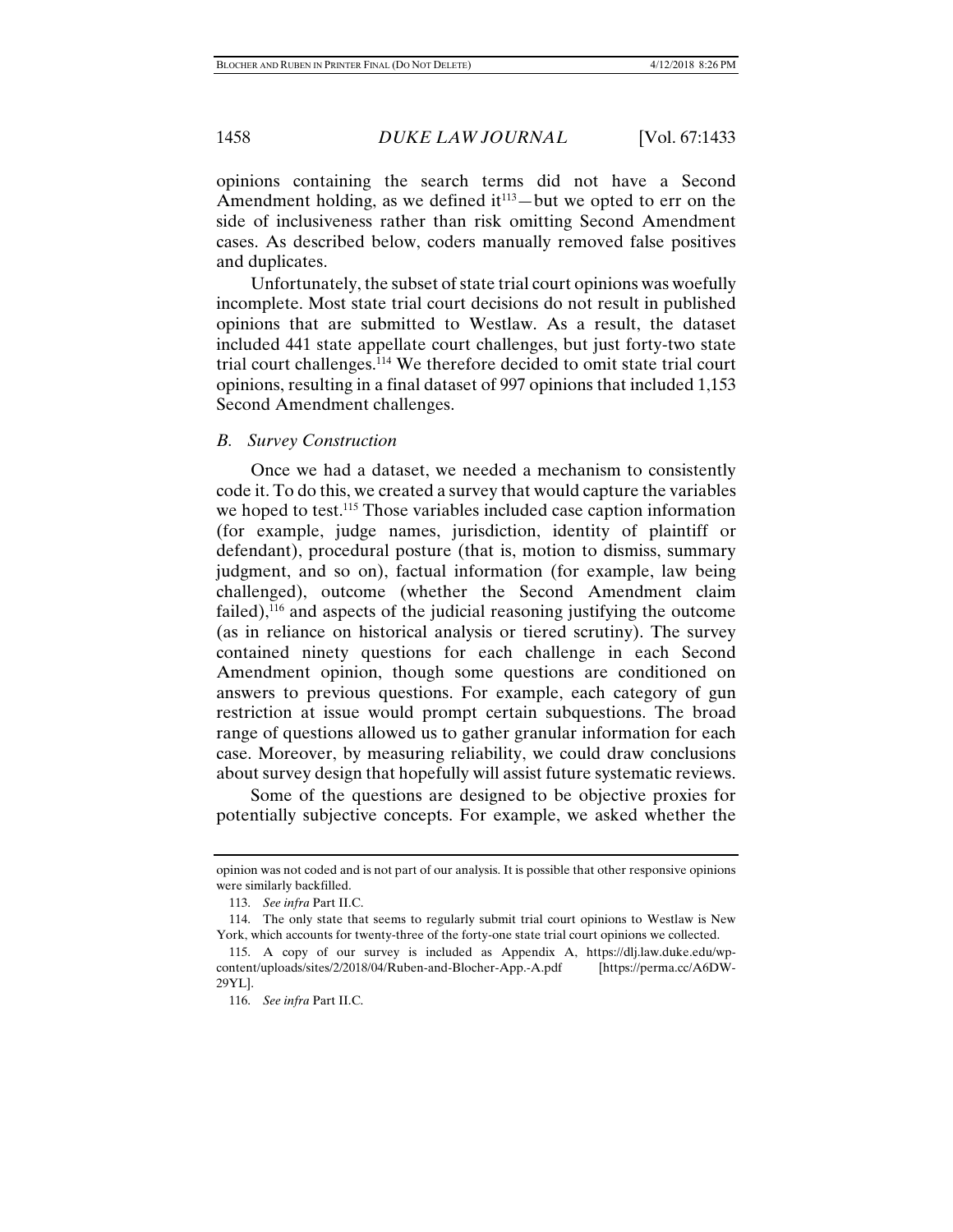Second Amendment discussion was three or fewer paragraphs—a fairly objective measure. If it was, one might fairly say that the analysis was conclusory, which is a more subjective concept.<sup>117</sup> Similarly, we asked whether the court cited historical sources from various time periods as a way to measure the degree to which its analysis was originalist. But some aspects of a judge's reasoning necessarily require inference on the part of the reader; a judge might, for example, apply intermediate scrutiny without expressly saying so. Like anyone relying on the text of legal opinions, we are somewhat constrained by what courts *say* they are doing.<sup>118</sup>

To avoid inconsistency in the responses to more evaluative questions, we engaged in a lengthy process of drafting, testing, and revising our questions.<sup>119</sup> When we arrived at a near-final survey, we tested it by asking three independent coders to code the same ten cases. We chose the ten cases to reflect the range of complex opinions we believed coders would encounter in the full dataset. We then compared results. After making a few adjustments based on our review and feedback we received, we were ready to move on to the next steps: making some definitional choices, training the coders, and coding the dataset.<sup>120</sup>

# *C. Defining Variables*

Any case coding project requires some forethought into how variables should be understood by the coders and, later, by the

 <sup>117.</sup> Other studies have similarly relied on the amount of text devoted to certain legal factors as a proxy for those factors' importance. *See, e.g.*, Jennifer L. Groscup, Steven D. Penrod, Christina A. Studebaker & Matthew T. Huss, *The Effects of* Daubert *on the Admissibility of Expert Testimony in State and Federal Criminal Cases*, 8 PSYCH. PUB. POL'Y & L. 339, 343 (2002).

 <sup>118.</sup> The significance of this caveat depends on the degree to which one believes, as Richard Posner has put it, that "there is no recognized duty of candor in judicial opinion writing" and that judges write opinions that do not track their actual decisional process. Richard Posner, *Some Realism About Judges: A Reply to Edwards and Livermore*, 59 DUKE L.J. 1177, 1182 (2010); *see also* CASS SUNSTEIN, LEGAL REASONING AND POLITICAL CONFLICT 93 (1996) ("Judges may write as if they are analogizers, but the analogies are often boilerplate disguising a political judgment, rather than a helpful guide to judicial reasoning."). Our study does not give us any definitive insight on this question. But since the text of judicial opinions, not judges' secret motivations, are what are generally thought to constitute precedent, we think that the project has significant value even if the Posnerian objection is entirely correct.

 <sup>119.</sup> Drafting, testing, and revising the survey took about three months.

 <sup>120.</sup> Two questions were added to the survey that required coders to revert and supply answers to opinions previously coded. Those questions were (1) "Is the individual plaintiff proceeding pro se?" and (2) "Did the court reject the Second Amendment claim on the grounds that the Second Amendment did not apply to state or local regulations?"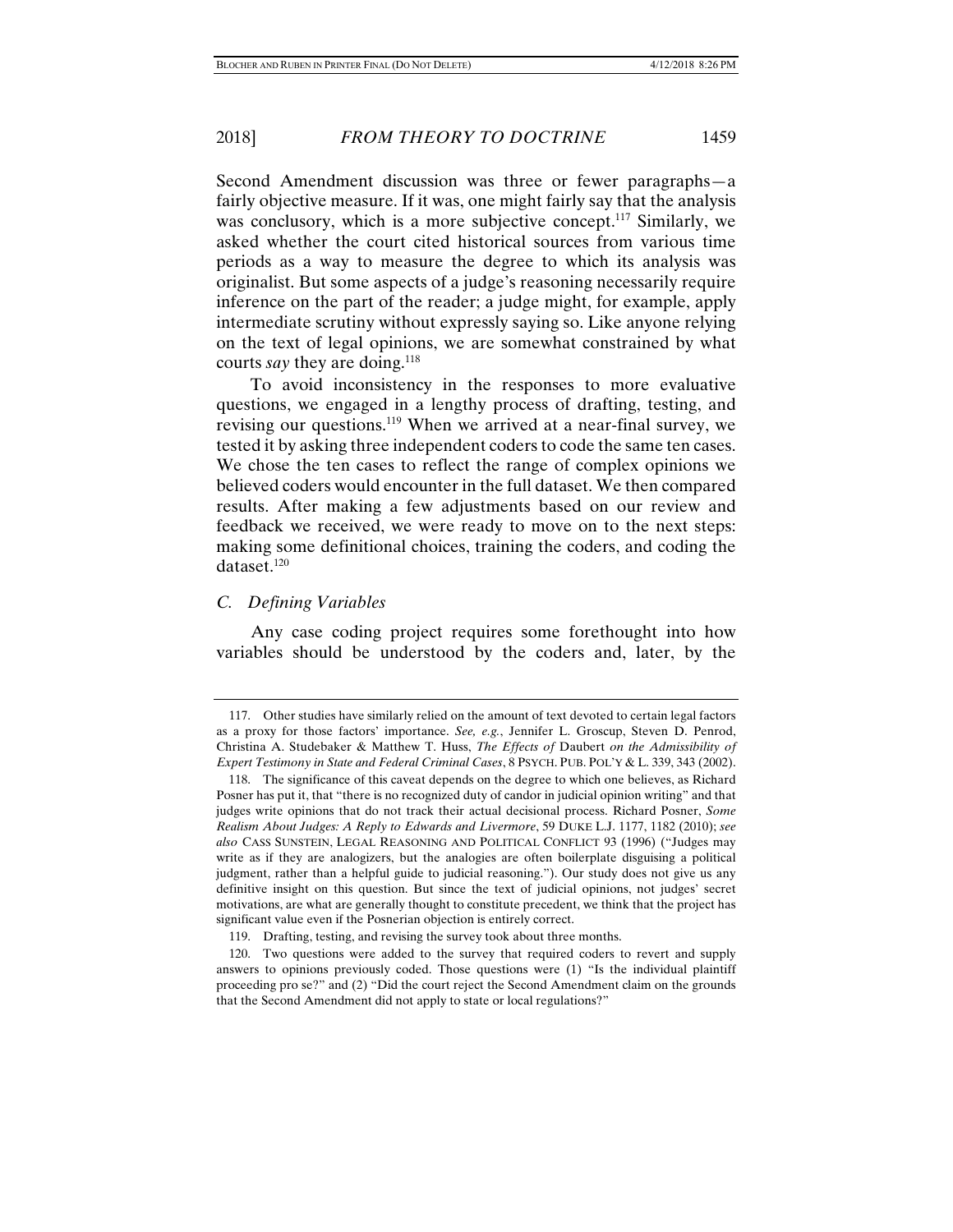readers.121 Most of our choices were straightforward, but some merit explanation.

At the outset, we needed to define what counts as a "Second Amendment holding" and, by extension, which cases should be tagged as false positives. The Second Amendment arises in various legal contexts, some of which are insufficiently direct to shed much light on Second Amendment doctrine. In particular, we excluded two broad categories of opinions touching on the Second Amendment: opinions that are not decisional and opinions that only incidentally rely on Second Amendment law.

By nondecisional opinions, we mean those that are not controlling. For example, we asked about the existence of dissenting and concurring opinions because they can serve as a proxy for contentious Second Amendment issues, but we excluded content analysis of those opinions because they are not controlling.122 Similarly, our dataset does not include dissents from denials of certiorari<sup>123</sup> or of rehearing in the lower courts,<sup>124</sup> nor does it include reports and recommendations by magistrate judges unless they were subsequently endorsed by the district court.<sup>125</sup> We also omit opinions that were vacated by the same judge or judges who issued a prior opinion, as opposed to being vacated on appeal or on rehearing en banc.<sup>126</sup> In such cases, only the subsequent, controlling opinion filed by the judge or panel is counted. Of course, if our goal were an attitudinalist assessment, the content of these opinions would be important. But they are less relevant to an analysis of actual case outcomes and prevailing doctrine.

Likewise, we decided not to include cases in which the Second

 <sup>121.</sup> *See, e.g.*, Samaha & Germano, *supra* note 58, at 847–60.

 <sup>122.</sup> We collected data on these opinions, and may use that data for a future article, but it is not part of our analysis here.

 <sup>123.</sup> The Supreme Court denied cert to more than sixty petitions in Second Amendment cases during the study period, and Justice Thomas, joined by Justice Scalia, filed dissents from the denial of certiorari in two of those cases. *See generally* Friedman v. City of Highland Park, Ill., 136 S. Ct. 447 (2015) (Thomas, J., dissenting); Jackson v. City of San Francisco, 135 S. Ct. 2799 (2015) (Thomas, J., dissenting).

 <sup>124.</sup> *See, e.g.*, Moore v. Madigan, 708 F.3d 901, 902–05 (7th Cir. 2013) (Hamilton, J., dissenting).

 <sup>125.</sup> This choice was intended to avoid duplication at the district court level. In particular, it controls for cases in which both the magistrate judge and district judge publish an opinion with Second Amendment analysis about the same issue. *Compare* Dority v. Roy, No. 5:08cv127, 2010 WL 3257788 (E.D. Tex. 2010) (district court), *with* Dority v. Roy, No. 5:08cv127, 2010 WL 3257793 (E.D. Tex. 2010) (magistrate).

 <sup>126.</sup> *See, e.g.*, United States v. Chester, 367 F. App'x. 392, 399 (4th Cir. 2010), *vacated on reh'g*, United States v. Chester, 628 F.3d 673, 683 (4th Cir. 2010).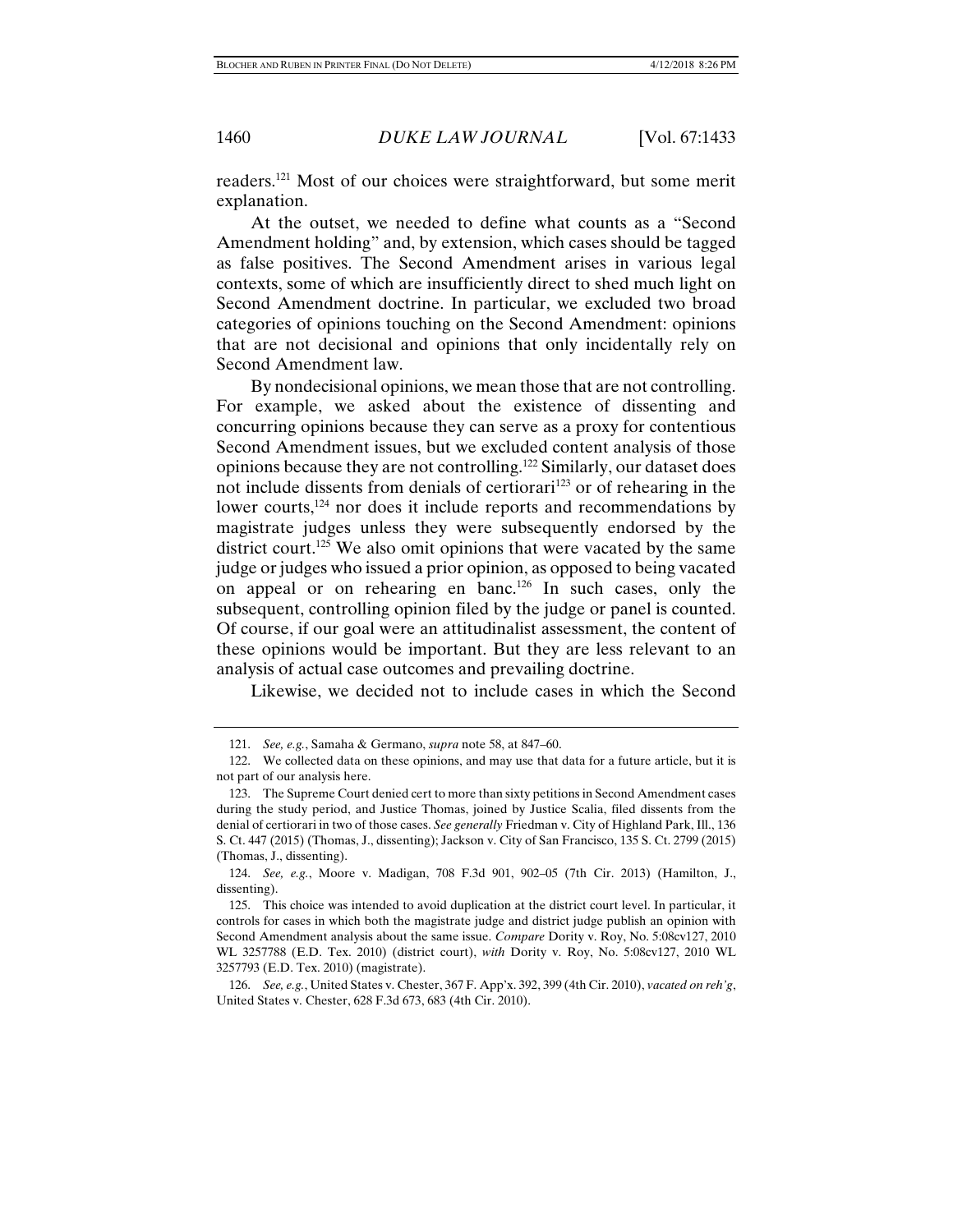Amendment analysis was merely incidental to other legal issues. Such opinions surely reflect *Heller*'s impact on the law generally, but their Second Amendment discussion was often too tentative to count as a Second Amendment holding. Five examples warrant mention. First, some opinions include a discussion of the Second Amendment in the course of applying the doctrine of constitutional avoidance to avoid ruling on the Second Amendment claim.<sup>127</sup> Second, other opinions only briefly discuss the Second Amendment claim in order to determine justiciability, such as whether a plaintiff has standing to challenge a gun law.128 Third, opinions deciding whether to grant qualified immunity to police officers who have seized a weapon depend in part on whether aspects of the Second Amendment right are well established.129 Fourth, a similar analysis occurs when a court decides if counsel was ineffective for failing to make a Second Amendment argument.<sup>130</sup> Finally, when an offense is deemed unconstitutional on Second Amendment grounds, subsequent opinions may ask whether a conviction for that offense can still serve as a predicate for another offense—discussing, in the process, the earlier constitutional ruling. This posture was particularly common in Illinois after a major part of the state's public carry regime was struck down.<sup>131</sup>

These rules eliminated some, but not all, of the challenges that arose for coders deciding when to count an opinion for the purposes of our survey. Judicial opinions decide Second Amendment questions

 <sup>127.</sup> United States v. Rehlander, 666 F.3d 45 (1st Cir. 2012), is exemplary. In *Rehlander*, the First Circuit considered whether Maine's emergency psychiatric admission law triggered 18 U.S.C. §  $922(g)(4)$  (2012), the ban on firearm possession by a person "committed to a mental institution." *Id.* at 46. Before *Heller*, the outcome would have been easy: the First Circuit had already held that such admissions triggered § 922(g)(4). But in *Rehlander*, the court reconsidered that conclusion since it now would result in the deprivation of a constitutional right. *Rehlander*, 666 F.3d at 48–49. Widespread invocation of constitutional avoidance could conceivably suggest that courts perceive—even if they are not directly holding—that the Second Amendment right is robust. We do not undertake the analysis necessary to show such a conclusion here.

 <sup>128.</sup> *See, e.g.*, Dearth v. Holder, 641 F.3d 499, 501–02 (D.C. Cir. 2011).

 <sup>129.</sup> *See, e.g.*, Baker v. Smiscik, 49 F. Supp. 3d 489, 500–01 (E.D. Mich. 2014).

 <sup>130.</sup> *See, e.g.*, Carter v. United States, No. 12–0344–CV–W–ODS, 2012 WL 3230032 (W.D. Mo. 2012).

 <sup>131.</sup> For a short time, Illinois courts refused to affirm convictions for being an Armed Habitual Criminal where a predicate offense was violation of Illinois's public carry law, which had been struck down in *People v. Aguilar*, 2 N.E.3d 321, 328 (Ill. 2013). *See, e.g.*, People v. Lester, No. 1–12–1882, 2014 IL App. (1st) 121882-U (2014). Ultimately, the decisions in *Lester* and others like it were reversed in light of the Illinois Supreme Court decision in *People v. McFadden*, 61 N.E.3d 74, 82 (Ill. 2016), that a constitutionally infirm prior felony conviction could be used by the government as a predicate felony in a subsequent case. *See* People v. Lester, No. 1–12–1882 2017 IL App. (1st) 121882-UB (2017).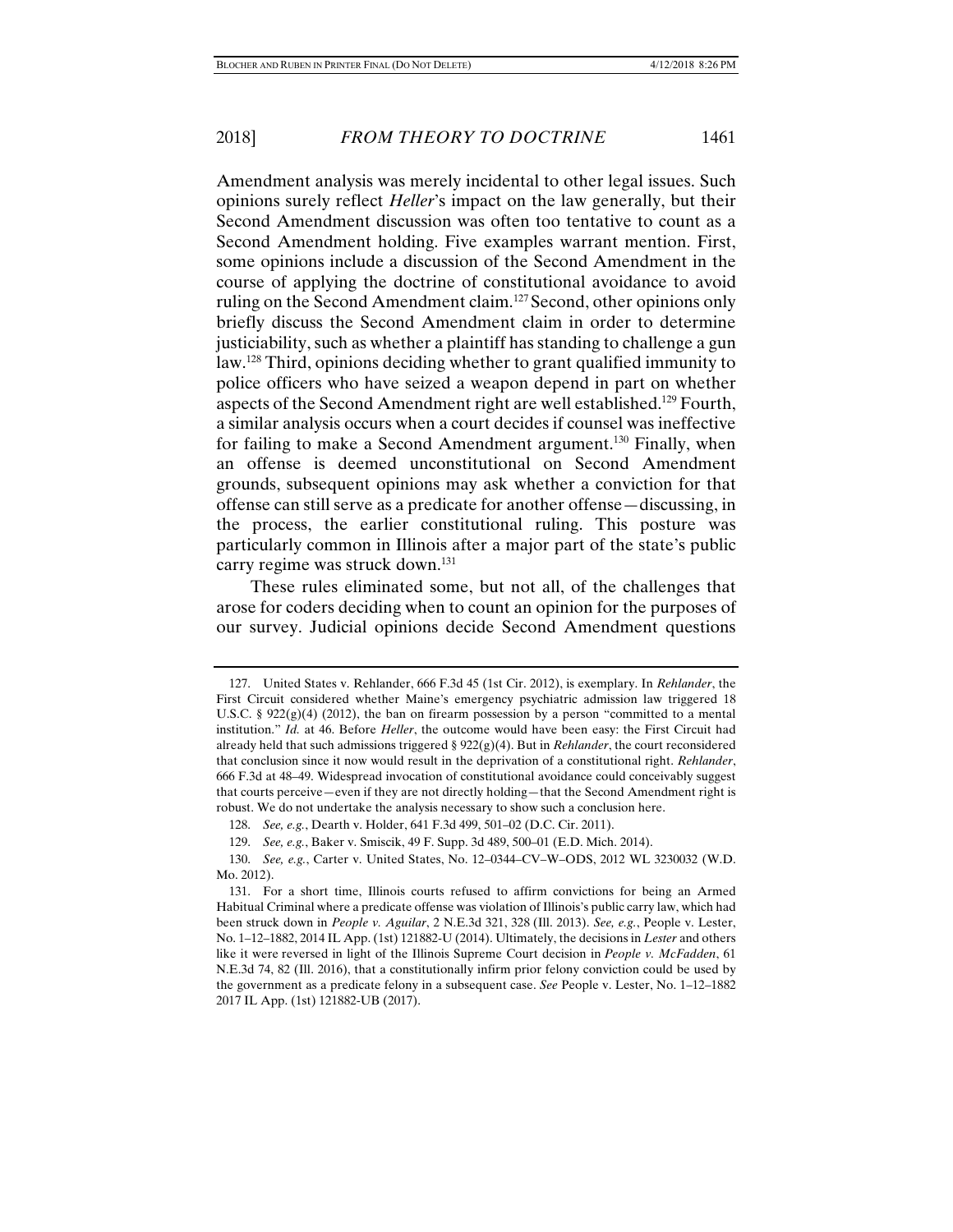with varying degrees of definiteness, making it difficult to craft a set of rules that would encompass every scenario. Consider the Fourth Circuit's opinion in *United States v. Guerrero-Leco*. 132 Daniel Guerrero-Leco argued that a federal statute prohibiting firearm possession by certain undocumented immigrants violated his Second Amendment rights.133 After his appeal was filed, the Fourth Circuit decided *United States v. Chester*, adopting the two-part test for evaluating Second Amendment claims.134 Rather than ruling on the merits of Guerrero-Leco's Second Amendment claim, the Fourth Circuit vacated and remanded in a per curiam opinion instructing the district court to apply *Chester*'s two-part analysis.<sup>135</sup>

Should the per curiam opinion in *Guerrero-Leco* be counted as a Second Amendment opinion? Reasonable minds could argue both sides. For the purposes of our analysis, we decided to include *Guerrero-Leco* and others like it, because the Second Amendment is outcome determinative, even though that outcome is just vacature and remand.

Another challenge in defining "Second Amendment holding" was how to define whether a Second Amendment claim "succeeds" or "fails." Lee Epstein and Gary King note that there are at least ten possible dispositions of cases decided by appellate courts, which complicates even this seemingly straightforward task.136 We considered counting only final judgments as Second Amendment successes or failures, relegating the broad range of interlocutory outcomes to some intermediate status. Ultimately, however, we decided on a scheme we thought simpler and less error prone. For each opinion, we asked whether the court rejected the Second Amendment claim. We count as a "success" anything short of rejection. Because we are focused on individual challenges within the context of particular cases, this seems like the simplest and most straightforward approach: the party that raised the Second Amendment claim prevailed at that stage.

This choice results in a larger number of "successes" than if we only counted final rulings, but we think this makes sense. Interlocutory rulings, such as the one in *Guerrero-Leco*, are relevant evidence of whether appellate courts are reflexively rejecting Second Amendment challenges. Moreover, such judgments can have a powerful effect on

 <sup>132.</sup> United States v. Guerrero-Leco, 446 F. App'x. 610 (4th Cir. 2011).

 <sup>133.</sup> *Id.* at 610; 18 U.S.C. § 922(g)(5) (2012).

 <sup>134.</sup> *Guerrero-Leco*, 446 F. App'x. at 610.

 <sup>135.</sup> *Id.* at 611.

 <sup>136.</sup> Lee Epstein & Gary King, *The Rules of Inference*, 69 U. CHI. L. REV. 1, 85 tbl.5 (2002).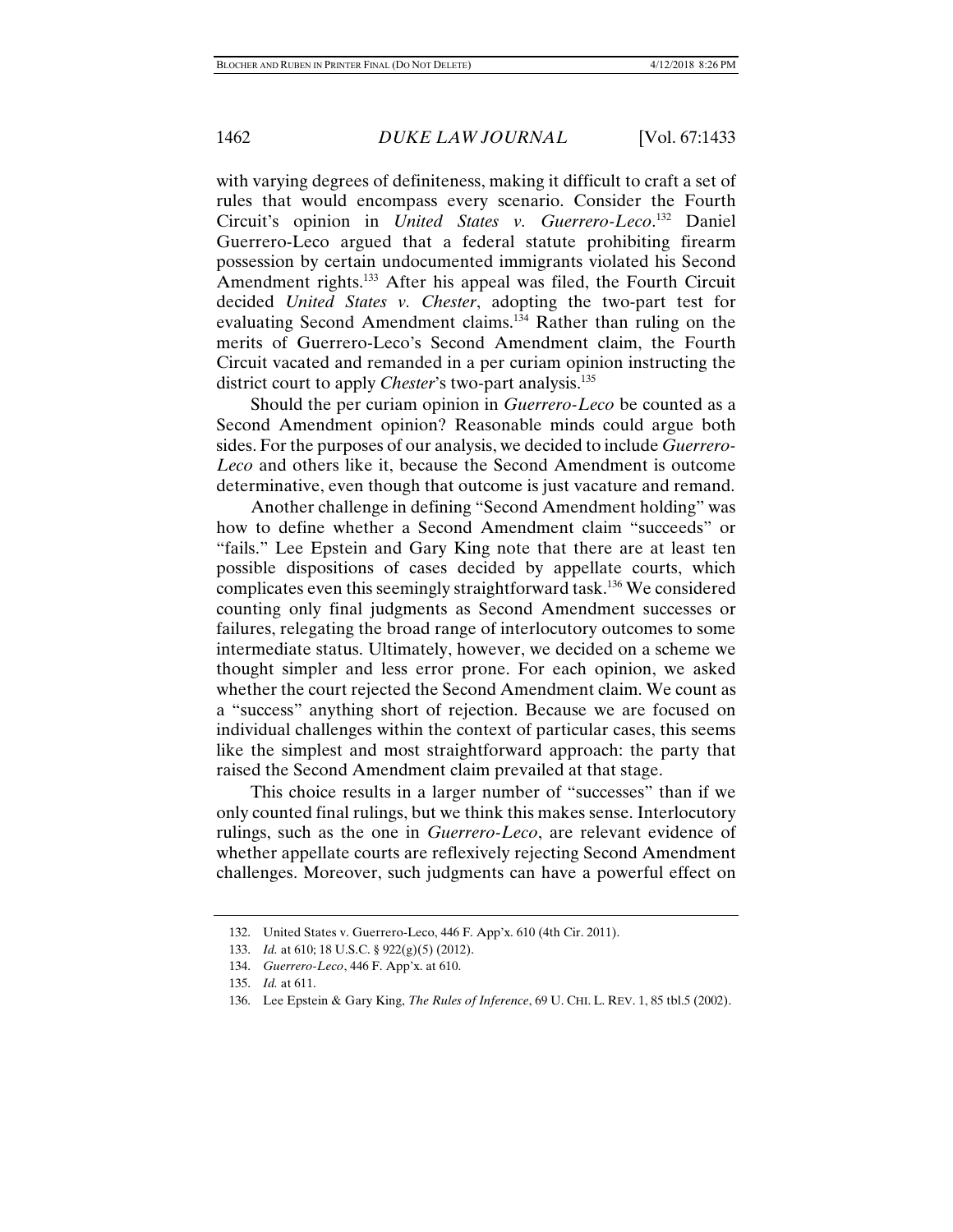litigation incentives that likewise reflect the potency of the Second Amendment right and sometimes lead to ultimate success for a challenger—for example, a government motion to dismiss an indictment, which would not otherwise be captured in a case coding project.137

But this choice meant that our dataset includes opinions where the Second Amendment claim prevailed in a given opinion, but did not ultimately succeed at the conclusion of the litigation. After the remand in *Guerrero-Leco*, for example, the Fourth Circuit applied the two-part test in a similar case and declared the law at issue in *Guerrero-Leco* constitutional.138 In light of that precedent, on remand the district court reimposed Guerrero-Leco's conviction and sentence.<sup>139</sup> Thus, despite prevailing at one stage of litigation, Guerrero-Leco's Second Amendment claim ultimately failed. A similar situation sometimes arose when courts rejected the government's motion to dismiss a Second Amendment claim, only to later grant the government's motion for summary judgment.<sup>140</sup>

One final definitional note concerns categorizing the numerous different types of weapon laws. Soon after *Heller*, Eugene Volokh created a helpful and influential categorization scheme.141 We began with that scheme and expanded it to generate the taxonomy in Appendix B.<sup>142</sup> Some regulations reasonably could fit into more than one category. For example, a ban on handgun ownership for anyone under twenty-one years of age might be accomplished through a registration scheme and thus reasonably could be classified as either a

 <sup>137.</sup> *See, e.g.*, United States v. Glisson, 460 F. App'x. 259, 263 (4th Cir. 2012) (remanding challenge to 18 U.S.C. §  $922(g)(9)$  (2012) for application of two-part test); Motion to Dismiss Count Five of Indictment at 1, United States v. Glisson, No. 08-cr-405 (D.S.C. Feb. 27, 2012) (government motion to dismiss conviction for violating §  $922(g)(9)$  in "interest of judicial economy or the interests of justice"); United States v. Glisson, No. 08-cr-405 (D.S.C. Feb. 28, 2012) (order granting government's motion to dismiss conviction for violating § 922(g)(9)).

 <sup>138.</sup> *See* United States v. Carpio-Leon, 701 F.3d 974, 982 (4th Cir. 2012).

 <sup>139.</sup> *See* United States v. Guerrero-Leco, No. 08-CR-00118 (W.D.N.C. Oct. 9, 2014) (order entering judgment and sentence).

 <sup>140.</sup> *Compare* Peruta v. Cty. of San Diego, 678 F. Supp. 2d 1046, 1061 (S.D. Cal. 2010) (denying government's motion to dismiss claim that permitting scheme violated Second Amendment), *with* Peruta v. Cty. of San Diego, 758 F. Supp. 2d 1106, 1121 (S.D. Cal. 2010) (granting government's motion for summary judgment and dismissing claim that permitting scheme violated Second Amendment).

 <sup>141.</sup> *See* Eugene Volokh, *Implementing the Right To Keep and Bear Arms for Self-Defense: An Analytical Framework and a Research Agenda*, 56 UCLA L. REV. 1443, 1475–1545 (2009).

 <sup>142.</sup> *See* Appendix B, https://dlj.law.duke.edu/wp-content/uploads/sites/2/2018/04/Rubenand-Blocher-AppB.pdf, [https://perma.cc/Q2SP-U9WN].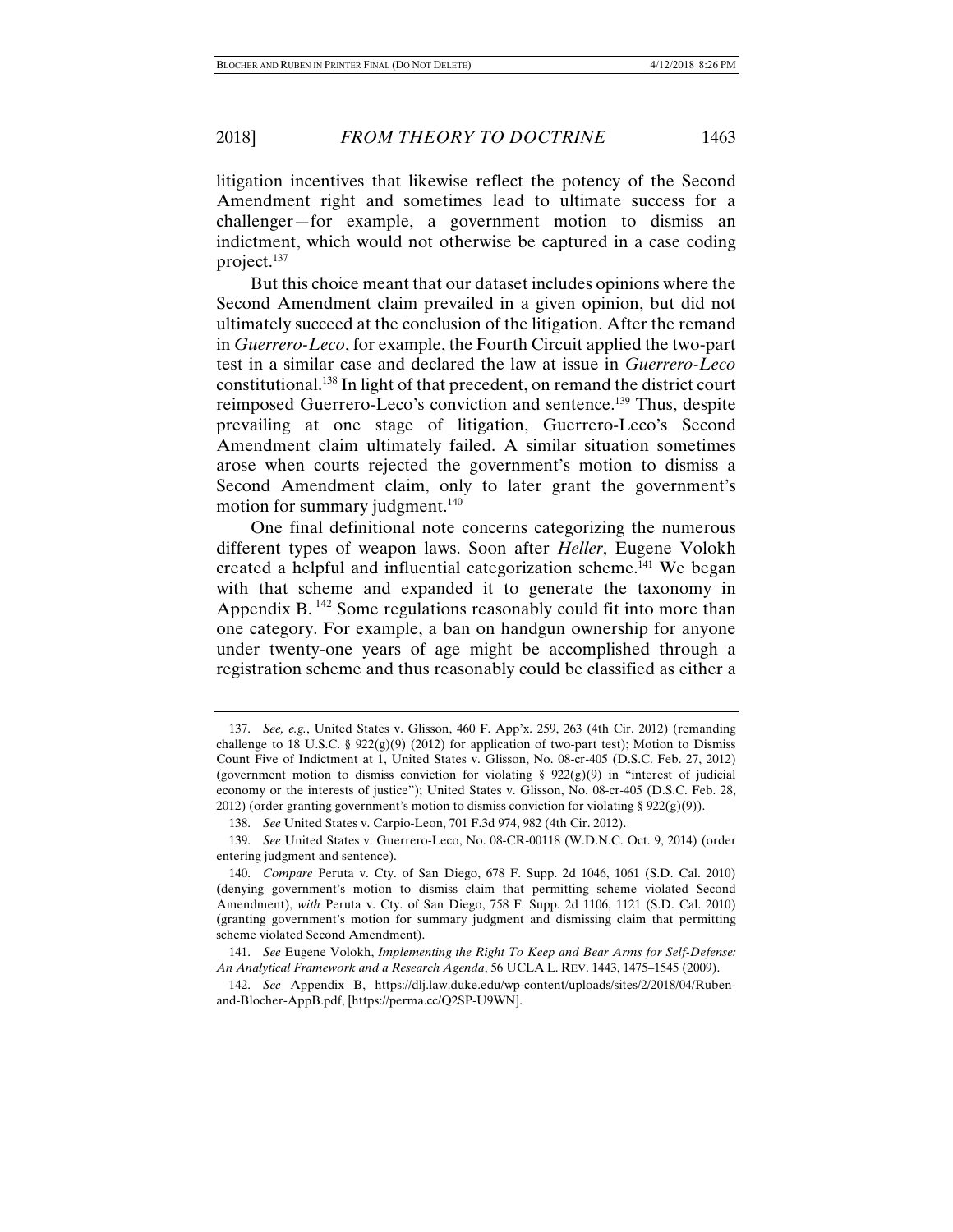"who" ban or a "registration to possess" requirement. In such situations, we chose one category (in this case, "Who" ban/"Minors") and made a note in the Appendix.

# *D. Coding and Reliability Review*

Once the survey was complete and we defined key variables, we carefully trained law student coders at Duke Law School and New York University School of Law.143 The decision to rely on student coders rather than personally coding each opinion in the first instance was not an easy one. Legal scholars have had differing experiences with student coders and sometimes opt to code datasets themselves.<sup>144</sup> Author coding, however, tends to involve datasets much smaller than ours,145 and it raises its own problems.146 Furthermore, there is good reason to believe that law students are capable of accurately coding a wide range of variables.<sup>147</sup>

Ultimately, we adopted an approach that we believe limits the impact of coding errors. Initially, the coders reviewed and coded the entire database. When they finished, we conducted a reliability review<sup>148</sup> and, with the exceptions described below,<sup>149</sup> threw out some survey questions and report qualified results on others.

Our reliability review proceeded in two steps. We first asked two students to code the same group of Second Amendment opinions without informing them that their work was duplicative. We then

 <sup>143.</sup> Before beginning, each coder read the two most important Supreme Court decisions on the Second Amendment, *Heller* and *McDonald*. Next, we conducted an orientation with each coder, during which we provided an overview of Second Amendment law, explained the survey, and fielded questions. During the coding process, we checked in frequently, and responded to questions as they arose. The coding process lasted twelve months.

 <sup>144.</sup> Hall & Wright, *supra* note 17, at 110–11.

 <sup>145.</sup> Hall and Wright describe as follows:

<sup>85%</sup> of case-coding projects [including author- and student-coded projects] used universal sampling limited only by year. Of these 114 universal samples, only 11 coded more than 1000 cases, and 21 coded from 500 to 1000. Twenty-six of these projects coded fewer than 100 cases (with 13 of these fewer than 51), and 39 coded between 100 and 300.

*Id.* at 102.

 <sup>146.</sup> *See id.* at 111 ("From a social science perspective, [researchers coding their own datasets] is the height of unmitigated subjectivism—the opposite of good scholarship.").

 <sup>147.</sup> Charles A. Johnson, *Content-Analytic Techniques and Judicial Research*, 15 AM. POL. Q. 169, 182–96 (1987).

 <sup>148.</sup> According to Hall and Wright, fewer than fifteen percent of systematic reviews include statistical testing for intercoder reliability, but we agree that "[g]ood technique" requires reliability testing "in some fashion." *See* Hall & Wright, *supra* note 17, at 113.

 <sup>149.</sup> *See infra* notes 160–61 and accompanying text.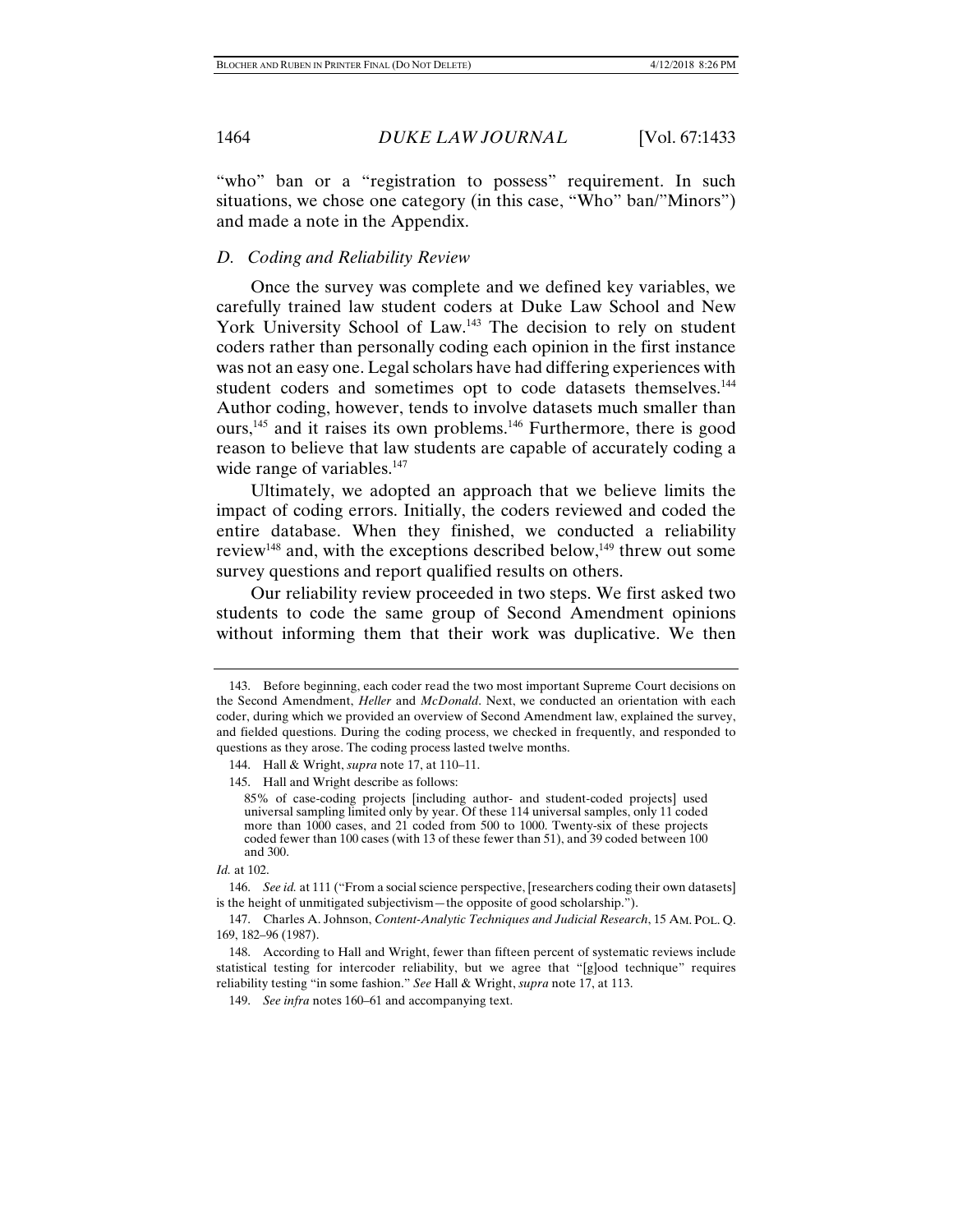assuming that coders know, ex ante, the distribution of particular answers (which is impossible in a novel study such as ours).<sup>152</sup> Unless noted, the student-coded data we use received a kappa score of 0.60- 1.00, reflecting substantial to near-perfect agreement.153

Our second step was to compare the list of opinions in which the coders indicated that the Second Amendment claim succeeded with the similar list underlying Samaha and Germano's study, which is maintained by the Law Center to Prevent Gun Violence.<sup>154</sup> The comparison reflected substantial overlap, as expected, but also omissions on both lists that reflect different methodological choices. The Law Center dataset, for example, was built by searching Lexis Nexis for opinions citing *Heller*, whereas our search was built by searching Westlaw for opinions referencing "Second Amendment" plus one other relevant term (one such term being "District of Columbia v. Heller").155 Our search therefore missed opinions that did not mention "Second Amendment,"156 and the Law Center list missed

 <sup>150.</sup> *See* Mary L. McHugh, *Interrater Reliability: The Kappa Statistic*, 22 BIOCHEMIA MEDICA 276, 282 (2012) (suggesting that researchers "calculate both percent agreement and kappa" in the context of healthcare research projects). We are greatly indebted to Guangya Liu for assisting with the statistical analysis necessary for the completion of this project, including determining how to judge intercoder reliability.

 <sup>151.</sup> Hall & Wright, *supra* note 17, at 113.

 <sup>152.</sup> *See* McHugh, *supra* note 150, at 281–82 (concluding that assumptions underlying kappa "may lower the estimate of agreement excessively").

 <sup>153.</sup> *Id.*; Hall & Wright, *supra* note 17, at 115–16. Cohen's kappa figures "can range from -1 to +1, where 0 represents the amount of agreement that can be expected from random chance, and 1 represents perfect agreement between the raters." McHugh, *supra* note 150, at 279. Researchers, including the creator of the measure, Jacob Cohen, have interpreted kappa values between 0.21-0.40 as "fair" agreement, 0.41-0.60 as "moderate" agreement, 0.61-0.80 as "substantial" agreement, and 0.81-1.00 as "almost perfect" agreement. *Id.*

 <sup>154.</sup> The Law Center to Prevent Gun Violence tracks every opinion on Lexis Nexis that cites *Heller* and codes for the outcome of the Second Amendment claim. The Law Center's list also contains other opinions that Law Center staff come across in the course of their work. The spreadsheet is not publicly available, but a 2015 version is on file with the authors.

 <sup>155.</sup> *See supra* text accompanying note 110.

 <sup>156.</sup> Two such opinions are *Welsch v. Twp. of Upper Darby*, No. 07-4578, 2008 U.S. Dist. LEXIS 65500 (E.D. Pa. Aug. 26, 2008) and *In re Weapons of A.S.*, No. A-3192-10T4, 2012 N.J. Super. Unpub. LEXIS 256 (App. Div. Feb. 6, 2012).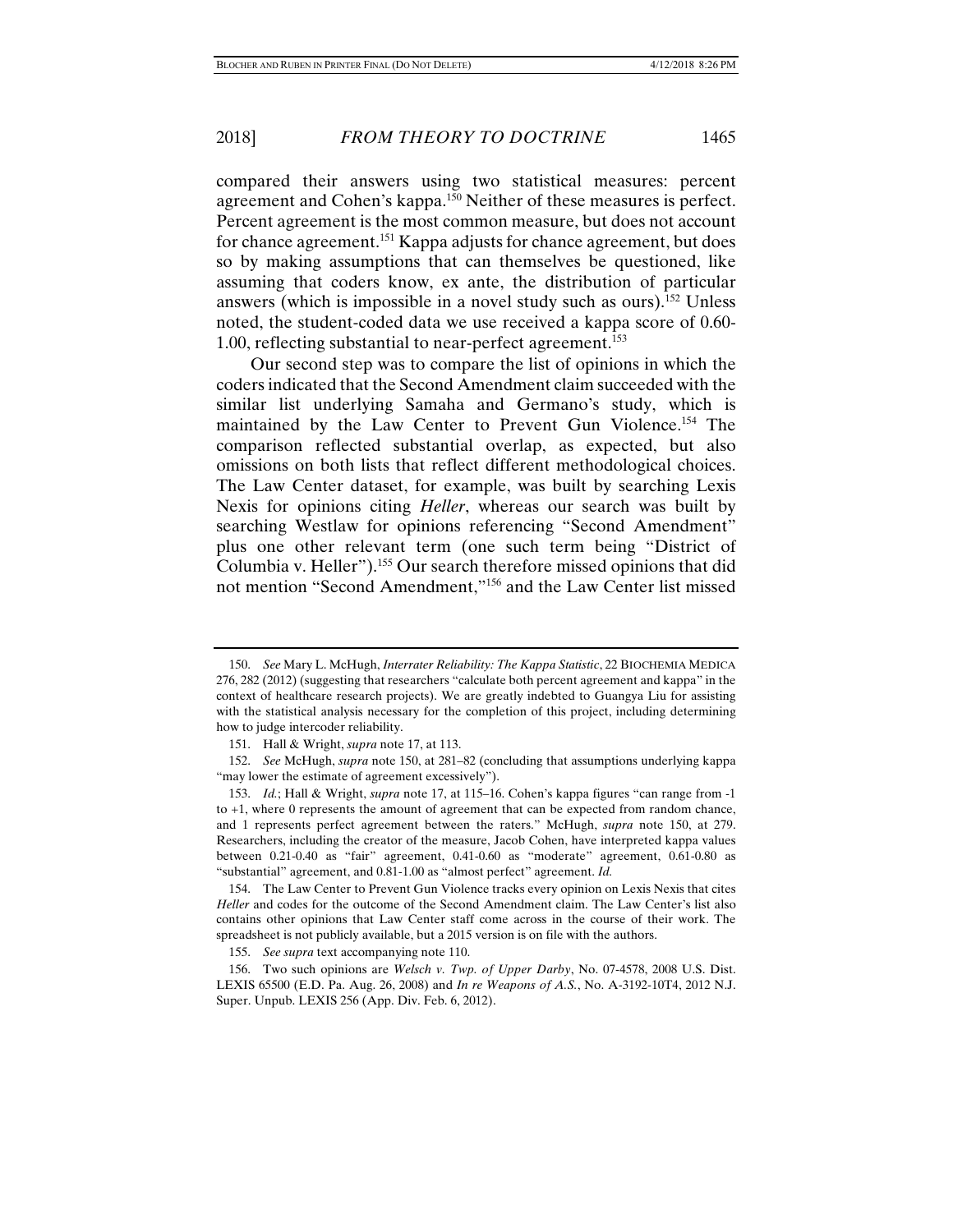opinions that did not cite *Heller*. 157 Moreover, the Law Center dataset picks up opinions that did not include a Second Amendment holding under our definition.<sup>158</sup> As a result of our comparison, seven opinions were recoded to indicate that a Second Amendment challenge prevailed. For the most part, these seven opinions reflected the definitional challenge of defining success: six of the seven contained either a split decision or an otherwise ambiguous Second Amendment victory.159

At the end of this process, we knew which questions returned more or less consistent results and qualified our conclusions accordingly.160 In two places we decided to code responses ourselves. First, intercoder agreement naturally drops as the quantity of possible answers increases,161 and the large number of subcategories in our initial taxonomy (fifty-eight) exceeded whatever number could lead to consistent student coding. Moreover, laws often do not fit neatly into a single category, which further undermines consistency. For example, weapons bans are often implemented through registration laws and were thus classified by the student coders inconsistently, yet correctly, as either a "weapon ban" or "registration law." These questions called for a different approach. Accordingly, we refined our categorization scheme, attached here as Appendix B, and author-coded according to

 <sup>157.</sup> *See, e.g.*, Commonwealth v. Leverone, No. 14-P-400, 2015 WL 3539763 (Mass. App. Ct. June 5, 2015).

 <sup>158.</sup> *See supra* notes 127–31 and accompanying text.

 <sup>159.</sup> Those six opinions were: Baker v. Holder, No. 11-55067, 2012 WL 3044165, at \*1–2 (9th Cir. July 25, 2012) (affirming dismissal on standing grounds, but reversing dismissal on FED. R. CIV. P. 12(b)(6) grounds and remanding with leave to amend complaint); Rhein v. Pryor, No. 13- C-843, 2014 WL 1099157, at \*1 (N.D. Ill. Mar. 20, 2014) (granting motion to dismiss official capacity claim, but rejecting motion to dismiss individual capacity claim); Plouffe v. Town of Dighton, 984 F. Supp. 2d 1, 4–5 (D. Mass. 2013) (denying motion to dismiss challenge to discretionary denial of gun permit in one-sentence order, but after longer discussion of various claims that "could not creditably" succeed); Fisher v. Kealoha, 869 F. Supp. 2d 1203, 1209–25 (D. Haw. 2012) (dismissing claims against city, unnamed individual defendants, and named individual defendant, but denying motion to dismiss claim against individual defendant for injunctive relief); People v. Bell, 2014 IL App (1st) 120314-U, at \*4–5 (Ill. App. Ct. June 11, 2014) (affirming denial of motion to dismiss for one count, but reversing for two others in light of *People v. Aguilar*); People v. Campbell, 2 N.E.3d 1249, 1250–53 (Ill. App. Ct. 2013) (reversing one conviction on Second Amendment grounds, but remanding to enter a judgment of conviction and sentence for a separate, constitutional part of the statutory scheme). One case presented a clearer Second Amendment success. *See* Wilson v. Cty. of Cook, 968 N.E.2d 641, 654–58 (Ill. 2012) (remanding challenge to assault weapon ban for further factfinding).

 <sup>160.</sup> *See infra* Part III.B (noting tentativeness of conclusions based on coding of doctrinal questions, for which intercoder reliability measures were lower).

 <sup>161.</sup> Hall & Wright, *supra* note 17, at 113.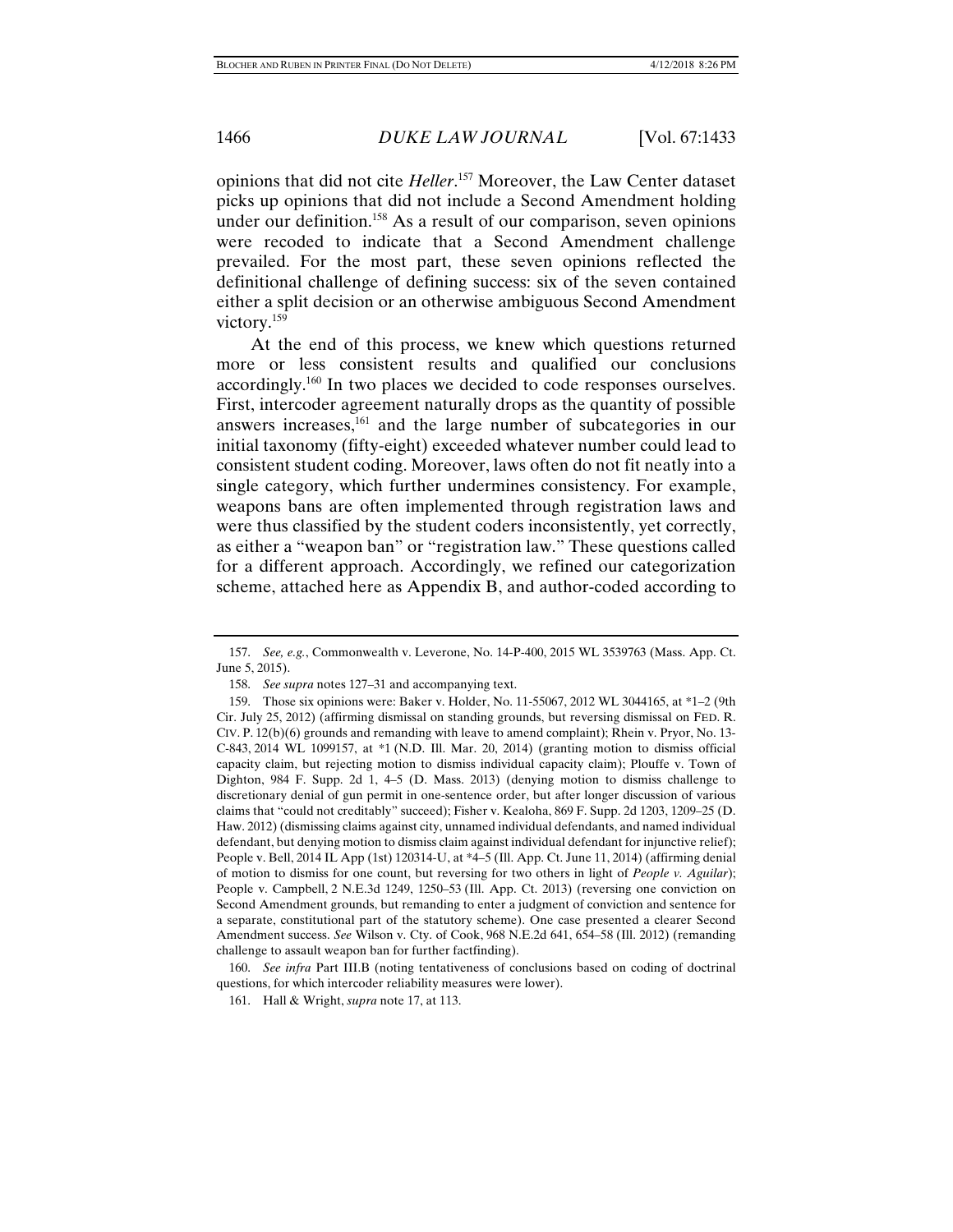that scheme.

Second, we wanted to analyze the entire range of questions with a particularly high degree of reliability for those cases in which the Second Amendment claim succeeded. Thus, instead of making tentative conclusions for this group of opinions, we recoded them ourselves. For clarity, we separate the analysis of these author-coded opinions in Part IV.

Even with these precautions and checks, our results inevitably include some errors. This is unavoidable for a large-scale project such as ours. Given the number of challenges we coded and the number of questions asked about each one, the dataset involved roughly 100,000 data entry points, any one of which could be subject to a typo or other error. That same size, however, provides some assurance that such errors—so long as they are not systematic—will not dramatically impact the conclusions.

## *E. Caveats and Lessons*

All systematic reviews have their limitations and advantages, and ours is no exception.162 The subject, scope, and nature of our study raises a few particular caveats and lessons worth emphasizing.

*Ambiguities and judgment calls are unavoidable*. Our project confirms that coding cases inevitably involves difficult and contestable judgment calls.163 Many prior debates about the difficulty of coding cases have focused on the appropriateness or accuracy of calling particular outcomes "liberal" or "conservative," or on how to classify case results.164 We do not attempt the former, but faced plenty of challenges with regard to the latter.

As noted above, it was difficult at times to determine whether a case even had a Second Amendment holding<sup>165</sup> or whether the Second

163. Hall & Wright state as follows:

 <sup>162.</sup> Edwards & Livermore, *supra* note 20, at 1966 ("In order for empirical scholarship to serve its highest function, it is of the utmost importance that scholars in this field acknowledge the limits of their research and maintain an appropriate level of modesty in their claims.").

It is inevitable that some measure of ambiguity will remain in how coding categories should apply to particular cases. Often, there is no obvious right way to resolve these judgment calls but such ambiguity is not disabling as long as coders are reasonably consistent in how they apply coding categories across a range of cases.

Hall & Wright, *supra* note 17, at 109.

 <sup>164.</sup> *See, e.g.*, Andreas Broscheid, *Comparing Circuits: Are Some U.S. Courts of Appeals More Liberal or Conservative Than Others?*, 45 LAW & SOC'Y REV. 171, 175 (2011).

 <sup>165.</sup> *See supra* notes 132–35 and accompanying text.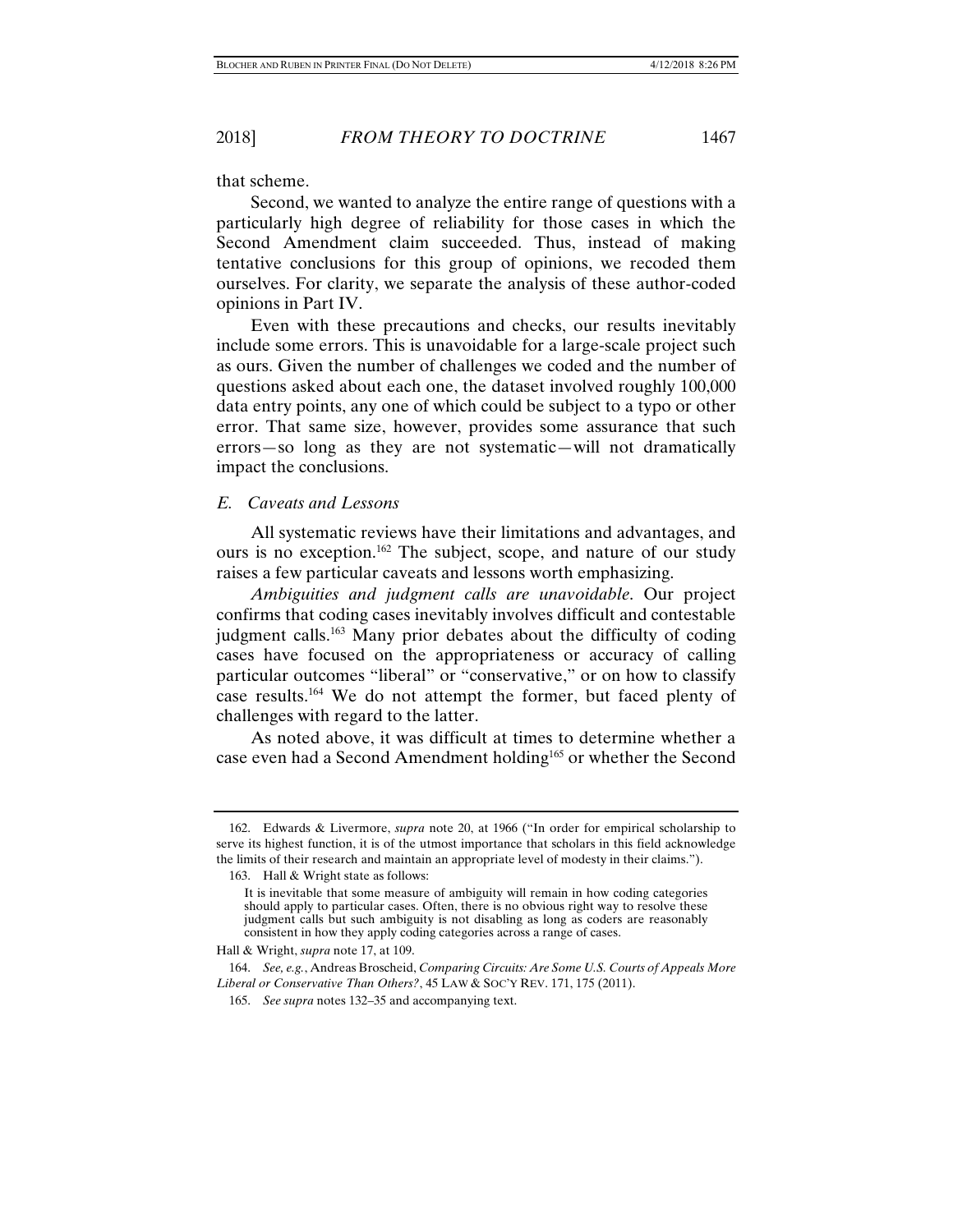Amendment claim prevailed.<sup>166</sup> Consistently placing gun laws into one of fifty-eight oft-overlapping subcategories was also understandably challenging, and called for an approach other than student coding.<sup>167</sup> Similar challenges arose for many of the other issues that we attempted to code.

These are unavoidable challenges for empirical projects<sup>168</sup> and we do not think that ours faces them in any unique way. There are, moreover, standard responses. One is to reiterate the disclaimer that our study—like all empirical studies—does not eliminate discretion, disagreement, and outright error.<sup>169</sup> We have attempted to minimize these issues to the degree possible by carefully defining key variables and conducting a reliability review that helps confirm both the accuracy and consistency of our results.

*Treating all cases equally does not account for the significance of appellate precedent.* Coding a large number of cases from various tiers of the court system cannot fully capture the potentially relevant and important differences among them. Circuit opinions bind trial courts within the circuit and therefore generally have greater impact. Even within court systems, some decisions have more weight than others.<sup>170</sup> Because systematic analyses treat every opinion as an equal unit of measurement, they cannot perfectly capture the hierarchical nature of American jurisprudence. Of course, we can and do analyze district and appellate opinions separately as well as together. Some of our questions are also intended to be rough approximations of the authoritativeness of an opinion,<sup>171</sup> but they are only approximations.

 <sup>166.</sup> *See supra* notes 136–40 and accompanying text.

 <sup>167.</sup> *See supra* note 161 and accompanying text.

 <sup>168.</sup> *See, e.g.*, Epstein & King, *supra* note 136, at 74–76 (discussing conceptual difficulties in empirical projects and the importance of "develop[ing] working definitions that minimize loss from concept to definition").

 <sup>169.</sup> William M. Landes & Richard A. Posner, *Rational Judicial Behavior: A Statistical Study*  3 (Univ. of Chi. L. & Econ., Olin Working Paper No. 404, 2008), https://papers.ssrn.com/ sol3/papers.cfm?abstract\_id=1126403 [https://perma.cc/FUD6-U2RZ] (finding "a high error rate" in parts of the Songer court of appeals database commonly used by empirical legal scholars); Reed C. Lawlor, *Fact Content Analysis of Judicial Opinions*, 8 JURIMETRICS J. 107, 124 (1968) (noting a mix of simple errors, inherent ambiguities and other issues leading to coding disagreement, and the near-impossibility of eliminating all such disagreement).

 <sup>170.</sup> *See* Thomas A. Smith, *The Web of Law*, 44 SAN DIEGO L. REV. 309, 325 (2007) ("[T]he concentration of legal authority (at least as measured by citation frequency) [is] in only a relative few cases  $\dots$ .").

 <sup>171.</sup> For example, we ask whether a court concluded that the case was governed by existing precedent. Moreover, we ask whether a Second Amendment discussion is three paragraphs or less, which is a rough approximation for whether an opinion contains the rigorous analysis one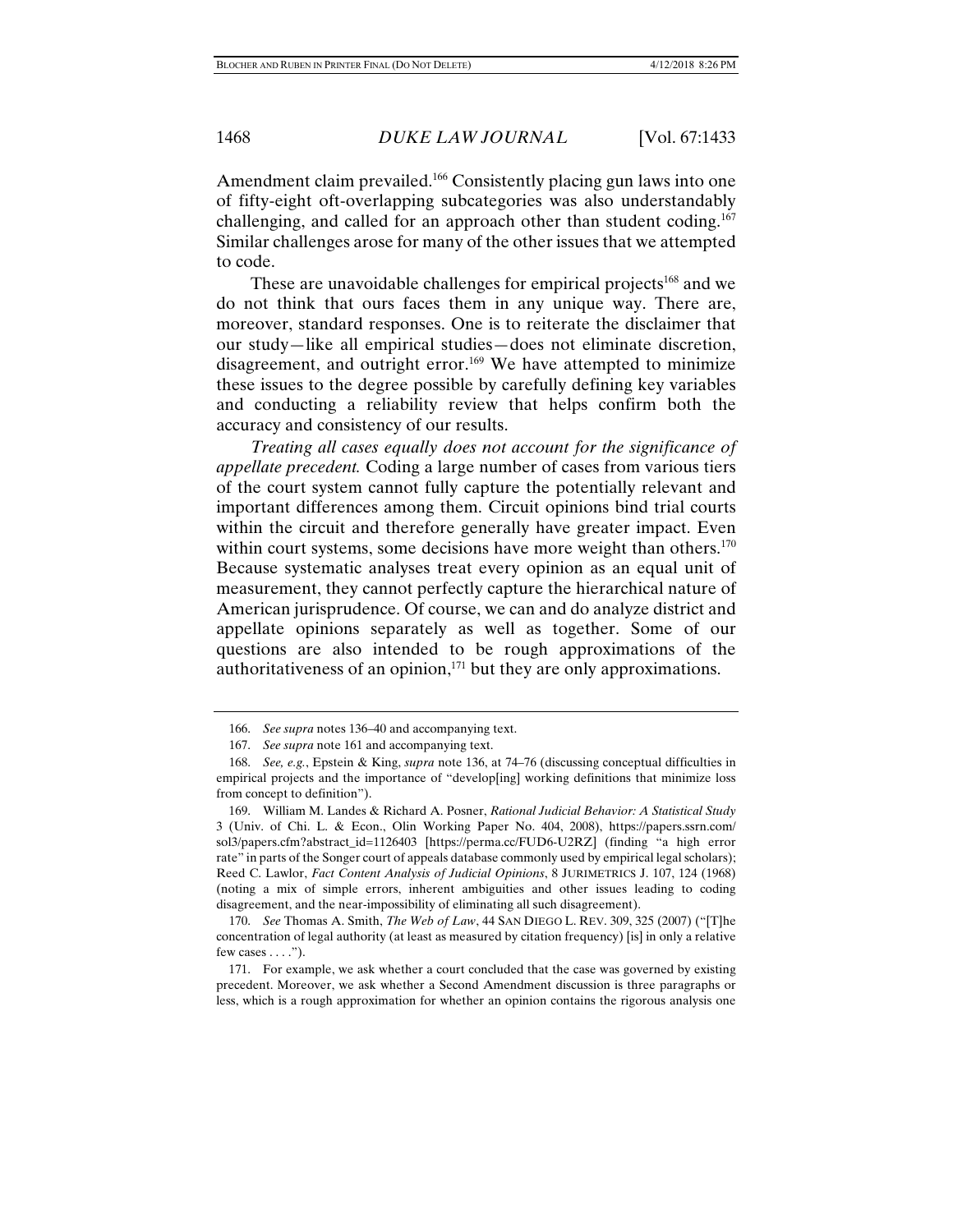*Precedent is hard to measure or even to define*. Unlike most prior empirical work, we have attempted to code not just case outcomes but case content—and, in particular, to investigate the impact of *Heller*. Doing so yields valuable information about the state of Second Amendment law and many of the legal factors that seem to be driving it, while facing the same practical challenges as any other empirical effort to measure precedent.172 But it also helps illustrate and potentially sharpen questions about the nature of precedent and legal reasoning.173

The simple view of precedent is that it refers to situations in which a case is governed by a prior case or rule, in the sense that its result is compelled by the result in a prior case regardless of the decisionmaker's agreement with the prior case.174 But that depends on a question of causation that is just as fundamentally open textured (and perhaps even normative) as those that arise in other areas of law. Our dataset included a wide range of illustrative examples. It is clear that *Guerrero-Leco* would not have been decided the way it was had it not been for *Heller*. And yet it is still debatable whether it is a Second Amendment case.<sup>175</sup>

Such jurisprudential questions do not have to be answered in order to perform empirical analysis. One can measure the influence of precedent by asking about express reliance on it or by using proxies for

would expect from an influential opinion. *See supra* note 117 and accompanying text.

 <sup>172.</sup> FRANK B. CROSS, DECISION MAKING IN THE U.S. COURTS OF APPEALS 202 (2007) ("The close study of precedents and their impact [on appellate decisionmaking] is impossible with currently available or readily foreseeable empirical tools."). Some notable attempts have nonetheless been made. *See generally* William M. Landes & Richard A. Posner, *Legal Precedent: A Theoretical and Empirical Analysis*, 19 J.L. & ECON. 249 (1976) (studying age of typical citations to precedents from the Supreme Court and lower courts).

 <sup>173.</sup> Stefanie A. Lindquist & Frank B. Cross, *Empirically Testing Dworkin's Chain Novel Theory: Studying the Path of Precedent*, 80 N.Y.U. L. REV. 1156, 1157 (2005) ("Perhaps the most important, yet understudied, area of legal research involves precedent."); Adam M. Samaha, *Looking Forward Over a Crowd—Do More Interpretive Sources Mean More Discretion?*, 92 N.Y.U. L. REV. 554, 593–99 (2017) (discussing "competing predictions about the effects of precedent accumulation on judicial discretion" and challenging earlier findings that as precedent mounts, judicial discretion increases).

 <sup>174.</sup> Fredrick Schauer, *Precedent*, 39 STAN. L. REV. 571, 575–76 (1987); *see also* Larry Alexander, *Constrained by Precedent*, 63 S. CAL. L. REV. 1, 59 (1989) ("[I]f incorrectness were a sufficient condition for overruling, there would be no precedential constraint in statutory and constitutional cases."); Michael J. Gerhardt, *The Role of Precedent in Constitutional Decisionmaking and Theory*, 60 GEO. WASH. L. REV. 68, 73 (1991) (supporting "the traditional view that precedents should be overruled only when the prior decision was wrongly decided *and* there is some other important disadvantage in respecting that precedent") (emphasis in original).

 <sup>175.</sup> *See supra* notes 132–35 and accompanying text.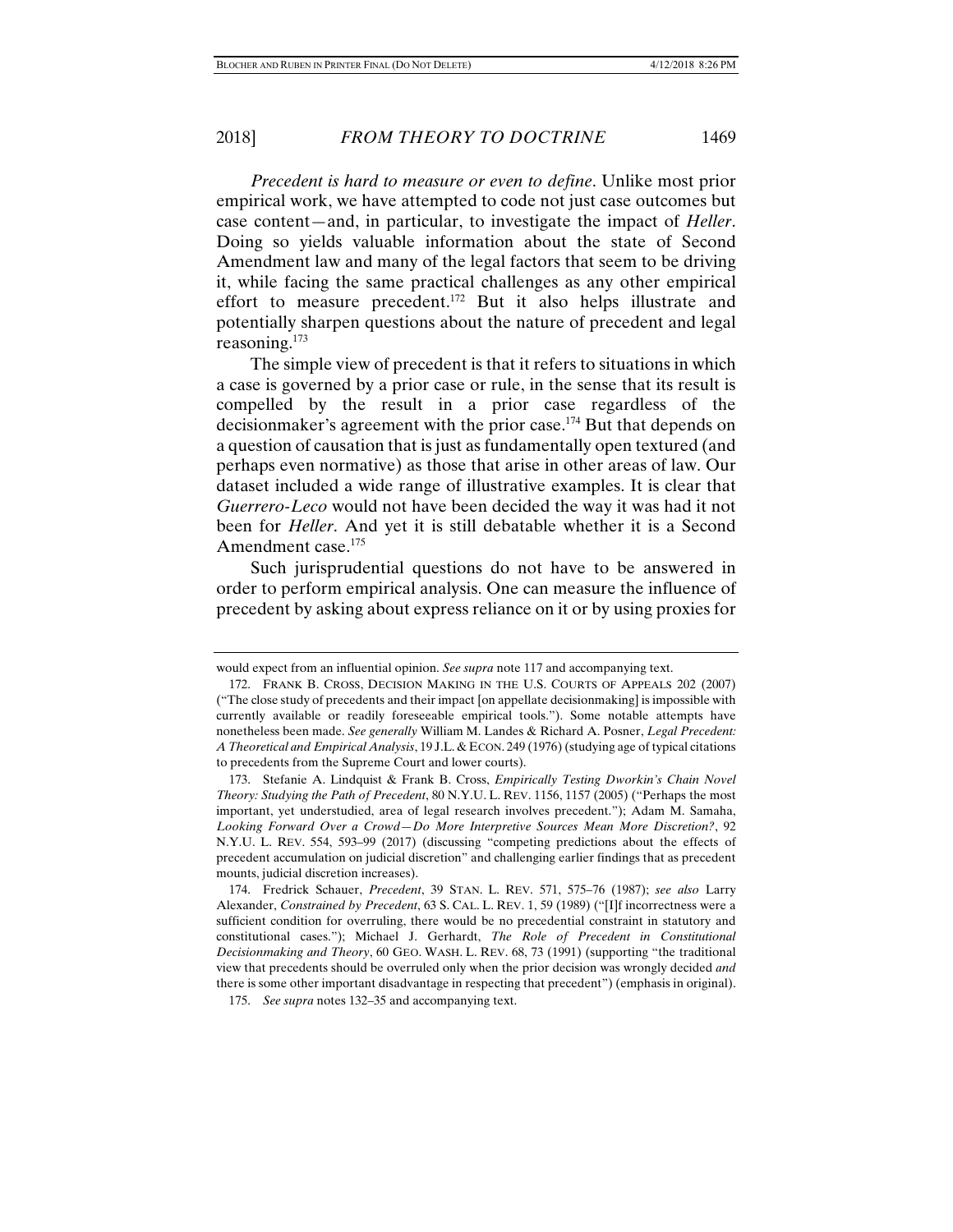it, both of which are strategies that we have utilized here. But these measurements likely over- or understate a precedent's influence—the former because express reliance may not mean much, and the latter because once a leading case becomes "domesticated" by circuit precedent (as is increasingly true of *Heller*), analysis could become more concise even though the influence is just as strong.

*Judicial language might not reflect judicial reasoning.* Another limitation is inherent in our objective of identifying trends by quantifying repetitive aspects of judicial reasoning. In particular, what judges *say* they are doing in their opinions might not always be an accurate indicator of what they are "really" doing.176 Express reasoning may simply be a judge's effort to justify his or her desired end.

This caveat, however, is not unique to systematic content analysis. All doctrinal analysis relies heavily on express judicial reasoning. The alternative would be to take the attitudinalist approach and focus on judges' perceived politics. But that approach faces challenges of its own,<sup>177</sup> and in any event should probably begin with an analysis of what judges actually say they are doing. Moreover, we also find comfort in Samaha and Germano's conclusion that judicial ideology plays a relatively small role, if any at all, in Second Amendment cases.<sup>178</sup>

*The importance of procedural posture significantly complicates the analysis*. Litigants face differing burdens depending on the posture of a case. For example, a plaintiff seeking a preliminary injunction against a gun regulation would have to show that "he is likely to succeed on the merits, that he is likely to suffer irreparable harm in the absence of preliminary relief, that the balance of equities tips in his favor, and that an injunction is in the public interest." $1^{79}$  A criminal defendant raising a Second Amendment defense would simply have to convince a court of his claim.

We have not coded for these burdens systematically. But we have

179. Winter v. Nat. Res. Def. Council, Inc., 555 U.S. 7, 20 (2008).

<sup>176.</sup> Sanford Levinson, *Why Didn't the Supreme Court Take My Advice in the Heller Case? Some Speculative Responses to an Egocentric Question*, 60 HASTINGS L.J. 1491, 1497 (2009) ("For many, especially political scientists, the best explanation for the kind of differences observed in *Heller* (and, of course, many other cases) is that legal arguments per se are relatively weak explanations for judicial votes."); *see also* SUNSTEIN, *supra* note 118, at 191–96 (summarizing range of considerations and pressures that can underlie judicial reasoning); Posner, *supra* note 118, at 1182 (arguing that judicial opinions may be written in a legalistic style because that is most familiar to law clerks or may be politically useful, but that judicial decisionmaking itself is far less constrained by precedent or legalistic thinking).

 <sup>177.</sup> *See supra* note 100.

 <sup>178.</sup> *See* Samaha & Germano, *supra* note 58, at 861.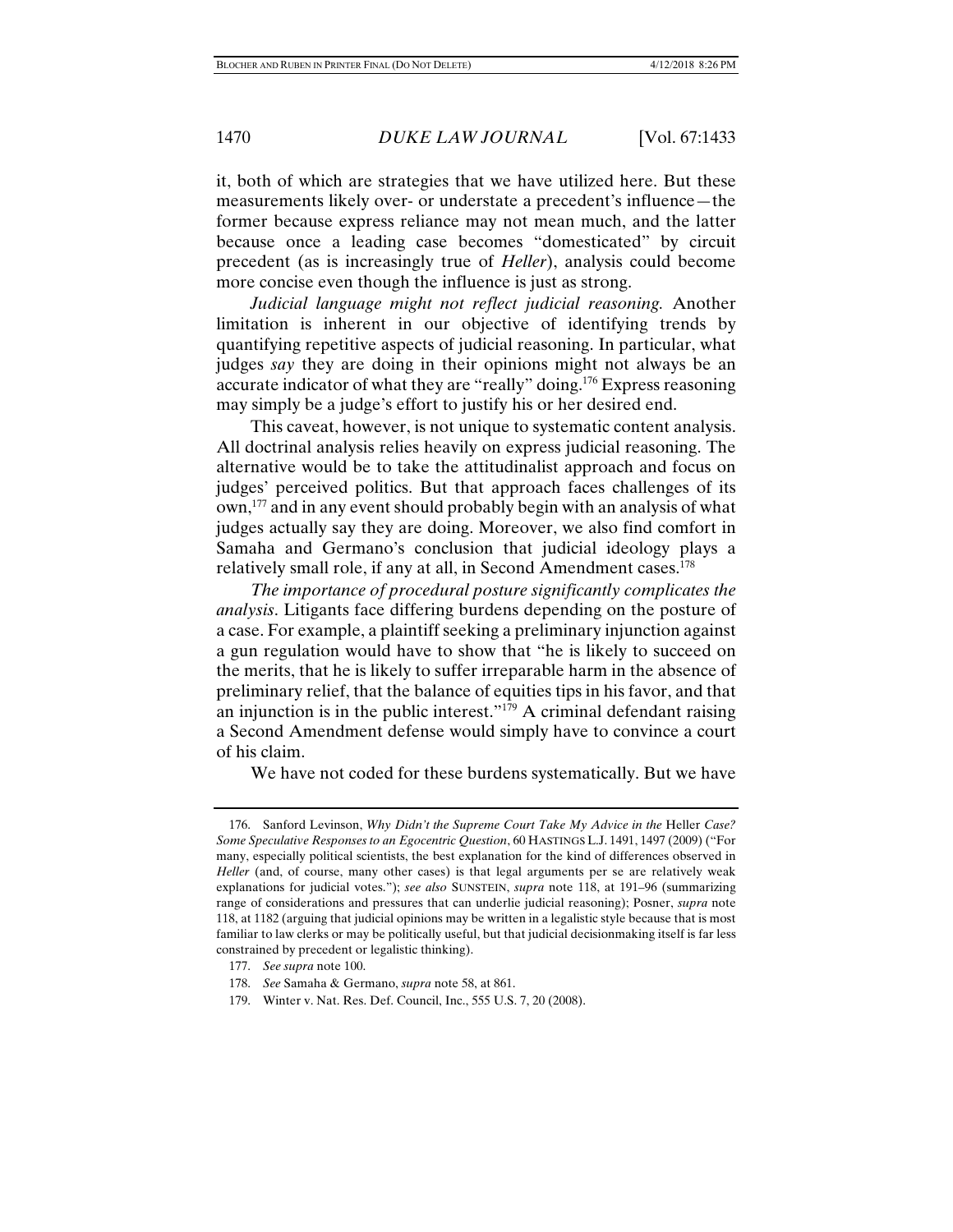no reason to think that such burdens would look any different in Second Amendment cases than in other sets of cases. And we did code for the procedural postures of the cases, which allows us to compare success rates on different types of motions.

*Out-of-court resolutions are not considered*. Finally, our dataset is comprised of judicial opinions, and therefore does not directly account for the effect of out-of-court resolutions. If a municipality adjusts a gun policy after an adverse ruling in trial court, for example, then there will be no appellate litigation on point.<sup>180</sup> This would distort comparisons between trial and appellate court successes.<sup>181</sup>

Likewise, if a municipality preemptively rescinds or decides not to adopt a policy based on Second Amendment concerns, or if civil litigants settle Second Amendment claims out of court, or if criminal defendants receive favorable plea agreements on the basis of a Second Amendment claim, those outcomes are not counted in our dataset.<sup>182</sup> How *Heller* has affected decisionmaking outside of the courtroom is more difficult to measure, and we do not attempt to do so systematically in this study.

## III. THE STATE OF THE SECOND AMENDMENT: EMPIRICAL FINDINGS

This Part summarizes our empirical findings. First, we report characteristics of Second Amendment challenges subject to litigation and evaluate how those characteristics correlate with success. Second, we quantify doctrinal trends that are guiding the lower courts in Second Amendment cases.

 <sup>180.</sup> *See, e.g.*, Wrenn v. District of Columbia, 864 F.3d 650, 655 (D.C. Cir. 2017) (noting that, after district court struck down the District of Columbia's public carry ban in *Palmer v. District of Columbia*, 59 F. Supp. 3d 173 (D.D.C. 2014), the D.C. Council opted to amend its code rather than appeal the adverse decision); Veasey v. Wilkins, No. 5:14-CV-369-BO, 2015 WL 7776557, at \*1 (E.D.N.C. Dec. 2, 2015) (noting that after district court granted preliminary injunction against North Carolina's requirement that a person demonstrate American citizenship prior to obtaining a concealed carry permit in *Veasey v. Wilkins*, No. 5:14–CV–369–BO, 2015 WL 1884832 (E.D.N.C. Apr. 24, 2015), North Carolina removed the requirement).

 <sup>181.</sup> On the other hand, this circumstance reflects an argument in favor of including district court opinions in the dataset. If we limited ourselves to appellate courts, such litigation victories would not be captured at all. *See supra* note 137 and accompanying text.

 <sup>182.</sup> *See, e.g.*, Brief for the Villages of Winnetka and Skokie, Illinois, the City of Evanston, Illinois, the Illinois Municipal League, & the International Municipal Lawyers Ass'n as Amici Curiae Supporting Respondents at 15, McDonald v. City of Chicago, 130 S. Ct. 3020 (2010) (No. 08-1521) ("Winnetka and Evanston[, Illinois] repealed longstanding handgun laws to avoid costly litigation brought by respondent NRA and others.").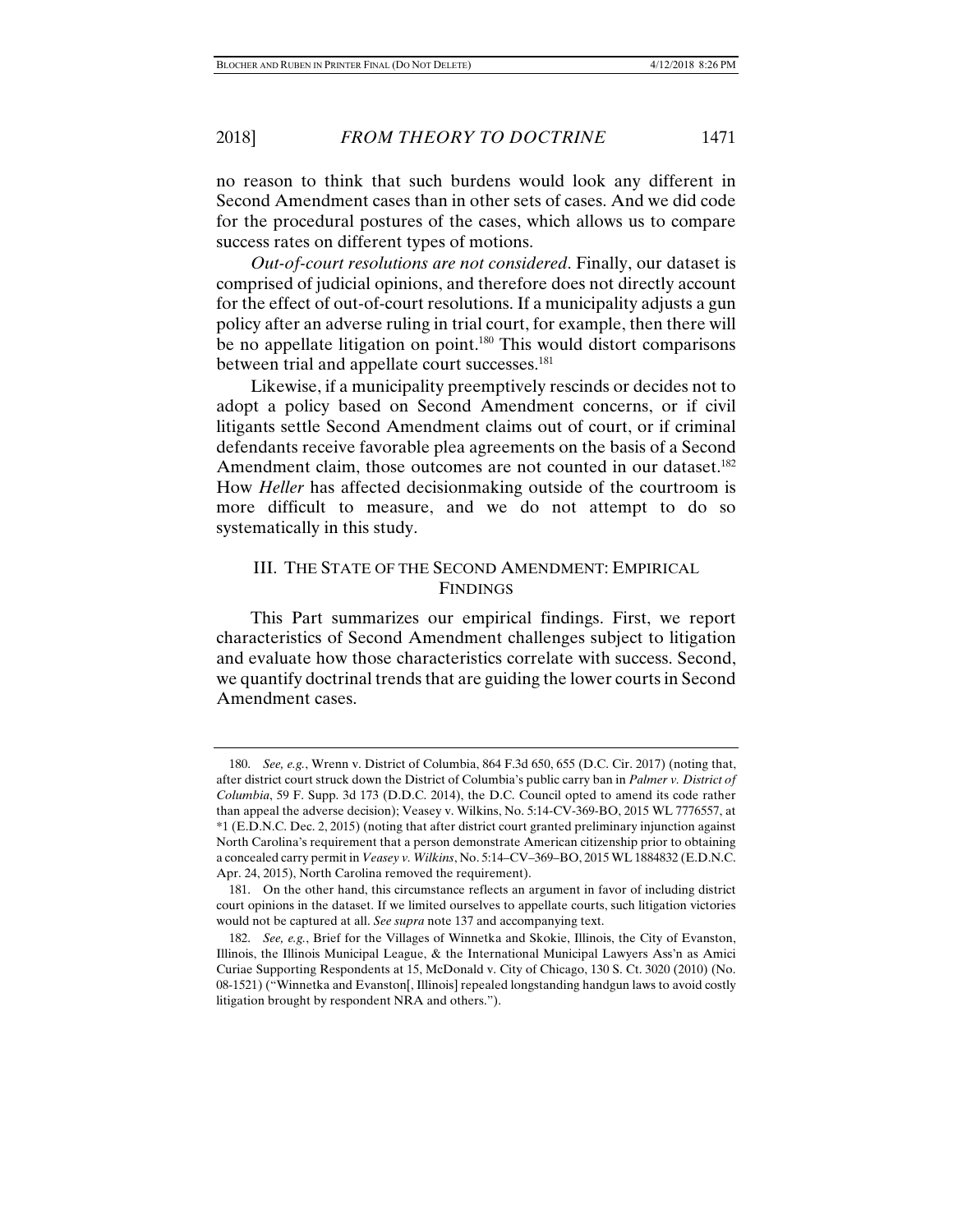Our primary goal is to give a descriptive account of the doctrine, and not to test particular hypotheses, let alone make normative assessments of the results or the law. We present our results in the form of contingency tables (also known as cross-tabulations or crosstabs), a common means of displaying frequency counts.

We think that this straightforward approach is the best way to present the kind of generalized, foundational information we hope to provide. Considering the lack of any large-scale quantitative study of post-*Heller* Second Amendment doctrine, straightforward information like the success rate of challenges in criminal cases—with the two variables being success and criminal case—is a necessary starting point. Simply knowing when two variables appear to intersect can help frame questions about why or how they do so—the kinds of questions we address in our regression analysis in Part IV.C—but, again, our primary goal is simply to report the results.

#### *A. Characterizing Second Amendment Challenges*

Consistent with the common wisdom, the vast majority of Second Amendment claims fail. Of the 1,153 Second Amendment challenges in the database, only 108 were not rejected, for an overall success rate of 9 percent.<sup>183</sup> This subpart breaks down these figures.

1. *Where Is the Second Amendment Action?* We coded whether a challenge was brought in federal appellate, federal trial, or state appellate court. We also collected more granular data on specific jurisdictions.

a. *State or Federal, Trial or Appellate*. Naturally, there is more Second Amendment litigation in federal trial courts (491 challenges) than in federal appellate courts (221 challenges). This reflects, in part, logical attrition: not all litigants appeal adverse decisions. Notably, however, our numbers suggest that the appeal rate is higher in Second Amendment cases than in many other areas of law. Ted Eisenberg found that, in general, 19 percent of nontried civil cases resulting in a definitive judgment are appealed.184 Based on the raw numbers in our

 <sup>183.</sup> This success rate is higher than recorded by the Law Center to Prevent Gun Violence, which reports that ninety-six percent of claims fail. LAW CTR. TO PREVENT GUN VIOLENCE, *supra* note 63, at 6. Methodological differences could easily account for the variance. *See supra*  notes 154–58 and accompanying text. Throughout this discussion, we round percentiles to the nearest whole number.

 <sup>184.</sup> Theodore Eisenberg, *Appeal Rates and Outcomes in Tried and Nontried Cases: Further*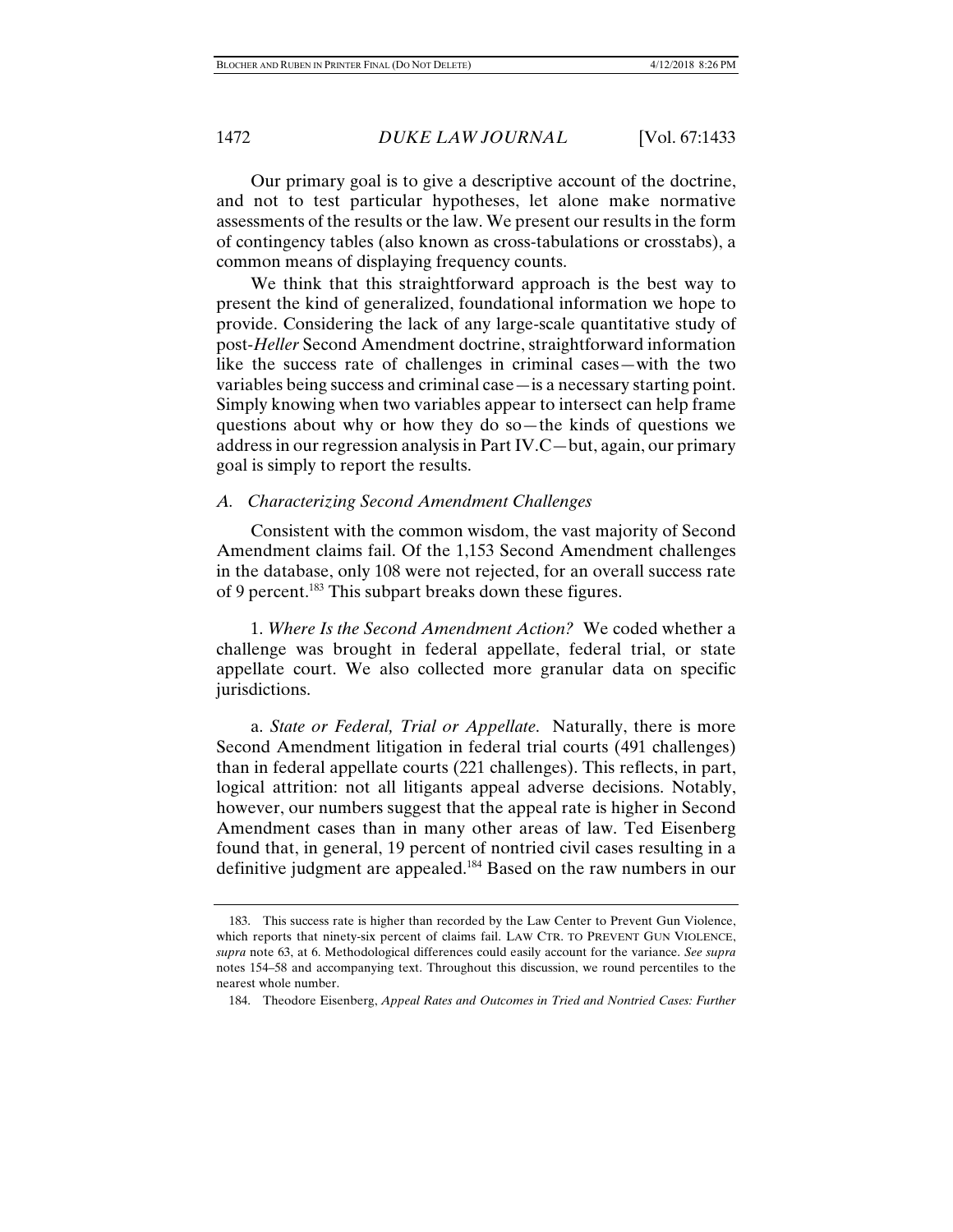dataset, it appears that as many as 28 percent of federal trial court civil decisions involving the Second Amendment are appealed. The number may even be higher, since some trial opinions had yet to result in an appellate opinion when we conducted our search.<sup>185</sup>

The majority of Second Amendment litigation, however, has been in the state courts. Our dataset includes 441 challenges decided by state appellate courts, compared to 221 by federal appellate courts. This disparity, though not surprising, is significant, since post-*Heller* scholarship has focused almost exclusively on the federal courts.<sup>186</sup> On the whole, Second Amendment claims have succeeded most frequently in federal appellate courts (13 percent), compared to federal trial courts (8 percent) and state appellate courts (9 percent):

|                                   | Federal<br><b>Trial</b><br>Court | Federal<br>Appellate<br>Court | <b>State</b><br><b>Appellate</b><br>Court | <b>Total</b> |
|-----------------------------------|----------------------------------|-------------------------------|-------------------------------------------|--------------|
| Successful                        | 38                               | 29                            | 41                                        | 108          |
| <b>Challenges</b>                 | 8%                               | 13%                           | 9%                                        | 9%           |
| <b>Total</b><br><b>Challenges</b> | 491                              | 221                           | 441                                       | 1153         |

#### *Table 1: Success Rates by Court System*

Across all groups,  $p < 0.10$ ; Federal Trial vs. Federal Appellate,  $p < 0.025$ .<sup>187</sup>

*Exploration of Anti-Plaintiff Appellate Outcomes*, 1 J. EMPIRICAL LEGAL STUD. 659, 660 (2004).

 185. Explaining these numbers is beyond the scope of the project, and would likely require a different set of tools. Perhaps Second Amendment litigants are strongly motivated or certain of the merits of their cases, and thus more willing than other litigants to pursue their claims on appeal. Or perhaps actual or perceived uncertainty in the doctrine produces more appeals, because arguments are not clearly understood to be weak. Because we do not have a comparable dataset of state trial court decisions, we cannot conduct this analysis for state litigation.

186. *See supra* notes 44–61 and accompanying text.

 187. We report probability values, or p-values, to reflect the statistical significance of our results. P-values are calculated using statistical tests that differ depending on the inference being drawn. For Tables 1–7, which test whether there is a relationship between categorical variables and success (like court system and success), p-values are calculated using the chi-square statistic. *See* DAVID KREMELBERG, PRACTICAL STATISTICS: A QUICK AND EASY GUIDE TO IBM SPSS STATISTICS, STAT, AND OTHER STATISTICAL SOFTWARE 120, 124–29 (2010) (describing the chisquare statistic and how it is appropriate for categorical comparisons). For Tables 8–16, which test changes over time (like success rates by year), p-values are calculated using Pearson's correlation coefficient, or Pearson's *r*. *See id.* at 120–24 (describing Pearson's correlation coefficient and how it is appropriate for relationships over time). These statistics function by testing the "null hypothesis" that two variables are independent and that chance alone resulted in any correlation. *See* James J. Brudney, *A Famous Victory: Collective Bargaining Protections and the Statutory Aging Process*, 74 N.C. L. REV. 939, 972 n.100 (1996) (describing p-values in the context of the chi-square statistic). A commonly accepted threshold for statistical significance is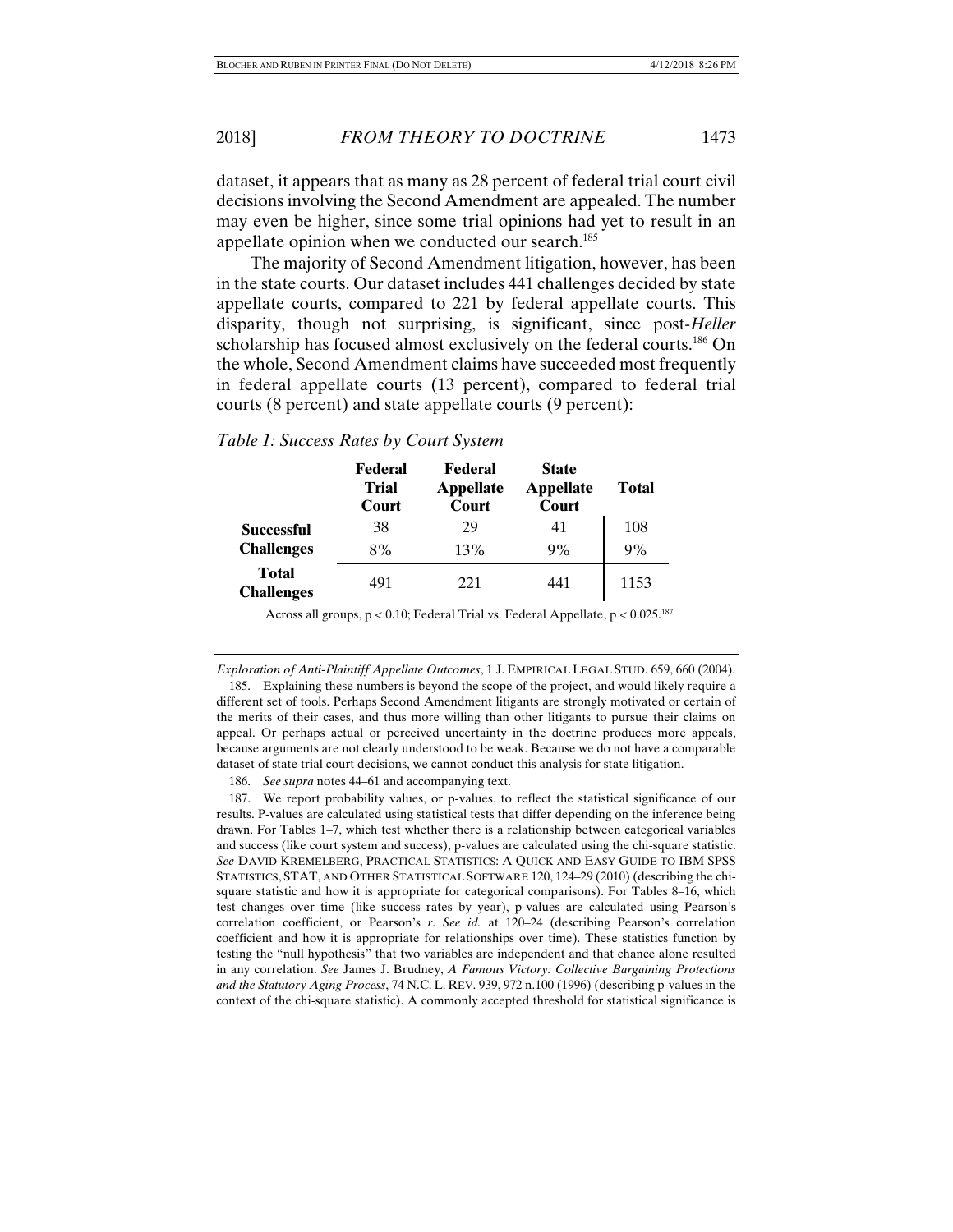The fact that Second Amendment appeals lose at a high rate is not news to those who follow Second Amendment litigation. Until now, though, no study has shown an above-average appeal rate in these cases. The two trends are likely intertwined, perhaps due to uncertainty in the doctrine (whether real or perceived), strongly motivated or overconfident litigants, or some other reason hard to pin down with our data.188 Whatever the reason, the high rate of appeal for failed claims further inflates the overall failure rate. Below we add another layer, discussing data pointing to the relative weakness of a large proportion of Second Amendment claims.

b. *Regional Variation*. Second Amendment litigation is not distributed evenly. In the federal courts of appeals, two courts account for roughly one-third of 219 challenges<sup>189</sup>: the Fourth Circuit (thirty-six challenges) and Ninth Circuit (thirty-one challenges).

Two potential explanations for this distribution are circuit sizes and regional differences in gun control regimes. The Ninth Circuit is the largest in the country, handling more appeals than any other circuit.190 But that alone cannot explain the variance in Second Amendment caseloads. The Fourth Circuit has a much smaller overall caseload than the Ninth,<sup>191</sup> but hears a similarly high number of Second Amendment challenges. Another factor is the presence of gun-controlfriendly states within these circuits. California (Ninth Circuit) and

 $p < 0.05$ . *Id.* (collecting sources). We separate p-values into six ranges:  $p < 0.001$ ,  $p < 0.01$ ,  $p < 0.01$ 0.025,  $p < 0.05$ ,  $p < 0.10$ , and  $p > 0.10$ . We do not include p-values for Tables 17–24, which simply report the characteristics of successful challenges.

 <sup>188.</sup> As noted above, *supra* notes 180–82 and accompanying text, our analysis does not take into account settlements, and we make no claims about the impact of settlement rates across different types of litigation.

 <sup>189.</sup> Two federal appellate decisions are excluded from this regional analysis: *McDonald v. City of Chicago*, 561 U.S. 742 (2010) and *United States v. Cooper*, No. ACM 38307, 2014 WL 4894599 (A.F. Ct. Crim. App. Sept. 24, 2014).

 <sup>190.</sup> *See* ADMIN. OFFICE OF THE U.S. COURTS, JUDICIAL BUSINESS OF THE UNITED STATES COURTS: ANNUAL REPORT OF THE DIRECTOR tbl.B-7 (2016) (showing relative caseloads of different circuits). Relative caseload can also explain why sixteen Second Amendment opinions were published in the Fifth Circuit, despite the fact that every state in the Fifth Circuit received an "F" rating by the Law Center to Prevent Gun Violence—an indication of lax gun laws. *See id.*  (6,359 cases commenced in Fifth Circuit in the twelve months ending March 31, 2015, reflecting second largest docket among circuits); *2016 Gun Law State Scorecard*, LAW CTR. PREVENT GUN VIOLENCE, http://gunlawscorecard.org/ [https://perma.cc/9XX3-4R8G] (showing "F" rating for Louisiana, Mississippi, and Texas).

 <sup>191.</sup> ADMIN. OFFICE OF THE U.S. COURTS,*supra* note 190, at tbl.B-7 (7,134 cases commenced in the Ninth Circuit and 3,769 commenced in the Fourth Circuit during the twelve months ending March 31, 2015).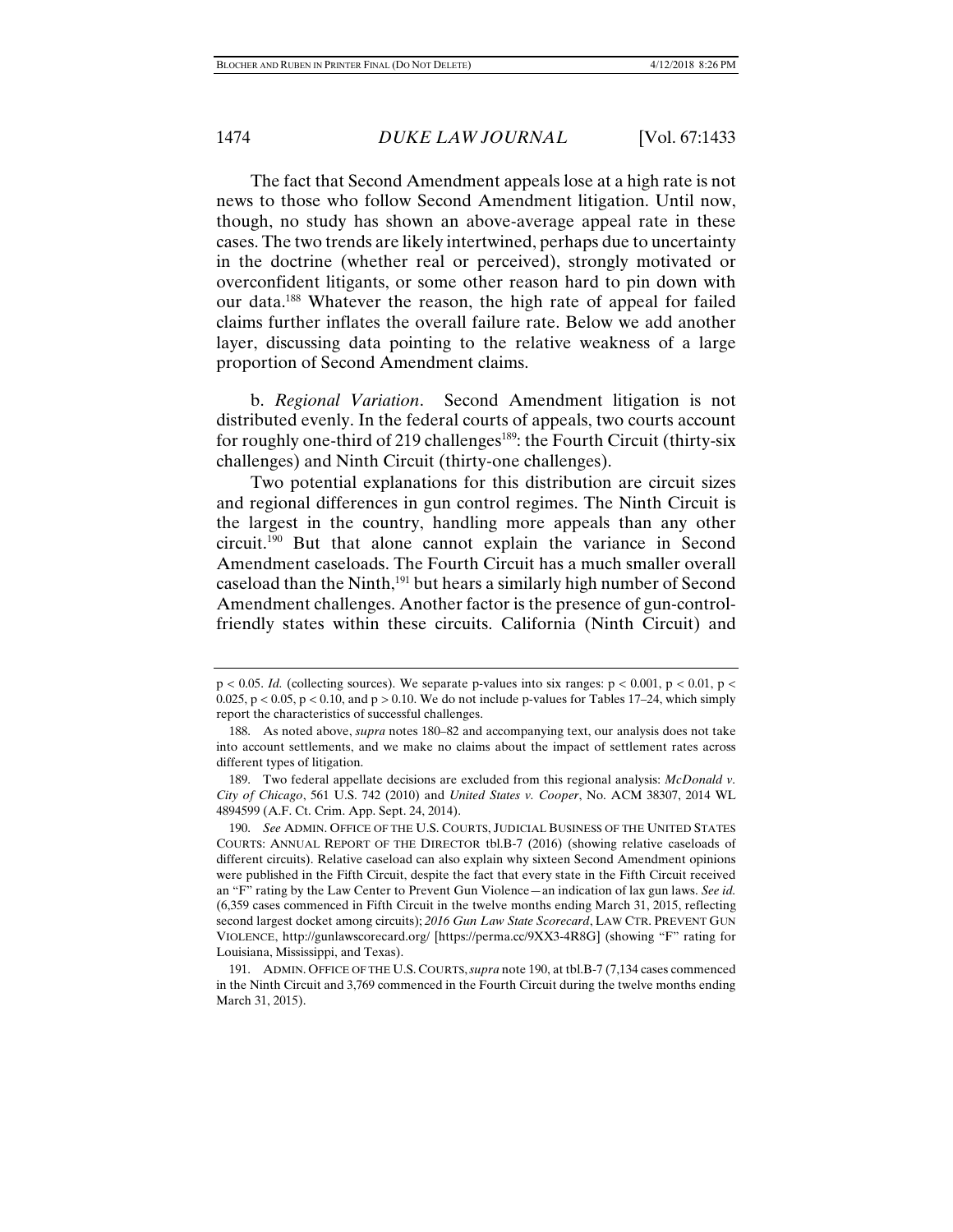Maryland (Fourth Circuit) are known to have some of the strongest gun laws in the country, which in turn makes them target-rich environments for Second Amendment claims. But again, this is only a partial explanation. Far fewer Second Amendment challenges were heard in the Second Circuit (eleven challenges), which has a case load similar to the Fourth<sup>192</sup> and is home to two states associated with strong gun laws, New York and Connecticut. Differences exist between the dockets and priorities of the various circuits in other areas of substantive law, which may help explain their differing rates of Second Amendment litigation.<sup>193</sup>

Second Amendment claims have had relatively high success rates in the courts that have been criticized as giving the Second Amendment right second-class treatment.194 Overall, claims have succeeded most frequently—both in absolute terms and proportionally—in the Second, Fourth, Seventh, Ninth, and D.C. Circuits. Indeed, with the exception of one case in the Sixth Circuit, these are the *only* circuits that have upheld a Second Amendment challenge. As we note, these are the circuits with the strongest gun laws and, thus, the best litigation targets. Likely for that reason, they also have been a primary focus for impact litigation efforts by sophisticated gun rights advocates.

| <b>Circuit</b> | <b>Successes</b> | <b>Success</b><br>Rate | <b>Total</b><br><b>Challenges</b> | <b>Circuit</b>  | <b>Successes</b> | <b>Success</b><br>Rate | <b>Total</b><br><b>Challenges</b> |
|----------------|------------------|------------------------|-----------------------------------|-----------------|------------------|------------------------|-----------------------------------|
| <b>First</b>   | $\overline{0}$   | $0\%$                  | 7                                 | <b>Seventh</b>  | 3                | 16%                    | 19                                |
| Second         | $\overline{c}$   | 18%                    | 11                                | Eighth          | $\mathbf{0}$     | $0\%$                  | 23                                |
| <b>Third</b>   | $\overline{0}$   | $0\%$                  | 12                                | <b>Ninth</b>    | $\overline{4}$   | 13%                    | 31                                |
| <b>Fourth</b>  | $\overline{4}$   | 11%                    | 36                                | <b>Tenth</b>    | $\overline{0}$   | $0\%$                  | 15                                |
| Fifth          | $\overline{0}$   | $0\%$                  | 15                                | <b>Eleventh</b> | $\overline{0}$   | $0\%$                  | 17                                |
| <b>Sixth</b>   | $\mathbf{1}$     | 9%                     | 11                                | D.C.            | 14               | 64%                    | 22                                |
|                |                  |                        |                                   | <b>Total</b>    | 28               | 13%                    | 219                               |
|                |                  |                        |                                   | p < 0.001       |                  |                        |                                   |

|  |  | Table 2: Success Rates by Federal Circuit |  |
|--|--|-------------------------------------------|--|
|  |  |                                           |  |

 192. *Id.* (3,676 cases commenced in the Second Circuit during the twelve months ending March 31, 2015).

 <sup>193.</sup> *See* Marin K. Levy, *The Mechanics of Federal Appeals: Uniformity and Case Management in the Circuit Courts*, 61 DUKE L.J. 315, 366–75 (2011).

 <sup>194.</sup> *See supra* note 64 and accompanying text.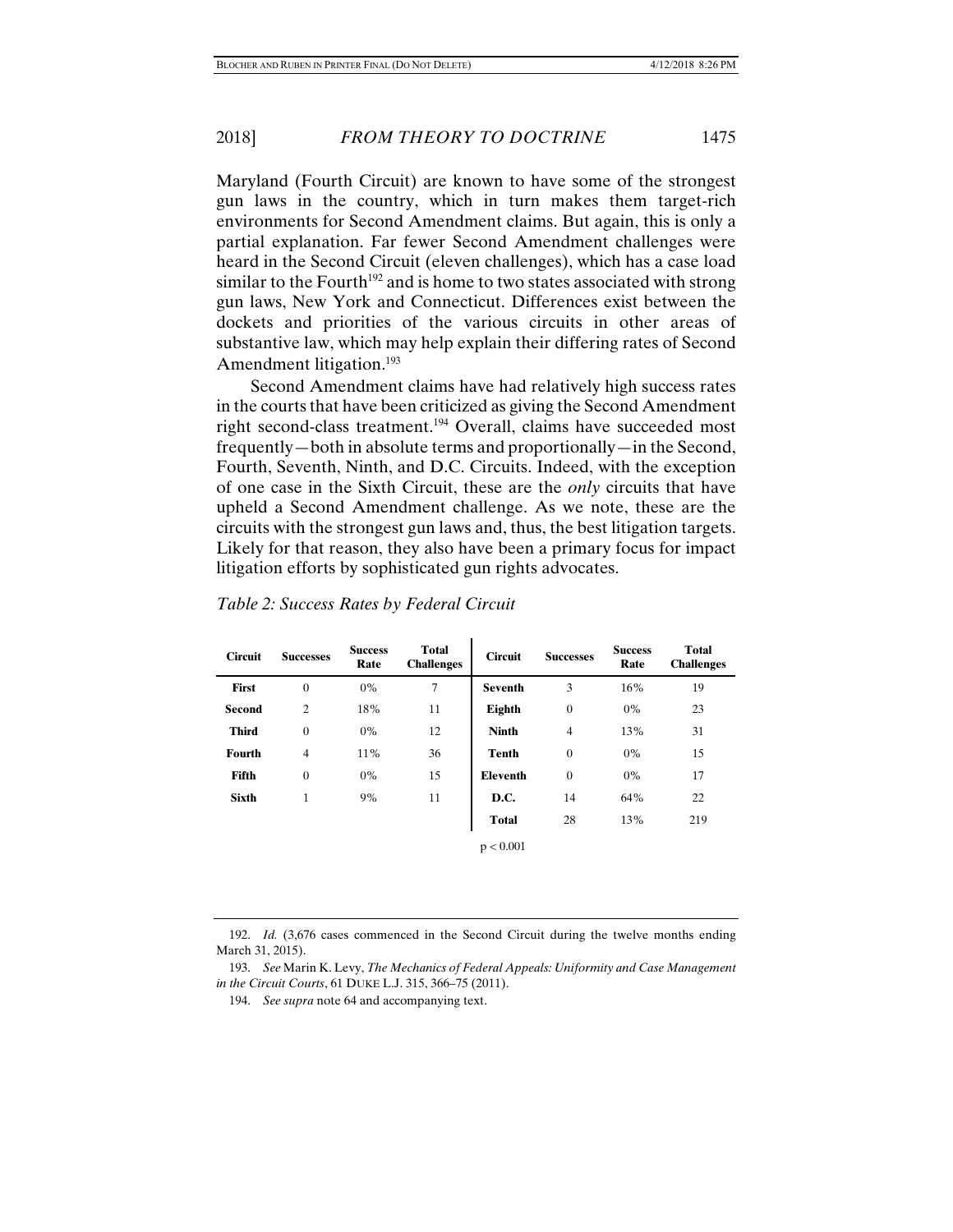In state courts as well, the bulk of Second Amendment litigation has occurred in geographic areas known to have stronger gun regulations.<sup>195</sup> Of 438 state appellate challenges in the database,<sup>196</sup> 66 percent are from Illinois (167), California (59), Massachusetts (36), and New Jersey (26). Of these four states, only appellate courts in Illinois have granted Second Amendment relief. Those litigation rates are dramatically different than in states thought to be more gun friendly. For example, appellate courts in the twenty-five states that have received an "F" rating from the Law Center to Prevent Gun Violence for their gun laws<sup>197</sup> heard thirty-one Second Amendment challenges and rejected all of them. We cannot show causation, but it is not hard to imagine why states with less gun regulation would spawn fewer complaints about gun laws and be less attractive to impact litigators. (This despite the fact that voters who do not push legislatures to pass stringent gun laws are also likely to elect gun-friendly judges). Second Amendment litigants simply are not bringing cases in those states, perhaps because they lack targets.

The large number of challenges and successes in Illinois can be explained by a feature of Illinois's former scheme for regulating public carry. Before 2013, it was illegal for a person to carry a firearm "uncased, loaded and immediately accessible."<sup>198</sup> In *People v*. *Aguilar*199 and *People v. Burns*, 200 the Illinois Supreme Court struck down this scheme as violating the Second Amendment. As a result, dozens of criminal convictions were challenged and vacated, producing numerous opinions on Westlaw. The summary chart of successes by state is below:

 <sup>195.</sup> Our data alone cannot cast light on another significant issue: the degree to which, after *Heller*, the Second Amendment has replaced state constitutional analogues as the basis for gun rights challenges in state courts.

 <sup>196.</sup> This number and the following analysis exclude three challenges from the Virgin Islands. *See* Nicholas v. People of the Virgin Islands, 56 V.I. 718, 750–52 (2012) (one challenge); Virgin Islands v. James, 54 V.I. 45, 47 (2010) (two challenges).

 <sup>197.</sup> *See 2016 Gun Law State Scorecard*, *supra* note 190 (listing Alabama, Alaska, Arizona, Arkansas, Florida, Georgia, Idaho, Kansas, Kentucky, Louisiana, Maine, Mississippi, Missouri, Montana, New Mexico, North Dakota, Oklahoma, South Carolina, South Dakota, Tennessee, Texas, Utah, Vermont, West Virginia, and Wyoming as having an "F" score).

 <sup>198. 720</sup> ILL. COMP. STAT. ANN. 5/24–1.6(a)(3)(A) (West 2008).

 <sup>199.</sup> People v. Aguilar, 2 N.E.3d 321 (Ill. 2013), *modified*, People v. Burns, 79 N.E.3d 159 (Ill. 2015).

 <sup>200.</sup> People v. Burns, 79 N.E.3d 159 (Ill. 2015).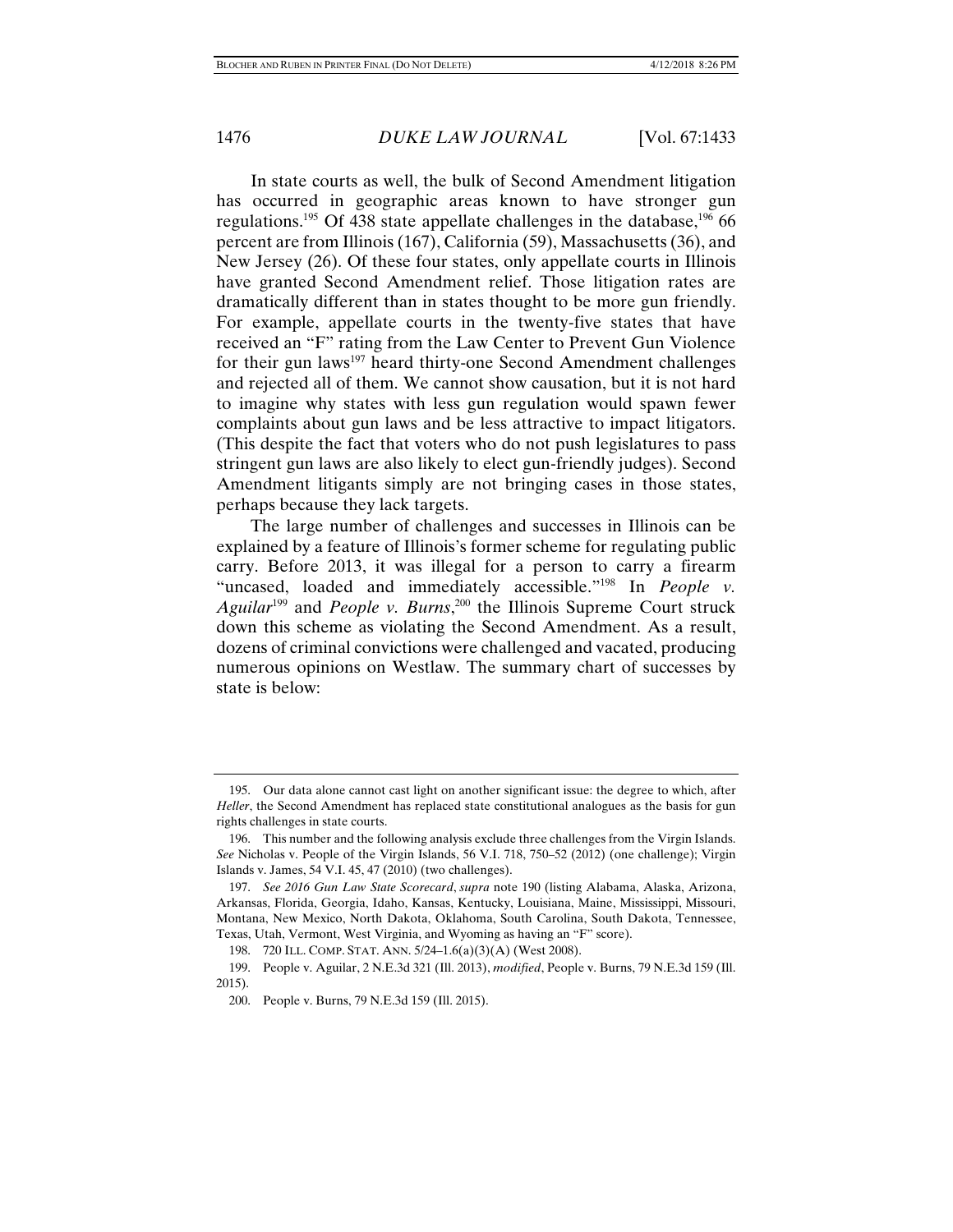| <b>State</b>  | <b>Successes</b> | <b>Success</b><br>Rate | <b>Total</b><br><b>Challenges</b> | <b>State</b>           | <b>Successes</b> | <b>Success</b><br>Rate | <b>Total</b><br><b>Challenges</b> |
|---------------|------------------|------------------------|-----------------------------------|------------------------|------------------|------------------------|-----------------------------------|
| AL            | $\boldsymbol{0}$ | $0\%$                  | $\boldsymbol{0}$                  | <b>MT</b>              | $\overline{0}$   | $0\%$                  | $\boldsymbol{0}$                  |
| $\mathbf{AK}$ | $\overline{0}$   | $0\%$                  | $\boldsymbol{7}$                  | NE                     | $\boldsymbol{0}$ | $0\%$                  | $\boldsymbol{0}$                  |
| $A\mathbf{Z}$ | $\overline{0}$   | $0\%$                  | 3                                 | <b>MV</b>              | $\mathbf{0}$     | $0\%$                  | $\mathbf{1}$                      |
| $\mathbf{AR}$ | $\theta$         | $0\%$                  | $\overline{0}$                    | <b>NH</b>              | $\mathbf{0}$     | $0\%$                  | $\overline{0}$                    |
| CA            | $\overline{0}$   | $0\%$                  | 59                                | $\mathbf{N}\mathbf{J}$ | $\boldsymbol{0}$ | $0\%$                  | 26                                |
| $\bf{CO}$     | $\boldsymbol{0}$ | $0\%$                  | $\mathbf{1}$                      | <b>NM</b>              | $\boldsymbol{0}$ | $0\%$                  | $\boldsymbol{0}$                  |
| CT            | $\overline{c}$   | 40%                    | 5                                 | <b>NY</b>              | $\mathbf{0}$     | $0\%$                  | 9                                 |
| DE            | $\overline{0}$   | $0\%$                  | $\overline{0}$                    | NC                     | $\mathbf{1}$     | 33%                    | 3                                 |
| DC            | 5                | 14%                    | 35                                | ND                     | $\mathbf{0}$     | $0\%$                  | $\overline{0}$                    |
| $\mathbf{FL}$ | $\boldsymbol{0}$ | $0\%$                  | 3                                 | OH                     | $\mathfrak{2}$   | 13%                    | 16                                |
| GA            | $\overline{0}$   | $0\%$                  | $\mathbf{1}$                      | OK                     | $\boldsymbol{0}$ | $0\%$                  | $\boldsymbol{0}$                  |
| $\mathbf{H}$  | $\overline{0}$   | $0\%$                  | $\mathbf{1}$                      | <b>OR</b>              | $\mathbf{0}$     | $0\%$                  | $\overline{c}$                    |
| ID            | $\overline{0}$   | $0\%$                  | $\mathbf{1}$                      | PA                     | $\mathbf{0}$     | $0\%$                  | $\tau$                            |
| $\mathbf{L}$  | 28               | 17%                    | 167                               | RI                     | $\mathbf{0}$     | $0\%$                  | $\overline{0}$                    |
| IN            | $\overline{0}$   | $0\%$                  | $\mathbf{1}$                      | <b>SC</b>              | $\mathbf{0}$     | $0\%$                  | $\overline{0}$                    |
| IA            | $\overline{0}$   | $0\%$                  | $\mathbf{1}$                      | <b>SD</b>              | $\mathbf{0}$     | $0\%$                  | $\boldsymbol{0}$                  |
| KS            | $\overline{0}$   | $0\%$                  | 3                                 | TN                     | $\boldsymbol{0}$ | $0\%$                  | $\mathbf{1}$                      |
| KY            | $\overline{0}$   | $0\%$                  | $\boldsymbol{0}$                  | TX                     | $\mathbf{0}$     | $0\%$                  | $\mathbf{1}$                      |
| LA            | $\overline{0}$   | $0\%$                  | 8                                 | <b>UT</b>              | $\mathbf{0}$     | $0\%$                  | $\boldsymbol{0}$                  |
| <b>ME</b>     | $\theta$         | $0\%$                  | $\overline{0}$                    | <b>VT</b>              | $\mathbf{0}$     | 0%                     | $\mathbf{1}$                      |
| $\bf MD$      | $\overline{0}$   | $0\%$                  | $\overline{4}$                    | <b>VA</b>              | $\boldsymbol{0}$ | $0\%$                  | $\mathbf{1}$                      |
| MA            | $\overline{0}$   | $0\%$                  | 36                                | <b>WA</b>              | $\boldsymbol{0}$ | $0\%$                  | $\,$ 8 $\,$                       |
| $\bf{MI}$     | $\overline{c}$   | 18%                    | 11                                | WV                     | $\boldsymbol{0}$ | $0\%$                  | $\boldsymbol{0}$                  |
| <b>MN</b>     | $\overline{0}$   | $0\%$                  | $\tau$                            | WI                     | $\mathbf{1}$     | 17%                    | 6                                 |
| <b>MS</b>     | $\theta$         | $0\%$                  | $\mathbf{1}$                      | <b>WY</b>              | $\mathbf{0}$     | $0\%$                  | $\overline{0}$                    |
| MO            | $\boldsymbol{0}$ | $0\%$                  | $\mathbf{1}$                      | <b>Total</b>           | 41               | $9\%$                  | 438                               |
|               |                  |                        |                                   | p > 0.10               |                  |                        |                                   |

*Table 3: Success Rates in State Appellate Cases* 

2. *Who Is Bringing Second Amendment Challenges?* We collected data on various characteristics of the litigants bringing Second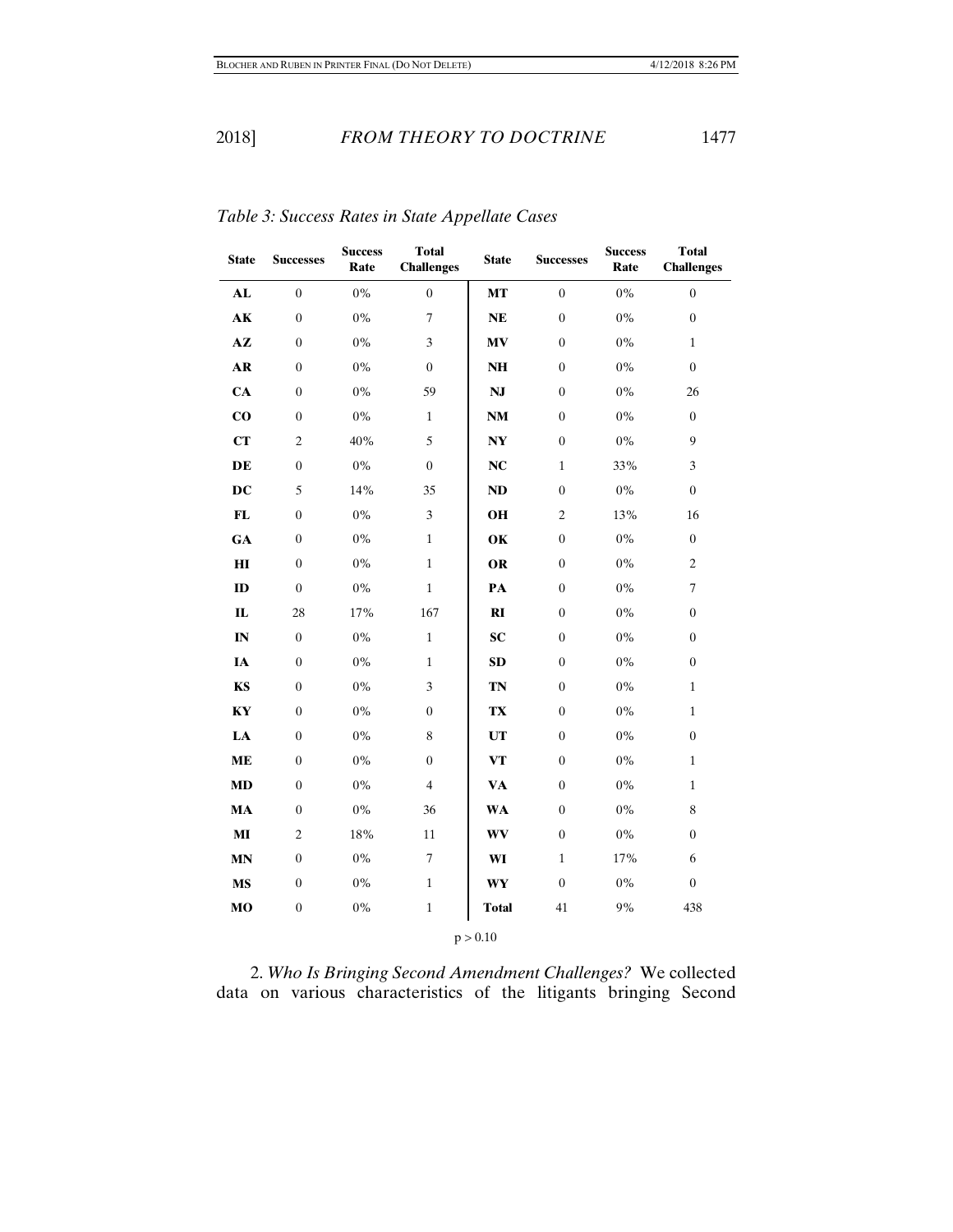Amendment challenges. Here, we use that data to compare civil plaintiffs and criminal defendants, pro se and represented plaintiffs, and individual and organizational plaintiffs.

a. *Criminal or Civil*. Sixty-four percent of the challenges in the database were initiated by criminal defendants, with significant variations between court systems: 45 percent of federal trial challenges, 66 percent of federal appellate challenges, and 85 percent of state appellate challenges. The defendants in these cases succeeded in just 6 percent of their challenges, though with meaningful distinctions between federal trial court (0.5 percent), federal appellate court (4 percent), and state appellate court (10 percent). The latter figure is a function of the *Aguilar* litigation in Illinois, as described above.<sup>201</sup> If we omit Illinois criminal cases, the state appellate court success rate drops to 6 percent, more in line with the rate in federal appellate court.

Litigants fared considerably better in civil cases. About 36 percent of the database involved civil claims, again with variance between court systems: civil challenges accounted for 55 percent of federal trial challenges, 34 percent of federal appellate challenges, and 15 percent of state appellate challenges. Overall, civil litigants succeeded in 15 percent of challenges, though that rate jumped to 30 percent in federal appellate court.

|                 | <b>Federal Trial</b><br>Court |                        | <b>Federal Appellate</b><br>Court |                        | <b>State Appellate</b><br>Court |                        | <b>Total</b>     |                        |  |
|-----------------|-------------------------------|------------------------|-----------------------------------|------------------------|---------------------------------|------------------------|------------------|------------------------|--|
|                 | <b>Successes</b>              | <b>Success</b><br>Rate | <b>Successes</b>                  | <b>Success</b><br>Rate | <b>Successes</b>                | <b>Success</b><br>Rate | <b>Successes</b> | <b>Success</b><br>Rate |  |
| <b>Civil</b>    | 37/269                        | 14%                    | 23/76                             | 30%                    | 2/66                            | 3%                     | 62/411           | 15%                    |  |
| <b>Criminal</b> | 1/222                         | $0\%$                  | 6/145                             | 4%                     | 39/375                          | 10%                    | 46/742           | 6%                     |  |
| Total           | 38/491                        | 8%                     | 29/221                            | 13%                    | 41/441                          | 9%                     | 108/1153         | 9%                     |  |
|                 | p < 0.001                     |                        | p < 0.001                         |                        | p < 0.10                        |                        | p < 0.001        |                        |  |

| Table 4: Success Rates in Civil and Criminal Cases |  |  |  |  |
|----------------------------------------------------|--|--|--|--|
|----------------------------------------------------|--|--|--|--|

b. *Pro Se or Represented*. Within the subset of civil cases, the success rate varied considerably depending on whether a plaintiff was represented by counsel (21 percent) or not (2 percent).202 The impact

 <sup>201.</sup> *See supra* notes 198–200 and accompanying text.

 <sup>202.</sup> This calculation excludes eight challenges in which it was not clear whether a plaintiff was represented and one challenge involving only an organizational plaintiff for which the representation question was not asked.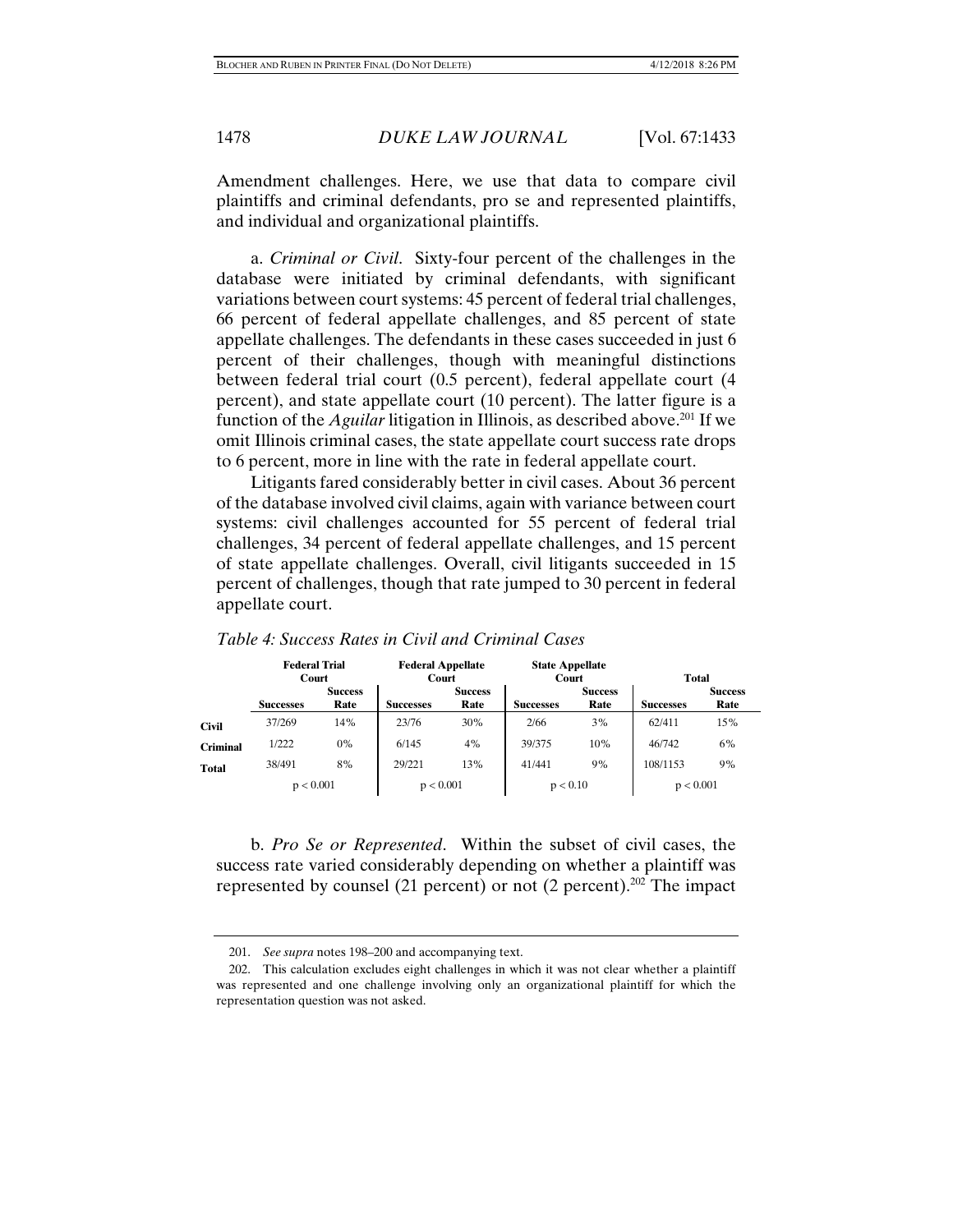of representation was most apparent at the federal appellate level, where represented parties succeeded 40 percent of the time. Federal appellate courts rejected all of the Second Amendment claims brought by pro se litigants.

Our data cannot explain *why* pro se litigants are particularly unsuccessful—for example, whether they are disadvantaged by a lack of formal legal training or simply select weaker cases. Whatever the reason, self-representation closely correlates with failure in Second Amendment litigation.

|                    | <b>Federal Trial</b><br>Court |                        | Federal<br><b>Appellate Court</b> |                        | <b>State Appellate</b><br>Court |                        | <b>Total</b>     |                        |
|--------------------|-------------------------------|------------------------|-----------------------------------|------------------------|---------------------------------|------------------------|------------------|------------------------|
|                    | <b>Successes</b>              | <b>Success</b><br>Rate | <b>Successes</b>                  | <b>Success</b><br>Rate | <b>Successes</b>                | <b>Success</b><br>Rate | <b>Successes</b> | <b>Success</b><br>Rate |
| Pro Se             | 3/98                          | $3\%$                  | 0/17                              | $0\%$                  | 0/11                            | 0%                     | 3/126            | 2%                     |
| <b>Represented</b> | 34/166                        | 20%                    | 23/58                             | 40%                    | 2/52                            | 4%                     | 59/276           | 21%                    |
|                    | p < 0.001                     |                        | p < 0.01                          |                        | p > 0.10                        |                        | p < 0.001        |                        |

*Table 5: Success Rates by Representation in Civil Cases* 

c. *Individual or Organizational*. The existence of an organizational plaintiff, meanwhile, correlated with more success at the federal trial level, but not at the federal appellate level. In federal trial court, cases brought by an organizational plaintiff were successful 29 percent of the time, compared to 9 percent for individual plaintiffs.203 This variance disappears on appeal, where individual and organizational appellants had success rates of 31 percent and 28 percent, respectively.

 <sup>203.</sup> *Cf*. Gillian K. Hadfield, *Exploring Economic and Democratic Theories of Civil Litigation: Differences Between Individual and Organizational Litigants in the Disposition of Federal Civil Cases*, 57 STAN. L. REV. 1275, 1280–81 (2005) (reporting that cases involving organizational plaintiffs are more likely than cases involving individual plaintiffs to be resolved through settlements instead of through adjudication).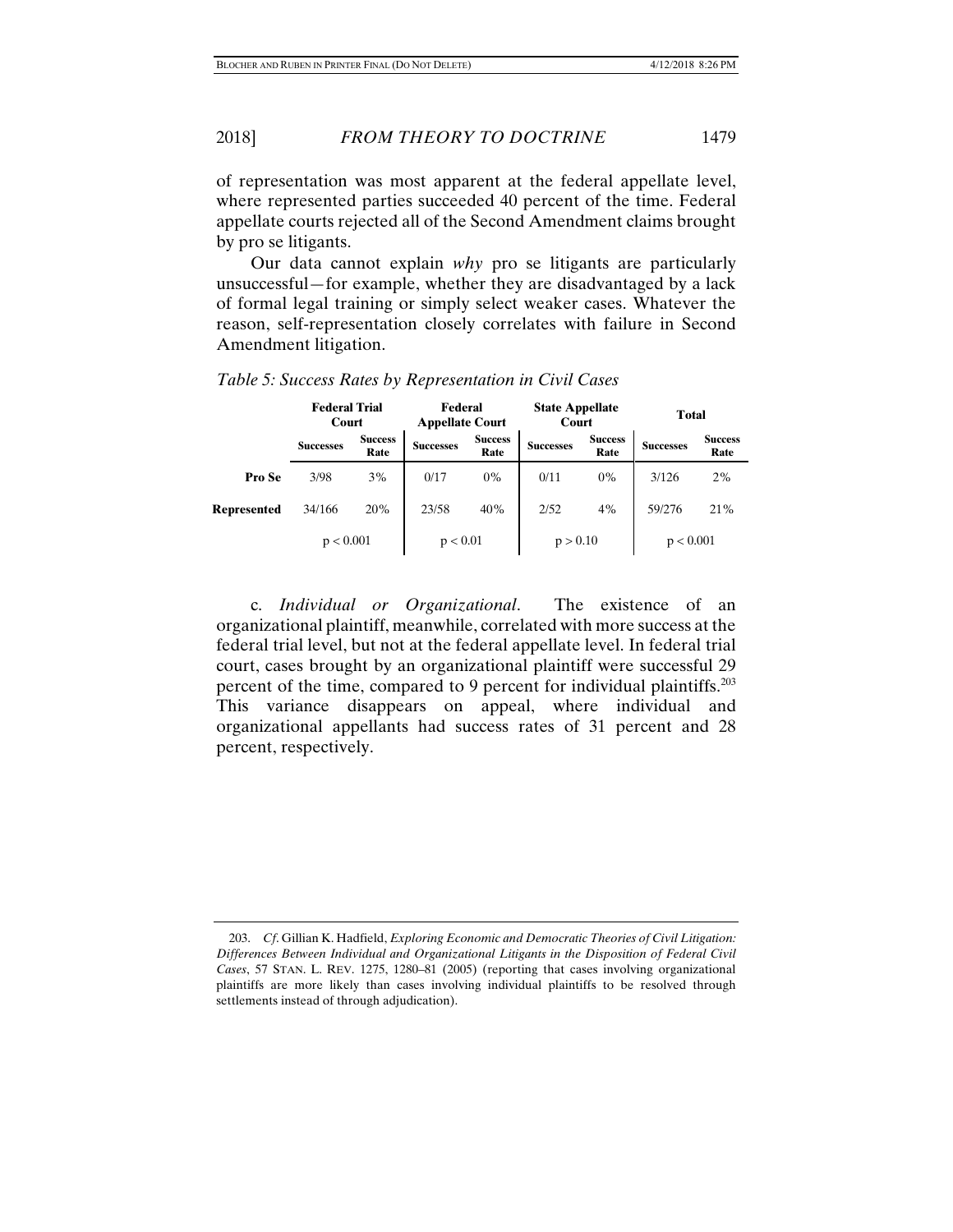|                   | <b>Federal Trial</b><br>Court |                        | <b>Federal Appellate</b><br>Court |                        | <b>State Appellate</b><br>Court |                        | <b>Total</b>     |                        |
|-------------------|-------------------------------|------------------------|-----------------------------------|------------------------|---------------------------------|------------------------|------------------|------------------------|
|                   | <b>Successes</b>              | <b>Success</b><br>Rate | <b>Successes</b>                  | <b>Success</b><br>Rate | <b>Successes</b>                | <b>Success</b><br>Rate | <b>Successes</b> | <b>Success</b><br>Rate |
| <b>Individual</b> | 19/205                        | 9%                     | 16/51                             | 31%                    | 2/65                            | 3%                     | 37/321           | 12%                    |
| Org. Only         | 0/1                           | 0%                     | 0/0                               | $0\%$                  | 0/0                             | 0%                     | 0/1              | 0%                     |
| <b>Both</b>       | 18/63                         | 29%                    | 7/25                              | 28%                    | 0/1                             | $0\%$                  | 25/89            | 28%                    |
|                   | p < 0.001                     |                        | p > 0.10                          |                        | p > 0.10                        |                        | p < 0.001        |                        |

## *Table 6: Success Rates for Organizational and Individual Plaintiffs*

3. *What Types of Laws Are Being Challenged*?204 It will come as no surprise that litigation and success rates vary depending on the type of weapon regulation challenged. Both *Heller* and *McDonald* expressly affirmed the constitutionality of certain restrictions—like firearm bans for convicted felons<sup>205</sup>—which thus present relatively weak claims. But the Supreme Court left open the constitutionality of dozens of others. We sought to compare litigation and success rates across the full range of challenged weapons regulations. Appendix C contains the results of this effort for all subclassifications in our scheme. The next table reports the results of just our highest-level categorizations.

 <sup>204.</sup> As noted above, Appendix B provides our categorization scheme.

 <sup>205.</sup> District of Columbia v. Heller, 554 U.S. 570, 626–27; McDonald v. City of Chicago, 561 U.S. 742, 786 (2010).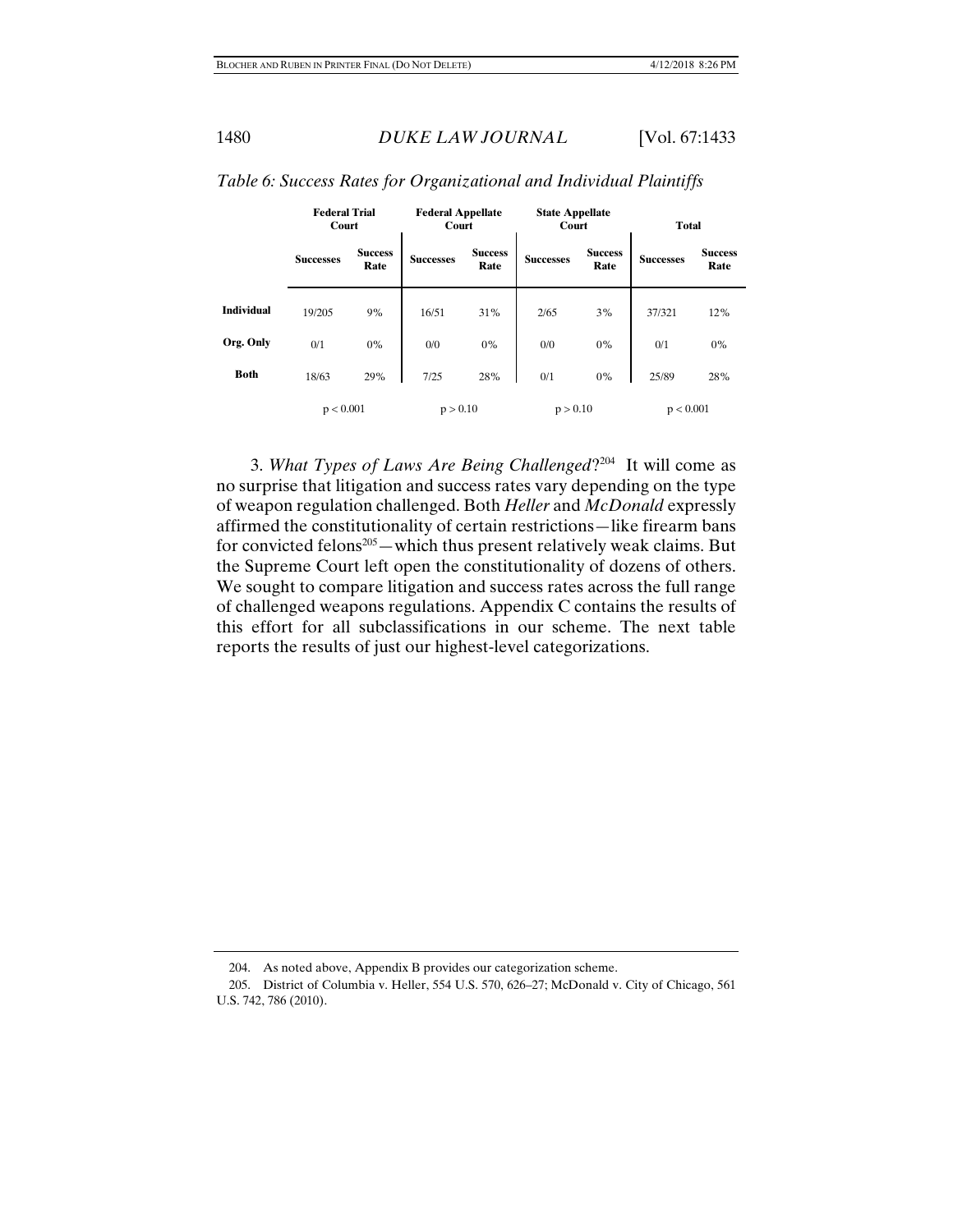|                 | <b>Federal Trial</b><br>Court |                        | <b>Federal Appellate</b><br>Court |                        | <b>State Appellate</b><br>Court |                        | <b>Total</b>     |                        |
|-----------------|-------------------------------|------------------------|-----------------------------------|------------------------|---------------------------------|------------------------|------------------|------------------------|
| Category        | <b>Successes</b>              | <b>Success</b><br>Rate | <b>Successes</b>                  | <b>Success</b><br>Rate | <b>Successes</b>                | <b>Success</b><br>Rate | <b>Successes</b> | <b>Success</b><br>Rate |
| Who             | 13/218                        | 6%                     | 7/117                             | 6%                     | 2/162                           | $1\%$                  | 22/497           | 4%                     |
| What            | 4/47                          | 9%                     | 4/26                              | 15%                    | 6/31                            | 19%                    | 14/104           | 13%                    |
| Where           | 7/29                          | 24%                    | 1/12                              | 8%                     | 0/4                             | $0\%$                  | 8/45             | 18%                    |
| When            | 3/54                          | 6%                     | 0/26                              | $0\%$                  | 1/28                            | 4%                     | 4/108            | 4%                     |
| <b>How</b>      | 1/4                           | 25%                    | 0/1                               | $0\%$                  | 1/10                            | 10%                    | 2/15             | 13%                    |
| Bus.<br>Res.    | 3/28                          | 11%                    | 0/5                               | $0\%$                  | 0/1                             | $0\%$                  | 3/34             | 9%                     |
| Pub.<br>Car.    | 5/34                          | 15%                    | 3/9                               | 33%                    | 29/127                          | 23%                    | 37/170           | 22%                    |
| Gun<br>Reg.     | 2/35                          | 6%                     | 14/19                             | 74%                    | 2/60                            | 3%                     | 18/114           | 16%                    |
| <b>Official</b> | 0/32                          | $0\%$                  | 0/5                               | $0\%$                  | 0/7                             | $0\%$                  | 0/44             | $0\%$                  |
| Misc.           | 0/10                          | $0\%$                  | 0/1                               | $0\%$                  | 0/11                            | $0\%$                  | 0/22             | $0\%$                  |
|                 | p < 0.05                      |                        | p < 0.001                         |                        | p < 0.001                       |                        | p < 0.001        |                        |

*Table 7: Success Rates by Category of Law Challenged* 

By far, the most common type of challenge was to "who" bans, or prohibitions on possession by certain classes of people. This category accounted for 43 percent of all challenges in the dataset. Challenges that fell into the "who" category were generally losers, with a success rate of just 4 percent.<sup>206</sup> This relatively low success rate was largely due to 273 challenges to felon-in-possession statutes. These challenges, which account for 24 percent of the entire dataset, were rejected 99 percent of time and enjoyed no success at the federal appellate level during our study period.<sup>207</sup>

Three categories of challenges fared worse than challenges to

 <sup>206.</sup> Unlike the dataset as a whole, federal appellate and trial courts were equally likely to reject challenges in this category (6 percent success rates in both court systems). Meanwhile, both were more receptive than state appellate courts, where litigants had success in only 1 percent of challenges.

 <sup>207.</sup> Of all subcategories, however, this one seems most likely to experience an upsurge in successes going forward. After our study period concluded, the Third Circuit granted as-applied relief to two plaintiffs challenging the federal felon-in-possession law, 18 U.S.C. § 922(g)(1) (2012). *See* Binderup v. Att'y Gen., 836 F.3d 336, 356–57 (3d Cir. 2016) (en banc), *cert. denied*, 137 S. Ct. 2323 (2017). That opinion will likely incentivize more challenges and lead to more successes. This likely effect of *Binderup* exemplifies an important limitation: the data presented in Table 7 is not temporally weighted, meaning that challenges decided early and late in the study period are counted the same. The discussion therefore does not purport to account for the impact of controlling precedent established after the accumulation of contrary case law.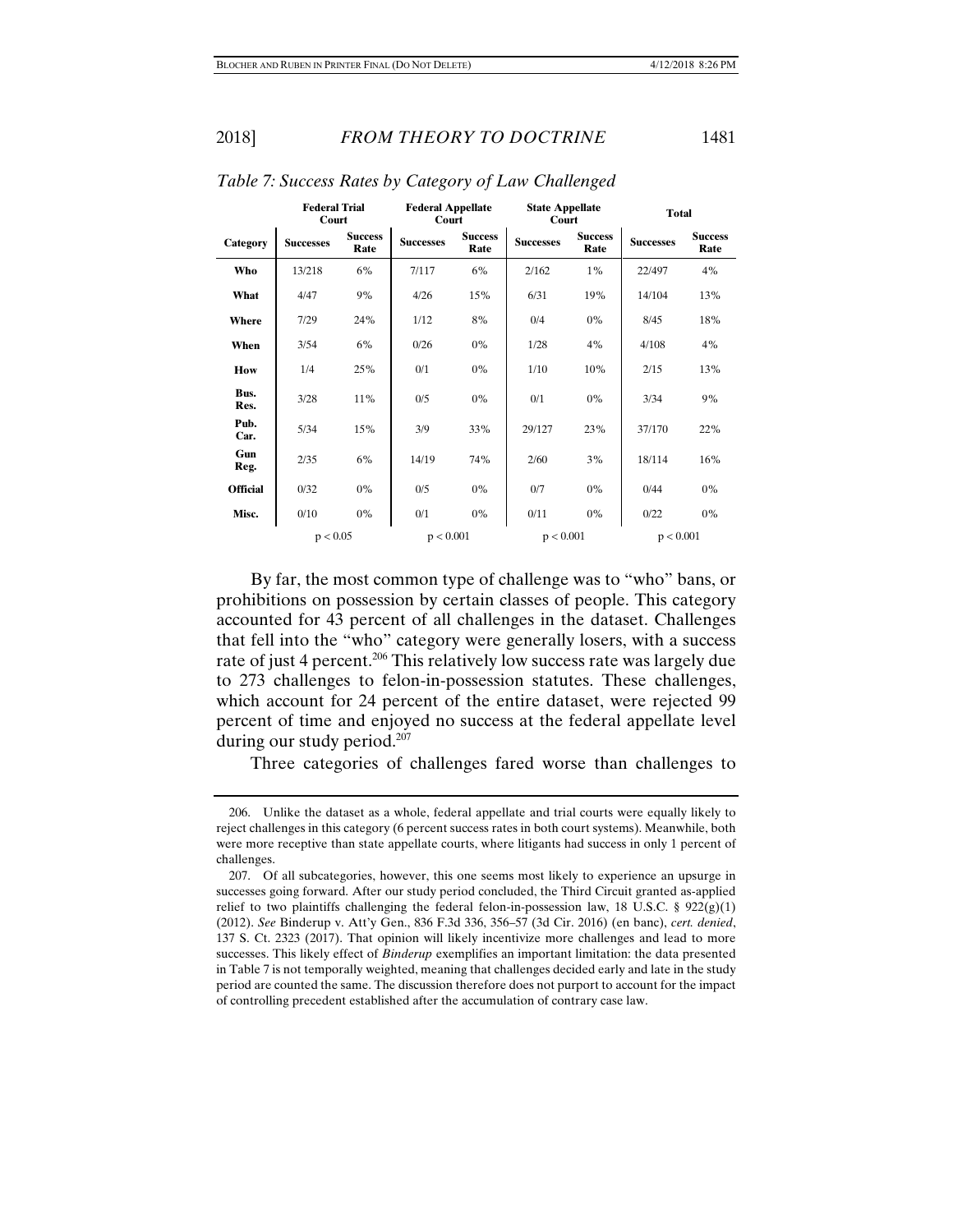"who" bans: challenges to "when" bans, official action, and twenty-two challenges that defied easy categorization. "When" bans, or temporary restrictions on the possession of weapons, accounted for 9 percent of the dataset and had a success rate of just 4 percent. Challenges to official action—including gun seizures during arrests, court rulings on burdens in criminal cases, and employee policies—made up 4 percent of the database and uniformly failed. Miscellaneous challenges, such as those contesting a state's gun control regime generally<sup>208</sup> or a murder conviction,209 accounted for 2 percent of the dataset and also had no success.

Litigants targeting other types of restrictions succeeded at a higher rate. Challenges to "what" restrictions, or those on weapon categories, $2^{10}$  accounted for 9 percent of the dataset and had a 13 percent success rate, more than three times as high as "who" bans. Within "what" restrictions, litigants did better in federal appellate court (15 percent success) than federal trial court (9 percent success). Litigants also fared better when they challenged regulations on nonlethal weapons (25 percent success) than other types of weapons.<sup>211</sup> This last observation is logical: the lethality of a regulated weapon and the government's concern for public safety—the usual rationale for weapon regulation<sup>212</sup> - should rise and fall together.<sup>213</sup>

One controversial policy in the public debate has been less so in court: bans on assault weapons. The database contains eighteen challenges to assault weapon bans—ten in federal court and eight in

 <sup>208.</sup> *See, e.g.*, Mongielo v. Cuomo, 968 N.Y.S.2d 828, 829–30 (N.Y. Sup. Ct. 2013).

 <sup>209.</sup> *See, e.g.*, Klinefelter v. Pennywell, No. EDCV 12–1847–R (OP), 2013 WL 5840309, at \*20 (C.D. Cal. Oct. 30, 2013).

 <sup>210.</sup> This category contains challenges to both outright bans and highly restrictive registration schemes. *See, e.g.*, 18 U.S.C. § 922(o); 26 U.S.C. §§ 5841, 5845(a)–(b) (2012) (banning possession of machine guns unless lawfully possessed before enactment of the Firearm Owners Protection Act of 1986; banning possession of such lawfully possessed machine guns subject to federal registration and fees).

 <sup>211.</sup> *See* Appendix C.

 <sup>212.</sup> *See* Ruben, *supra* note 91, at 164 ("[Public safety] was the interest set forth by the government in *Heller* and . . . has been the interest relied upon in almost all Second Amendment cases thereafter." (citations omitted)).

 <sup>213.</sup> *See generally* Joseph Blocher & Darrell A.H. Miller, *Lethality, Public Carry, and Adequate Alternatives*, 53 HARV. J. ON LEGIS. 279 (2016) (arguing that regulations of lethal weapons are more constitutionally defensible where adequate nonlethal alternatives are available); Eugene Volokh, *Nonlethal Self-Defense, (Almost Entirely) Nonlethal Weapons, and the Rights to Keep and Bear Arms and Defend Life*, 62 STAN. L. REV. 199, 216 (2009) (concluding that nonlethal weapons are covered by the Second Amendment and noting that they facilitate crime "at a lower level of harm than lethal weapons such as guns and knives").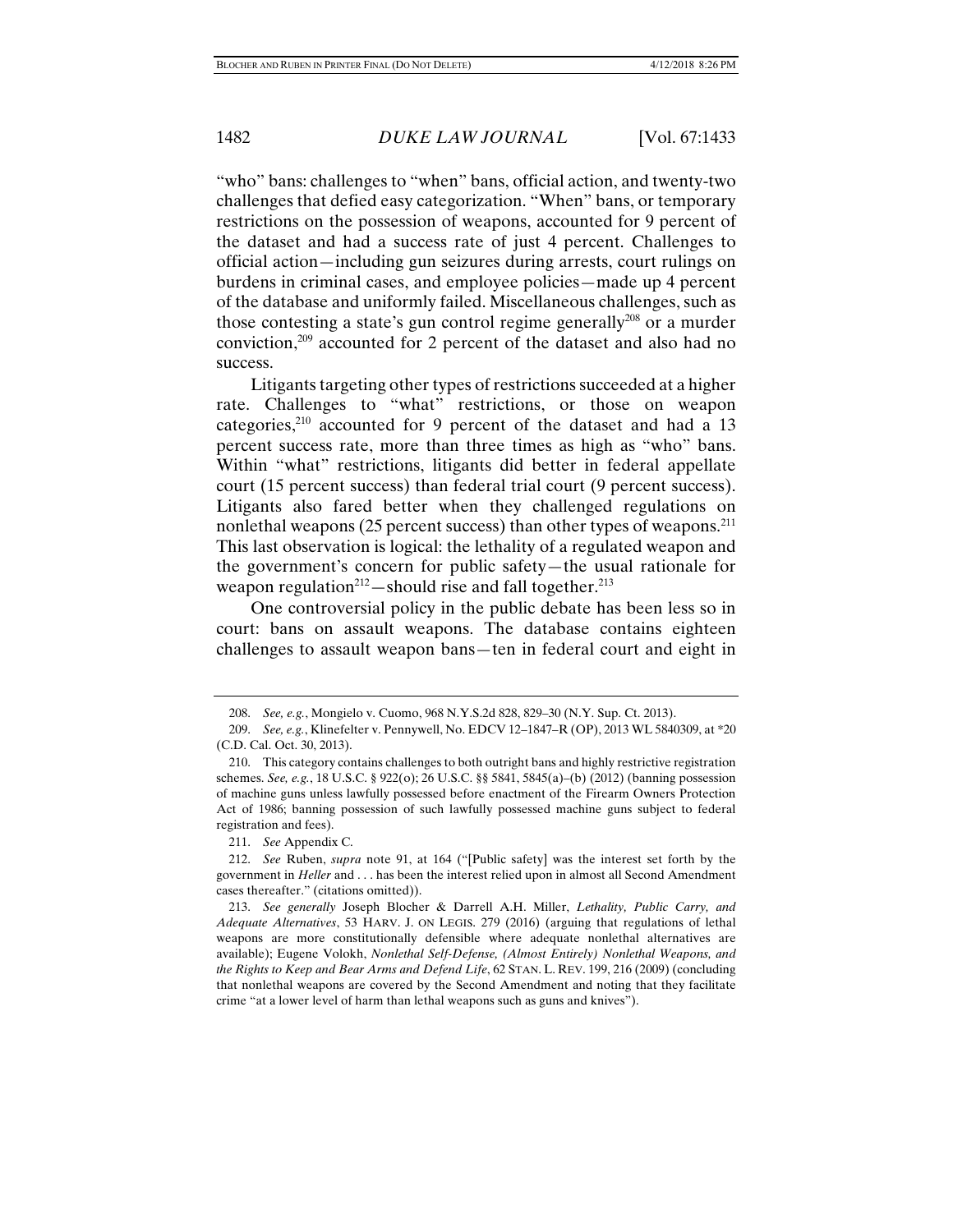state appellate court. During the study period, courts rejected all but two: *Wilson v. County of Cook*, in which the Illinois Supreme Court remanded for further fact finding,<sup>214</sup> and *Cutonilli v. State*,<sup>215</sup> in which the district court stayed proceedings pending the outcome in a similar case, *Kolbe v. Hogan.* In *Kolbe*, the Fourth Circuit ultimately upheld the ban.216

"Where" bans, or prohibitions on weapons possession, shooting ranges, and gun stores in specified places, made up 4 percent of the database. These challenges fared better than challenges to most other categories of laws, with a success rate of 18 percent. Courts facing challenges in this subset generally agreed that bans on possession in or near schools are constitutional, consistent with *Heller*'s carve-out for "sensitive places."217 Some courts disagreed about what makes a space "sensitive" beyond certain obvious categories, with two federal district courts granting relief from restrictions they deemed too broad.<sup>218</sup> One of those decisions was reversed on appeal.219 In the wake of the other, the federal government reconsidered a restriction on firearms on U.S. Army Corps of Engineers property.<sup>220</sup> Aside from successful challenges to location-based bans on possession, several restrictions on gun stores and shooting ranges within Chicago were struck down.221

 <sup>214.</sup> *See generally* Wilson v. Cty. of Cook, 968 N.E.2d 641 (Ill. 2012). In July 2017, a revised complaint was filed in this case. *See* Complaint, Wilson v. Cty. of Cook, No. 2017-CH-10345 (Ill. Cir. Ct. Jul. 28, 2017).

 <sup>215.</sup> Cutonilli v. State, No. JKB-15-629, 2015 WL 5719572 (D. Md. Sept. 28, 2015).

 <sup>216.</sup> *See id.* at \*6; Kolbe v. Hogan, 849 F.3d 114, 135–41 (4th Cir. 2017) (en banc).

 <sup>217.</sup> District of Columbia v. Heller, 554 U.S. 570, 626 (2008).

 <sup>218.</sup> *See* Morris v. U.S. Army Corps of Eng'rs, 60 F. Supp. 3d 1120, 1125–26 (D. Idaho 2014) (holding unconstitutional an "outright ban" on handguns on Army Corps of Engineers property); Morris v. U.S. Army Corps of Eng'rs, 990 F. Supp. 2d 1082, 1088–89 (D. Idaho 2014) (enjoining the Army Corps of Engineers from enforcing a ban on handguns possessed by law-abiding individuals on Corps-owned public lands); Bonidy v. U.S. Postal Serv., No. 10-CV-02408-RPM, 2013 WL 3448130, at \*5–7 (D. Colo. July 9, 2013) (holding that a ban on firearms within U.S. Post Offices was constitutional, but banning firearms in the surrounding parking lot was not), *rev'd*, 790 F.3d 1121 (10th Cir. 2015) (holding both bans—in U.S. Post Office parking lots and buildings—constitutional).

 <sup>219.</sup> *Bonidy*, 790 F.3d at 1128–29, *rev'g* No. 10-CV-02408-RPM, 2013 WL 3448130 (D. Colo. July 9, 2013).

 <sup>220.</sup> *See* News Release, Mountain States Legal Found., Trump Administration Seeks Resolution of Idaho Woman's Army Corps Gun Ban Battle (Mar. 3, 2017), https://www .mountainstateslegal.org/news-updates/news-releases/2017/03/03/trump-administration-seeksresolution-of-idaho-woman-s-army-corps-gun-ban-battle#.WYEDNITytpg

<sup>[</sup>https://perma.cc/23XY-FT67] (noting that federal lawyers filed a motion indicating the government's willingness to "reconsider[] the firearms policy" (alteration in original)).

 <sup>221.</sup> *See* Ezell v. City of Chicago, 651 F.3d 684, 771 (7th Cir. 2011) (overturning ban on firing ranges); Ezell v. City of Chicago, 70 F. Supp. 3d 871, 884 (N.D. Ill. 2014) (overturning requirement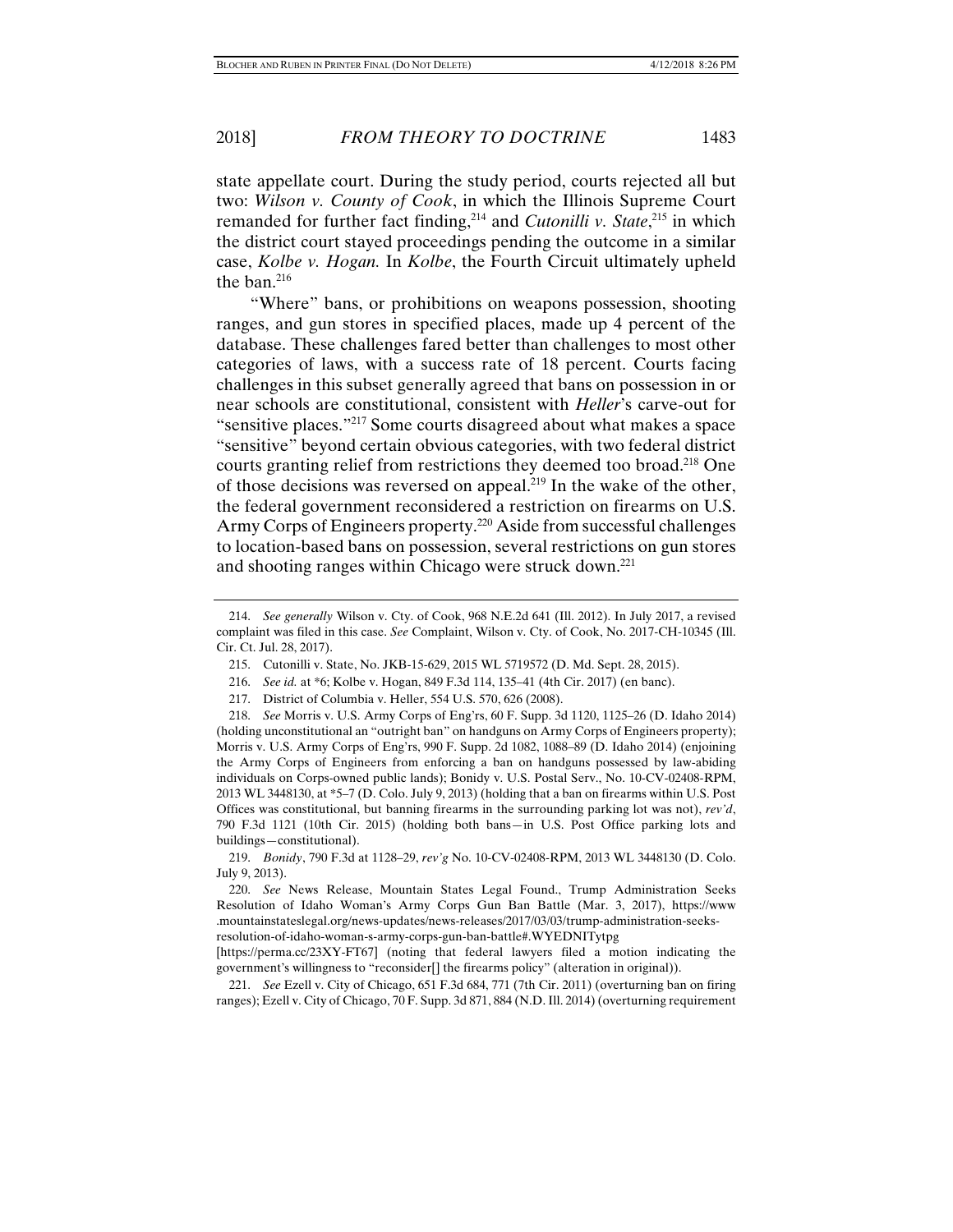"How" restrictions, those requiring safe storage of firearms, have rarely been a litigation target—they account for just 1 percent of the dataset. Overall, this category has a 13 percent success rate, with a single victory at each of the federal trial and state appellate levels.<sup>222</sup> This is one area, however, where success may prove short-lived. The court in one of the two cases denied a motion to dismiss a complaint challenging Illinois's safe storage law, but noted that the plaintiffs "may face an uphill battle on the merits of their claim" at later stages.<sup>223</sup> The claim then became moot and was dismissed after a plaintiff in the case moved to another state.<sup>224</sup> In the other case, the court remanded for the trial court to apply heightened scrutiny to Ohio's vehicle storage law.225 On remand and in a subsequent appeal, the law was upheld.<sup>226</sup>

Challenges to business restrictions and fees accounted for 3 percent of the dataset and had a 9 percent success rate. Courts rejected the few Second Amendment challenges to background check requirements and dealer license requirements. Two challenges to restrictions on the sale or transfer of firearms<sup>227</sup> and one challenge to restrictions placed on shooting ranges<sup>228</sup> succeeded in federal district court.

Challenges to public carry restrictions had a success rate of 22 percent, which is the highest in our dataset. This category, which included both public carry bans and public carry permitting schemes, touches on the contentious issue of to what extent the government can regulate weapons outside the home. Much of the success in this litigation, however, was limited to *bans* on public carry, which were ultimately struck down in Washington, D.C., and Illinois, both of the

that shooting ranges be located in manufacturing districts); Ill. Ass'n of Firearms Retailers v. City of Chicago, 961 F. Supp. 2d 928, 931 (N.D. Ill. 2014) (overturning ban on gun stores).

 <sup>222.</sup> *See Second Amendment Arms*, 135 F. Supp. 3d at 765 (denying motion to dismiss safestorage law); State v. Shover, No. 25944, 2012 WL 3595127, at \*3–4 (Ohio Ct. App. Aug. 22, 2012) (remanding vehicle safe-storage law for application of heightened scrutiny).

 <sup>223.</sup> *Second Amendment Arms*, 135 F. Supp. 3d at 765.

 <sup>224.</sup> *See* Notification of Docket Entry at 1, Second Amendment Arms v. City of Chicago, No. 10-cv-04257 (N.D. Ill. Apr. 27, 2016).

 <sup>225.</sup> *Shover,* 2012 WL 3595127, at \*3–4.

 <sup>226.</sup> *See* State v. Shover, 8 N.E.3d 358, 361–65 (Ohio Ct. App. 2014).

 <sup>227.</sup> *See* Mance v. Holder, 74 F. Supp. 3d 795, 803–13 (N.D. Tex. 2015); Ill. Ass'n of Firearms Retailers v. City of Chicago, 961 F. Supp. 2d 928, 936–47 (N.D. Ill. 2014). In January 2018, the Fifth Circuit reversed the district court decision in *Mance*. *See* Mance v. Sessions, 880 F.3d 183 (5th Cir. 2018) (upholding federal law banning sale of firearms to out-of-state residents).

 <sup>228.</sup> *See* Ezell v. City of Chicago, 70 F. Supp. 3d 871, 881–92 (N.D. Ill. 2014). In January 2017, the Seventh Circuit agreed with the district court that certain restrictions on shooting ranges in Chicago violated the Second Amendment. *See* Ezell v. City of Chicago, 846 F.3d 888, 898 (2017).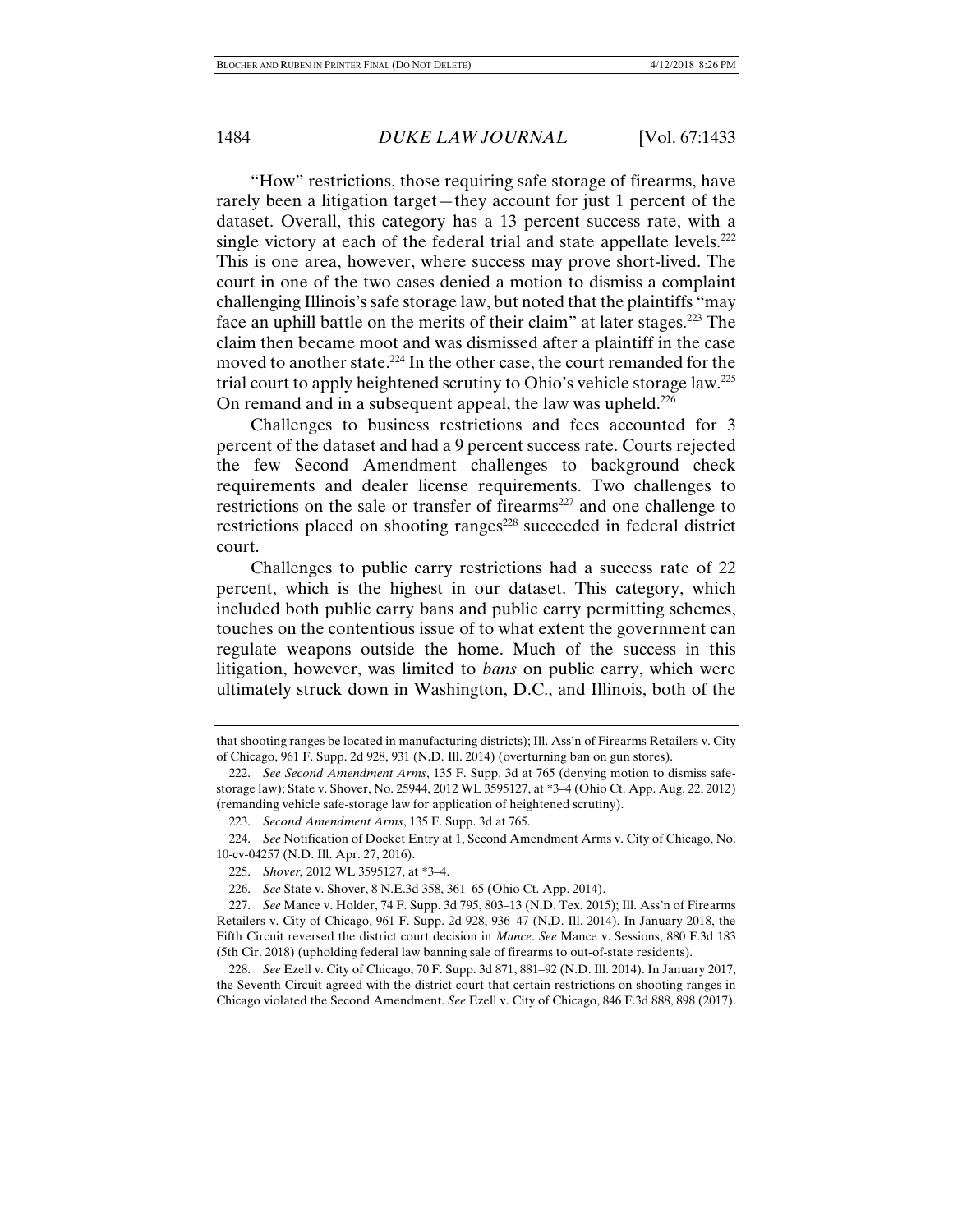places they existed. The success rate in those cases was 47 percent, with fifty-seven of the sixty-two total challenges in this subcategory arising out of Illinois. Just one federal appellate court has considered the constitutionality of a public carry ban, striking down the Illinois law.229

The database includes eighty-nine challenges to licensing regimes for public carry (either open or concealed), eight of which succeeded, for an overall success rate of 9 percent. No court held that requiring public carry licenses was per se unconstitutional, and challenges in "shall-issue" jurisdictions<sup>230</sup> uniformly failed. Five of the eight successful challenges arose from the "may-issue" policies<sup>231</sup> in Maryland or California,<sup>232</sup> policies which later were upheld by the Fourth and Ninth Circuits.<sup>233</sup> The other three successes were in the D.C. District Court and Court of Appeals.<sup>234</sup> One of the three District of Columbia successes was a challenge to a may-issue policy similar to Maryland's and California's.<sup>235</sup> Unlike in those two places, however, the D.C. Circuit recently agreed that the policy was unconstitutional, $^{236}$ setting up a clear circuit split. The D.C. Circuit's opinion came after the conclusion of our study period, and so was not coded.

The final category of challenges involved laws calling for the permitting of firearms or of people desiring to possess or purchase them.237 These restrictions have also been controversial, resulting in 114 challenges and a 16 percent success rate. Much of that success

233. *See Peruta*, 824 F.3d at 942; *Woollard*, 712 F.3d at 882.

 <sup>229.</sup> *See* Moore v. Madigan, 702 F.3d 933, 935–42 (7th Cir. 2012).

 <sup>230.</sup> *See* Blocher, *supra* note 81, at 219 (defining "shall issue" regimes as those that "compel states to issue public carrying licenses to anyone who is not a felon, mentally ill, or otherwise excluded from the scope of Second Amendment coverage").

 <sup>231.</sup> *Id.* at 218 (describing "may issue" regimes as those that require a showing of good cause in order to obtain a public carry permit).

 <sup>232.</sup> *See* Richards v. Prieto, 560 F. App'x 681, 682 (9th Cir. 2014), *rev'd on reh'g sub nom.*, Peruta v. Cty. of San Diego, 824 F.3d 919 (9th Cir. 2016); Peruta v. Cty. of San Diego, 742 F.3d 1144, 1148 (9th Cir. 2014), *rev'd on reh'g en banc*, 824 F.3d 919 (9th Cir. 2016); Birdt v. San Bernardino Sheriff's Dept., No. EDCV 13–0673–VAP (JEM), 2014 WL 2608127, at \*8 (C.D. Cal. June 9, 2014); Woollard v. Sheridan, 863 F. Supp. 2d 462, 464–65 (D. Md. 2012), *rev'd*, 712 F.3d 865 (4th Cir. 2013); Peruta v. Cty. of San Diego, 678 F. Supp. 2d 1046, 1055–56 (S.D. Cal. 2010).

 <sup>234.</sup> *See* Wrenn v. District of Columbia, 107 F. Supp. 3d 1, 14 (D.D.C. 2015), *rev'd*, 864 F.3d 650 (D.C. Cir. 2017); Jackson v. United States, 76 A.3d 920, 943–48 (D.C. 2013); Plummer v. United States, 983 A.2d 323, 334–42 (D.C. 2009).

 <sup>235.</sup> *See Wrenn*, 107 F. Supp. 3d at 3–4.

 <sup>236.</sup> *See* Wrenn v. District of Columbia, 864 F.3d 650, 668 (D.C. Cir. 2017).

 <sup>237.</sup> Our study categorized three types of licenses/permits: for public carry, for particular firearms, and for people desiring to possess firearms. The discussion in this paragraph refers to the latter types of licensing—those involving firearms and people, rather than the manner of bearing.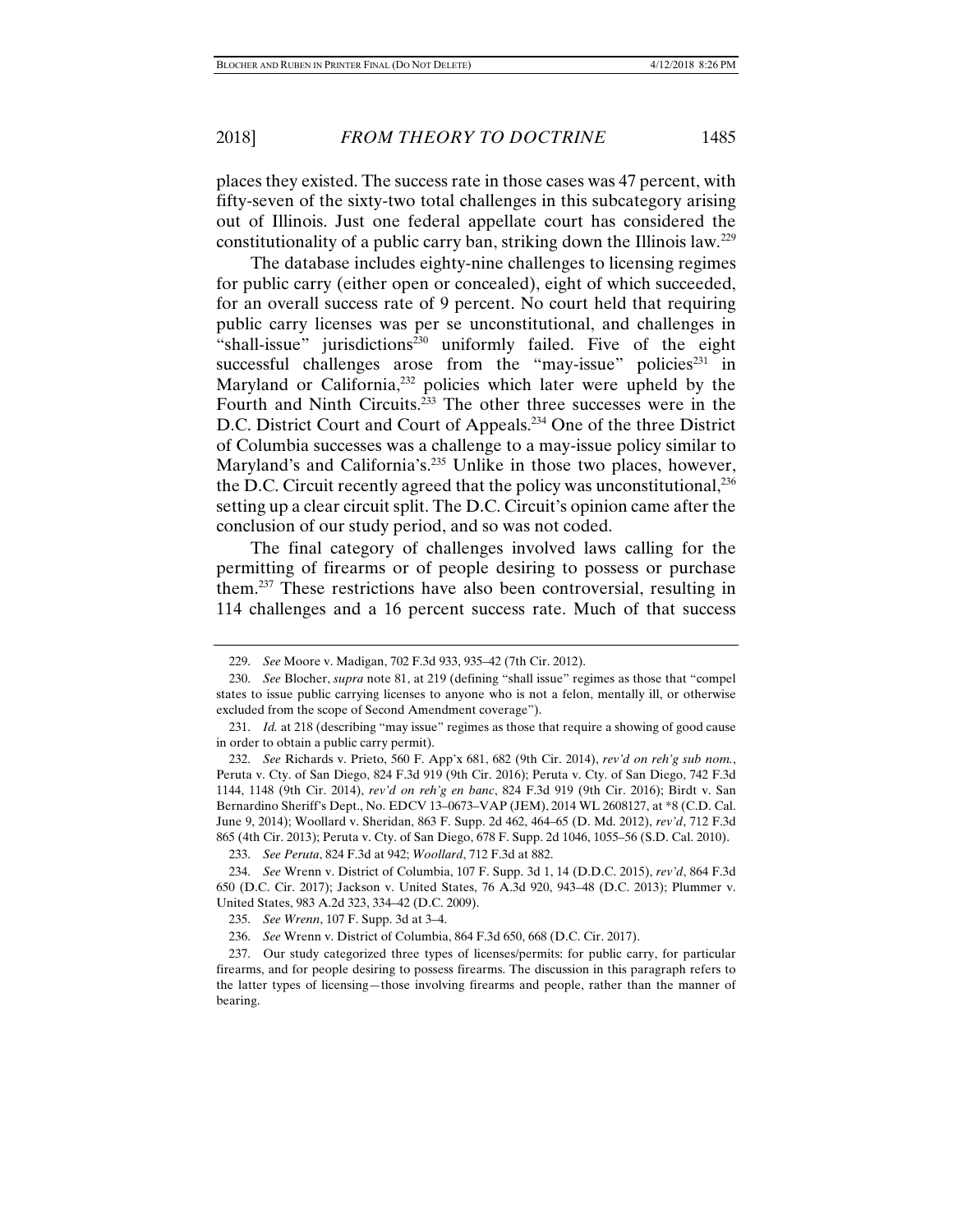corresponds to litigation involving the District of Columbia's evolving regulatory regime.238 Absent the litigation in the District of Columbia, the success rate in this category drops to 3 percent.

# *B. Trends in the Evolving Second Amendment*

The preceding section has given a snapshot of Second Amendment outcomes over the past decade, across a variety of different measures. In this section, we introduce a new metric—that of time. Based on our data, Second Amendment challenges experienced a steadily increasing success rate, from 0 percent in the challenges brought after *Heller* in 2008 to 19 and 15 percent in 2014 and 2015, respectively.

| <b>Opinion</b> year               |                  |                |                 |      |      |      |      |       |                |              |  |
|-----------------------------------|------------------|----------------|-----------------|------|------|------|------|-------|----------------|--------------|--|
|                                   | 2008             | 2009           | 2010            | 2011 | 2012 | 2013 | 2014 | 2015  | 2016           | <b>Total</b> |  |
| <b>Successful</b>                 | $\boldsymbol{0}$ | $\overline{4}$ | $7\overline{ }$ | 12   | 14   | 13   | 36   | 22    | $\overline{0}$ | 108          |  |
| <b>Challenges</b>                 | $0\%$            | 4%             | 5%              | 7%   | 9%   | 9%   | 19%  | 15%   | $0\%$          | 9%           |  |
| <b>Total</b><br><b>Challenges</b> | 70               | 114            | 143 178         |      | 161  | 144  | 193  | 145 5 |                | 1153         |  |

 *Table 8: Success Rate by Year* 

 $p < 0.001*$ \*Excluding 2016

Because we have coded not just case results but the content of judicial opinions, we explore what is happening doctrinally as success rates rise. Doing so, however, presents empirical problems, for at least two reasons. First, the kinds of questions one must ask in order to code methodology are almost inevitably more subjective than those regarding the content of the law at issue. We have tried to minimize this problem by translating subjective questions into objective ones. For example, instead of asking "whether the court employed an originalist methodology," we asked coders whether the court cited materials from various historical periods. By using such proxies we can

 <sup>238.</sup> *See* Heller v. District of Columbia, 801 F.3d 264, 270 (D.C. Cir. 2015); *Heller II*, 670 F.3d 1244, 1248 (D.C. Cir. 2011).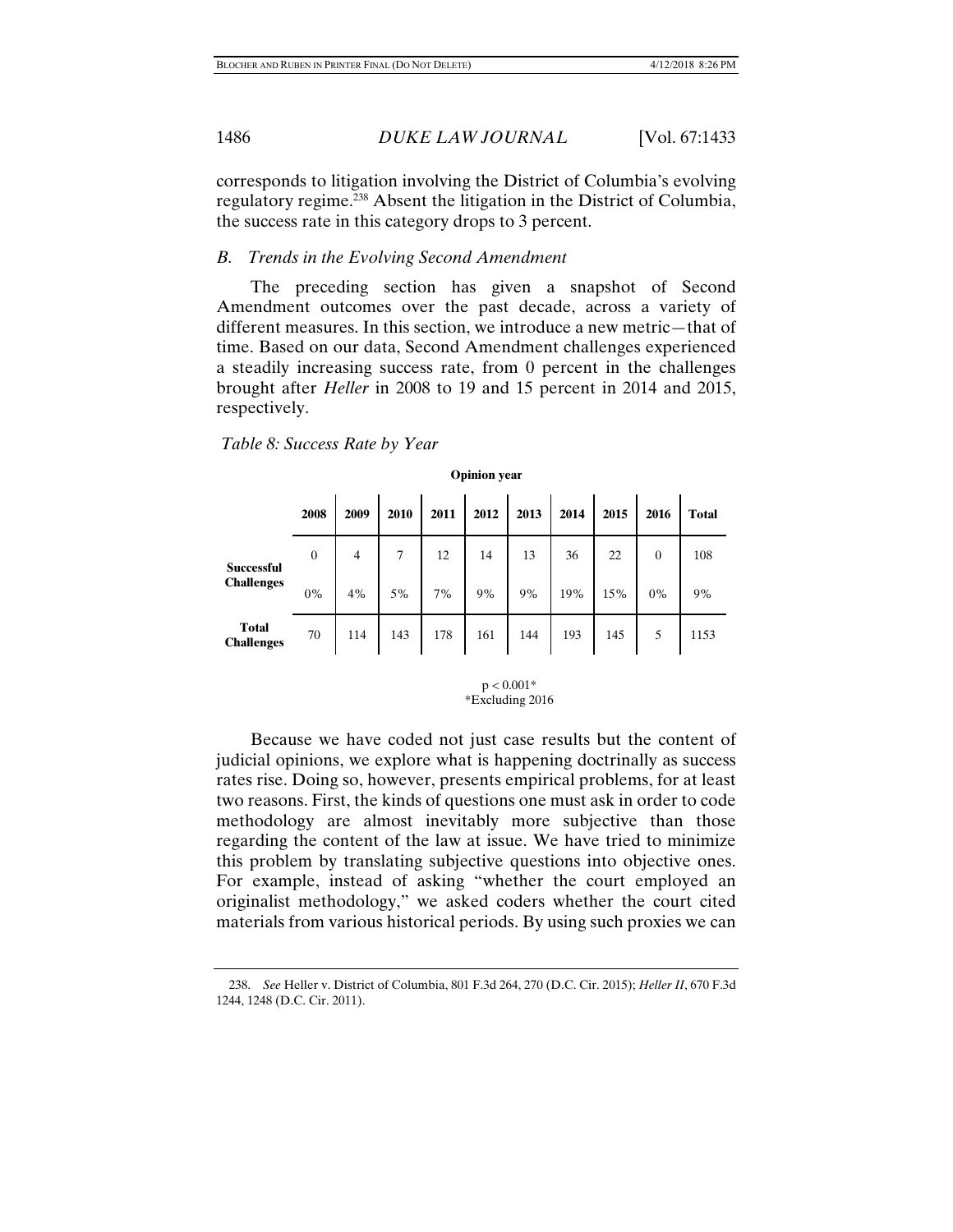at least gain some traction on larger and potentially more subjective questions.

The second problem, which is related to the first, is that courts do not always announce what they are doing. By this we do not mean that the attitudinalists are necessarily right about ideology—a matter on which, again, we are not attempting to weigh in—but simply that doctrinal analysis may be *sub silentio*. A court might do a tiers-ofscrutiny analysis by analyzing the government interest and assessing whether a law is tailored to meet it, without ever invoking words like "compelling," "narrowly," "substantially," and so on. Such a case might then escape coding, particularly as the survey questions themselves become more objective and precise in order to meet the first objection about subjectivity.

Perhaps as a result of these two problems (although it is hard to know for certain), our tests of intercoder reliability returned lower scores for doctrinal questions than for the kinds of categorization questions discussed in Part III.A. The following conclusions are accordingly tentative.

In order to set the chronological stage, we can start with objective numbers:

|                          |             |      |      |      | <b>Opinion</b> year |      |      |      |                |              |
|--------------------------|-------------|------|------|------|---------------------|------|------|------|----------------|--------------|
|                          | 2008        | 2009 | 2010 | 2011 | 2012                | 2013 | 2014 | 2015 | 2016           | <b>Total</b> |
| <b>Federal Trial</b>     | 57          | 51   | 81   | 54   | 57                  | 41   | 82   | 64   | 4              | 491          |
| <b>Federal Appellate</b> | 8           | 30   | 25   | 44   | 35                  | 24   | 26   | 29   | $\overline{0}$ | 221          |
| <b>State Appellate</b>   | 5           | 33   | 37   | 80   | 69                  | 79   | 85   | 52   |                | 441          |
| <b>Total</b>             | 70          | 114  | 143  | 178  | 161                 | 144  | 193  | 145  |                | 1153         |
|                          | $p > 0.10*$ |      |      |      |                     |      |      |      |                |              |

*Table 9: Second Amendment Challenges by Opinion Year* 

 p > 0.10\* \*P-value calculated for final row: overall challenges per year; excluding 2008 and 2016

One might have expected an initial wave of cases addressing the questions *Heller* left open and then a decrease over time as the law became clear and litigants began to "price in" their likelihood of success.<sup>239</sup> That does not seem to have happened. Other than a bump

 <sup>239.</sup> *Cf.* George L. Priest & Benjamin Klein, *The Selection of Disputes for Litigation*, 13 J. LEGAL STUD. 1, 4–6 (1984) (explaining how litigants consider the likelihood of a judicial decision in selecting disputes for litigation).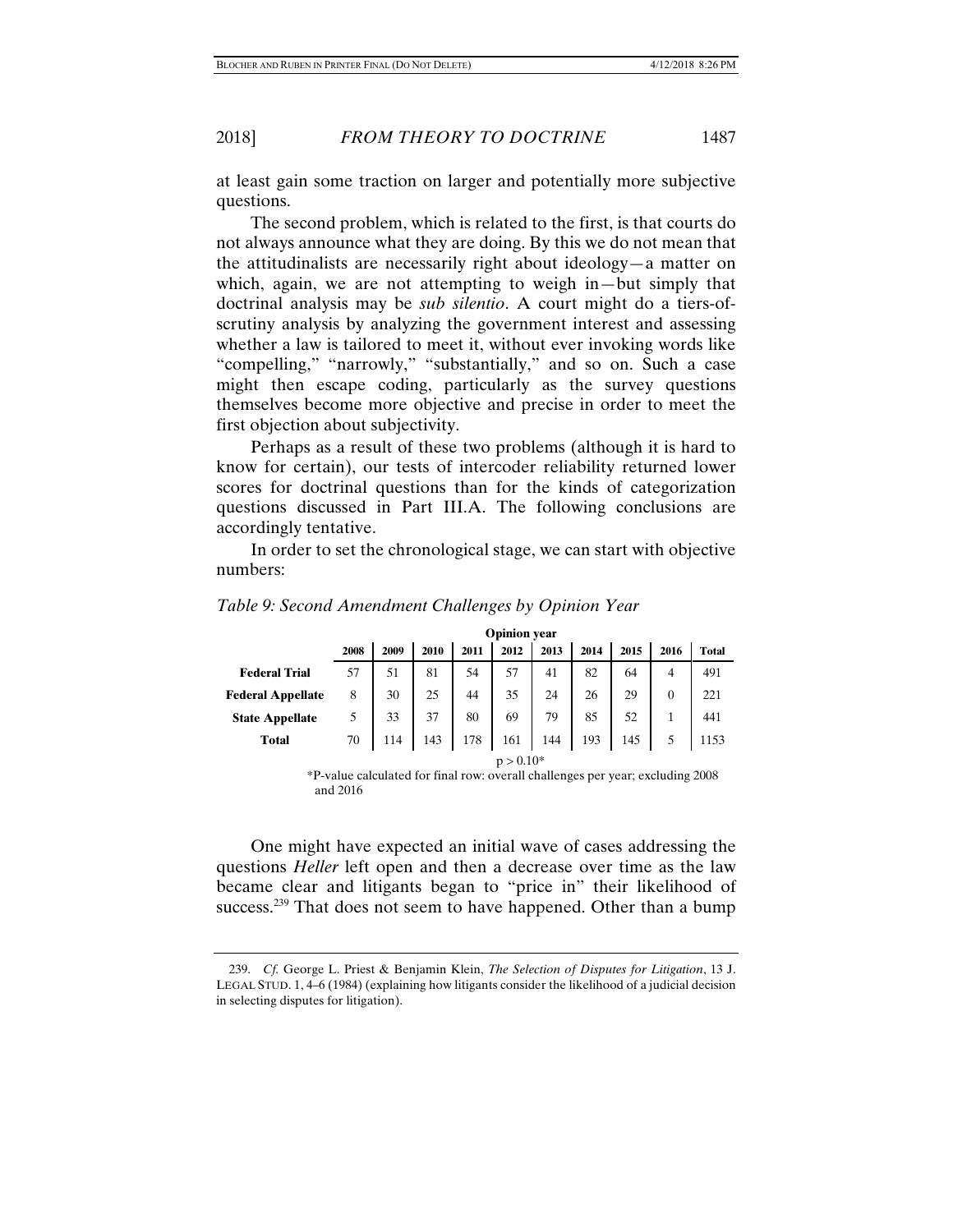in appeals cases a year after *Heller*—giving time for 2008 trials to conclude and be appealed—and a bump in state cases in 2011—after *McDonald* made the Second Amendment applicable to state and local regulations—the numbers are relatively flat across time.

Our primary interest is in what is happening *within* those cases, and whether methodology has changed over time. Perhaps the broadest hypothesis is that, in the years since *Heller*, the Second Amendment has increasingly become "normal," in the sense that Second Amendment cases are increasingly resolved by precedent and standard legal tests rather than original historical research. If so, our data should show increases in cases decided based on controlling precedent, and corresponding decreases in matters of first impression and direct citations to historical materials.

Our data provides only partial support for this hypothesis. *Heller* remains the lodestar, $240$  in particular the paragraphs regarding "presumptively lawful" regulations. Courts considering a majority of the challenges in our study (60 percent) explicitly cited those paragraphs, though the ratio trended downward over time, perhaps reflecting the fact that *Heller* itself has now been baked into circuit precedent.

 <sup>240.</sup> This provides some support—consistent with other empirical studies—that vertical precedent matters. *See* John Gruhl, *The Supreme Court's Impact on the Law of Libel: Compliance by Lower Federal Courts*, 33 W. POL. Q. 502, 517 (1980) (finding high rates of compliance with *New York Times v. Sullivan*, 376 U.S. 254 (1964)); Donald R. Songer & Reginald S. Sheehan, *Supreme Court Impact on Compliance and Outcomes:* Miranda *and* New York Times *in the United States Court of Appeals*, 43 W. POL. Q. 297, 313 (1990) (finding "nearly universal compliance" with *Miranda v. Arizona*, 384 U.S. 436 (1966)).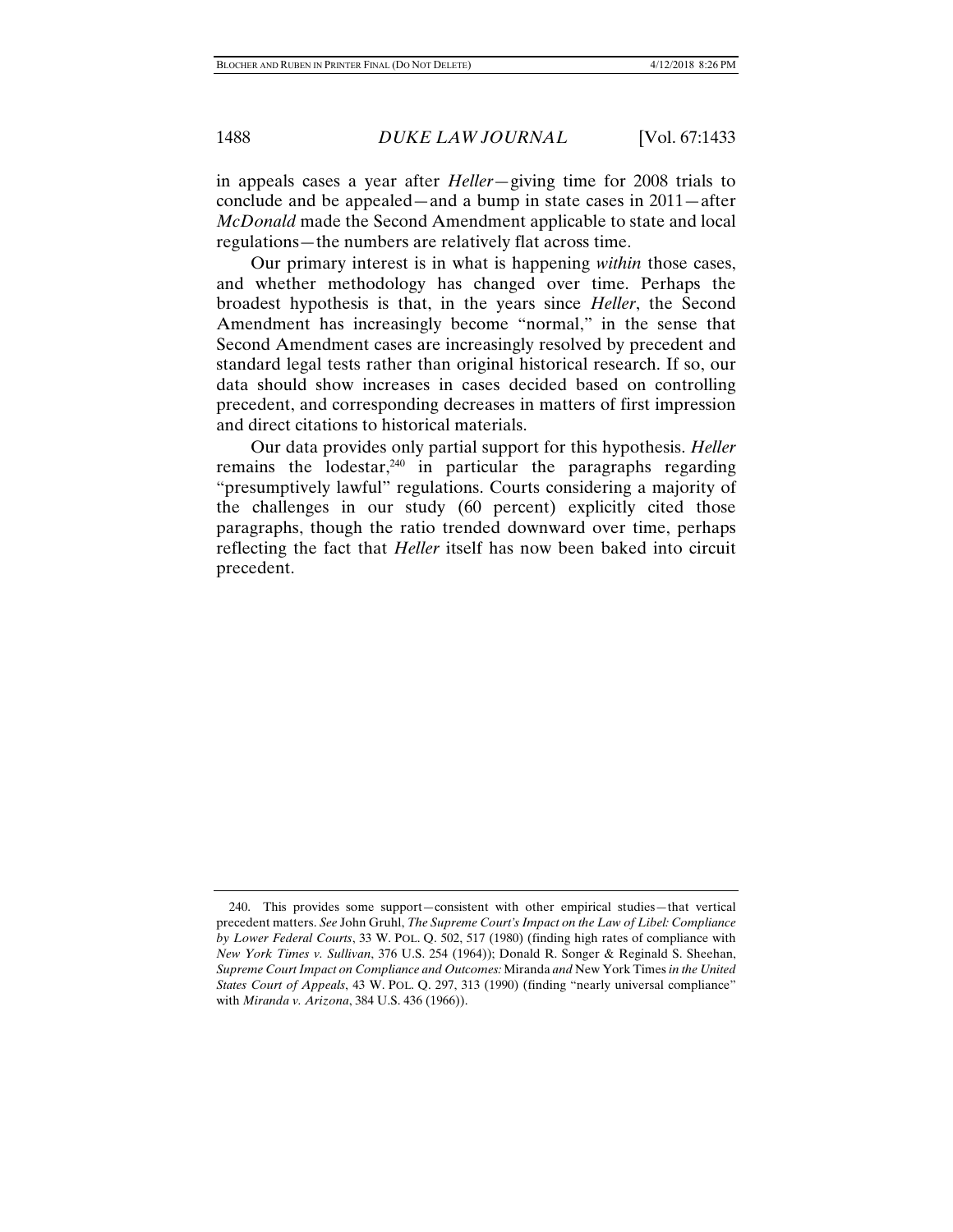|                                        |      |      |      |      | <b>Opinion</b> year |      |      |      |                |              |
|----------------------------------------|------|------|------|------|---------------------|------|------|------|----------------|--------------|
|                                        | 2008 | 2009 | 2010 | 2011 | 2012                | 2013 | 2014 | 2015 | 2016           | <b>Total</b> |
| <b>Invoke</b><br>"Presumptively        | 56   | 75   | 95   | 109  | 104                 | 94   | 90   | 66   | $\overline{2}$ | 691          |
| Lawful"<br><b>Paragraphs</b>           | 80%  | 66%  | 66%  | 61%  | 65%                 | 65%  | 47%  | 46%  | 40%            | 60%          |
| <b>Do Not Invoke</b><br>"Presumptively | 14   | 39   | 48   | 69   | 57                  | 50   | 103  | 79   | 3              | 462          |
| Lawful"<br><b>Paragraphs</b>           | 20%  | 34%  | 34%  | 39%  | 35%                 | 35%  | 53%  | 54%  | 60%            | 40%          |
| <b>Total</b><br><b>Challenges</b>      | 70   | 114  | 143  | 178  | 161                 | 144  | 193  | 145  | 5              | 1153         |

# *Table 10: Citations to Heller Paragraphs on "Presumptively Lawful"Regulations*



\*Excluding 2016

Courts that invoke the "presumptively lawful" regulations paragraphs are much more likely (71 percent versus 45 percent) to devote more than three paragraphs to Second Amendment analysis, suggesting perhaps that *Heller*'s exceptions are not being used as a shortcut to avoid scrutiny. Moreover, the proportion of cases devoting more than three paragraphs of analysis to the Second Amendment challenge has not changed noticeably since *Heller*, and in fact was higher in 2015 than in 2009.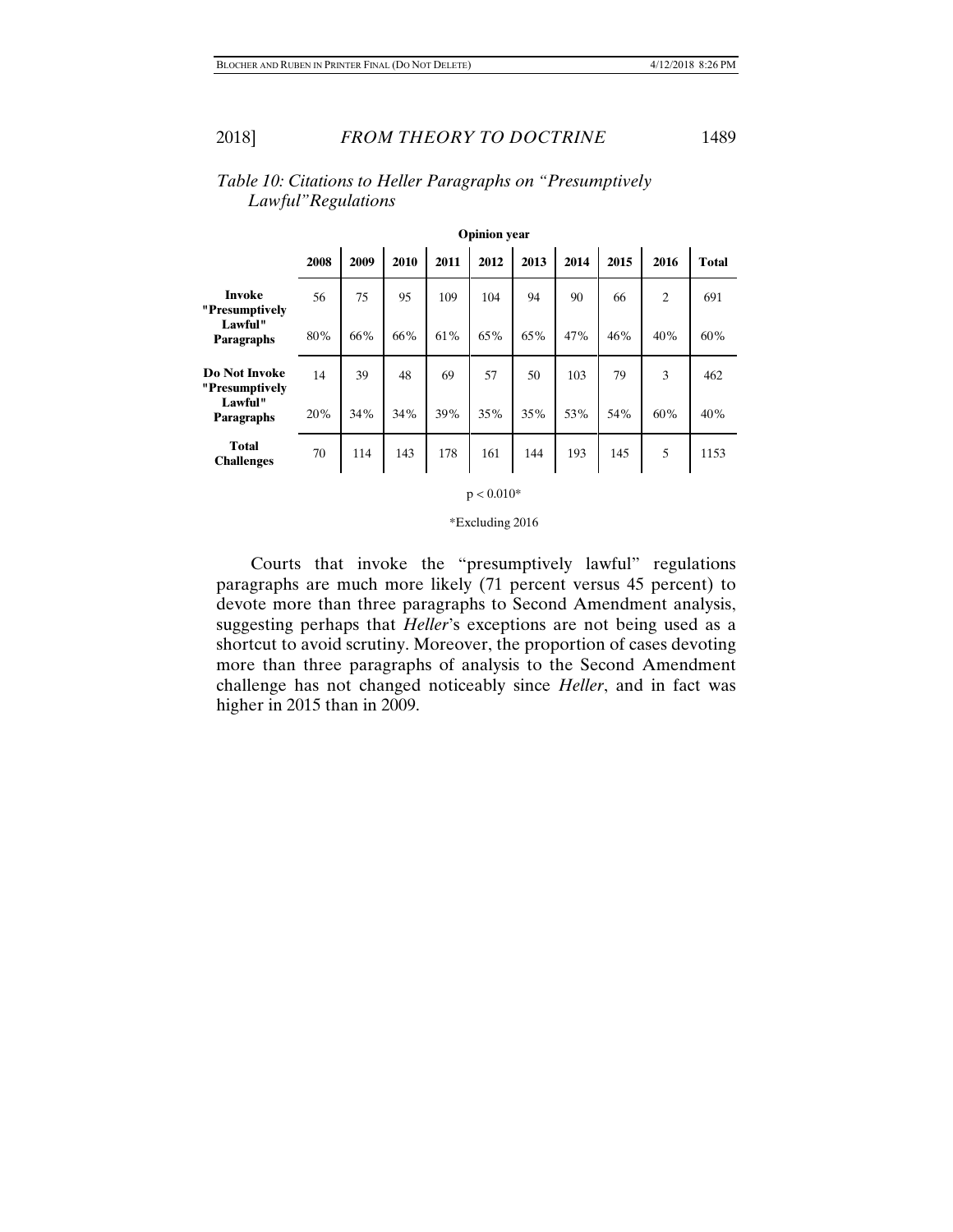|                                   | <b>Opinion</b> year |      |      |      |      |      |      |      |                |              |  |
|-----------------------------------|---------------------|------|------|------|------|------|------|------|----------------|--------------|--|
|                                   | 2008                | 2009 | 2010 | 2011 | 2012 | 2013 | 2014 | 2015 | 2016           | <b>Total</b> |  |
| <b>Three</b>                      | 27                  | 58   | 62   | 62   | 58   | 61   | 69   | 54   | $\overline{2}$ | 453          |  |
| <b>Paragraphs</b><br>or Less      | 39%                 | 51%  | 43%  | 35%  | 36%  | 42%  | 36%  | 37%  | 40%            | 39%          |  |
| <b>More Than</b>                  | 43                  | 56   | 81   | 116  | 103  | 83   | 124  | 91   | 3              | 700          |  |
| <b>Three</b><br><b>Paragraphs</b> | 61%                 | 49%  | 57%  | 65%  | 64%  | 58%  | 64%  | 63%  | 60%            | 61%          |  |
| <b>Total</b><br><b>Challenges</b> | 70                  | 114  | 143  | 178  | 161  | 144  | 193  | 145  | 5              | 1153         |  |
|                                   | $p > 0.10*$         |      |      |      |      |      |      |      |                |              |  |

# *Table 11: Number of Paragraphs Devoted to Second Amendment Discussion*

\*Excluding 2016

 Identifying the content of that analysis presents challenges. It is often said, both by critics and supporters, that the courts of appeals have universally adopted a two-part test for analyzing Second Amendment claims.<sup>241</sup> But only a minority of the challenges in our dataset (41 percent) explicitly involved that test.<sup>242</sup>

There are good reasons to suppose that these results underreport the influence and adoption of the two-part test, however, at least within the federal courts. Just 32 percent of state appellate challenges applied the two-part test, compared with 46 percent of federal challenges. Moreover, as in other areas, courts may not be explicit when they are using the two-part test—many of the cases that involve the application of tiered scrutiny might actually be instances of courts assuming coverage and skipping to the second step.<sup>243</sup> Finally, the percentage of

 <sup>241.</sup> *See supra* notes 87–88 and accompanying text.

 <sup>242.</sup> Use of the two-part test increased from 2009 to 2010, when the test was first articulated in *United States v. Marzzarella*, 614 F.3d 85, 89 (3d Cir. 2010). But, interestingly, our coders identified fifty-five cases in 2008 and 2009 that applied the two-part test, suggesting that *Marzzarella* effectively codified a test that was already in use, rather than creating one from scratch.

 <sup>243.</sup> The dataset shows one hundred challenges involving application of scrutiny but not the two-part test. Reviewing these cases confirms that courts seem to be following the basic outlines of the two-part test even when they do not say so explicitly. The First Circuit, for example, does not seem to have officially adopted the two-part test, and none of its decisions in our dataset are coded as applying it. But in *United States v. Booker*, 644 F.3d 12 (1st Cir. 2011), the court apparently assumed that the conduct at issue was covered and went on apply heightened scrutiny.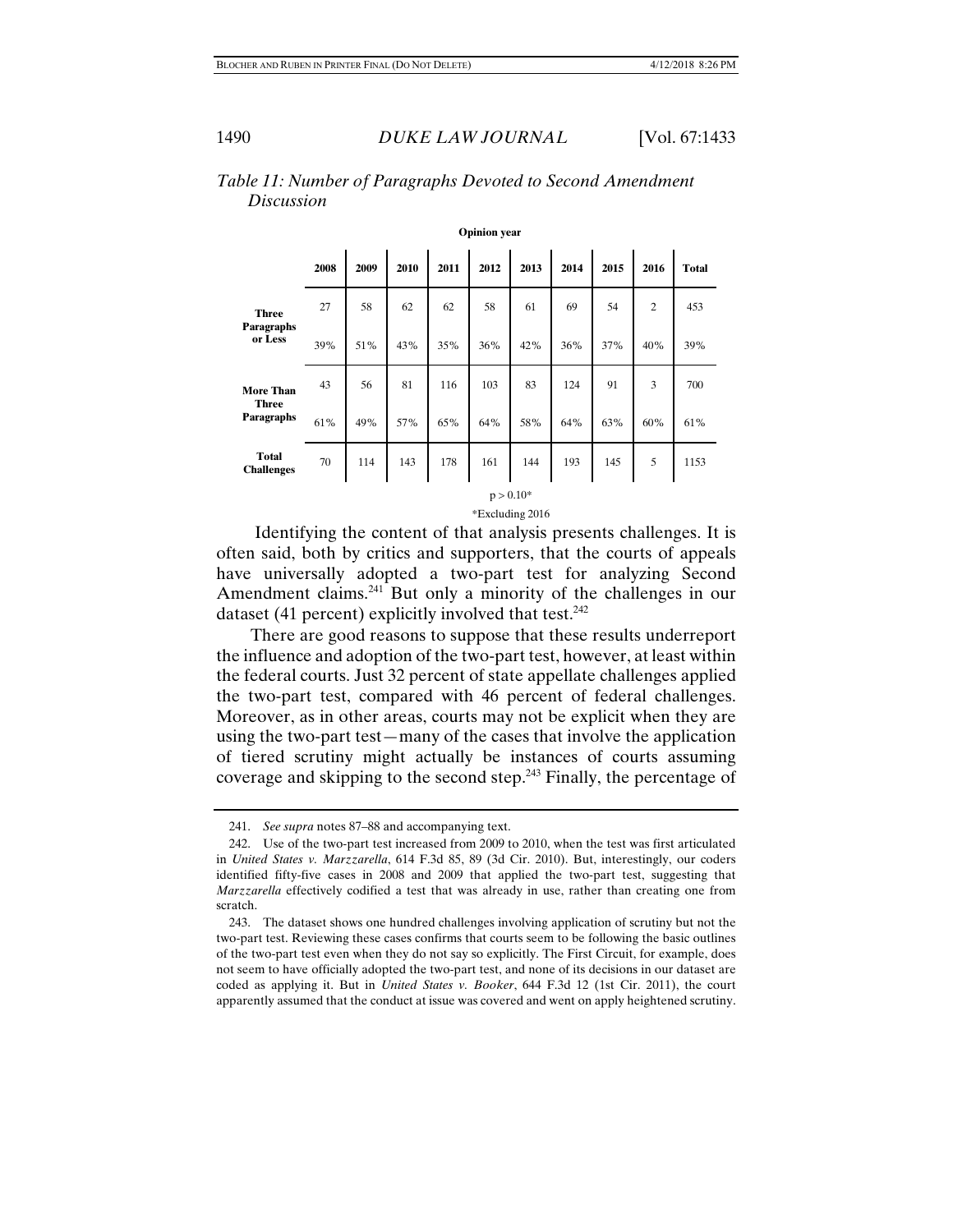cases applying the two-part test increased steadily after 2012. This may reflect the growing impact of circuit opinions expressly adopting this decisional framework.244 Of the nine circuits that expressly adopted the two-part test, six did so in 2011 or later. $245$ 

|                                   | <b>Opinion</b> year |      |      |      |      |      |      |      |      |              |
|-----------------------------------|---------------------|------|------|------|------|------|------|------|------|--------------|
|                                   | 2008                | 2009 | 2010 | 2011 | 2012 | 2013 | 2014 | 2015 | 2016 | <b>Total</b> |
| <b>Applies</b>                    | 27                  | 28   | 52   | 84   | 65   | 61   | 84   | 66   | 2    | 469          |
| <b>Two-Part</b><br><b>Test</b>    | 39%                 | 25%  | 36%  | 47%  | 40%  | 42%  | 44%  | 46%  | 40%  | 41%          |
| Does Not<br><b>Apply</b>          | 43                  | 86   | 91   | 94   | 96   | 83   | 109  | 79   | 3    | 684          |
| <b>Two-Part</b><br><b>Test</b>    | 61%                 | 75%  | 64%  | 53%  | 60%  | 58%  | 56%  | 54%  | 60%  | 59%          |
| <b>Total</b><br><b>Challenges</b> | 70                  | 114  | 143  | 178  | 161  | 144  | 193  | 145  | 5    | 1153         |
|                                   |                     |      |      |      |      |      |      |      |      |              |

 $p < 0.10*$ \*Excluding 2016

#### *Table 12: Application of Two-Part Test*

Our data provides support for the proposition—occasionally phrased as a complaint—that original historical analysis is not the sole driving force in Second Amendment cases.<sup>246</sup> In just a small minority

Similarly, in *Hightower v. City of Boston*, 693 F.3d 61 (1st Cir. 2012), the court held that the Second Amendment "claim fail[ed] whatever standard of scrutiny is used, even assuming there is some Second Amendment interest in carrying the concealed weapons at issue." *Id.* at 74.

[I]nstead of . . . decid[ing] what "level" of scrutiny applies, and how it works . . . we think it better to ask whether a regulation bans weapons that were common at the time of ratification or those that have "some reasonable relationship to . . . a well regulated militia," and whether law-abiding citizens retain adequate means of self-defense.

*Id.* at 410 (citation omitted) (first citing District of Columbia v. Heller, 554 U.S. 570, 622–25 (2008); then citing United States v. Miller, 307 U.S. 174, 178–79 (1939)).

 <sup>244.</sup> *See* United States v. Chovan, 735 F.3d 1127, 1136 (9th Cir. 2013); Nat'l Rifle Ass'n of Am., Inc. v. Bureau of Alcohol, Tobacco, Firearms, & Explosives, 700 F.3d 185, 194 (5th Cir. 2012); GeorgiaCarry.Org, Inc. v. Georgia, 687 F.3d 1244, 1261 n.34 (11th Cir. 2012); United States v. Decastro, 682 F.3d 160, 163–64 (2d Cir. 2012); United States v. Greeno, 679 F.3d 510, 518 (6th Cir. 2012); *Heller II*, 670 F.3d 1244, 1252 (D.C. Cir. 2011); United States v. Chester, 628 F.3d 673, 680 (4th Cir. 2010); United States v. Reese, 627 F.3d 792, 800–01 (10th Cir. 2010); *Marzzarella*, 614 F.3d at 89. We omit the Seventh Circuit from this list. Though the Seventh Circuit purported to adopt the test in *Ezell v. City of Chicago*, 651 F.3d 684, 700–04 (7th Cir. 2011), subsequent circuit precedent has opted for other doctrinal frames. For instance, in *Friedman v. City of Highland Park, Ill.*, 784 F.3d 406 (7th Cir. 2015), *cert. denied*, 136 S. Ct. 447 (2015), Judge Easterbrook explained:

 <sup>245.</sup> *See Chovan*, 735 F.3d 1127; *Nat'l Rifle Ass'n of Am., Inc.*, 700 F.3d 185; *GeorgiaCarry.Org, Inc.*, 687 F.3d 1244; *Decastro*, 682 F.3d 160; *Greeno*, 679 F.3d 510; *Heller II*, 670 F.3d 1244.

 <sup>246.</sup> *See supra* note 91; *see also* Peruta v. Cty. of San Diego, 742 F.3d 1144, 1174–75 (9th Cir.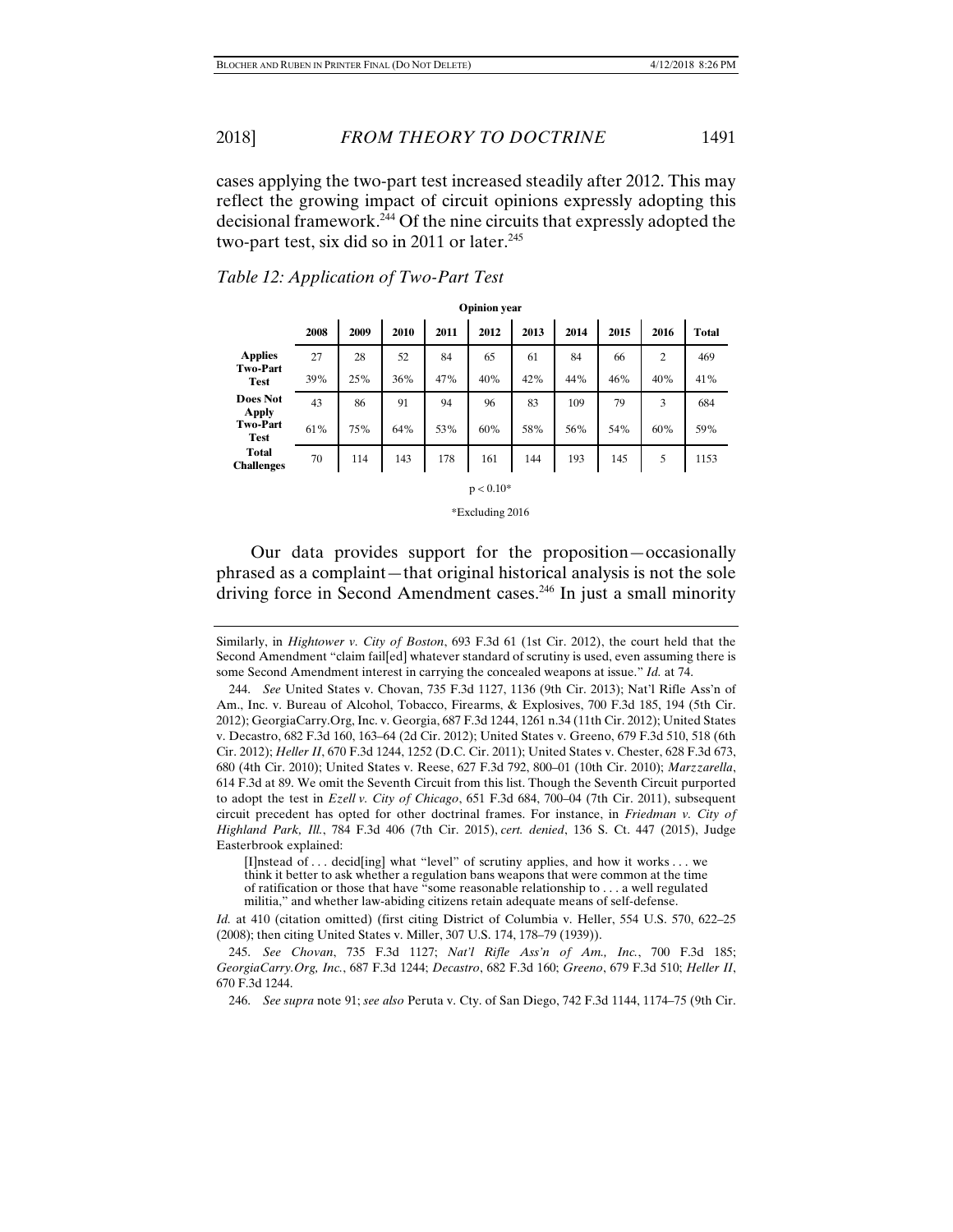of challenges (16 percent) did the court cite historical sources from one of the periods we coded. Cited sources most commonly dated between 1935 and 1968 (in 116 of 184 challenges), and only twenty-nine challenges prompted citations to the pre-1791 sources that played a prominent role in *Heller*. 247

|                                  |                |      |      |      | <b>Opinion</b> year |          |      |                |          |              |
|----------------------------------|----------------|------|------|------|---------------------|----------|------|----------------|----------|--------------|
|                                  | 2008           | 2009 | 2010 | 2011 | 2012                | 2013     | 2014 | 2015           | 2016     | <b>Total</b> |
| <b>Pre-1791 Sources</b>          | 3              | 3    | 7    | 3    | 6                   | $\theta$ | 5    | $\overline{2}$ | $\theta$ | 29           |
| 1791-1868 Sources                | $\overline{2}$ | 5    | 6    | 4    | 6                   | 4        | 10   | 5              | $\theta$ | 42           |
| <b>1869-1891 Sources</b>         | 5              | 9    | 10   | 7    | 5                   | 5        | 7    | $\overline{c}$ | $\theta$ | 50           |
| <b>1892-1934 Sources</b>         | $\overline{2}$ | 8    | 8    | 7    | 8                   | 4        | 7    | $\overline{4}$ | $\Omega$ | 48           |
| 1935-1968 Sources                | 5              | 11   | 26   | 19   | 24                  | 4        | 13   | 14             | $\theta$ | 116          |
| <b>Total</b>                     | 11             | 19   | 36   | 30   | 31                  | 11       | 29   | 17             | $\theta$ | 184          |
| <b>Total challenges</b>          | 70             | 114  | 143  | 178  | 161                 | 144      | 193  | 145            | 5        | 1153         |
| % Citing Hist.<br><b>Sources</b> | 16%            | 17%  | 25%  | 17%  | 19%                 | 8%       | 15%  | 12%            | 0%       | 16%          |
|                                  | $p > 0.10*$    |      |      |      |                     |          |      |                |          |              |

## *Table 13: Citations to Historical Sources*

\*P-value calculated for last row: likelihood of citing any historical sources; excluding 2016

Interestingly for our chronological story, the quantity of these citations did not change as we had predicted during the course of the study. We had expected that historical analysis would be displaced by precedent. It appears that original historical analysis has more longevity, albeit less initial prominence, than we imagined.

Along the same lines, a similarly small percentage of challenges (18 percent) involved explicit consideration of whether a law was "longstanding" so as to fall within *Heller*'s exceptions. The data reflects no significant variation over time.

2014), *rev'd on reh'g en banc*, 824 F.3d 919 (9th Cir. 2016) ("In light of *Heller*, the Second Circuit erred in outright rejecting history and tradition as unhelpful and ambiguous, and the Third and Fourth Circuits erred in following suit." (citation omitted)).

 <sup>247.</sup> Some opinions cite from more than one historical period, which is why row values do not sum to total values in Table 12.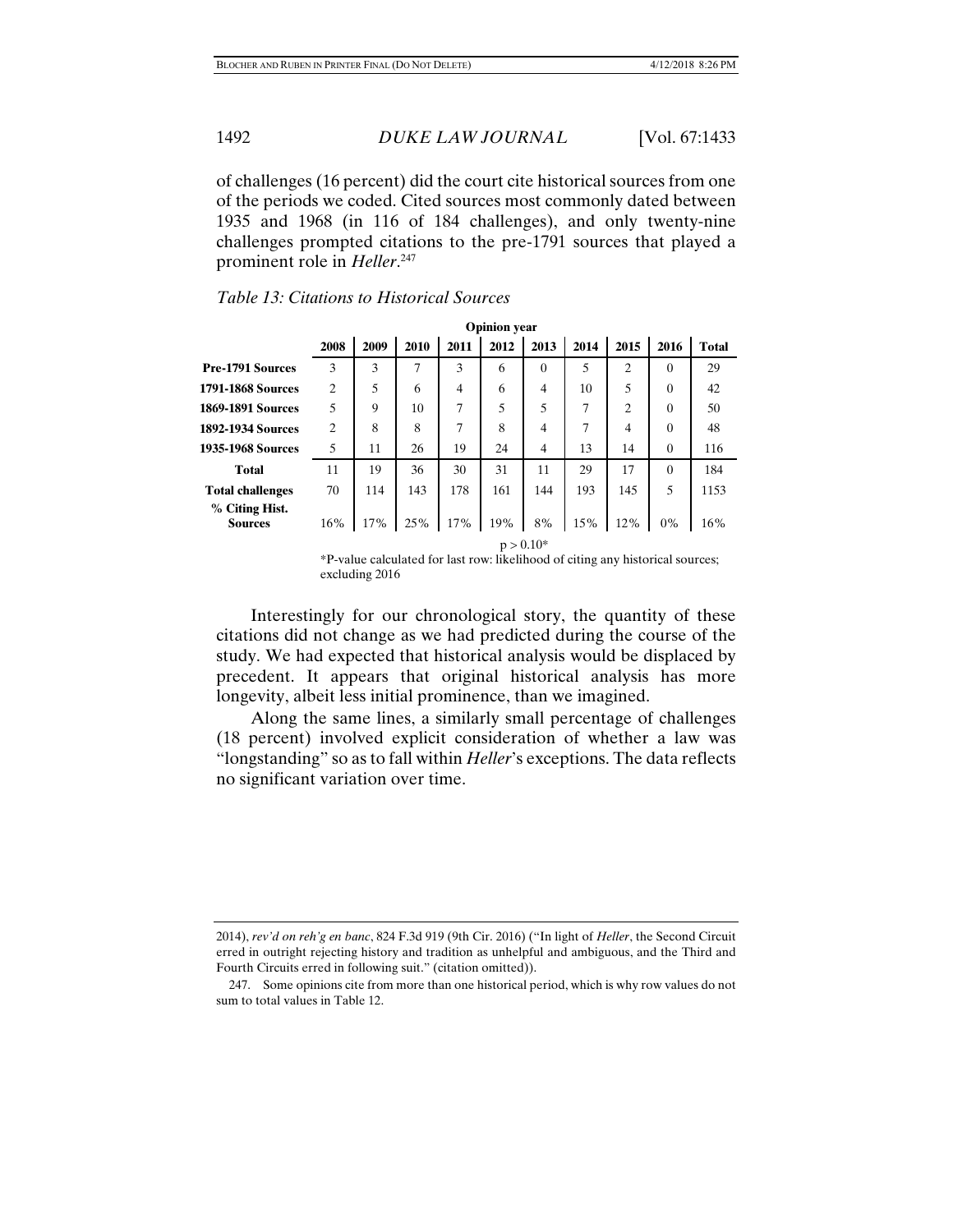|                                        |      | <b>Opinion</b> year |      |      |      |      |      |      |              |              |
|----------------------------------------|------|---------------------|------|------|------|------|------|------|--------------|--------------|
|                                        | 2008 | 2009                | 2010 | 2011 | 2012 | 2013 | 2014 | 2015 | 2016         | <b>Total</b> |
| <b>Considers</b><br><b>Whether Law</b> | 15   | 21                  | 21   | 39   | 25   | 25   | 25   | 33   | $\mathbf{1}$ | 205          |
| "Longstanding"                         | 21%  | 18%                 | 15%  | 22%  | 16%  | 17%  | 13%  | 23%  | 20%          | 18%          |
| <b>Does Not</b><br><b>Consider</b>     | 55   | 93                  | 122  | 139  | 136  | 119  | 168  | 112  | 4            | 948          |
| <b>Whether Law</b><br>"Longstanding"   | 79%  | 82%                 | 85%  | 78%  | 84%  | 83%  | 87%  | 77%  | 80%          | 82%          |
| <b>Total</b><br><b>Challenges</b>      | 70   | 114                 | 143  | 178  | 161  | 144  | 193  | 145  | 5            | 1153         |

# *Table 14: Consideration of Whether Weapon Law is Longstanding*

 $p > 0.10*$ 

\*Excluding 2016

If not originalism, on what basis are courts deciding Second Amendment cases? One possibility, as suggested above, is that they are increasingly relying on the ever-growing body of controlling precedent. And yet the proportion of cases in which courts expressly held that the Second Amendment issue was already decided by a controlling opinion has remained near constant and has always been low, representing only 239 total cases, no higher than 25 percent in any given year (29 of 114 in 2009). That said, this variable seems susceptible to undercoding—in only forty-eight cases did the court characterize the issue as one of first impression, leaving roughly three-quarters of the challenges coded as being neither expressly controlled by precedent nor involving issues of first impression.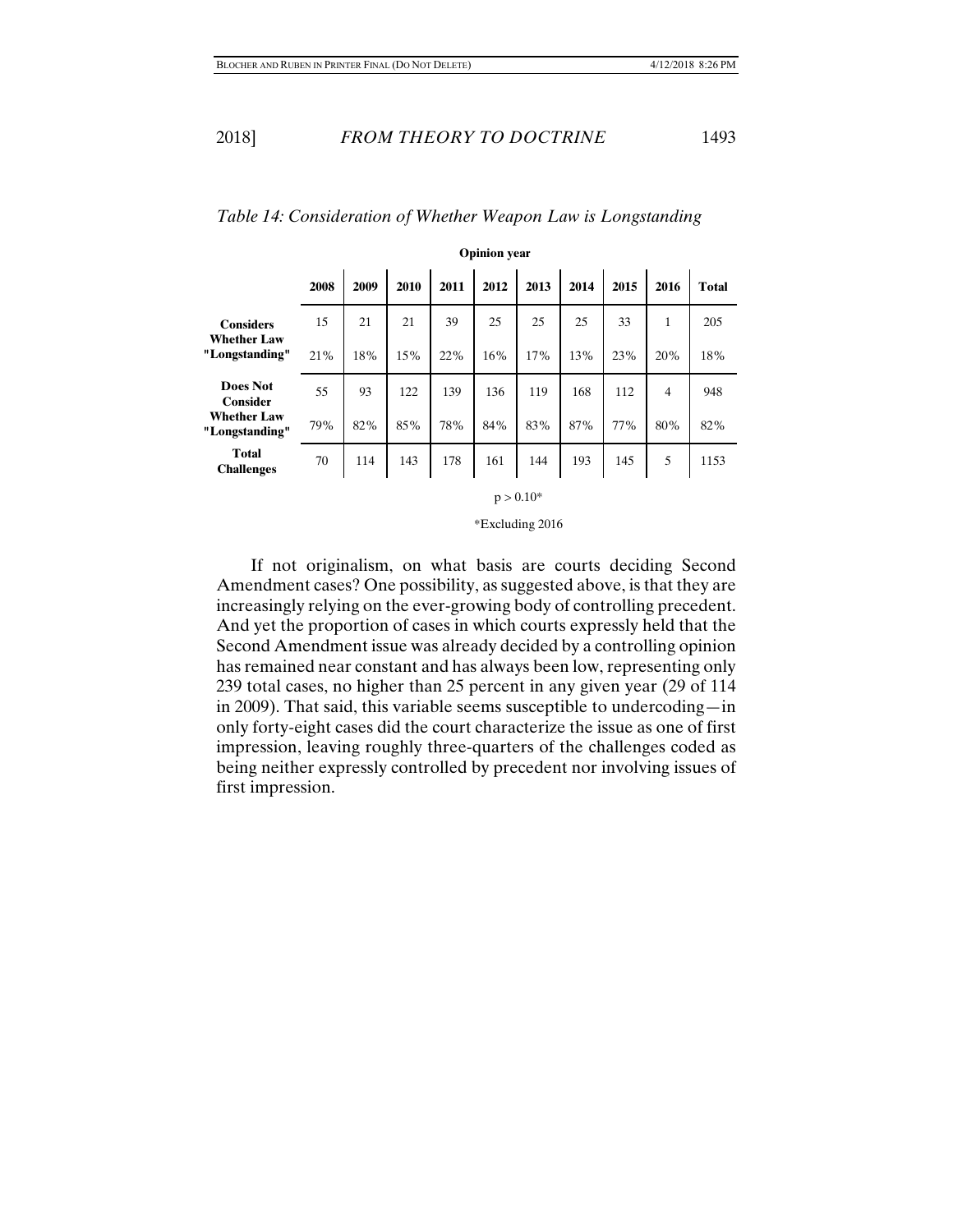|                               | <b>Opinion</b> year |      |      |      |      |      |      |      |      |              |
|-------------------------------|---------------------|------|------|------|------|------|------|------|------|--------------|
|                               | 2008                | 2009 | 2010 | 2011 | 2012 | 2013 | 2014 | 2015 | 2016 | <b>Total</b> |
| <b>Controlling</b><br>Opinion | 11                  |      |      |      |      |      |      |      |      | 239          |
| <b>Total</b><br><b>Cases</b>  | 70                  |      |      |      |      |      |      |      |      | 1153         |
| Percentage                    | 16%                 | 25%  |      |      |      |      |      |      | 40%  | 21%          |
| $p > 0.10*$                   |                     |      |      |      |      |      |      |      |      |              |

*Table 15: Challenges Governed by Controlling Opinions* 

\*Excluding 2016

There has been, however, at least one noticeable change in the doctrine over time: an increasing application of levels-of-scrutiny analysis. Challenges decided by levels-of-scrutiny analysis still represent a minority—just 29 percent of the entire dataset—but the proportion generally increased during the study period.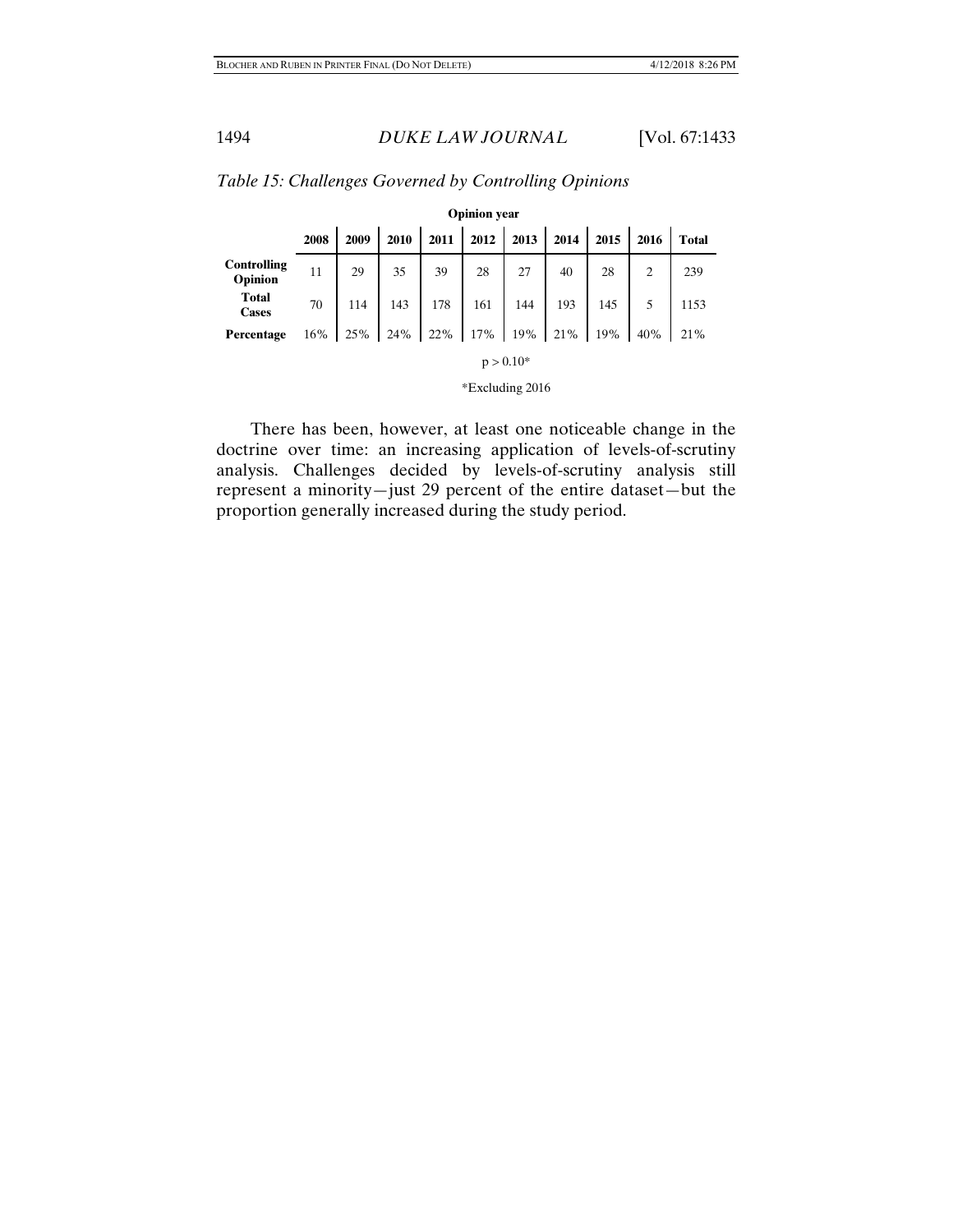|                                                | 2008  | 2009  | 2010  | 2011  | 2012 | 2013  | 2014  | 2015  | 2016  | <b>Total</b> |
|------------------------------------------------|-------|-------|-------|-------|------|-------|-------|-------|-------|--------------|
| <b>Strict Scrutiny</b>                         | 0/4   | 0/4   | 0/2   | 0/1   | 1/2  | 0/1   | 2/9   | 2/3   | 0/1   | 5/27         |
|                                                | 0%    | 0%    | 0%    | 0%    | 50%  | $0\%$ | 22%   | 67%   | 0%    | 19%          |
| <b>Intermediate</b><br><b>Scrutiny</b>         | 0/1   | 1/6   | 1/28  | 0/38  | 2/45 | 4/41  | 5/50  | 11/33 | 0/0   | 24/242       |
|                                                | 0%    | 17%   | 4%    | 0%    | 4%   | 10%   | 10%   | 33%   | 0%    | 10%          |
| <b>Rational Basis</b><br><b>Review</b>         | 0/0   | 0/1   | 0/2   | 0/1   | 0/2  | 0/1   | 0/3   | 0/0   | 0/0   | 0/10         |
|                                                | 0%    | 0%    | $0\%$ | 0%    | 0%   | 0%    | $0\%$ | 0%    | $0\%$ | 0%           |
| "Reasonableness"                               | 0/0   | 0/0   | 1/1   | 0/2   | 0/1  | 0/0   | 0/6   | 0/2   | 0/0   | 1/12         |
| <b>Review</b>                                  | 0%    | 0%    | 100%  | 0%    | 0%   | 0%    | 0%    | 0%    | 0%    | 8%           |
| <b>Applied a Level-</b><br>of-Scrutiny         | 0/3   | 0/2   | 1/2   | 1/7   | 2/7  | 0/9   | 4/10  | 0/1   | 0/0   | 8/41         |
| <b>Analysis, But Did</b><br><b>Not Specify</b> | $0\%$ | $0\%$ | 50%   | 14%   | 29%  | $0\%$ | 40%   | $0\%$ | $0\%$ | 20%          |
| <b>Combined</b>                                | 0/8   | 1/13  | 3/35  | 1/49  | 5/57 | 4/52  | 11/78 | 13/39 | 0/1   | 38/332       |
| <b>Scrutiny</b>                                | $0\%$ | 8%    | 9%    | $2\%$ | 9%   | 8%    | 14%   | 33%   | $0\%$ | 11%          |
| <b>Total Challenges</b>                        | 70    | 114   | 143   | 178   | 161  | 144   | 193   | 145   | 5     | 1153         |
| Percentage<br><b>Applying Scrutiny</b>         | 11%   | 11%   | 24%   | 28%   | 35%  | 36%   | 40%   | 27%   | 20%   | 29%          |

*Table 16: Success Rates and Trends for Levels-of-Scrutiny Analysis* 

 $p < 0.025*$ 

\*P-value calculated on final row: percentage of challenges facing scrutiny analysis; excluding 2016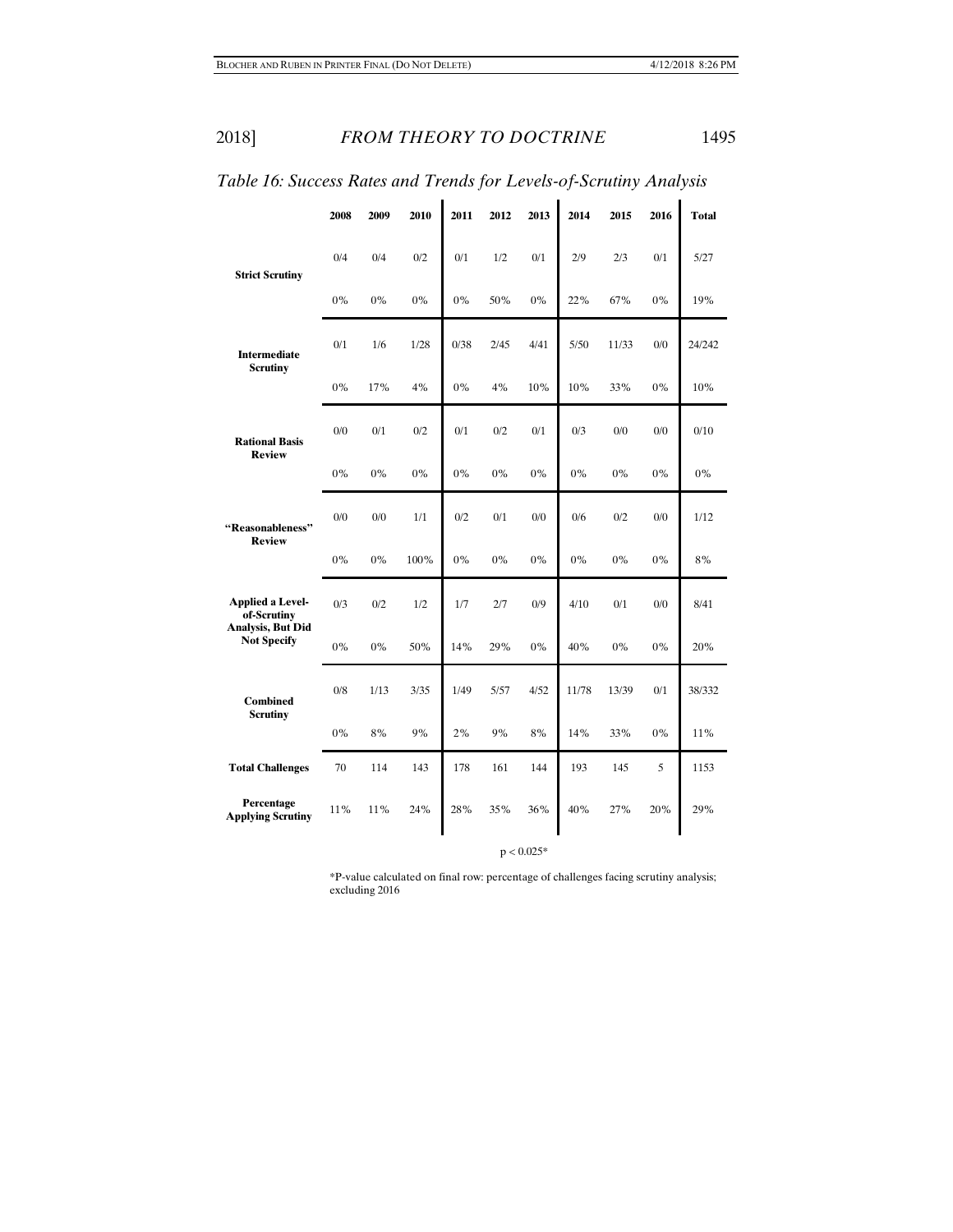Intermediate scrutiny has been the most prevalent form of scrutiny, no matter which category of court one considers. As between the court systems, when levels-of-scrutiny analysis is applied, federal appellate courts select intermediate scrutiny 79 percent of the time, more frequently than federal district courts (74 percent of the time) and state appellate courts (68 percent). Contrary to the common assertion, application of intermediate scrutiny has not invariably been fatal to Second Amendment claims. In fact, challenges subject to intermediate scrutiny prevailed at a rate (10 percent) slightly higher than the overall success rate for Second Amendment claims (9 percent). Obviously the two variables are related—the former being a subset of the latter—but since intermediate scrutiny cases only account for 21 percent of the overall set, they are not entirely confounding. Claims triggering strict scrutiny succeeded at a higher rate (19 percent), but strict scrutiny was far from fatal to challenged weapon laws.<sup>248</sup> Fully understanding those victories, however, requires a closer look at the subset of successful Second Amendment challenges, which is the subject of the next Part.

# IV. WHAT MAKES FOR A SUCCESSFUL SECOND AMENDMENT CHALLENGE?

There are innumerable reasons why a court might reject a Second Amendment challenge—perhaps it was brought by a felon (273 challenges) and therefore governed directly by *Heller*, or perhaps the government has shown that the law sufficiently furthers a sufficiently strong government interest (237 challenges). Particularly in light of the low success rate, the most interesting set of challenges are the exceptions: those that *have* succeeded.<sup>249</sup> What do they have in common? What can they tell us about Second Amendment doctrine?

 <sup>248.</sup> *Cf.* Adam Winkler, *Fatal in Theory and Strict in Fact: An Empirical Analysis of Strict Scrutiny in the Federal Courts*, 59 VAND. L. REV. 793, 869–71 (2006) (concluding that challenges subject to strict scrutiny succeed at different rates, depending on the right invoked and other specified factors).

 <sup>249.</sup> As noted above, our analysis in this section focuses not on cases, but on *challenges*—of which one opinion might address many. *See, e.g.*, Ezell v. City of Chicago, 70 F. Supp. 3d 871, 875, 882 (N.D. Ill. 2014) (addressing separately each of the plaintiffs' eleven separate Second Amendment claims).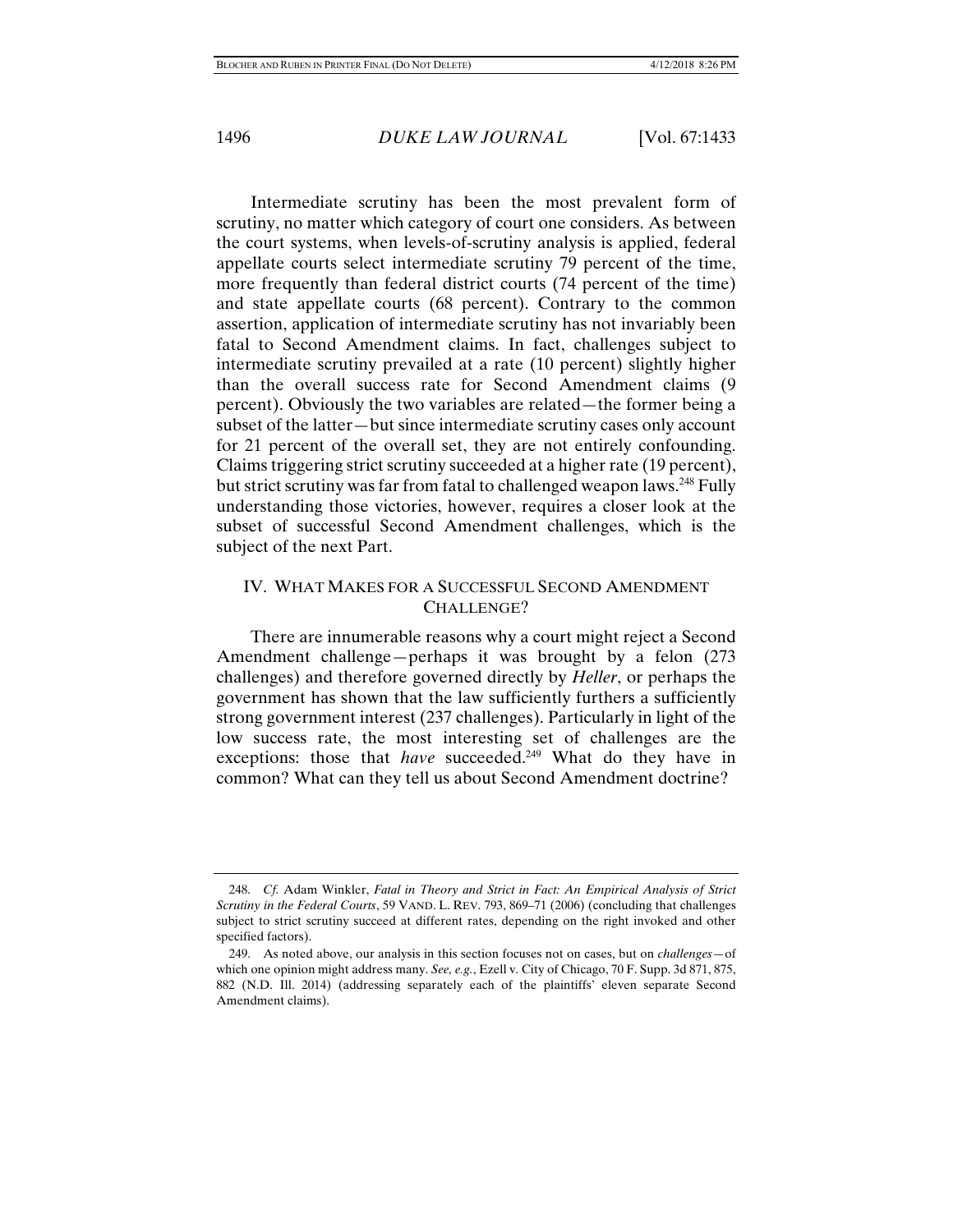2018] *FROM THEORY TO DOCTRINE* 1497

#### *A. High-Level Observations*

About two-thirds of successful challenges in the dataset are at the appellate level (70 out of 108). And of those, the appellate court rejected at least part of the lower court's Second Amendment holding 96 percent of the time. This suggests that, at least in these cases, the appeals courts are not acting as rubber stamps after trial courts dismiss Second Amendment claims.

|                         | <b>Federal Appellate</b><br>Court | <b>State Appellate</b><br>Court | <b>Total</b> |
|-------------------------|-----------------------------------|---------------------------------|--------------|
| <b>Affirmed</b>         | 3%                                | 5%                              | 3<br>4%      |
| <b>Did Not Affirm</b>   | 12.<br>41%                        | 19<br>46%                       | 31<br>44%    |
| <b>Affirmed in part</b> | 16<br>55%                         | 20<br>49%                       | 36<br>51%    |
| Total                   | 29                                | 41                              | 70           |

#### *Table 17: Affirmance Rates in Successful Appeals*

Within federal courts of appeals, about 96 percent of successes came out of the Second, Fourth, Seventh, Ninth, and D.C. Circuits far higher than the 54 percent (119 of 219) of Second Amendment cases heard by those circuits. These are circuits where states with relatively strict gun laws are located,<sup>250</sup> so it may well be the case that other circuits have fewer Second Amendment "wins" because they do not have as many strict gun laws to challenge. For example, challenges to municipal gun regulations succeed more frequently than challenges to state or federal regulations (22 percent versus 12 and 3 percent), and municipal gun regulation is strictly preempted in every state outside of the circuits listed above.251 Regardless of such discrepancies, the relatively high proportion of successes in the Second, Fourth, Seventh, Ninth, and D.C. Circuits is consistent with the view that these courts are not in open rebellion against the Second Amendment.252

 <sup>250.</sup> *See supra* notes 190–94 and accompanying text.

 <sup>251.</sup> Jon S. Vernick & Lisa M. Hepburn, *State and Federal Gun Laws: Trends for 1970–99*, *in* EVALUATING GUN POLICY: EFFECTS ON CRIME AND VIOLENCE 345, 349 (Jens Ludwig & Philip J. Cook eds., 2003).

 <sup>252.</sup> *See supra* note 64 and accompanying text.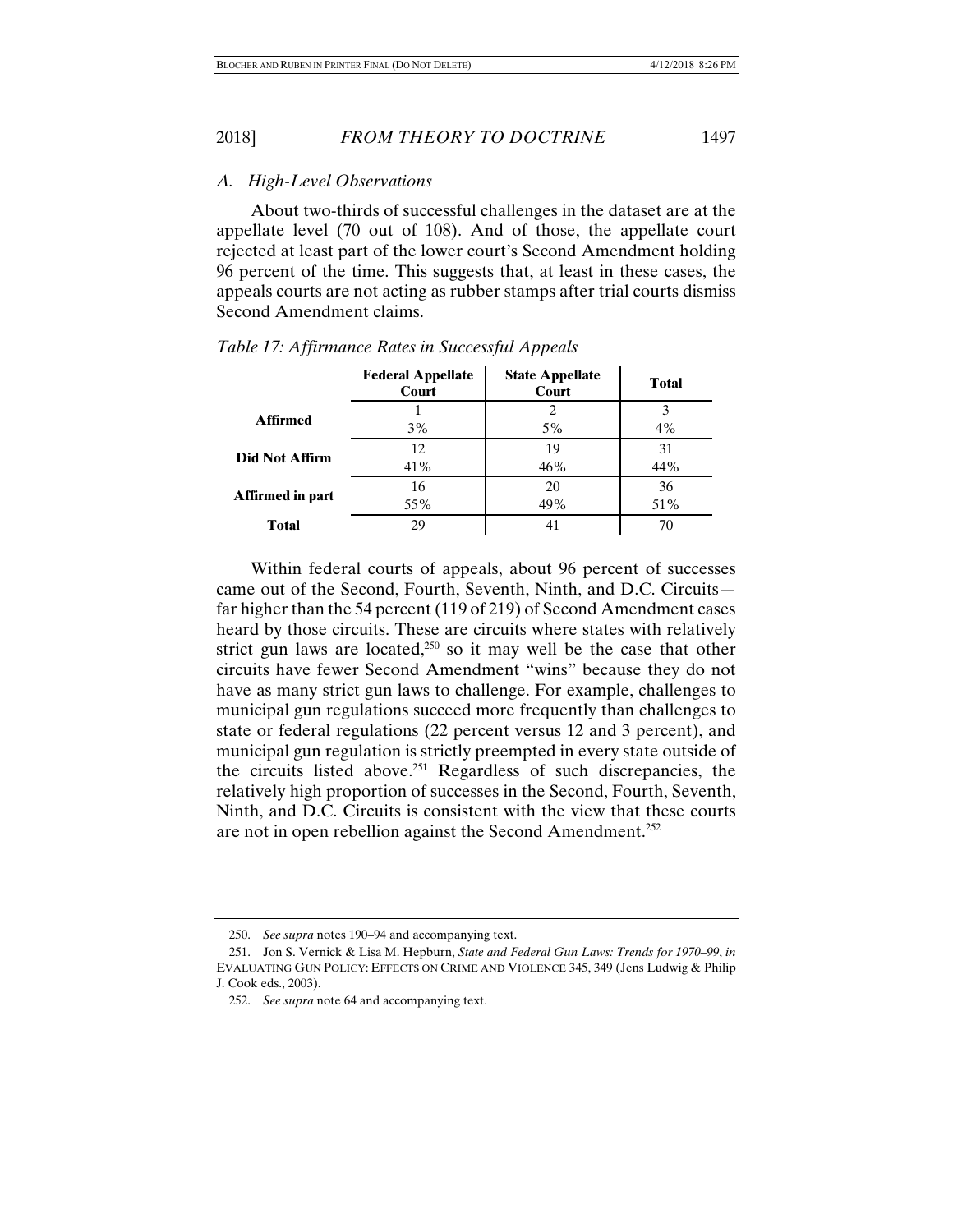| <b>Circuit</b> | Successful<br><b>Challenges</b> | <b>Circuit</b>  | Successful<br><b>Challenges</b> |
|----------------|---------------------------------|-----------------|---------------------------------|
| <b>First</b>   | $0(0\%)$                        | <b>Seventh</b>  | $3(11\%)$                       |
| Second         | 2(7%)                           | Eighth          | $0(0\%)$                        |
| Third          | $0(0\%)$                        | <b>Ninth</b>    | 4(14%)                          |
| Fourth         | 4(14%)                          | Tenth           | $0(0\%)$                        |
| Fifth          | $0(0\%)$                        | <b>Eleventh</b> | $0(0\%)$                        |
| Sixth          | $1(4\%)$                        | D.C.            | 14 (50%)                        |
|                |                                 | <b>Total</b>    | 28 (100%)                       |

*Table 18: Successful Challenges by Circuit* 

Six states and the District of Columbia account for all successes at the state appellate level, with the vast majority occurring in Illinois (68 percent). These are overwhelmingly a result of the decision in *Aguilar* striking down Illinois's public carry ban, which gave way to a deluge of attacks on past convictions for violating that law.

*Table 19: Successful Challenges by State*<sup>253</sup>

| <b>State</b>             | <b>Successful Challenges</b> | <b>Percent of Total</b> |
|--------------------------|------------------------------|-------------------------|
| <b>Connecticut</b>       | 2                            | 5%                      |
| District of<br>Columbia  | 5                            | 12%                     |
| <b>Illinois</b>          | 28                           | 68%                     |
| Michigan                 | 2                            | $5\%$                   |
| <b>North</b><br>Carolina | 1                            | 2%                      |
| Ohio                     | 2                            | 5%                      |
| Wisconsin                | 1                            | 2%                      |
| <b>Total</b>             | 41                           | 100%                    |

253. This chart omits states without any successful challenges.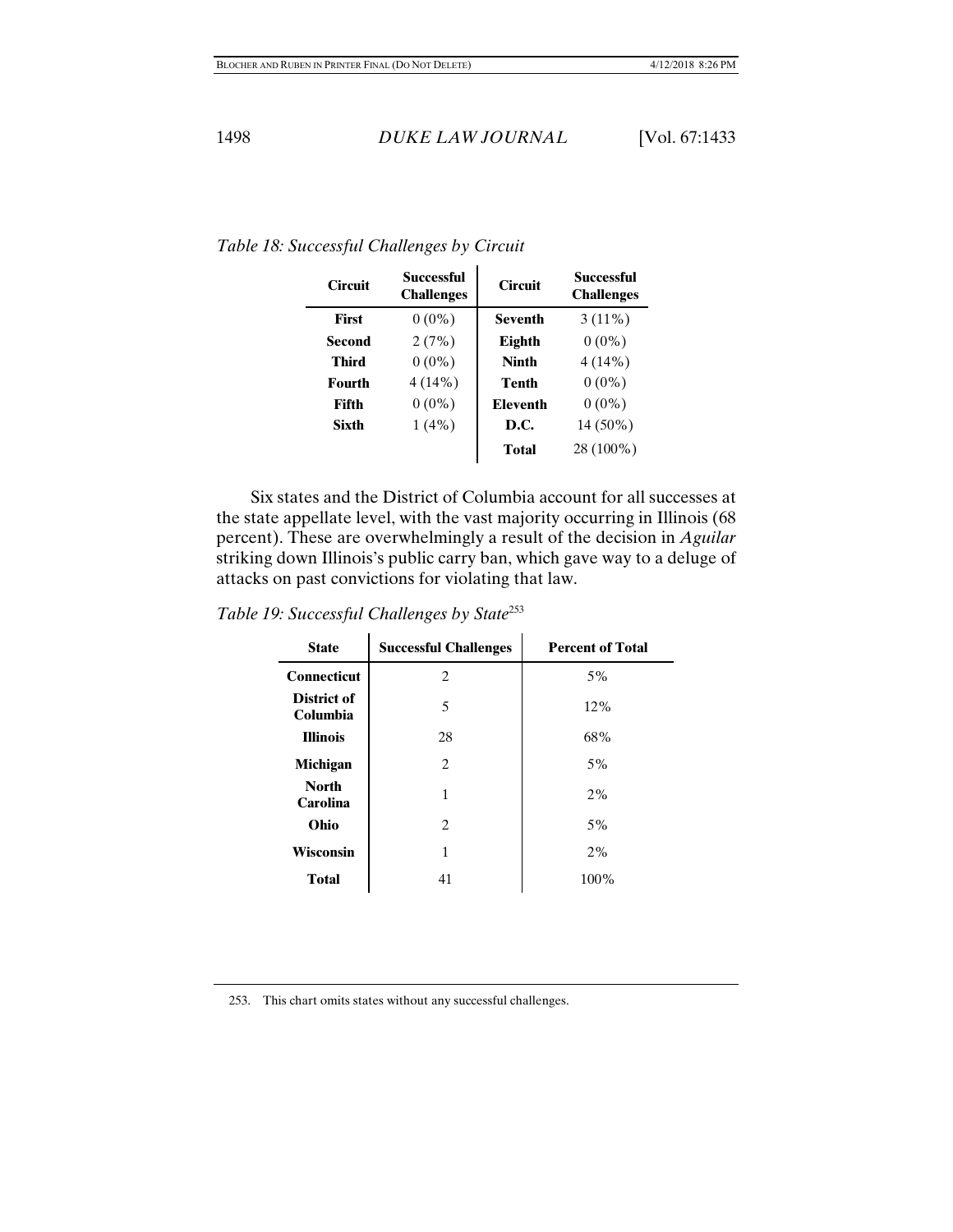#### *B. Doctrinal Observations*

The way challenges are presented to the courts—either facially or as-applied<sup> $254$ </sup>—matters, and the latter can be expected to have a higher rate of success.<sup>255</sup> That is certainly true of Second Amendment litigation in federal court, as the majority of all Second Amendment successes (66 percent) came in cases where at least one form of relief sought was as applied. State appellate litigation deviates from this pattern as a result of the high number of post-*Aguilar* opinions out of Illinois granting facial relief.

|                    | <b>Federal</b><br><b>Trial Court</b> | <b>Federal</b><br><b>Appellate</b><br>Court | <b>State</b><br><b>Appellate</b><br>Court | <b>Total</b> |
|--------------------|--------------------------------------|---------------------------------------------|-------------------------------------------|--------------|
| Facial             | Q                                    | 9                                           | 18                                        | 36           |
|                    | 24 <sup>%</sup>                      | 31%                                         | 44%                                       | 33%          |
| As-applied         | 14                                   | 4                                           | 6                                         | 24           |
|                    | 37%                                  | 14%                                         | 15%                                       | 22%          |
| <b>Both</b>        | 13                                   | 13                                          | 13                                        | 39           |
|                    | 34%                                  | 45%                                         | <b>32%</b>                                | $36\%$       |
|                    | 2                                    | 3                                           | 4                                         | 9            |
| <b>Unspecified</b> | 5%                                   | $10\%$                                      | $10\%$                                    | 8%           |
| <b>Total</b>       | 38                                   | 29                                          | 41                                        | 108          |

*Table 20: Facial or As-Applied in Successful Challenges* 

Recent cases have expanded the availability of as-applied challenges in the Second Amendment context,<sup>256</sup> which suggests that the number of successful challenges is likely to rise as well.

Our evidence suggests that, within successful challenges, where

 <sup>254.</sup> Michael C. Dorf, *Facial Challenges to State and Federal Statutes*, 46 STAN. L. REV. 236, 236 (1994) ("Conventional wisdom holds that a court may declare a statute unconstitutional in one of two manners: (1) the court may declare it invalid on its face, or (2) the court may find the statute unconstitutional as applied to a particular set of circumstances.").

 <sup>255.</sup> Wash. State Grange v. Wash. State Republican Party, 552 U.S. 442, 449–51 (2008) (explaining preference for as-applied challenges).

 <sup>256.</sup> Tyler v. Hillsdale Cty. Sheriff's Dep't, 837 F.3d 678, 682 (6th Cir. 2016) (en banc) (permitting as-applied challenge to federal prohibition on possession by people subject to a prior involuntary mental health commitment, 18 U.S.C. §  $922(g)(4)$  (2012)); Binderup v. Att'y Gen. U.S., 836 F.3d 336, 356–57 (3d Cir. 2016) (en banc) (granting as-applied relief to plaintiffs challenging the federal felon-in-possession law, § 922(g)(1)). *But see* Hamilton v. Pallozzi, 848 F.3d 614, 626 (4th Cir. 2017) (rejecting analysis from *Binderup* and holding that "conviction of a felony necessarily removes one from the class of 'law-abiding, responsible citizens' for the purposes of the Second Amendment absent . . . narrow exceptions").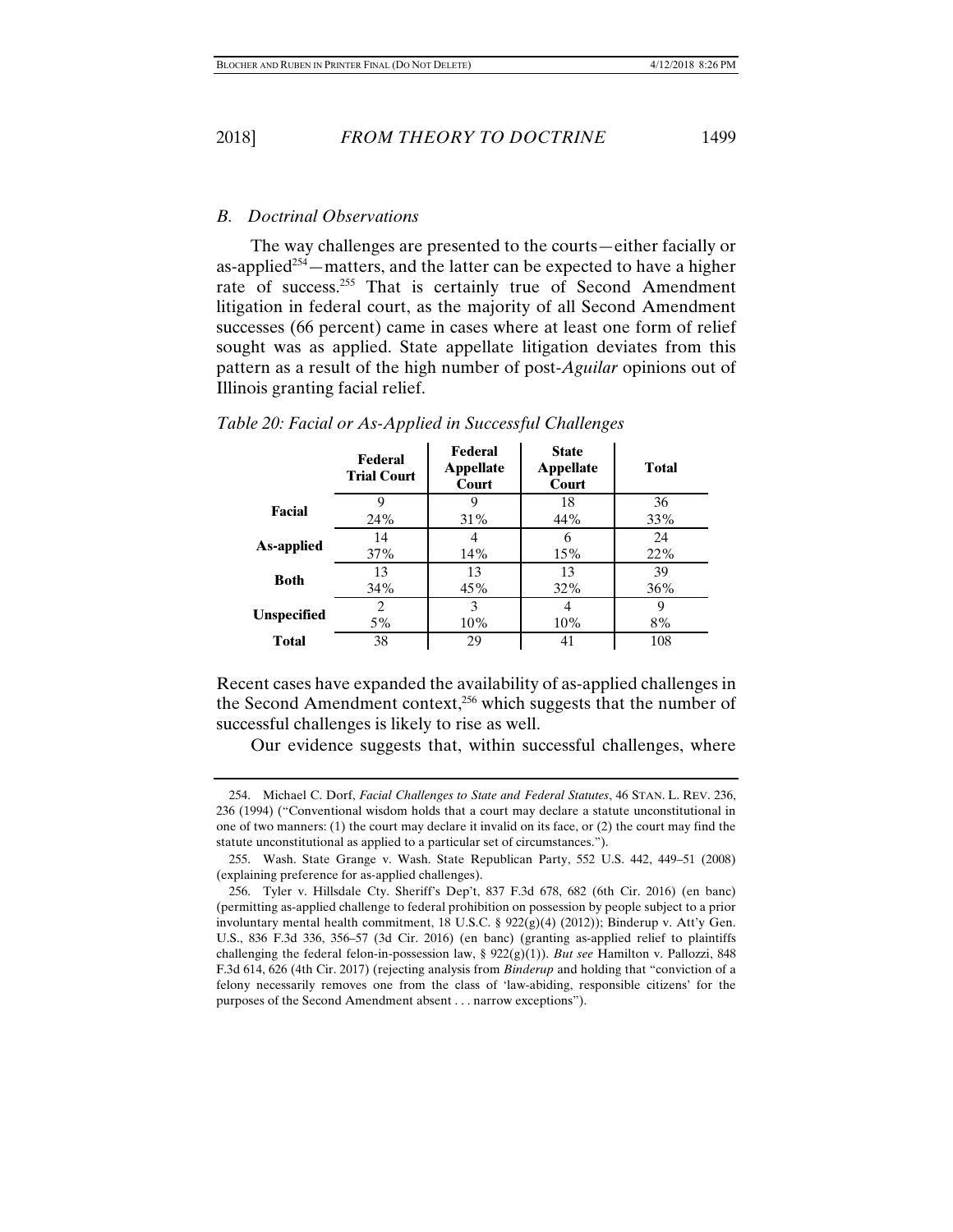the court finds that a law infringes on the "core" or "central component" of the right, the burden on the government increases. In 94 percent of the successful challenges where the court found that the burden was *not* on the core of the right, the court applied intermediate, as opposed to strict, scrutiny. Meanwhile, courts applied intermediate scrutiny only 14 percent of the time when a burden *did* fall on the core of the right. Otherwise, the court applied strict scrutiny (29 percent) or, more commonly, granted relief without making clear what standard the court was applying (57 percent).

|                  | <b>Strict</b><br><b>Scrutiny</b> | <b>Intermediate</b><br><b>Scrutiny</b> | <b>Rational</b><br><b>Basis</b><br><b>Review</b> | "Reasonableness"<br><b>Review</b> | Applied a<br>Level-of-<br><b>Scrutiny</b><br><b>Analysis</b> , But<br>Did Not<br><b>Specify Which</b><br>One | <b>Total</b> |
|------------------|----------------------------------|----------------------------------------|--------------------------------------------------|-----------------------------------|--------------------------------------------------------------------------------------------------------------|--------------|
| <b>Burden</b>    | 4                                | $\overline{2}$                         | $\Omega$                                         | $\theta$                          | 8                                                                                                            | 14           |
| on<br>"core"     | 29%                              | 14%                                    | $0\%$                                            | $0\%$                             | 57%                                                                                                          | 100%         |
| <b>Burden</b>    | 1                                | 15                                     | $\theta$                                         | $\theta$                          | $\overline{0}$                                                                                               | 16           |
| not on<br>"core" | 6%                               | 94%                                    | $0\%$                                            | $0\%$                             | $0\%$                                                                                                        | 100%         |
| <b>Total</b>     | 5                                | 17                                     | $\theta$                                         | $\Omega$                          | 8                                                                                                            | 30           |

*Table 21: Burden on Second Amendment "Core" vs. Level of Scrutiny in Successful Challenges* 

Only federal courts appear to regularly make the "core" inquiry: it was explicit in just four successful state appellate challenges, perhaps because fewer state courts are relying on the two-part test.

*Heller* looked to history to strike down the District of Columbia's handgun ban. Since then, briefs, scholars, and litigants have debated whether history supports one side or the other in Second Amendment cases.257 Courts explaining why Second Amendment challenges succeed cite to historical sources (defined as non-case-law sources from before 1968) 20 percent of the time, a slightly higher proportion than the set as a whole (16 percent). This suggests that judicial historical

 <sup>257.</sup> *Compare* Brief for Everytown for Gun Safety as Amici Curiae Supporting Appellees and Affirmance at 10–27, Wrenn v. District of Columbia, 864 F.3d 650 (D.C. Cir. 2017) (en banc) (No. 16-7025) (arguing historical evidence supports constitutionality of D.C. gun regulation), *with*  Brief for National Rifle Association of America, Inc., as Amici Curiae Supporting Plaintiffs-Appellees and Affirmance at 10–15, Wrenn v. District of Columbia, 864 F.3d 650 (D.C. Cir. 2017) (en banc) (No. 16-7067) (arguing the contrary).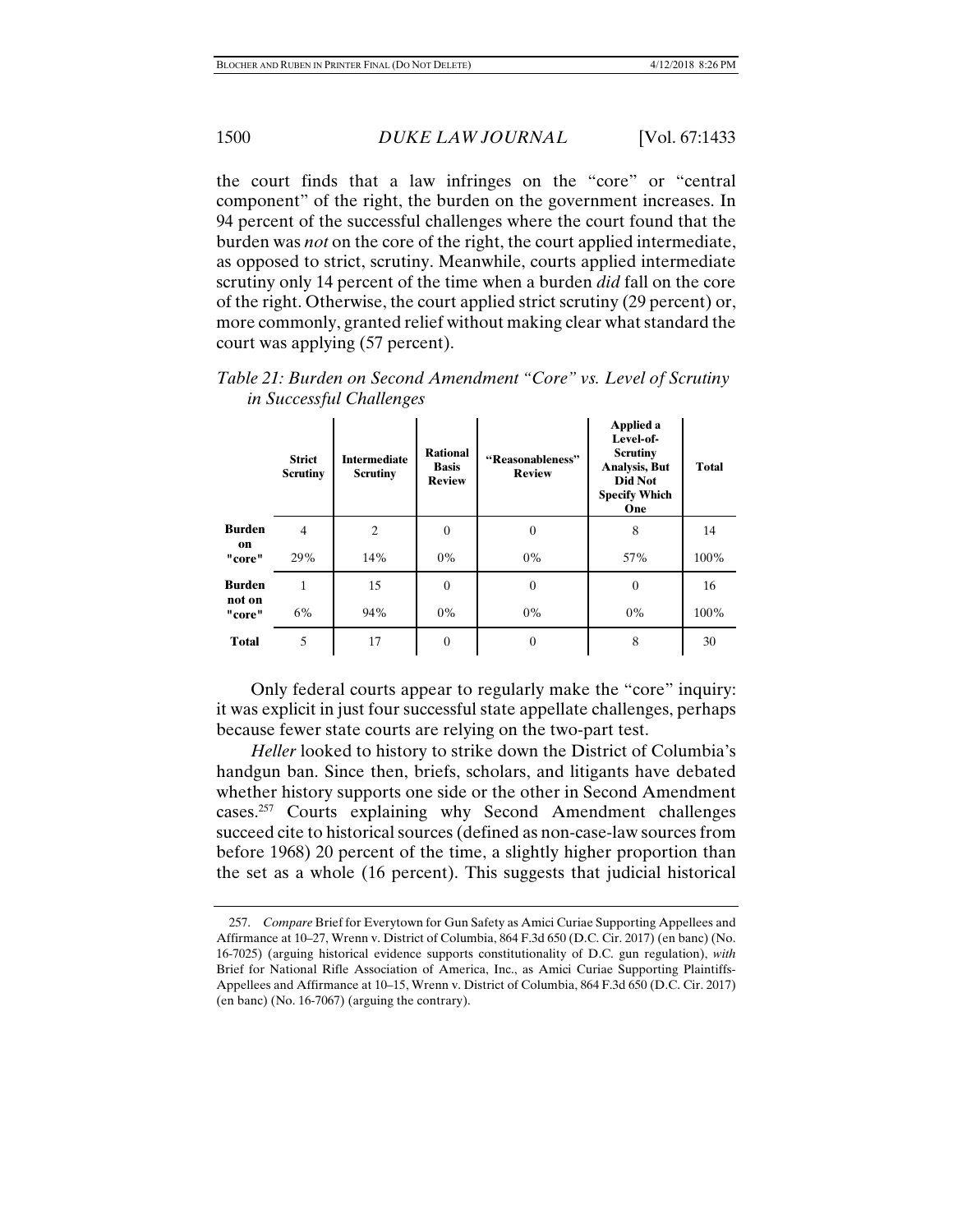2018] *FROM THEORY TO DOCTRINE* 1501

analysis may influence success in Second Amendment litigation, though we found no evidence of a significant relationship in regression.258 A majority of these challenges cite to pre-1891 sources, which *Heller* deemed most probative. Federal courts are much more likely than state appellate courts to cite history when explaining why a Second Amendment claim prevails.

|                                  | <b>Federal Trial</b><br>Court | Federal<br><b>Appellate Court</b> | <b>State Appellate</b><br>Court | <b>Total</b> |
|----------------------------------|-------------------------------|-----------------------------------|---------------------------------|--------------|
| Pre-1791<br><b>Sources</b>       | $\overline{2}$                | 6                                 | $\theta$                        | 8            |
| 1791-1868<br><b>Sources</b>      | $\overline{2}$                | 3                                 | $\overline{2}$                  | 7            |
| 1869-1891<br><b>Sources</b>      | 3                             | 3                                 | $\overline{2}$                  | 8            |
| 1892-1934<br><b>Sources</b>      | 3                             | $\overline{c}$                    | $\overline{2}$                  | 7            |
| 1935-1968<br><b>Sources</b>      | 4                             | $\overline{4}$                    | $\mathbf{1}$                    | 9            |
| <b>Any Period</b>                | 10                            | 9                                 | 3                               | 22           |
| <b>Total</b><br><b>Successes</b> | 38                            | 29                                | 41                              | 108          |
| Percentage                       | 26%                           | 31%                               | 7%                              | 20%          |

*Table 22: Historical Citations in Successful Challenges* 

The two-part test was applied in 50 percent of successful challenges. Interestingly, that number jumps to 79 percent in federal appellate court, but drops to just 22 percent in state appellate court, a reflection that the two-part test is more prevalent in federal court.

 <sup>258.</sup> *Cf.* Richard A. Posner, *In Defense of Looseness: The Supreme Court and Gun Control*, NEW REPUBLIC, Aug. 27, 2008, at 35 (concluding that *Heller*'s approach was "not evidence of disinterested historical inquiry" but rather "evidence of the ability of well-staffed courts to produce snow jobs").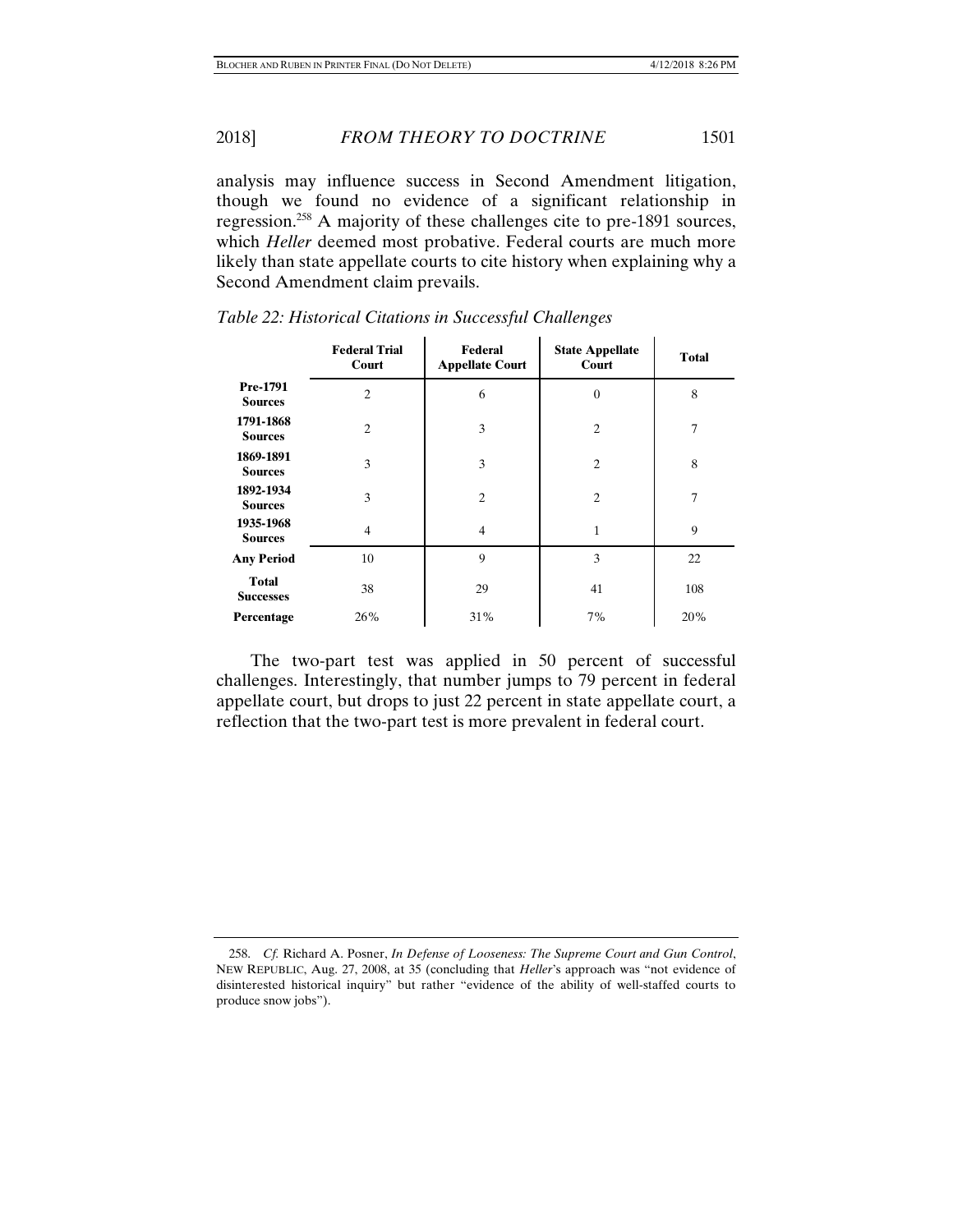|                                      | <b>Federal Trial</b><br>Court | <b>Federal Appellate</b><br>Court | <b>State Appellate</b><br>Court | <b>Total</b> |
|--------------------------------------|-------------------------------|-----------------------------------|---------------------------------|--------------|
| <b>Court Applies</b>                 | 22                            | 23                                |                                 | 54           |
| <b>Two-Part Test</b>                 | 58%                           | 79%                               | 22%                             | 50%          |
| <b>Court Does Not</b>                | 16                            | 6                                 | 32                              | .54          |
| <b>Apply Two-Part</b><br><b>Test</b> | $42\%$                        | 21%                               | 78%                             | 50%          |
| <b>Total</b>                         | 38                            | 29                                | 41                              | 108          |

*Table 23: Application of Two-Part Test in Successful Challenges* 

When the two-part test was applied in these cases, the court either applied heightened scrutiny to strike down the challenged policy (61 percent) or dealt with the case in another way. Federal appellate courts, for example, often remanded to district courts to apply heightened scrutiny in the first instance.

*Table 24: Outcome of Two-Part Test in Successful Challenges* 

|                                                         | <b>Federal Trial</b><br>Court | Federal<br><b>Appellate Court</b> | <b>State Appellate</b><br>Court | <b>Total</b> |
|---------------------------------------------------------|-------------------------------|-----------------------------------|---------------------------------|--------------|
| <b>Found Second</b><br><b>Amendment</b><br>coverage and | 19                            | 8                                 | 6                               | 33           |
| law failed<br>heightened<br>scrutiny                    | 86%                           | 35%                               | 67%                             | 61%          |
| Other                                                   | 3                             | 15                                | 3                               | 21           |
|                                                         | 14%                           | 65%                               | 33%                             | 39%          |
| <b>Total</b>                                            | 22                            | 23                                | 9                               | 54           |

#### *C. Regressions*

The empirical results reported until this point include direct results and contingency tables for one or more coded variables. The former are simply the survey results, reported either in raw numbers or percentages. The latter give a basic view of the interaction between multiple variables.

We have also made use of another statistical modeling tool: regression analysis. Regressions can help demonstrate how a dependent variable—in our case, the success or not of a Second Amendment claim—changes when other, independent variables are changed. The basic idea is to establish which of many possible independent variables is most closely associated with changes in the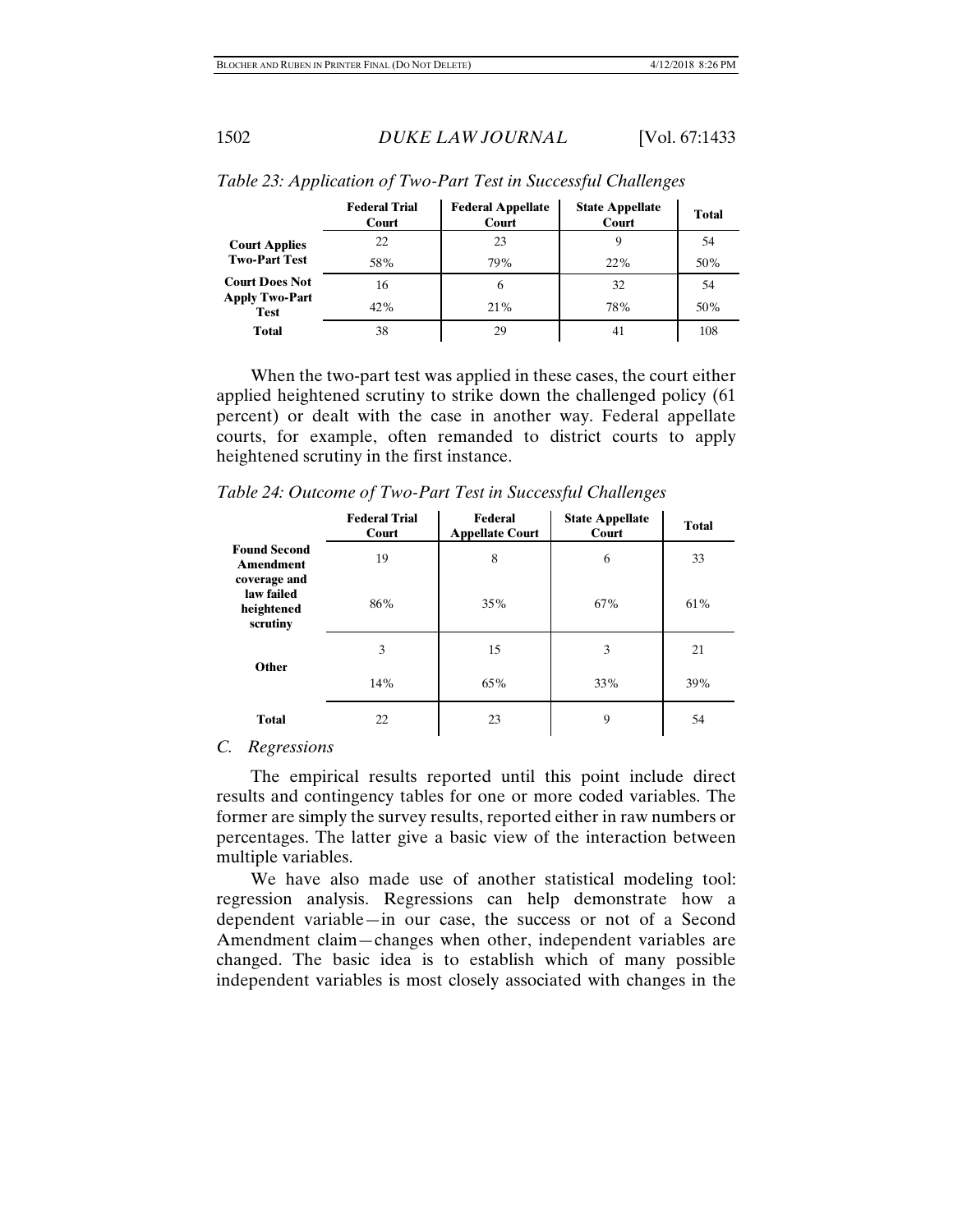dependent variable. For example, regression analysis can help show not just whether success rates are higher in particular courts but whether, holding all else equal, filing a particular claim in one court as opposed to another will increase its odds of success.

But many variables are related—the impact, or odds multiplier, of one variable can have an impact on another. This complicates the analysis. One way to capture these interrelationships is through the use of multiple regression: identifying a cluster of independent variables and testing them simultaneously. The calculation and interpretation of results are complex when using multiple regression analysis, precisely because of the possible interrelationship between those variables. Multiple regression is therefore especially sensitive to the choice of independent variables—a strongly predictive variable can be weaker, or even negative, with the addition of other variables.

Using fixed effects logit models and with the assistance of an empiricist, $259$  we tested five clusters of independent variables to see if and how well they predict success. We settled on these five models after initially testing a larger range of variables and ruling out those that were not predictive, statistically significant, or otherwise noteworthy. We plan to return to those variables in future work. The results are contained in Table 25.

 <sup>259.</sup> *See generally* PAUL D. ALLISON, FIXED EFFECTS REGRESSION MODELS (2009). We owe an enormous debt of gratitude to Guangya Liu of the J. Michael Goodson Law Library at Duke Law School for her help in designing and performing the regression analysis.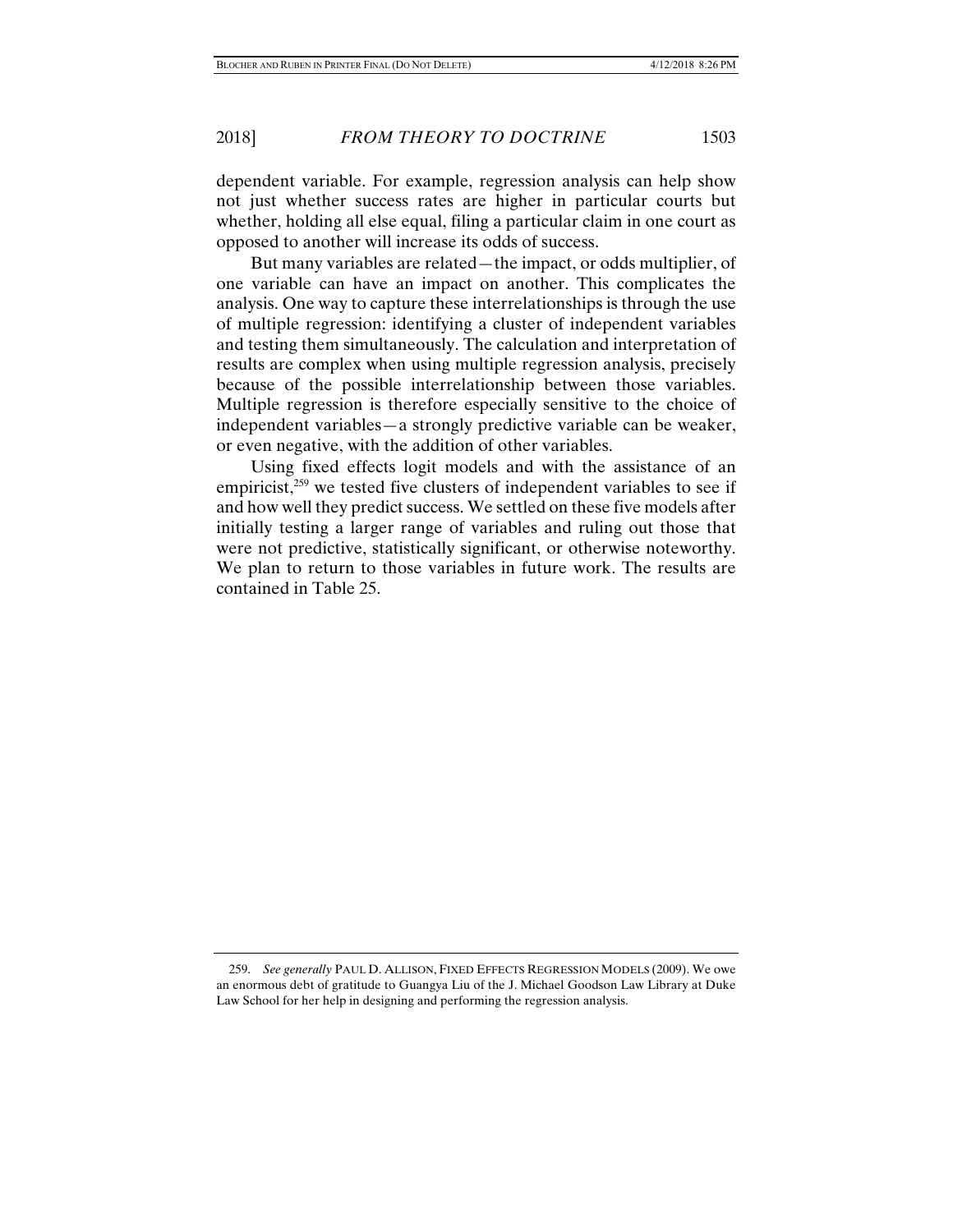|                                                                                                                                                     | Model 1   |     | Model 2   |           | Model 3     |     | Model 4     | Model 5     |     |
|-----------------------------------------------------------------------------------------------------------------------------------------------------|-----------|-----|-----------|-----------|-------------|-----|-------------|-------------|-----|
|                                                                                                                                                     | $(n=712)$ |     | $(n=662)$ |           | $(n=1,153)$ |     | $(n=1,153)$ | $(N=1,153)$ |     |
| Year                                                                                                                                                | 1.35      | *** | 1.25      | 紫米        | 1.28        | *** | ***         | ***         |     |
| $_{\rm Comrt}$                                                                                                                                      |           |     |           |           |             |     |             |             |     |
| Federal Appellate (v. Federal Trial)                                                                                                                | 1.84      | ×   |           |           |             |     |             |             |     |
| Federael Appellate (v. State Appellate)                                                                                                             |           |     | 1.65      | $\ddot{}$ |             |     |             |             |     |
| Authority                                                                                                                                           |           |     |           |           |             |     |             |             |     |
| Civil (v. Criminal)                                                                                                                                 |           |     |           |           | 171         | ₩   |             | 2.06        | **  |
| Authority Federal (v. State Authority)                                                                                                              |           |     |           |           | 0.37        | 米米  |             |             |     |
| Authority Municipal (v. State Authority)                                                                                                            |           |     |           |           | 1.86        | ₩   |             |             |     |
| Authority Other (v. State Authority)                                                                                                                |           |     |           |           | 0.40        |     |             |             |     |
| Regulation                                                                                                                                          |           |     |           |           |             |     |             |             |     |
| Who Bans (v. All Other Categories ("AOC"))                                                                                                          |           |     |           |           |             |     | 0.40        | ***         |     |
| What Bans (v. AOC)                                                                                                                                  |           |     |           |           |             |     | 1.35        |             |     |
| Where Bans (v. AOC)                                                                                                                                 |           |     |           |           |             |     | 1.61        |             |     |
| When Bans (v. AOC)                                                                                                                                  |           |     |           |           |             |     | 0.40        | ₩           |     |
| How Bans (v. AOC)                                                                                                                                   |           |     |           |           |             |     | 1.34        |             |     |
| Public Carry (v. AOC)                                                                                                                               |           |     |           |           |             |     | 3.72        | 未来来         |     |
| Business Registration (v. AOC)                                                                                                                      |           |     |           |           |             |     | 0.60        |             |     |
| Firearm registration (v. AOC)                                                                                                                       |           |     |           |           |             |     | 1.62        | ₩           |     |
| Official Action (v. AOC)                                                                                                                            |           |     |           |           |             |     | 0.00        |             |     |
| Miscellaneous (v. AOC)                                                                                                                              |           |     |           |           |             |     | 6.00        |             |     |
| Doctrinal                                                                                                                                           |           |     |           |           |             |     |             |             |     |
| 3 Paragraphs or less (v. > 3 Paragraphs)                                                                                                            |           |     |           |           |             |     |             | 0.44        | ≸   |
| Invoke Heller ¶s re Presumptive Lawful Regs (v. Did Not)                                                                                            |           |     |           |           |             |     |             | 0.97        |     |
| Apply Two Part Test (v. Did Not)                                                                                                                    |           |     |           |           |             |     |             | 1.29        |     |
| Apply Serutiny Analysis (v. Did Not)                                                                                                                |           |     |           |           |             |     |             | 1.10        |     |
| Find Burden on Core of Right (v. Did Not)                                                                                                           |           |     |           |           |             |     |             | 5.76        | 永永永 |
| *** $p < .001$ , ** $p < .01$ , * $p < .05$ , # $p < .10$                                                                                           |           |     |           |           |             |     |             |             |     |
| Note: Variables were entered one at a time in Models 4 and 5 but presented in one model for space purposes. Odds ratios for year varied slightly by |           |     |           |           |             |     |             |             |     |

*Table 25: Odds Ratios for Winning Second Amendment Challenges* 

variable in these models, but were always statistically significant at  $\mathbf{p} < 0.001.$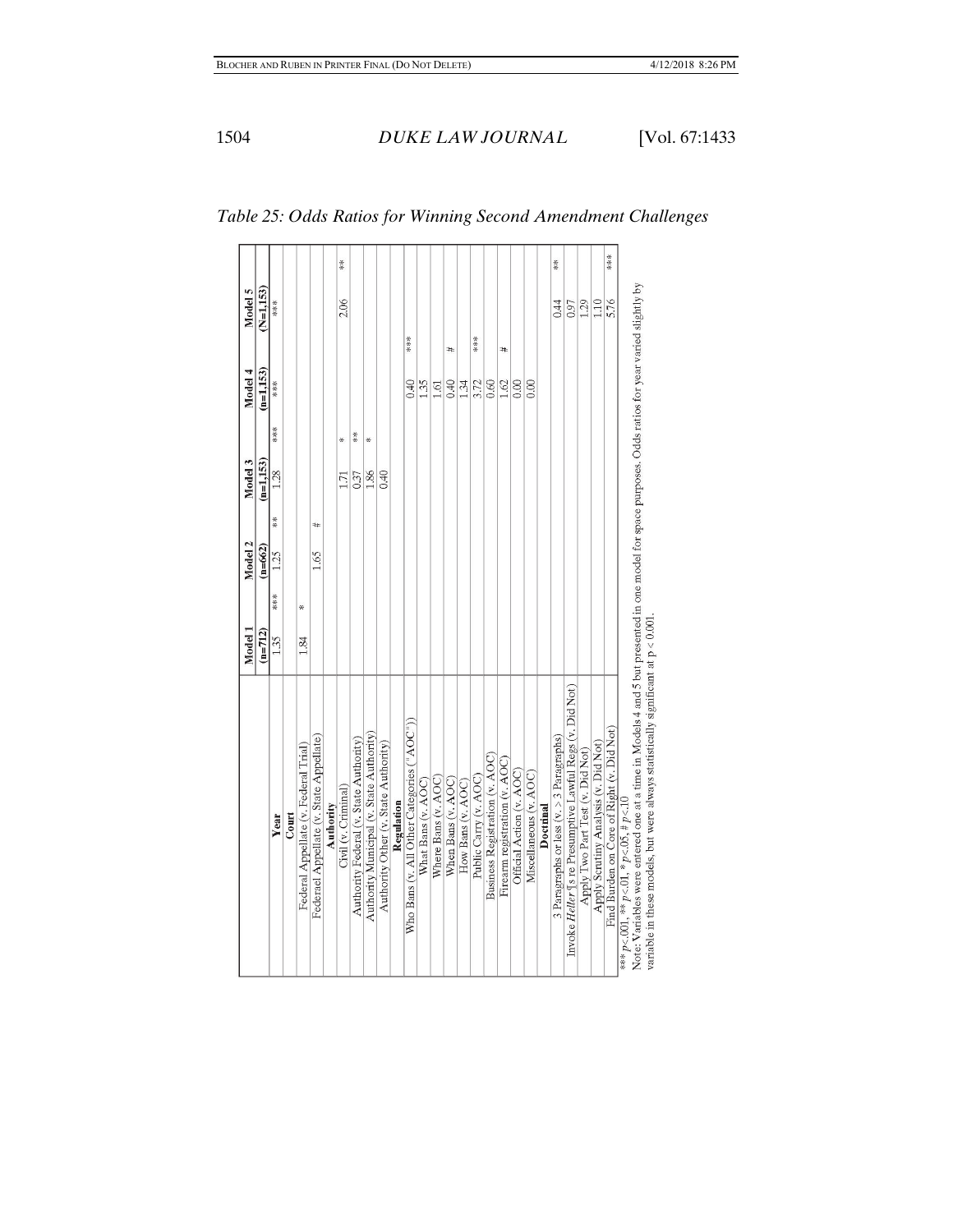Models 1 and 2 seek to test the hypothesis, explicit in a common critique of Second Amendment case law,<sup>260</sup> that federal appellate courts are especially resistant to granting Second Amendment relief. Contrary to that theory, Models 1 and 2 show that litigation in federal appellate courts is correlated with success, not failure, as compared to litigation in federal trial courts or state appellate courts. If a Second Amendment challenge is litigated in federal appellate court as opposed to state appellate court, the odds of success increase by 65 percent. If the challenge is litigated in federal appellate court as opposed to federal trial court, the odds of success increase by 84 percent. These models suggest that claims about neglect of the Second Amendment right in the federal appellate courts are overblown.

Of course, the venue of litigation is not the only important driver of success or failure. Other substantive factors matter, and rightly so. Models 3 and 4 seek to test some of them. Model 3 includes variables relating to the context in which a challenge is brought (civil versus criminal) and the authority for the challenged law, policy, or official action, be it state, federal, municipal, or other. Three sets of variables stand out as having a statistically significant impact on success.<sup>261</sup> First, a civil claim is 71 percent more likely to succeed than a criminal claim. Second, challenges to federal laws, as opposed to state laws, correspond with a 63 percent decrease in the odds of success. Third, challenges to municipal laws, as opposed to state laws, correspond with an 86 percent increase in the odds of success.

Model 4 asks whether the category of law matters. In this model, two categories returned statistically significant results at the  $p < 0.05$ level. Challenges to "who" bans, as opposed to the other categories, are 60 percent less likely to succeed. This is consistent with our analysis of Table 7, and the fact that 96 percent of challenges to "who" bans failed during the study period.

Challenges to public carry regimes, by contrast, have a higher rate of success than the average Second Amendment case—a result that increases when one controls for year. As noted in Table 7, these challenges have prevailed 22 percent of the time—roughly two and a half times the overall success rate—and our regression reflects that

 <sup>260.</sup> *See supra* notes 64–83 and accompanying text.

 <sup>261.</sup> Not all variables we tested in these models returned statistically significant results. We consider statistically significant those variables that returned a *p*-value less than 0.05, which is a commonly accepted threshold. *See* ALLISON, *supra* note 259. Such variables are indicated with \*\*\*, \*\*, or  $*$  in Table 25.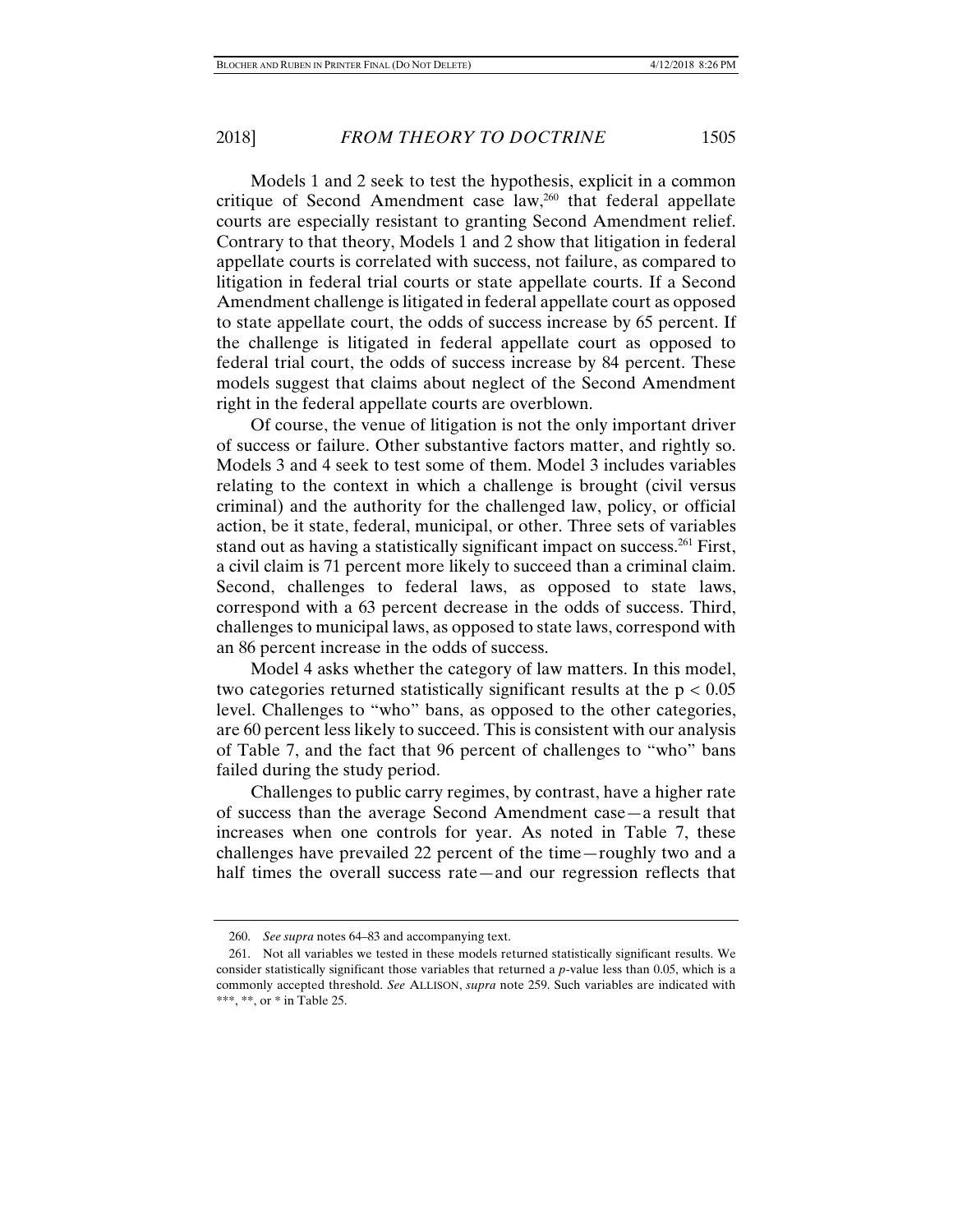they multiply the odds of success by 3.72.

But success is not static across public carry subcategories, and much of the high success rate can be attributed to litigation involving bans on public carry in Illinois and the District of Columbia. In particular, challenges to the Illinois and D.C. bans are almost 16 times more likely to succeed than challenges to other types of public carry restrictions. Compared to the entire universe of gun laws in the database, challenges to these public carry bans are close to 19 times more likely to succeed. Challenges to permitting schemes for open or concealed carry, meanwhile, are 74 percent less likely to succeed than challenges to public carry bans.

Finally, Model 5 looks at select doctrinal considerations. Our goal with this model was to test whether certain doctrinal features are related to the success of Second Amendment claims. We selected these variables based in part on our own sense of what would likely correlate with success (for example, a finding that a regulation touches on the "core" of the Amendment) and a preliminary regression of many doctrinal variables.

The results confirm that certain factors relating to how a court considers Second Amendment claims point to success or failure. Two factors stood out as particularly significant. First, challenges that spawn less than three paragraphs of attention have a 56 percent lower chance of winning. Second, if the court concludes that the challenged regulation burdens the "core" of the right to keep and bear arms, the odds of success multiply by 5.76.

These simple models represent five different ways to understand the factors driving the success or failure of Second Amendment claims. They are by no means the only ways to do so, and in future work we plan to pursue deeper analysis of these and other variables.

## **CONCLUSION**

In important ways, the Second Amendment belongs increasingly to lawyers and legal analysis. The Supreme Court's decision in *District of Columbia v. Heller* presented judges, advocates, and scholars with a remarkable responsibility and opportunity to construct constitutional doctrine regarding the right to keep and bear arms. Over the past decade, more than one thousand opinions, scores of scholarly books and articles, and innumerable public and private debates show that this task is well underway. We have attempted to provide an empirical account of where the doctrine is and how it got there.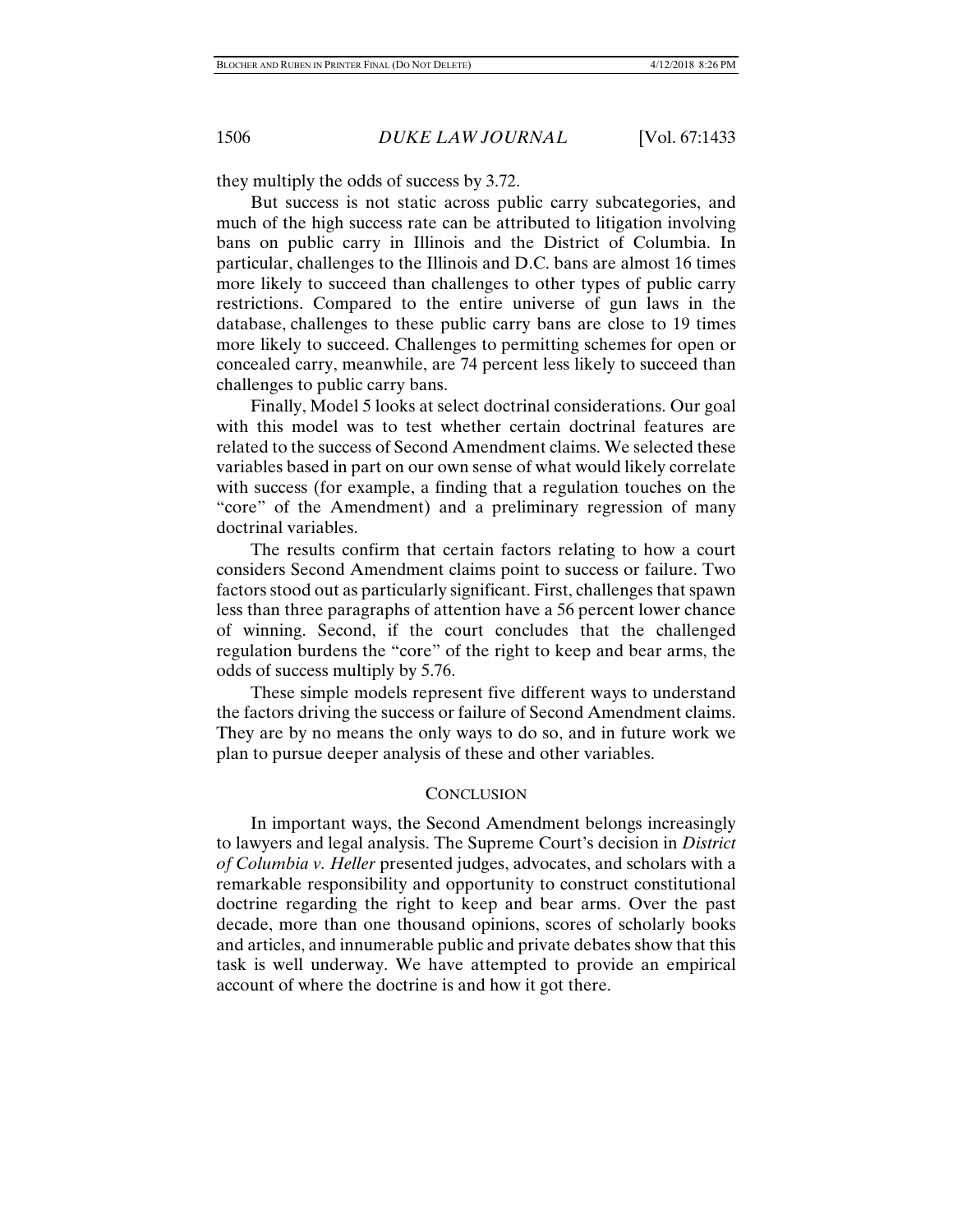That does not mean that Second Amendment doctrine can be reduced to an equation or that it is susceptible to the kind of soundbite analysis that some advocates urge. But our analysis does suggest at least a few major observations:

*The low success rate of Second Amendment claims does not show that the right is being underenforced*. It has become an article of faith in some quarters that courts are refusing to enforce the Second Amendment right articulated in *Heller*. 262 Fully evaluating this claim would require the establishment of a baseline that is beyond the scope of this paper.263 But our data shows that the low rate of success probably has more to do with the claims being asserted than with judicial hostility to the right. Fully 24 percent of the challenges in our set are to felon-in-possession laws, all but 1 percent of which are failures—a result easily reconciled with *Heller*'s plain text. In fact, a clear majority of the challenges—742 of 1,153—arose in criminal cases, in which defense counsel might be expected to raise any nonsanctionable defense. The low rate of success in those cases (6 percent) and the 126 cases involving *pro se* litigants (2 percent) pulls down the success rate as a whole.

*The Second Amendment is becoming more "legalistic*." Since *Heller*, Second Amendment cases have made increasing use of the common tools of constitutional doctrine. *Heller*'s own reference to "presumptively lawful" regulations is cited in 60 percent of the cases in our dataset. A steadily increasing percentage of courts—and a solid majority of federal courts of appeal—have applied the two-part test $264$ or a levels-of-scrutiny analysis<sup>265</sup> familiar to other areas of constitutional law.

*The doctrinal landscape is more diverse, nuanced, and interesting than many suppose*. In the ten years since *Heller*, many broad and confident assertions have been made about Second Amendment doctrine, including by the authors of this paper: that it is governed by history, that the two-part test has been universally adopted, or that intermediate scrutiny is a rubber-stamp for regulation. Our data shows that the reality is far more complex—neither history<sup>266</sup> nor the two-part

 <sup>262.</sup> *See supra* Part I.B.1.

 <sup>263.</sup> *See supra* notes 79–81 and accompanying text.

 <sup>264.</sup> *See supra* Table 12.

 <sup>265.</sup> *See supra* Table 16.

 <sup>266.</sup> *See supra* Table 14.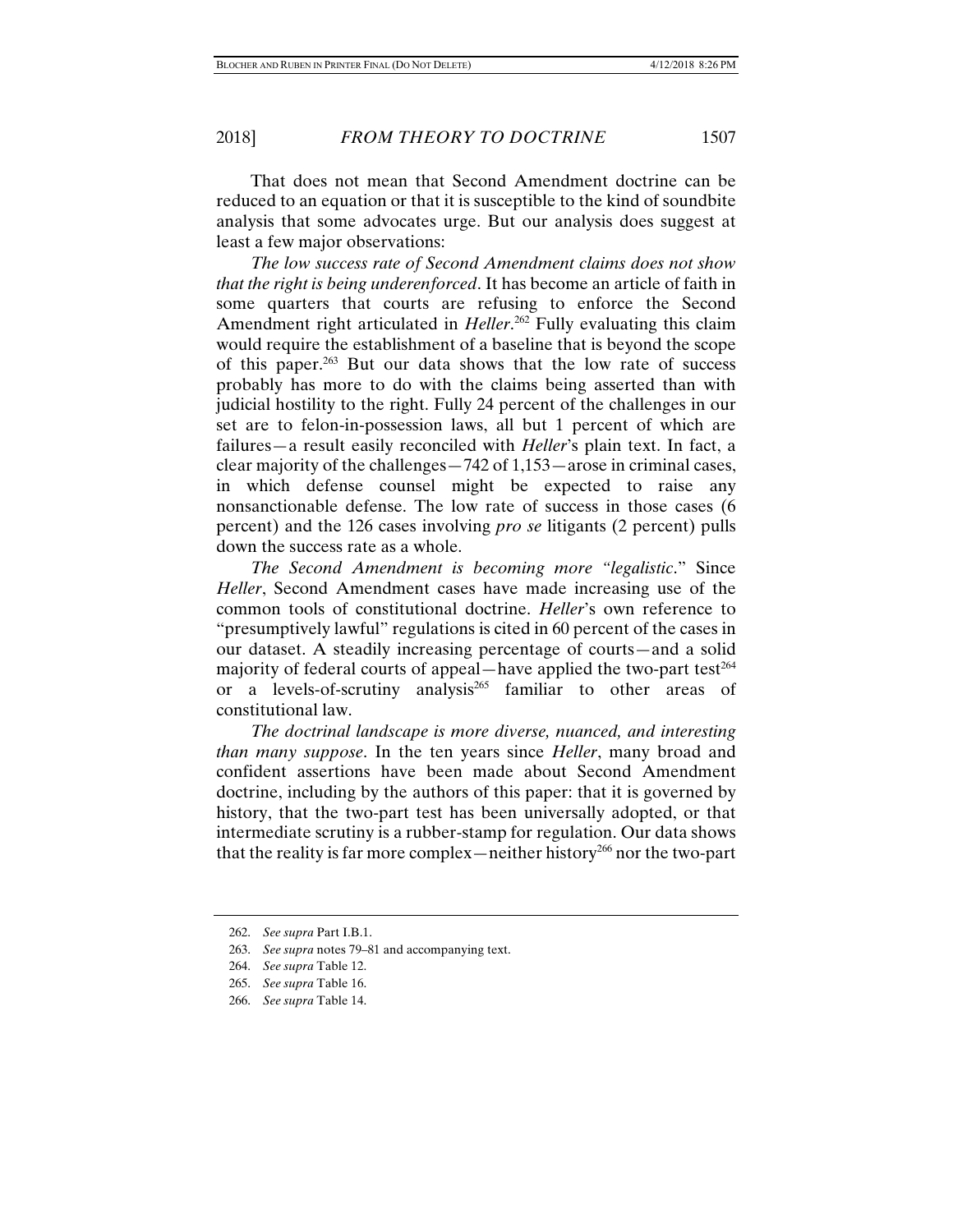$test^{267}$  control the field, and intermediate scrutiny challenges actually succeed at a higher rate than the set as a whole.<sup>268</sup> One possible interpretation of this is that Second Amendment doctrine exhibits the kind of complexity and demands the kind of attention as that of the First Amendment and others.

*Litigation, and especially successful litigation, is not evenly distributed geographically or across court systems.* The Second Amendment is, in many ways, a profoundly regional Amendment. Two courts account for about one-third of the challenges in the federal courts of appeal; four states account for 68 percent of the state appellate challenges.269 Unsurprisingly, these circuits and states are among those with comparatively stringent gun control.<sup>270</sup> Many also have relatively high success rates, both in absolute terms and proportionally.271 Moreover, a solid majority of Second Amendment litigation occurs in state courts (441 of 662 appellate challenges), although those cases rarely garner attention in scholarship.

*Party identity matters*. The success rate of Second Amendment claims is highly correlated with who makes them, and whether and how they are represented. Civil litigants succeeded two and half times more often than criminal defendants.272 Represented civil plaintiffs had a success rate of 40 percent in the federal appellate courts.<sup>273</sup> These trends are likely due, at least in part, to case selection: civil attorneys are selecting better cases to litigate.

In addition to identifying these baselines, we also hope to have highlighted trends and issues that warrant further study, and which our dataset might help address.274 Future projects might pursue the attitudinalist angle, seeking to determine whether judicial ideology has more explanatory or predictive power than the doctrinal variables we have identified. Or, perhaps with the aid of deeper qualitative analysis, scholars might be able to further explain why so many apparently weak

 <sup>267.</sup> *See supra* Table 12.

 <sup>268.</sup> *See supra* Table 16 (10 percent for intermediate scrutiny cases, as compared to 9 percent for the set as a whole).

 <sup>269.</sup> *See supra* notes 189–94 and accompanying text.

 <sup>270.</sup> *Id.*

 <sup>271.</sup> *See supra* Tables 2 & 3.

 <sup>272.</sup> *See supra* Table 4. It would, of course, be equally proper to call this a difference in the substance of the claim, not party identity.

 <sup>273.</sup> *See supra* note 202 and accompanying text.

 <sup>274.</sup> Hall & Wright, *supra* note 17, at 87 (identifying this as a basic purpose of content analysis).